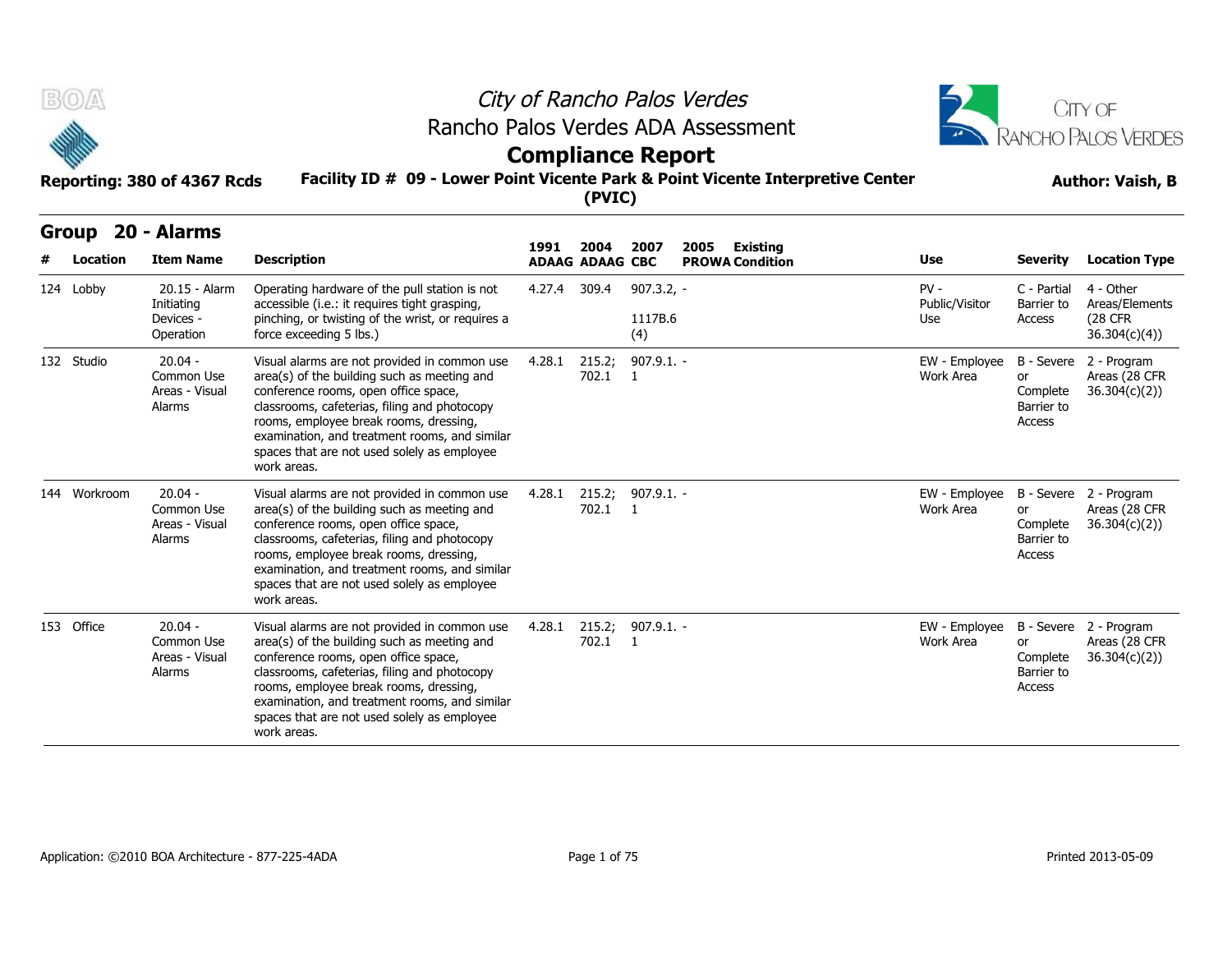

# City of Rancho Palos Verdes Rancho Palos Verdes ADA Assessment



# **Compliance Report**



| B(0)<br>Reporting: 380 of 4367 Rcds |                     |                                                     |                                                                                                                                                                                                                                                                                                                                              | City of Rancho Palos Verdes<br>Rancho Palos Verdes ADA Assessment<br><b>Compliance Report</b><br>Facility ID # 09 - Lower Point Vicente Park & Point Vicente Interpretive Center<br>(PVIC) |                                |                                |                                                   |                            |                                               |                                                         |  |  |  |
|-------------------------------------|---------------------|-----------------------------------------------------|----------------------------------------------------------------------------------------------------------------------------------------------------------------------------------------------------------------------------------------------------------------------------------------------------------------------------------------------|--------------------------------------------------------------------------------------------------------------------------------------------------------------------------------------------|--------------------------------|--------------------------------|---------------------------------------------------|----------------------------|-----------------------------------------------|---------------------------------------------------------|--|--|--|
|                                     | Group<br>Location   | 20 - Alarms<br><b>Item Name</b>                     | <b>Description</b>                                                                                                                                                                                                                                                                                                                           | 1991                                                                                                                                                                                       | 2004<br><b>ADAAG ADAAG CBC</b> | 2007                           | 2005<br><b>Existing</b><br><b>PROWA Condition</b> | Use                        | Severity                                      | <b>Location Type</b>                                    |  |  |  |
|                                     | 158 Office          | $20.04 -$<br>Common Use<br>Areas - Visual<br>Alarms | Visual alarms are not provided in common use<br>area(s) of the building such as meeting and<br>conference rooms, open office space,<br>classrooms, cafeterias, filing and photocopy<br>rooms, employee break rooms, dressing,<br>examination, and treatment rooms, and similar<br>spaces that are not used solely as employee<br>work areas. | 4.28.1                                                                                                                                                                                     | 215.2;<br>702.1                | $907.9.1. -$<br>$\blacksquare$ |                                                   | EW - Employee<br>Work Area | or<br>Complete<br>Barrier to<br>Access        | B - Severe 2 - Program<br>Areas (28 CFR<br>36.304(c)(2) |  |  |  |
|                                     | 166 Library         | $20.04 -$<br>Common Use<br>Areas - Visual<br>Alarms | Visual alarms are not provided in common use<br>area(s) of the building such as meeting and<br>conference rooms, open office space,<br>classrooms, cafeterias, filing and photocopy<br>rooms, employee break rooms, dressing,<br>examination, and treatment rooms, and similar<br>spaces that are not used solely as employee<br>work areas. | 4.28.1                                                                                                                                                                                     | 702.1 1                        | 215.2; 907.9.1. -              |                                                   | EW - Employee<br>Work Area | or<br>Complete<br>Barrier to<br>Access        | B - Severe 2 - Program<br>Areas (28 CFR<br>36.304(c)(2) |  |  |  |
|                                     | 185 Kitchen         | $20.04 -$<br>Common Use<br>Areas - Visual<br>Alarms | Visual alarms are not provided in common use<br>area(s) of the building such as meeting and<br>conference rooms, open office space,<br>classrooms, cafeterias, filing and photocopy<br>rooms, employee break rooms, dressing,<br>examination, and treatment rooms, and similar<br>spaces that are not used solely as employee<br>work areas. | 4.28.1                                                                                                                                                                                     | 215.2;<br>702.1                | $907.9.1. -$<br>$\overline{1}$ |                                                   | EW - Employee<br>Work Area | or<br>Complete<br>Barrier to<br><b>Access</b> | B - Severe 2 - Program<br>Areas (28 CFR<br>36.304(c)(2) |  |  |  |
| 203                                 | Dishwashing<br>Area | $20.04 -$<br>Common Use<br>Areas - Visual<br>Alarms | Visual alarms are not provided in common use<br>area(s) of the building such as meeting and<br>conference rooms, open office space,<br>classrooms, cafeterias, filing and photocopy<br>rooms, employee break rooms, dressing,<br>examination, and treatment rooms, and similar<br>spaces that are not used solely as employee<br>work areas. | 4.28.1                                                                                                                                                                                     | 215.2;<br>702.1                | $907.9.1. -$<br>$\blacksquare$ |                                                   | EW - Employee<br>Work Area | or<br>Complete<br>Barrier to<br>Access        | B - Severe 2 - Program<br>Areas (28 CFR<br>36.304(c)(2) |  |  |  |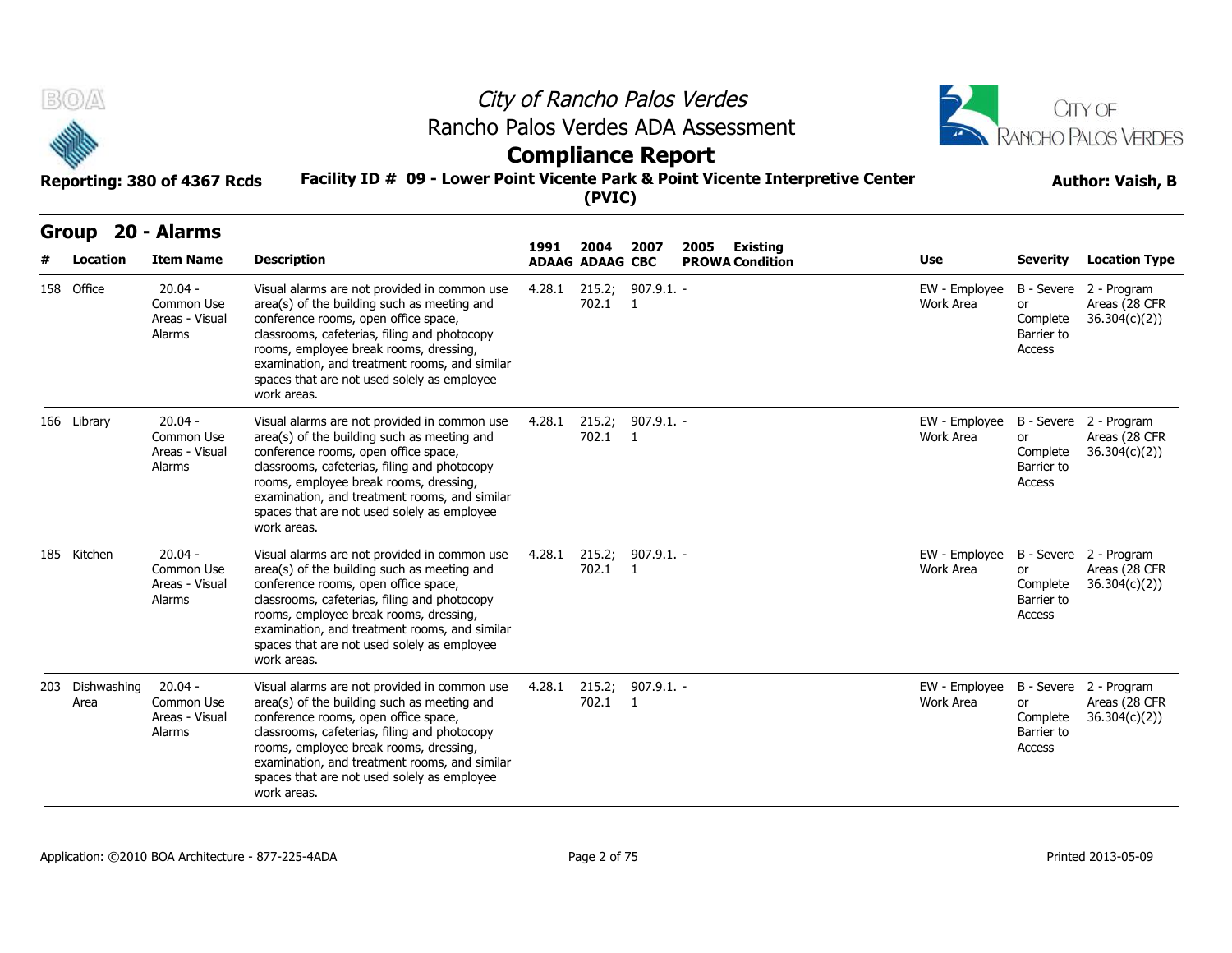



# **Compliance Report**

| B(0)                     |                                                                          |                                                                                                                                                                                                                                                                                                                                              | City of Rancho Palos Verdes |                                |                          |      |                                           |                                 |                                               | CITY OF                                                       |  |  |
|--------------------------|--------------------------------------------------------------------------|----------------------------------------------------------------------------------------------------------------------------------------------------------------------------------------------------------------------------------------------------------------------------------------------------------------------------------------------|-----------------------------|--------------------------------|--------------------------|------|-------------------------------------------|---------------------------------|-----------------------------------------------|---------------------------------------------------------------|--|--|
|                          |                                                                          | Rancho Palos Verdes ADA Assessment                                                                                                                                                                                                                                                                                                           | <b>Compliance Report</b>    |                                |                          |      |                                           |                                 |                                               | RANCHO PALOS VERDES                                           |  |  |
|                          | Reporting: 380 of 4367 Rcds                                              | Facility ID # 09 - Lower Point Vicente Park & Point Vicente Interpretive Center                                                                                                                                                                                                                                                              |                             | (PVIC)                         |                          |      |                                           |                                 | <b>Author: Vaish, B</b>                       |                                                               |  |  |
| <b>Group</b><br>Location | 20 - Alarms<br><b>Item Name</b>                                          | <b>Description</b>                                                                                                                                                                                                                                                                                                                           | 1991                        | 2004<br><b>ADAAG ADAAG CBC</b> | 2007                     | 2005 | <b>Existing</b><br><b>PROWA Condition</b> | Use                             | Severity                                      | <b>Location Type</b>                                          |  |  |
| 243 Multipurpose<br>Room | $20.04 -$<br>Common Use<br>Areas - Visual<br>Alarms                      | Visual alarms are not provided in common use<br>area(s) of the building such as meeting and<br>conference rooms, open office space,<br>classrooms, cafeterias, filing and photocopy<br>rooms, employee break rooms, dressing,<br>examination, and treatment rooms, and similar<br>spaces that are not used solely as employee<br>work areas. |                             | 702.1 1                        | 4.28.1 215.2; 907.9.1. - |      |                                           | $PV -$<br>Public/Visitor<br>Use | or<br>Complete<br>Barrier to<br>Access        | B - Severe 2 - Program<br>Areas (28 CFR<br>36.304(c)(2)       |  |  |
| 258 Men's<br>Restroom    | 20.02 - Toilet,<br>Bathroom, or<br>Shower Room -<br><b>Visual Alarms</b> | Visual alarms are not provided at public or<br>common use toilet, bathroom, or shower room.                                                                                                                                                                                                                                                  | 4.28.1                      | Advisory 1<br>215.1;<br>702.1  | 215.1; 907.9.1. -        |      |                                           | $PV -$<br>Public/Visitor<br>Use | or<br>Complete<br>Barrier to<br>Access        | B - Severe 2 - Program<br>Areas (28 CFR<br>36.304(c)(2)       |  |  |
| 275 Women's<br>Restroom  | 20.02 - Toilet,<br>Bathroom, or<br>Shower Room -<br><b>Visual Alarms</b> | Visual alarms are not provided at public or<br>common use toilet, bathroom, or shower room.                                                                                                                                                                                                                                                  | 4.28.1                      | Advisory 1<br>215.1;<br>702.1  | 215.1; 907.9.1. -        |      |                                           | $PV -$<br>Public/Visitor<br>Use | or<br>Complete<br>Barrier to<br>Access        | B - Severe 2 - Program<br>Areas (28 CFR<br>36.304(c)(2))      |  |  |
| 291 Staff<br>Restroom    | 20.02 - Toilet,<br>Bathroom, or<br>Shower Room -<br><b>Visual Alarms</b> | Visual alarms are not provided at public or<br>common use toilet, bathroom, or shower room.                                                                                                                                                                                                                                                  | 4.28.1                      | Advisory 1<br>215.1;<br>702.1  | $215.1; 907.9.1 -$       |      |                                           | EC - Employee<br>Common Use     | <b>or</b><br>Complete<br>Barrier to<br>Access | B - Severe 2 - Program<br>Areas (28 CFR<br>36.304(c)(2)       |  |  |
| 308 Lobby                | Alarms                                                                   | 20.18 - Other - See Additional Comments                                                                                                                                                                                                                                                                                                      |                             |                                |                          |      | Approach to FE obstructed by<br>wall.     | $PV -$<br>Public/Visitor<br>Use | C - Partial<br>Barrier to<br>Access           | 4 - Other<br>Areas/Elements<br><b>(28 CFR</b><br>36.304(c)(4) |  |  |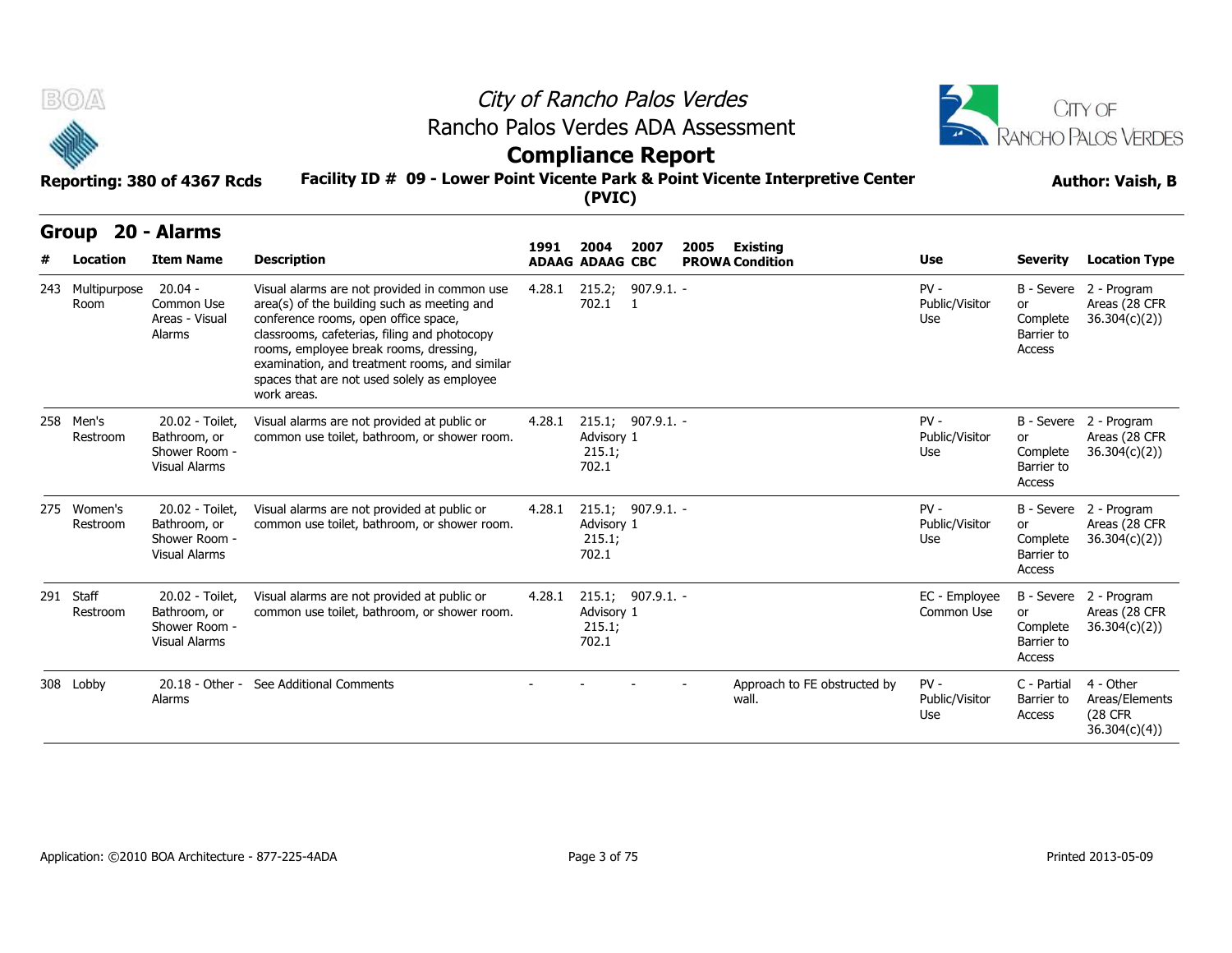



# **Compliance Report**

| B(0)                     |                                                                   | City of Rancho Palos Verdes                                                                                                                                                                                                                                                                                                                  |                                                                                           | CITY OF                                            |                                     |      |                                           |                                 |                                        |                                                         |  |  |  |
|--------------------------|-------------------------------------------------------------------|----------------------------------------------------------------------------------------------------------------------------------------------------------------------------------------------------------------------------------------------------------------------------------------------------------------------------------------------|-------------------------------------------------------------------------------------------|----------------------------------------------------|-------------------------------------|------|-------------------------------------------|---------------------------------|----------------------------------------|---------------------------------------------------------|--|--|--|
|                          |                                                                   |                                                                                                                                                                                                                                                                                                                                              | Rancho Palos Verdes ADA Assessment<br><b>Compliance Report</b>                            |                                                    |                                     |      |                                           |                                 |                                        |                                                         |  |  |  |
|                          | Reporting: 380 of 4367 Rcds                                       |                                                                                                                                                                                                                                                                                                                                              | Facility ID # 09 - Lower Point Vicente Park & Point Vicente Interpretive Center<br>(PVIC) |                                                    |                                     |      |                                           |                                 |                                        |                                                         |  |  |  |
| <b>Group</b><br>Location | 20 - Alarms<br><b>Item Name</b>                                   | <b>Description</b>                                                                                                                                                                                                                                                                                                                           | 1991                                                                                      | 2004<br><b>ADAAG ADAAG CBC</b>                     | 2007                                | 2005 | <b>Existing</b><br><b>PROWA Condition</b> | Use                             | <b>Severity</b>                        | <b>Location Type</b>                                    |  |  |  |
| 310 Exhibit Room         | $20.04 -$<br>Common Use<br>Areas - Visual<br>Alarms               | Visual alarms are not provided in common use<br>area(s) of the building such as meeting and<br>conference rooms, open office space,<br>classrooms, cafeterias, filing and photocopy<br>rooms, employee break rooms, dressing,<br>examination, and treatment rooms, and similar<br>spaces that are not used solely as employee<br>work areas. | 4.28.1                                                                                    | 215.2;<br>702.1                                    | $907.9.1. -$<br>- 1                 |      |                                           | $PV -$<br>Public/Visitor<br>Use | or<br>Complete<br>Barrier to<br>Access | B - Severe 2 - Program<br>Areas (28 CFR<br>36.304(c)(2) |  |  |  |
| 312 Exhibit Room 20.04 - | Common Use<br>Areas - Visual<br>Alarms                            | Visual alarms are not provided in common use<br>area(s) of the building such as meeting and<br>conference rooms, open office space,<br>classrooms, cafeterias, filing and photocopy<br>rooms, employee break rooms, dressing,<br>examination, and treatment rooms, and similar<br>spaces that are not used solely as employee<br>work areas. | 4.28.1                                                                                    | 702.1                                              | 215.2; 907.9.1. -<br>$\overline{1}$ |      |                                           | $PV -$<br>Public/Visitor<br>Use | or<br>Complete<br>Barrier to<br>Access | B - Severe 2 - Program<br>Areas (28 CFR<br>36.304(c)(2) |  |  |  |
| 316 Exhibit Room 20.04 - | Common Use<br>Areas - Visual<br>Alarms                            | Visual alarms are not provided in common use<br>area(s) of the building such as meeting and<br>conference rooms, open office space,<br>classrooms, cafeterias, filing and photocopy<br>rooms, employee break rooms, dressing,<br>examination, and treatment rooms, and similar<br>spaces that are not used solely as employee<br>work areas. | 4.28.1                                                                                    | 215.2;<br>702.1 1                                  | $907.9.1. -$                        |      |                                           | $PV -$<br>Public/Visitor<br>Use | or<br>Complete<br>Barrier to<br>Access | B - Severe 2 - Program<br>Areas (28 CFR<br>36.304(c)(2) |  |  |  |
| 327 Men's<br>Restroom    | 20.02 - Toilet,<br>Bathroom, or<br>Shower Room -<br>Visual Alarms | Visual alarms are not provided at public or<br>common use toilet, bathroom, or shower room.                                                                                                                                                                                                                                                  | 4.28.1                                                                                    | 215.1; 907.9.1. -<br>Advisory 1<br>215.1;<br>702.1 |                                     |      |                                           | $PV -$<br>Public/Visitor<br>Use | or<br>Complete<br>Barrier to<br>Access | B - Severe 2 - Program<br>Areas (28 CFR<br>36.304(c)(2) |  |  |  |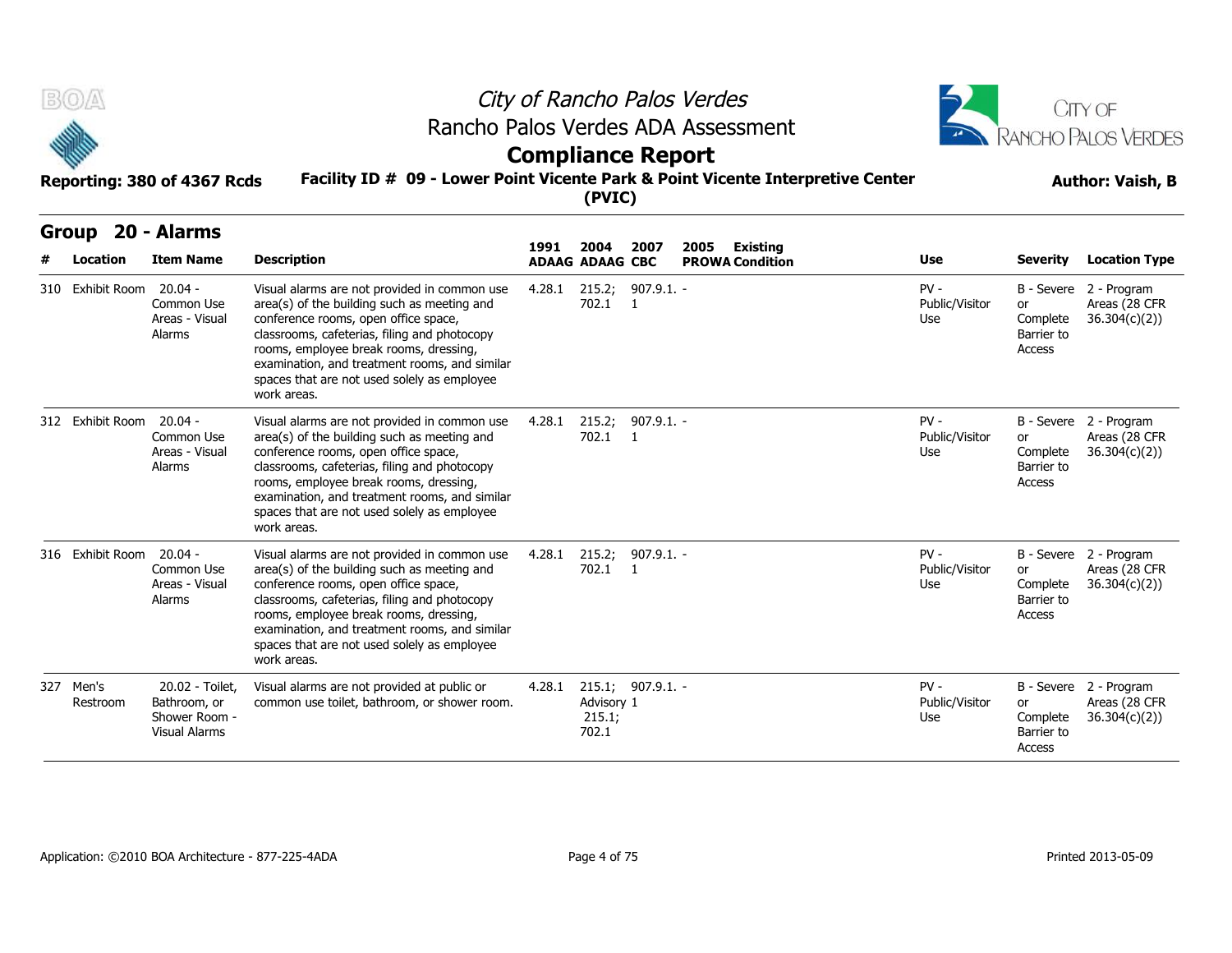

|   | Group                   | 20 - Alarms                                                       |                                                                                                                                                                                                                                                                                                                                              |        |                                |                    |      |                                    |                                 |                                        |                                                         |
|---|-------------------------|-------------------------------------------------------------------|----------------------------------------------------------------------------------------------------------------------------------------------------------------------------------------------------------------------------------------------------------------------------------------------------------------------------------------------|--------|--------------------------------|--------------------|------|------------------------------------|---------------------------------|----------------------------------------|---------------------------------------------------------|
| # | Location                | <b>Item Name</b>                                                  | <b>Description</b>                                                                                                                                                                                                                                                                                                                           | 1991   | 2004<br><b>ADAAG ADAAG CBC</b> | 2007               | 2005 | Existing<br><b>PROWA Condition</b> | <b>Use</b>                      | <b>Severity</b>                        | <b>Location Type</b>                                    |
|   | 344 Exhibit Room        | $20.04 -$<br>Common Use<br>Areas - Visual<br>Alarms               | Visual alarms are not provided in common use<br>area(s) of the building such as meeting and<br>conference rooms, open office space,<br>classrooms, cafeterias, filing and photocopy<br>rooms, employee break rooms, dressing,<br>examination, and treatment rooms, and similar<br>spaces that are not used solely as employee<br>work areas. | 4.28.1 | 702.1                          | $215.2; 907.9.1 -$ |      |                                    | $PV -$<br>Public/Visitor<br>Use | or<br>Complete<br>Barrier to<br>Access | B - Severe 2 - Program<br>Areas (28 CFR<br>36.304(c)(2) |
|   | 358 Women's<br>Restroom | 20.02 - Toilet,<br>Bathroom, or<br>Shower Room -<br>Visual Alarms | Visual alarms are not provided at public or<br>common use toilet, bathroom, or shower room.                                                                                                                                                                                                                                                  | 4.28.1 | Advisory 1<br>215.1;<br>702.1  | $215.1; 907.9.1 -$ |      |                                    | $PV -$<br>Public/Visitor<br>Use | or<br>Complete<br>Barrier to<br>Access | B - Severe 2 - Program<br>Areas (28 CFR<br>36.304(c)(2) |

#### **Number of Key Notes for Group 20 - Alarms: 19**

#### **Group 04 - Curb Ramps**

| #  | <b>Location</b>     | <b>Item Name</b>                                  | <b>Description</b>                                                                                                                                       | 1991             | 2004<br><b>ADAAG ADAAG CBC</b> | 2007                   | Existing<br>2005<br><b>PROWA Condition</b> | <b>Use</b>                      | <b>Severity</b>                     | <b>Location Type</b>                                            |
|----|---------------------|---------------------------------------------------|----------------------------------------------------------------------------------------------------------------------------------------------------------|------------------|--------------------------------|------------------------|--------------------------------------------|---------------------------------|-------------------------------------|-----------------------------------------------------------------|
| 50 | Curb Ramp           | $04.10 -$<br>Detectable<br>Warning<br>Requirement | Regardless of slope, the curb ramp does not<br>have a detectable warning.                                                                                | 4.7.7;<br>4.29.2 | 705.1;<br>Fig.<br>705.1        | 1127B.5 2005<br>item 7 | PROWA<br>G-<br>R303.3.                     | $PV -$<br>Public/Visitor<br>Use | A - Safety<br>Hazard                | 1 - Access into<br>Facilities (28<br><b>CFR</b><br>36.304(c)(1) |
|    | 51 Curb Ramp        | 04.09A -<br>Grooved Border<br>Requirement         | Curb ramp does not have a 12" wide grooved<br>border around upper edges of curb ramp and<br>flares to indicate transition from sidewalk to curb<br>ramp. |                  | $\overline{\phantom{0}}$       | 1127B.5 -<br>item 6    |                                            | $PV -$<br>Public/Visitor<br>Use | C - Partial<br>Barrier to<br>Access | 1 - Access into<br>Facilities (28<br><b>CFR</b><br>36.304(c)(1) |
| 86 | <b>Bus Drop-off</b> | 04.09A -<br>Grooved Border<br>Requirement         | Curb ramp does not have a 12" wide grooved<br>border around upper edges of curb ramp and<br>flares to indicate transition from sidewalk to curb<br>ramp. |                  | $\overline{\phantom{0}}$       | $1127B.5 -$<br>item 6  |                                            | $PV -$<br>Public/Visitor<br>Use | C - Partial<br>Barrier to<br>Access | 1 - Access into<br>Facilities (28<br><b>CFR</b><br>36.304(c)(1) |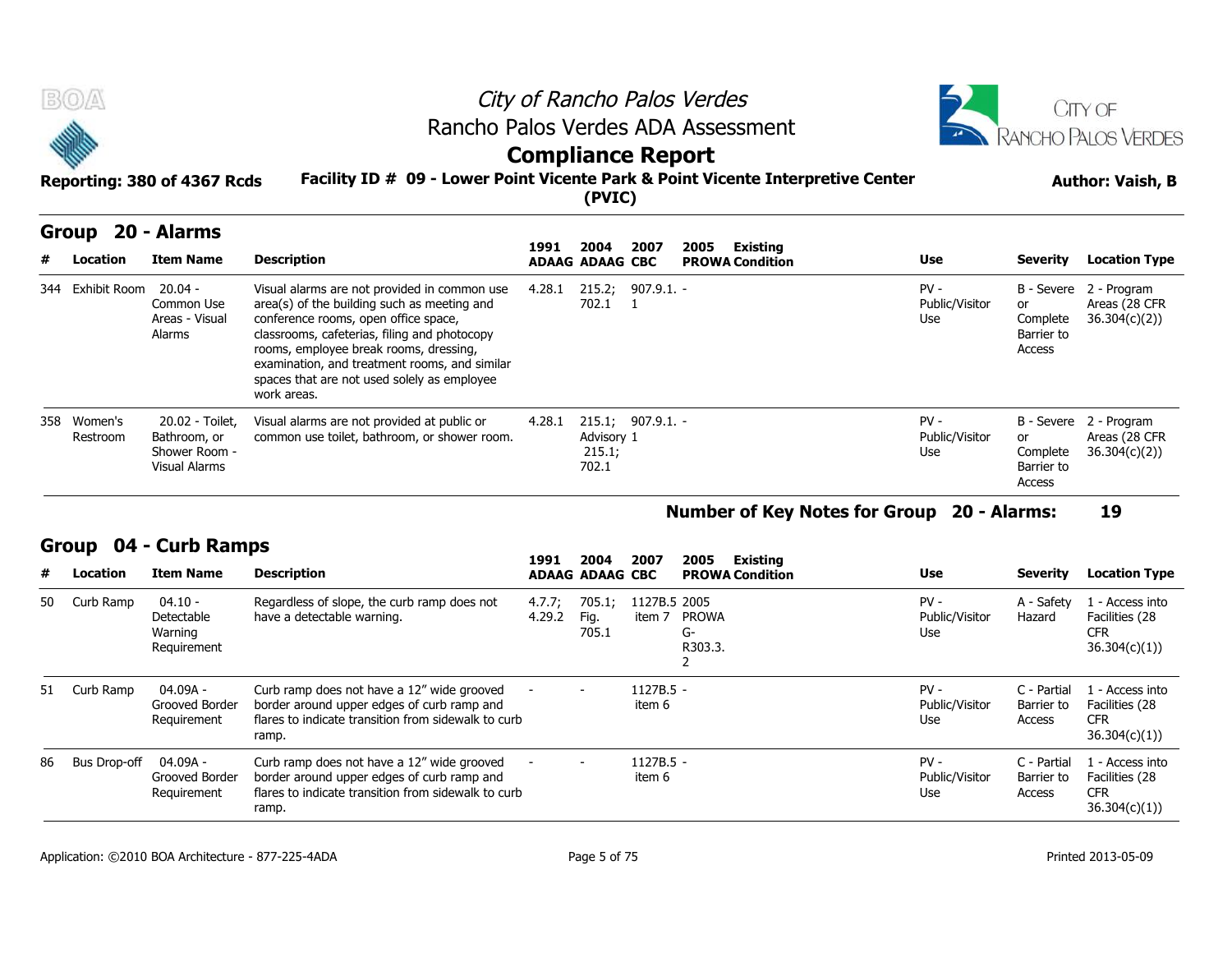| <b>BOA</b>                  | City of Rancho Palos Verdes                                                     | <b>CITY OF</b>          |
|-----------------------------|---------------------------------------------------------------------------------|-------------------------|
|                             | Rancho Palos Verdes ADA Assessment                                              | RANCHO PALOS VERDES     |
| <b>September</b>            | <b>Compliance Report</b>                                                        |                         |
| Reporting: 380 of 4367 Rcds | Facility ID # 09 - Lower Point Vicente Park & Point Vicente Interpretive Center | <b>Author: Vaish, B</b> |
|                             | (PVIC)                                                                          |                         |

### **Group 04 - Curb Ramps**

|    | SIVUP VT     |                                                 | <b>CAIN INAIIIDS</b>                                                      |                  |                                | 2007                   | 2005<br>Existing       |                               |                                     |                                                                 |
|----|--------------|-------------------------------------------------|---------------------------------------------------------------------------|------------------|--------------------------------|------------------------|------------------------|-------------------------------|-------------------------------------|-----------------------------------------------------------------|
| #  | Location     | <b>Item Name</b>                                | Description                                                               | 1991             | 2004<br><b>ADAAG ADAAG CBC</b> |                        | <b>PROWA Condition</b> | <b>Use</b>                    | <b>Severity</b>                     | <b>Location Type</b>                                            |
| 87 | Bus Drop-off | 04.10 -<br>Detectable<br>Warning<br>Requirement | Regardless of slope, the curb ramp does not<br>have a detectable warning. | 4.7.7:<br>4.29.2 | 705.1<br>Fig.<br>705.1         | 1127B.5 2005<br>item 7 | PROWA<br>-ت<br>R303.3. | PV -<br>Public/Visitor<br>Use | C - Partial<br>Barrier to<br>Access | L - Access into<br>Facilities (28<br><b>CFR</b><br>36.304(c)(1) |

#### **Number of Key Notes for Group 04 - Curb Ramps: 4**

| 87 | Bus Drop-off | $04.10 -$<br>Detectable<br>Warning<br>Requirement             | Regardless of slope, the curb ramp does not<br>have a detectable warning.                                                                                                                                                                                                  | 4.7.7;<br>4.29.2 | 705.1;<br>Fig.<br>705.1        | 1127B.5 2005<br>item 7                        | <b>PROWA</b><br>$G-$<br>R303.3.<br>2 |                                                | $PV -$<br>Public/Visitor<br>Use | C - Partial<br>Barrier to<br>Access               | 1 - Access into<br>Facilities (28<br><b>CFR</b><br>36.304(c)(1) |
|----|--------------|---------------------------------------------------------------|----------------------------------------------------------------------------------------------------------------------------------------------------------------------------------------------------------------------------------------------------------------------------|------------------|--------------------------------|-----------------------------------------------|--------------------------------------|------------------------------------------------|---------------------------------|---------------------------------------------------|-----------------------------------------------------------------|
|    |              |                                                               |                                                                                                                                                                                                                                                                            |                  |                                |                                               |                                      | Number of Key Notes for Group 04 - Curb Ramps: |                                 |                                                   | 4                                                               |
|    | 11<br>Group  | - Doors and Gates                                             |                                                                                                                                                                                                                                                                            |                  |                                |                                               |                                      |                                                |                                 |                                                   |                                                                 |
|    | Location     | <b>Item Name</b>                                              | <b>Description</b>                                                                                                                                                                                                                                                         | 1991             | 2004<br><b>ADAAG ADAAG CBC</b> | 2007                                          | 2005                                 | <b>Existing</b><br><b>PROWA Condition</b>      | Use                             | <b>Severity</b>                                   | <b>Location Type</b>                                            |
|    | 119 Terrace  | $11.12 -$<br>Hardware<br>Mounting Height                      | Mounting height of all operating hardware is not 4.13.9<br>30" min or 44" max, as measured to the<br>highest operable part. (1994 ADA Standards<br>permit a max height of 48"; CBC Standards<br>permit a range of 30" min to 44" max)                                      |                  |                                | 1133B.2 -<br>.5.2                             |                                      | 61" to gate hardware.                          | $PV -$<br>Public/Visitor<br>Use | C - Partial<br>Barrier to<br>Access               | 1 - Access into<br>Facilities (28<br><b>CFR</b><br>36.304(c)(1) |
|    | 127 Studio   | 11.15A - Kick<br>Plate                                        | Bottom 10" of door does not have a smooth,<br>uninterrupted surface on the push side to allow<br>the door to be opened by a wheelchair footrest<br>without creating a trap or hazardous condition.<br>(This requirement does not apply to automatic<br>and sliding doors.) |                  | U                              | 404.2.1 1133B.2 -<br>.6                       |                                      | Door stop.                                     | EW - Employee<br>Work Area      | A - Safety<br>Hazard                              | 2 - Program<br>Areas (28 CFR<br>36.304(c)(2)                    |
|    | 128 Studio   | 11.15B 04AG -<br>Vision Lights                                | Door, gate, or adjacent sidelight, containing one -<br>or more vision lights, does not include at least<br>one vision light mounted with the bottom edge<br>of the glazed panel at 43" max AFF.<br>(Exception: Vision lights with the lowest part<br>more than 66" AFF.)   |                  | $404.2.1 -$                    |                                               |                                      | 47 1/2" high.                                  | EW - Employee<br>Work Area      | E - Non-<br>Mandated<br>Access<br>Improveme<br>nt | 2 - Program<br>Areas (28 CFR<br>36.304(c)(2)                    |
|    | 129 Studio   | Characters and<br><b>Braille</b><br>(Visual/Tactile<br>Signs) | 11.25A - Raised The raised characters on this sign are not<br>accompanied by California Grade 2 Braille<br>(California Grade 2 Braille requires the dots<br>within each cell to be domed and spaced 1/10"<br>0.C.)                                                         | 4.30.4           | 703.2;<br>703.3                | $1117B.5 -$<br>.5 item<br>1,<br>1117B.5<br>.6 |                                      |                                                | EW - Employee<br>Work Area      | D - Minor<br>Code<br>Deviation                    | 2 - Program<br>Areas (28 CFR<br>36.304(c)(2)                    |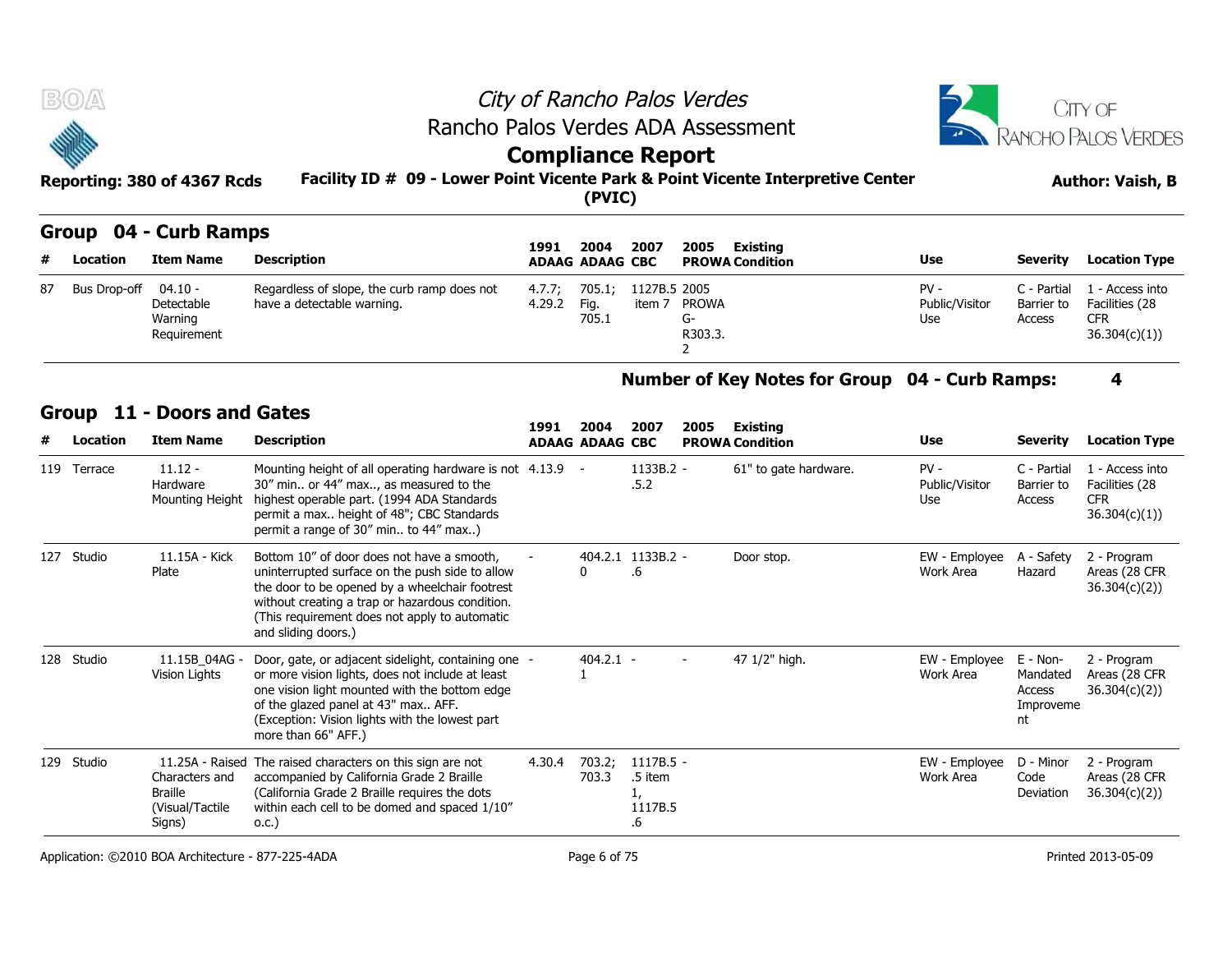

## **Compliance Report**

#### **Facility ID # 09 - Lower Point Vicente Park & Point Vicente Interpretive Center Reporting: 380 of 4367 Rcds Author: Vaish, B**

| B(0)       |                                                  | Rancho Palos Verdes ADA Assessment                                                                                                                                                                                                                                                                                                                                                                                                                                                                                                                                                                                                                                            |         |                                                                         |                             | City of Rancho Palos Verdes |                                              |                            |                                                   | <b>JITY OF</b>                                |  |  |
|------------|--------------------------------------------------|-------------------------------------------------------------------------------------------------------------------------------------------------------------------------------------------------------------------------------------------------------------------------------------------------------------------------------------------------------------------------------------------------------------------------------------------------------------------------------------------------------------------------------------------------------------------------------------------------------------------------------------------------------------------------------|---------|-------------------------------------------------------------------------|-----------------------------|-----------------------------|----------------------------------------------|----------------------------|---------------------------------------------------|-----------------------------------------------|--|--|
|            |                                                  |                                                                                                                                                                                                                                                                                                                                                                                                                                                                                                                                                                                                                                                                               |         | <b>Compliance Report</b>                                                |                             |                             |                                              |                            |                                                   | RANCHO PALOS VERDES                           |  |  |
|            | Reporting: 380 of 4367 Rcds                      | Facility ID # 09 - Lower Point Vicente Park & Point Vicente Interpretive Center                                                                                                                                                                                                                                                                                                                                                                                                                                                                                                                                                                                               |         | (PVIC)                                                                  |                             |                             |                                              |                            | <b>Author: Vaish, B</b>                           |                                               |  |  |
|            | Group 11 - Doors and Gates                       |                                                                                                                                                                                                                                                                                                                                                                                                                                                                                                                                                                                                                                                                               | 1991    | 2004                                                                    | 2007                        | 2005                        | Existing                                     |                            |                                                   |                                               |  |  |
| Location   | <b>Item Name</b>                                 | <b>Description</b>                                                                                                                                                                                                                                                                                                                                                                                                                                                                                                                                                                                                                                                            |         | <b>ADAAG ADAAG CBC</b>                                                  |                             |                             | <b>PROWA Condition</b>                       | Use                        | <b>Severity</b>                                   | <b>Location Type</b>                          |  |  |
| 130 Studio | 11.06A - Door<br>Maneuvering<br>Space            | Door that is not automatic or power-assisted<br>does not have compliant maneuvering space<br>relative to the direction of approach as shown in<br>CBC Fig. 11B-26. (Approach // Side // Width //<br>Depth) (Front // Pull // D + 24" * // 60") (Front<br>// Push // D + 0" ** // 48") (Latch // Pull // D +<br>24" // 60") (Latch // Push // D + 24" // 44"<br>***) (Hinge // Pull // D + 36" // 60") (Hinge //<br>Push // 54" **** // 44" *****) (* D + 18" at<br>interior doors.) (** $D + 12$ " if door has both a<br>latch and a closer.) (*** 48" if door has closer.)<br>(**** Measured from latch toward hinge.)<br>(***** 48" if door has both a latch and a closer.) | Fig. 25 | 4.13.6; 404.2.4. 1133B.2 -<br>1; Tab. .4.2<br>404.2.4. Fig.<br>404.2.4. | 1; Fig. 11B-26              |                             | 2" strike clearance due to fixed<br>counter. | EW - Employee<br>Work Area | C - Partial<br>Barrier to<br>Access               | 2 - Program<br>Areas (28 CFR<br>36.304(c)(2)) |  |  |
| 136 Studio | $11.17A -$<br>Providing<br>Room/Space ID<br>Sign | A sign designating the permanent room or space 4.1.2(7) 216.2;<br>Recommendation: has not been provided.                                                                                                                                                                                                                                                                                                                                                                                                                                                                                                                                                                      |         | 703.2; 1<br>703.5                                                       | 1117B.5 -<br>703.1; .1 item |                             |                                              | EW - Employee<br>Work Area | E - Non-<br>Mandated<br>Access<br>Improveme<br>nt | 2 - Program<br>Areas (28 CFR<br>36.304(c)(2)  |  |  |
| 137 Studio | 11.15B 04AG -<br>Vision Lights                   | Door, gate, or adjacent sidelight, containing one -<br>or more vision lights, does not include at least<br>one vision light mounted with the bottom edge<br>of the glazed panel at 43" max AFF.<br>(Exception: Vision lights with the lowest part<br>more than 66" AFF.)                                                                                                                                                                                                                                                                                                                                                                                                      |         | $404.2.1 -$                                                             |                             | $\overline{\phantom{0}}$    | 47 1/2" high.                                | EW - Employee<br>Work Area | E - Non-<br>Mandated<br>Access<br>Improveme<br>nt | 2 - Program<br>Areas (28 CFR<br>36.304(c)(2)  |  |  |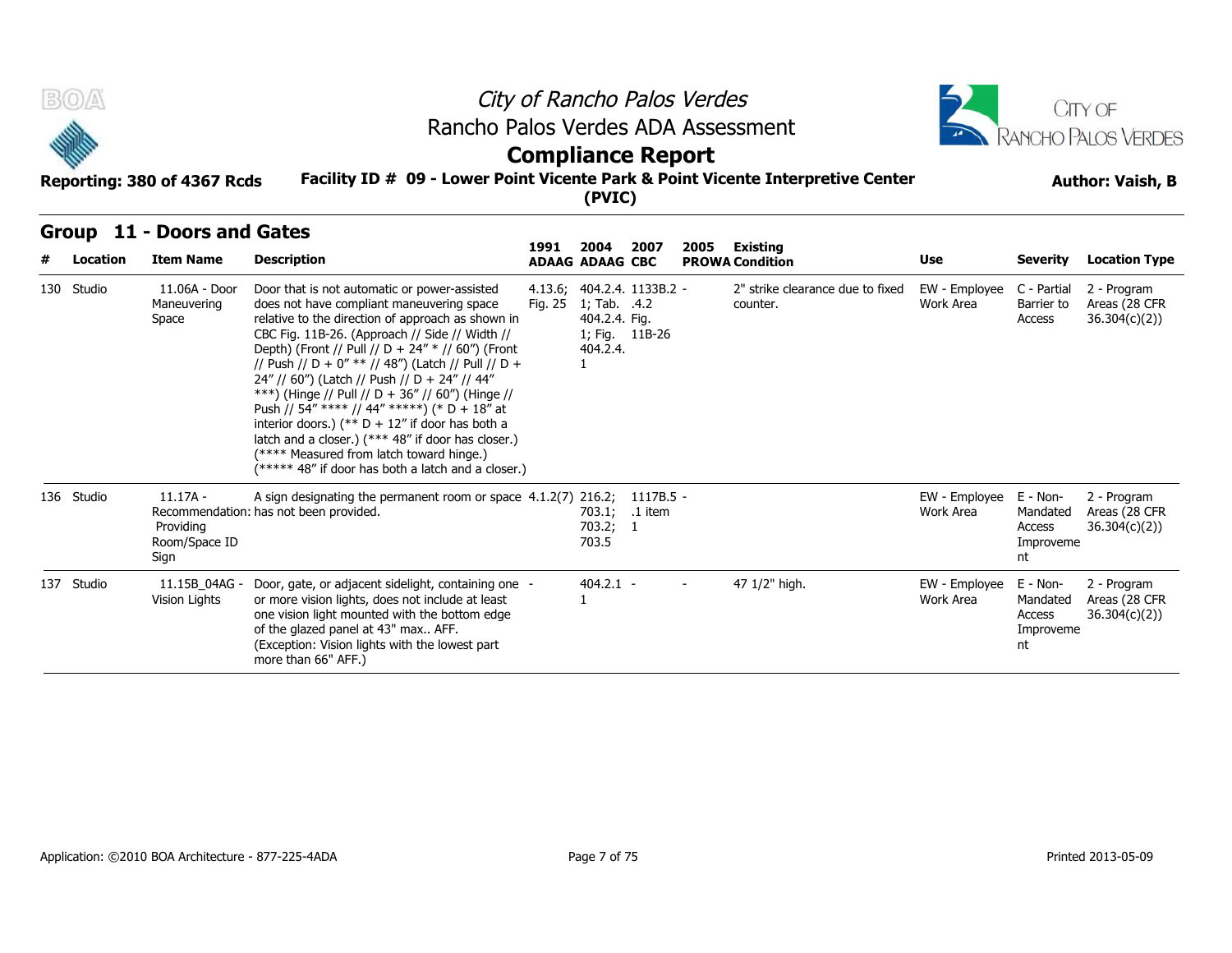

## **Compliance Report**

#### **Facility ID # 09 - Lower Point Vicente Park & Point Vicente Interpretive Center Reporting: 380 of 4367 Rcds Author: Vaish, B**

| B(0)       |              | Reporting: 380 of 4367 Rcds                                                      |                                                                                                                                                                                                                                                                                                                                                                                                                                                                                                                                                                                                                                                                               | City of Rancho Palos Verdes<br>Rancho Palos Verdes ADA Assessment<br><b>Compliance Report</b><br>Facility ID # 09 - Lower Point Vicente Park & Point Vicente Interpretive Center<br>(PVIC) |                                                                                                |                                               |      |                                             |                            |                                                   |                                               |  |  |  |  |
|------------|--------------|----------------------------------------------------------------------------------|-------------------------------------------------------------------------------------------------------------------------------------------------------------------------------------------------------------------------------------------------------------------------------------------------------------------------------------------------------------------------------------------------------------------------------------------------------------------------------------------------------------------------------------------------------------------------------------------------------------------------------------------------------------------------------|--------------------------------------------------------------------------------------------------------------------------------------------------------------------------------------------|------------------------------------------------------------------------------------------------|-----------------------------------------------|------|---------------------------------------------|----------------------------|---------------------------------------------------|-----------------------------------------------|--|--|--|--|
| Group      | Location     | 11 - Doors and Gates<br><b>Item Name</b>                                         | <b>Description</b>                                                                                                                                                                                                                                                                                                                                                                                                                                                                                                                                                                                                                                                            | 1991                                                                                                                                                                                       | 2004<br><b>ADAAG ADAAG CBC</b>                                                                 | 2007                                          | 2005 | Existing<br><b>PROWA Condition</b>          | Use                        | <b>Severity</b>                                   | <b>Location Type</b>                          |  |  |  |  |
| 138 Studio |              | 11.06A - Door<br>Maneuvering<br>Space                                            | Door that is not automatic or power-assisted<br>does not have compliant maneuvering space<br>relative to the direction of approach as shown in<br>CBC Fig. 11B-26. (Approach // Side // Width //<br>Depth) (Front // Pull // D + 24" * // 60") (Front<br>// Push // D + 0" ** // 48") (Latch // Pull // D +<br>24" // 60") (Latch // Push // D + 24" // 44"<br>***) (Hinge // Pull // D + 36" // 60") (Hinge //<br>Push // 54" **** // 44" *****) (* D + 18" at<br>interior doors.) (** $D + 12$ " if door has both a<br>latch and a closer.) (*** 48" if door has closer.)<br>(**** Measured from latch toward hinge.)<br>(***** 48" if door has both a latch and a closer.) | Fig. 25                                                                                                                                                                                    | 4.13.6; 404.2.4. 1133B.2 -<br>1; Tab. .4.2<br>404.2.4. Fig.<br>1; Fig. 11B-26<br>404.2.4.<br>1 |                                               |      | No strike side clearance due to<br>counter. | EW - Employee<br>Work Area | C - Partial<br>Barrier to<br>Access               | 2 - Program<br>Areas (28 CFR<br>36.304(c)(2)) |  |  |  |  |
|            | 139 Workroom | 11.15A - Kick<br>Plate                                                           | Bottom 10" of door does not have a smooth,<br>uninterrupted surface on the push side to allow<br>the door to be opened by a wheelchair footrest<br>without creating a trap or hazardous condition.<br>(This requirement does not apply to automatic<br>and sliding doors.)                                                                                                                                                                                                                                                                                                                                                                                                    |                                                                                                                                                                                            | 0                                                                                              | 404.2.1 1133B.2 -<br>.6                       |      | Door stop.                                  | EW - Employee<br>Work Area | A - Safety<br>Hazard                              | 2 - Program<br>Areas (28 CFR<br>36.304(c)(2)) |  |  |  |  |
|            | 140 Workroom | 11.15B 04AG -<br>Vision Lights                                                   | Door, gate, or adjacent sidelight, containing one -<br>or more vision lights, does not include at least<br>one vision light mounted with the bottom edge<br>of the glazed panel at 43" max AFF.<br>(Exception: Vision lights with the lowest part<br>more than 66" AFF.)                                                                                                                                                                                                                                                                                                                                                                                                      |                                                                                                                                                                                            | $404.2.1 -$<br>1                                                                               |                                               |      | 47 1/2" high.                               | EW - Employee<br>Work Area | E - Non-<br>Mandated<br>Access<br>Improveme<br>nt | 2 - Program<br>Areas (28 CFR<br>36.304(c)(2)  |  |  |  |  |
|            | 141 Workroom | 11.25A - Raised<br>Characters and<br><b>Braille</b><br>(Visual/Tactile<br>Signs) | The raised characters on this sign are not<br>accompanied by California Grade 2 Braille<br>(California Grade 2 Braille requires the dots<br>within each cell to be domed and spaced 1/10"<br>0.C.)                                                                                                                                                                                                                                                                                                                                                                                                                                                                            | 4.30.4                                                                                                                                                                                     | 703.2;<br>703.3                                                                                | $1117B.5 -$<br>.5 item<br>1,<br>1117B.5<br>.6 |      |                                             | EW - Employee<br>Work Area | D - Minor<br>Code<br>Deviation                    | 2 - Program<br>Areas (28 CFR<br>36.304(c)(2)  |  |  |  |  |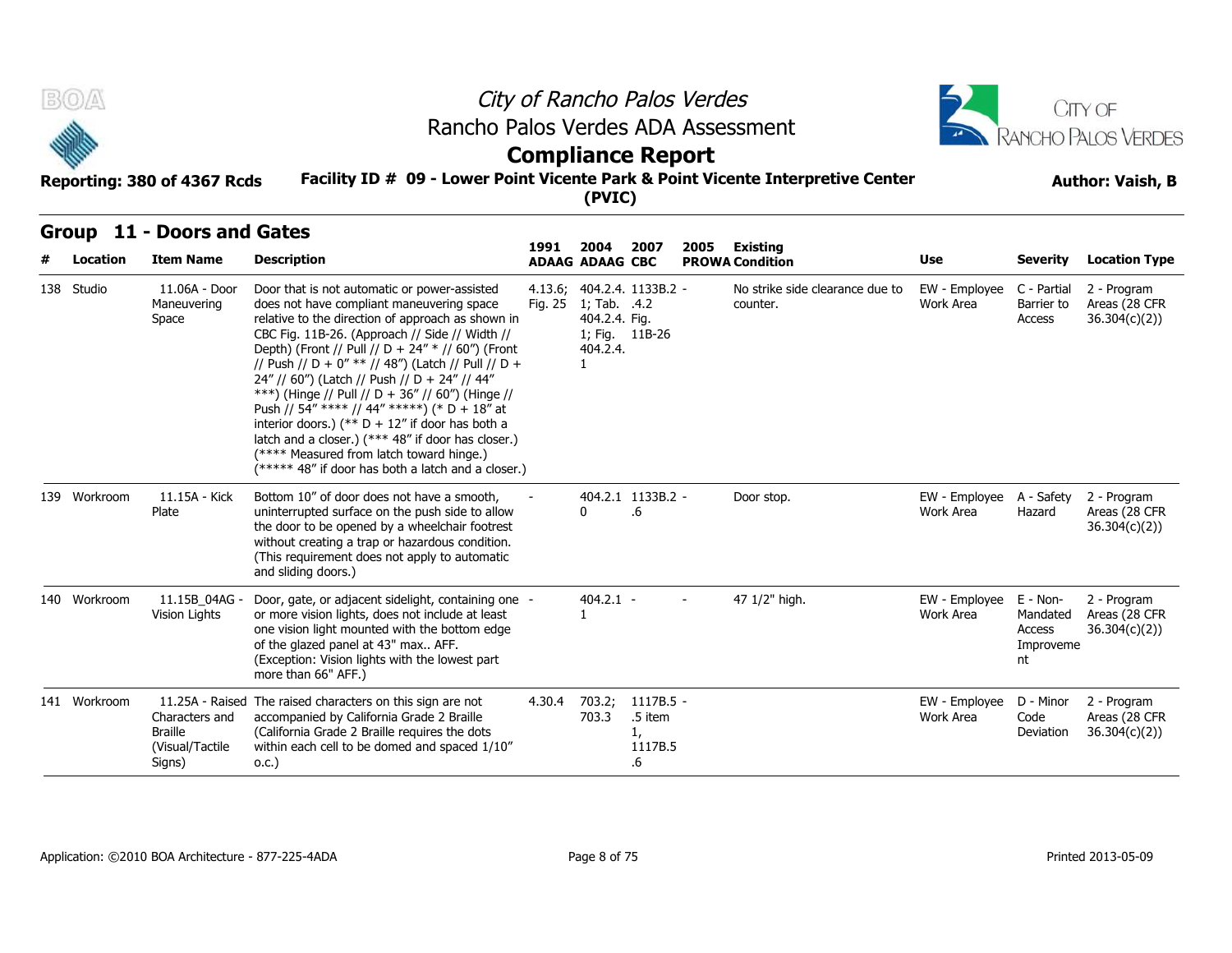

## **Compliance Report**

#### **Facility ID # 09 - Lower Point Vicente Park & Point Vicente Interpretive Center Reporting: 380 of 4367 Rcds Author: Vaish, B**

| BOA          | Reporting: 380 of 4367 Rcds                                   | Rancho Palos Verdes ADA Assessment<br>Facility ID # 09 - Lower Point Vicente Park & Point Vicente Interpretive Center                                                                                                                                                                                                                                                                                                                                                                                                                                                                                                                                                         | <b>Compliance Report</b> | (PVIC)                                          |                                             | City of Rancho Palos Verdes |                                                         |                            |                                                   | CITY OF<br>RANCHO PALOS VERDES<br><b>Author: Vaish, B</b> |
|--------------|---------------------------------------------------------------|-------------------------------------------------------------------------------------------------------------------------------------------------------------------------------------------------------------------------------------------------------------------------------------------------------------------------------------------------------------------------------------------------------------------------------------------------------------------------------------------------------------------------------------------------------------------------------------------------------------------------------------------------------------------------------|--------------------------|-------------------------------------------------|---------------------------------------------|-----------------------------|---------------------------------------------------------|----------------------------|---------------------------------------------------|-----------------------------------------------------------|
| Location     | Group 11 - Doors and Gates<br><b>Item Name</b>                | <b>Description</b>                                                                                                                                                                                                                                                                                                                                                                                                                                                                                                                                                                                                                                                            | 1991                     | 2004<br><b>ADAAG ADAAG CBC</b>                  | 2007                                        | 2005                        | Existing<br><b>PROWA Condition</b>                      | Use                        | <b>Severity</b>                                   | <b>Location Type</b>                                      |
| 142 Workroom | 11.06A - Door<br>Maneuvering<br>Space                         | Door that is not automatic or power-assisted<br>does not have compliant maneuvering space<br>relative to the direction of approach as shown in<br>CBC Fig. 11B-26. (Approach // Side // Width //<br>Depth) (Front // Pull // D + 24" * // 60") (Front<br>// Push // D + 0" ** // 48") (Latch // Pull // D +<br>24" // 60") (Latch // Push // D + 24" // 44"<br>***) (Hinge // Pull // D + 36" // 60") (Hinge //<br>Push // 54" **** // 44" *****) (* D + 18" at<br>interior doors.) (** $D + 12$ " if door has both a<br>latch and a closer.) (*** 48" if door has closer.)<br>(**** Measured from latch toward hinge.)<br>(***** 48" if door has both a latch and a closer.) | 4.13.6;<br>Fig. 25       | 1; Tab. .4.2<br>404.2.4. Fig.<br>404.2.4.<br>1. | 404.2.4. 1133B.2 -<br>1; Fig. 11B-26        |                             | Non-fixed furniture obstructs<br>door strike clearance. | EW - Employee<br>Work Area | C - Partial<br>Barrier to<br>Access               | 2 - Program<br>Areas (28 CFR<br>36.304(c)(2)              |
| 143 Workroom | 11.13A - Door<br>Operating Effort                             | The force required to operate door exceeds 5<br>Ibs. (Fire doors may have up to 15 lbs to achieve<br>positive latching).                                                                                                                                                                                                                                                                                                                                                                                                                                                                                                                                                      |                          |                                                 | 4.13.11 404.2.9 1133B.2 -<br>.5             |                             | 9 LBF.                                                  | EW - Employee<br>Work Area | or<br>Complete<br>Barrier to<br>Access            | B - Severe 2 - Program<br>Areas (28 CFR<br>36.304(c)(2)   |
| 149 Office   | Characters and<br><b>Braille</b><br>(Visual/Tactile<br>Signs) | 11.25A - Raised The raised characters on this sign are not<br>accompanied by California Grade 2 Braille<br>(California Grade 2 Braille requires the dots<br>within each cell to be domed and spaced 1/10"<br>0.C.)                                                                                                                                                                                                                                                                                                                                                                                                                                                            | 4.30.4                   | 703.2;<br>703.3                                 | 1117B.5 -<br>.5 item<br>1,<br>1117B.5<br>.6 |                             |                                                         | EW - Employee<br>Work Area | D - Minor<br>Code<br>Deviation                    | 2 - Program<br>Areas (28 CFR<br>36.304(c)(2)              |
| 150 Office   | 11.15B 04AG -<br>Vision Lights                                | Door, gate, or adjacent sidelight, containing one -<br>or more vision lights, does not include at least<br>one vision light mounted with the bottom edge<br>of the glazed panel at 43" max AFF.<br>(Exception: Vision lights with the lowest part<br>more than 66" AFF.)                                                                                                                                                                                                                                                                                                                                                                                                      |                          | $404.2.1 -$<br>$\mathbf{1}$                     |                                             |                             | 47 1/2" high.                                           | EW - Employee<br>Work Area | E - Non-<br>Mandated<br>Access<br>Improveme<br>nt | 2 - Program<br>Areas (28 CFR<br>36.304(c)(2)              |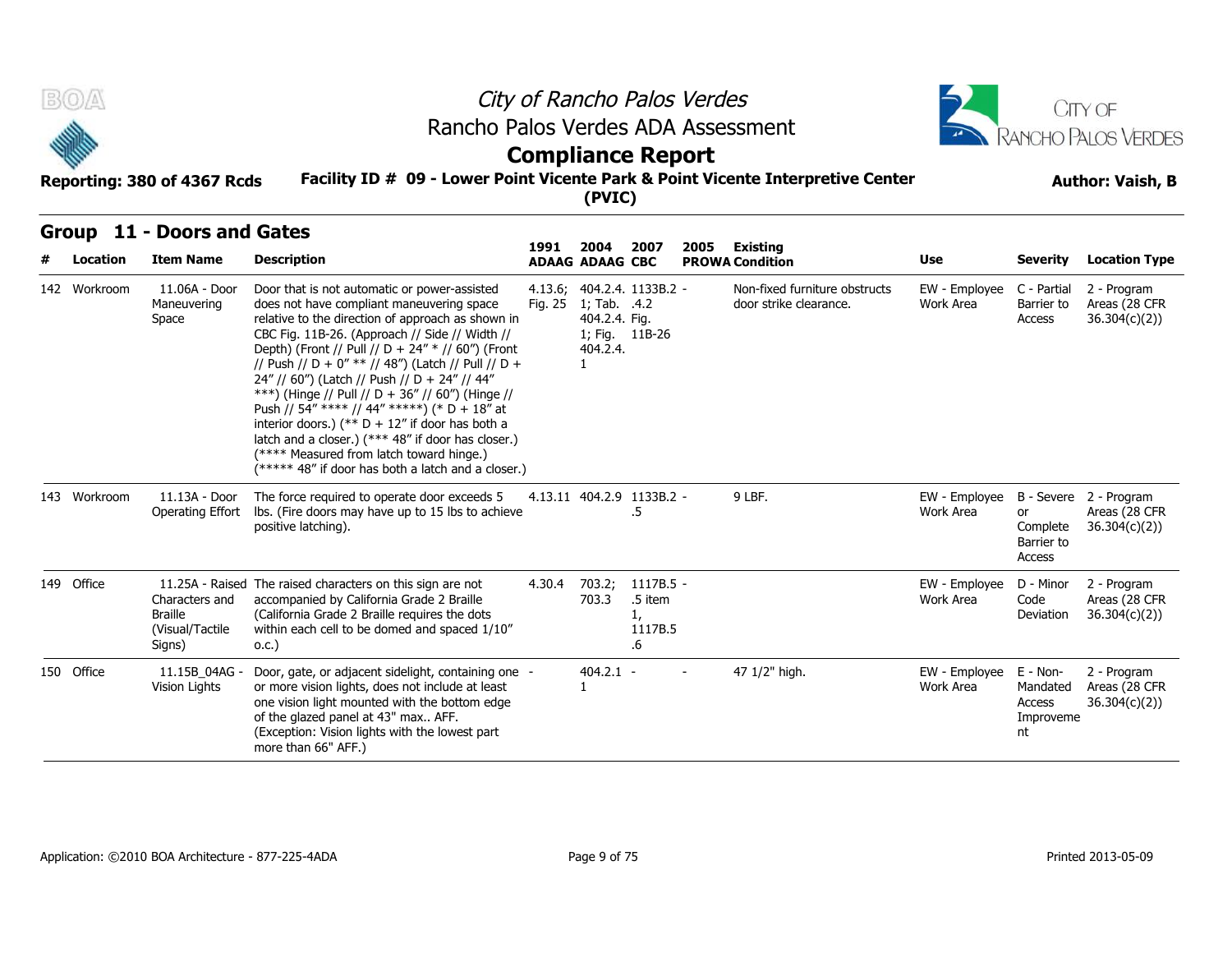

## **Compliance Report**

#### **Facility ID # 09 - Lower Point Vicente Park & Point Vicente Interpretive Center Reporting: 380 of 4367 Rcds Author: Vaish, B**

| B(0)<br>Reporting: 380 of 4367 Rcds |                                                                                  | Rancho Palos Verdes ADA Assessment<br>Facility ID # 09 - Lower Point Vicente Park & Point Vicente Interpretive Center                                                                                                                                                                                                                                                                                                                                                                                                                                                                                                                                                         |         | <b>Compliance Report</b><br>(PVIC)                                           |                                               | City of Rancho Palos Verdes |                                                        |                            |                                                   | CITY OF<br>RANCHO PALOS VERDES<br><b>Author: Vaish, B</b> |
|-------------------------------------|----------------------------------------------------------------------------------|-------------------------------------------------------------------------------------------------------------------------------------------------------------------------------------------------------------------------------------------------------------------------------------------------------------------------------------------------------------------------------------------------------------------------------------------------------------------------------------------------------------------------------------------------------------------------------------------------------------------------------------------------------------------------------|---------|------------------------------------------------------------------------------|-----------------------------------------------|-----------------------------|--------------------------------------------------------|----------------------------|---------------------------------------------------|-----------------------------------------------------------|
| Location                            | Group 11 - Doors and Gates<br><b>Item Name</b>                                   | <b>Description</b>                                                                                                                                                                                                                                                                                                                                                                                                                                                                                                                                                                                                                                                            | 1991    | 2004<br><b>ADAAG ADAAG CBC</b>                                               | 2007                                          | 2005                        | <b>Existing</b><br><b>PROWA Condition</b>              | Use                        | <b>Severity</b>                                   | <b>Location Type</b>                                      |
| 151 Office                          | 11.06A - Door<br>Maneuvering<br>Space                                            | Door that is not automatic or power-assisted<br>does not have compliant maneuvering space<br>relative to the direction of approach as shown in<br>CBC Fig. 11B-26. (Approach // Side // Width //<br>Depth) (Front // Pull // D + 24" * // 60") (Front<br>// Push // D + 0" ** // 48") (Latch // Pull // D +<br>24" // 60") (Latch // Push // D + 24" // 44"<br>***) (Hinge // Pull // D + 36" // 60") (Hinge //<br>Push // 54" **** // 44" *****) (* D + 18" at<br>interior doors.) (** $D + 12$ " if door has both a<br>latch and a closer.) (*** 48" if door has closer.)<br>(**** Measured from latch toward hinge.)<br>(***** 48" if door has both a latch and a closer.) | Fig. 25 | 4.13.6; 404.2.4. 1133B.2 -<br>1; Tab. .4.2<br>404.2.4. Fig.<br>404.2.4.<br>1 | 1; Fig. 11B-26                                |                             | Non-fixed cabinets obstructs<br>door strike clearance. | EW - Employee<br>Work Area | C - Partial<br>Barrier to<br>Access               | 2 - Program<br>Areas (28 CFR<br>36.304(c)(2))             |
| 152 Office                          | $11.11 -$ Single-<br>Action Hardware                                             | Handles, locks, and latches or other operative<br>devices are not operable with one hand and<br>without tight grasping, pinching, or twisting of<br>the wrist. (U-shaped handles, levers, and<br>push/pull type mechanisms are acceptable<br>designs.)                                                                                                                                                                                                                                                                                                                                                                                                                        | 4.13.9  | 404.2.7; .5.2<br>Advisory<br>404.2.7                                         | 309.4; 1133B.2 -                              |                             | Twist type lock.                                       | EW - Employee<br>Work Area | C - Partial<br>Barrier to<br>Access               | 2 - Program<br>Areas (28 CFR<br>36.304(c)(2)              |
| 155 Office                          | 11.25A - Raised<br>Characters and<br><b>Braille</b><br>(Visual/Tactile<br>Signs) | The raised characters on this sign are not<br>accompanied by California Grade 2 Braille<br>(California Grade 2 Braille requires the dots<br>within each cell to be domed and spaced 1/10"<br>0.C.)                                                                                                                                                                                                                                                                                                                                                                                                                                                                            | 4.30.4  | 703.2;<br>703.3                                                              | $1117B.5 -$<br>.5 item<br>1,<br>1117B.5<br>.6 |                             |                                                        | EW - Employee<br>Work Area | D - Minor<br>Code<br>Deviation                    | 2 - Program<br>Areas (28 CFR<br>36.304(c)(2))             |
| 156 Office                          | 11.15B 04AG -<br>Vision Lights                                                   | Door, gate, or adjacent sidelight, containing one -<br>or more vision lights, does not include at least<br>one vision light mounted with the bottom edge<br>of the glazed panel at 43" max AFF.<br>(Exception: Vision lights with the lowest part<br>more than 66" AFF.)                                                                                                                                                                                                                                                                                                                                                                                                      |         | $404.2.1 -$<br>1                                                             |                                               |                             | 47 1/2" high.                                          | EW - Employee<br>Work Area | E - Non-<br>Mandated<br>Access<br>Improveme<br>nt | 2 - Program<br>Areas (28 CFR<br>36.304(c)(2)              |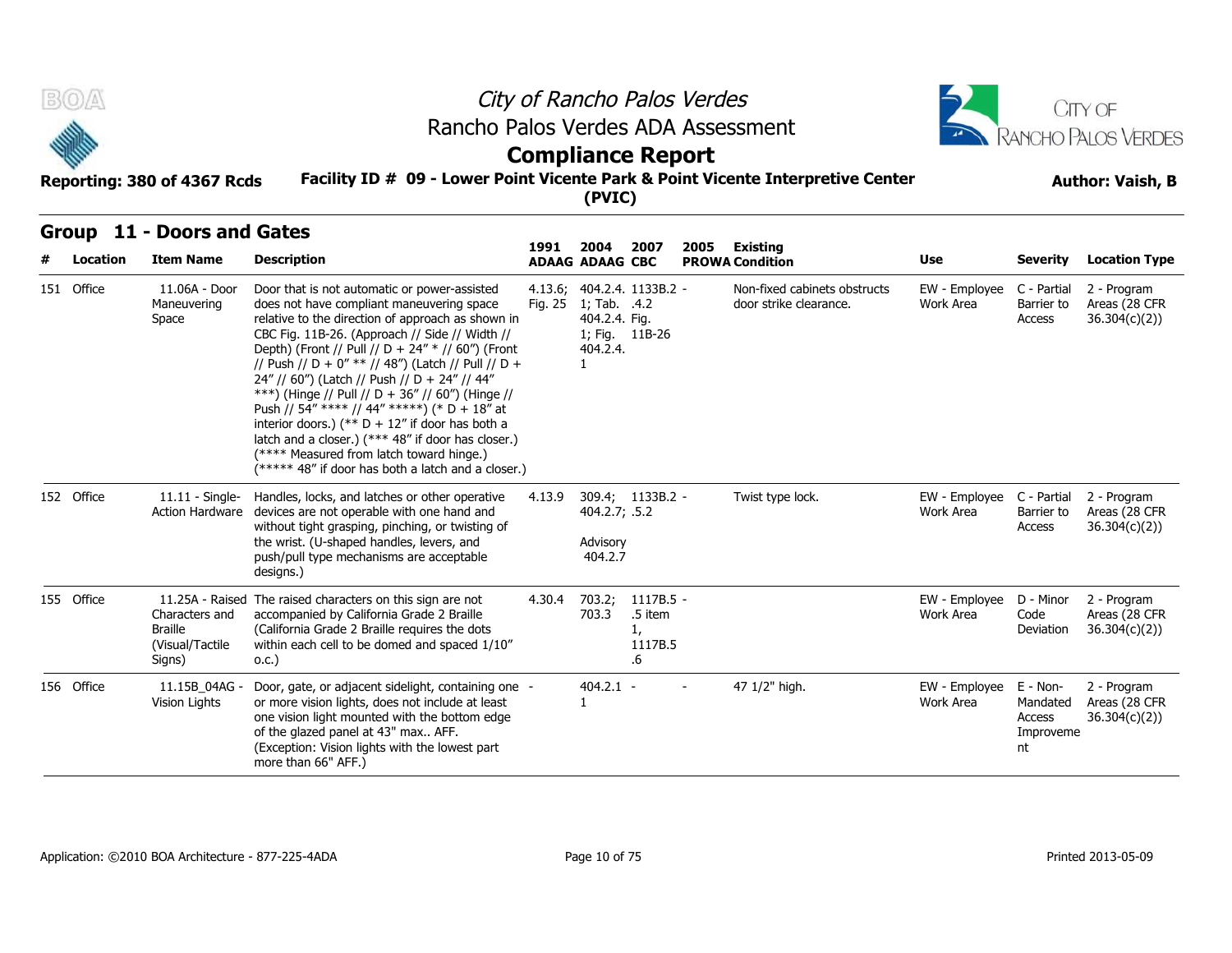

## **Compliance Report**

#### **Facility ID # 09 - Lower Point Vicente Park & Point Vicente Interpretive Center Reporting: 380 of 4367 Rcds Author: Vaish, B**

| B(0)              | Reporting: 380 of 4367 Rcds                 | Rancho Palos Verdes ADA Assessment<br>Facility ID # 09 - Lower Point Vicente Park & Point Vicente Interpretive Center                                                                                                                                                                                                                                                                                                                                                                                                                                                                                                                                                         |                    | <b>Compliance Report</b>                                                        |                         | City of Rancho Palos Verdes |                                                      |                            |                                                   | CITY OF<br>RANCHO PALOS VERDES<br><b>Author: Vaish, B</b> |
|-------------------|---------------------------------------------|-------------------------------------------------------------------------------------------------------------------------------------------------------------------------------------------------------------------------------------------------------------------------------------------------------------------------------------------------------------------------------------------------------------------------------------------------------------------------------------------------------------------------------------------------------------------------------------------------------------------------------------------------------------------------------|--------------------|---------------------------------------------------------------------------------|-------------------------|-----------------------------|------------------------------------------------------|----------------------------|---------------------------------------------------|-----------------------------------------------------------|
|                   |                                             |                                                                                                                                                                                                                                                                                                                                                                                                                                                                                                                                                                                                                                                                               |                    | (PVIC)                                                                          |                         |                             |                                                      |                            |                                                   |                                                           |
| Group<br>Location | 11 - Doors and Gates<br><b>Item Name</b>    | <b>Description</b>                                                                                                                                                                                                                                                                                                                                                                                                                                                                                                                                                                                                                                                            | 1991               | 2004<br><b>ADAAG ADAAG CBC</b>                                                  | 2007                    | 2005                        | Existing<br><b>PROWA Condition</b>                   | Use                        | <b>Severity</b>                                   | <b>Location Type</b>                                      |
| 157 Office        | 11.06A - Door<br>Maneuvering<br>Space       | Door that is not automatic or power-assisted<br>does not have compliant maneuvering space<br>relative to the direction of approach as shown in<br>CBC Fig. 11B-26. (Approach // Side // Width //<br>Depth) (Front // Pull // D + 24" * // 60") (Front<br>// Push // D + 0" ** // 48") (Latch // Pull // D +<br>24" // 60") (Latch // Push // D + 24" // 44"<br>***) (Hinge // Pull // D + 36" // 60") (Hinge //<br>Push // 54" **** // 44" *****) (* D + 18" at<br>interior doors.) (** $D + 12$ " if door has both a<br>latch and a closer.) (*** 48" if door has closer.)<br>(**** Measured from latch toward hinge.)<br>(***** 48" if door has both a latch and a closer.) | 4.13.6;<br>Fig. 25 | 404.2.4. 1133B.2 -<br>1; Tab. .4.2<br>404.2.4. Fig.<br>404.2.4.<br>$\mathbf{1}$ | 1; Fig. 11B-26          |                             | Non-fixed cabinet obstruct door<br>strike clearance. | EW - Employee<br>Work Area | C - Partial<br>Barrier to<br>Access               | 2 - Program<br>Areas (28 CFR<br>36.304(c)(2)              |
| 159 Office        | $11.11 -$ Single-<br><b>Action Hardware</b> | Handles, locks, and latches or other operative<br>devices are not operable with one hand and<br>without tight grasping, pinching, or twisting of<br>the wrist. (U-shaped handles, levers, and<br>push/pull type mechanisms are acceptable<br>designs.)                                                                                                                                                                                                                                                                                                                                                                                                                        | 4.13.9             | 404.2.7; .5.2<br>Advisory<br>404.2.7                                            | 309.4; 1133B.2 -        |                             | Twist type lock.                                     | EW - Employee<br>Work Area | C - Partial<br>Barrier to<br>Access               | 2 - Program<br>Areas (28 CFR<br>36.304(c)(2)              |
| 160 Library       | 11.15A - Kick<br>Plate                      | Bottom 10" of door does not have a smooth,<br>uninterrupted surface on the push side to allow<br>the door to be opened by a wheelchair footrest<br>without creating a trap or hazardous condition.<br>(This requirement does not apply to automatic<br>and sliding doors.)                                                                                                                                                                                                                                                                                                                                                                                                    |                    | 0                                                                               | 404.2.1 1133B.2 -<br>.6 |                             | Door stop.                                           | EW - Employee<br>Work Area | A - Safety<br>Hazard                              | 2 - Program<br>Areas (28 CFR<br>36.304(c)(2)              |
| 161 Library       | 11.15B_04AG -<br>Vision Lights              | Door, gate, or adjacent sidelight, containing one -<br>or more vision lights, does not include at least<br>one vision light mounted with the bottom edge<br>of the glazed panel at 43" max AFF.<br>(Exception: Vision lights with the lowest part<br>more than 66" AFF.)                                                                                                                                                                                                                                                                                                                                                                                                      |                    | $404.2.1 -$<br>1                                                                |                         | $\sim$                      | 47 1/2" high.                                        | EW - Employee<br>Work Area | E - Non-<br>Mandated<br>Access<br>Improveme<br>nt | 2 - Program<br>Areas (28 CFR<br>36.304(c)(2)              |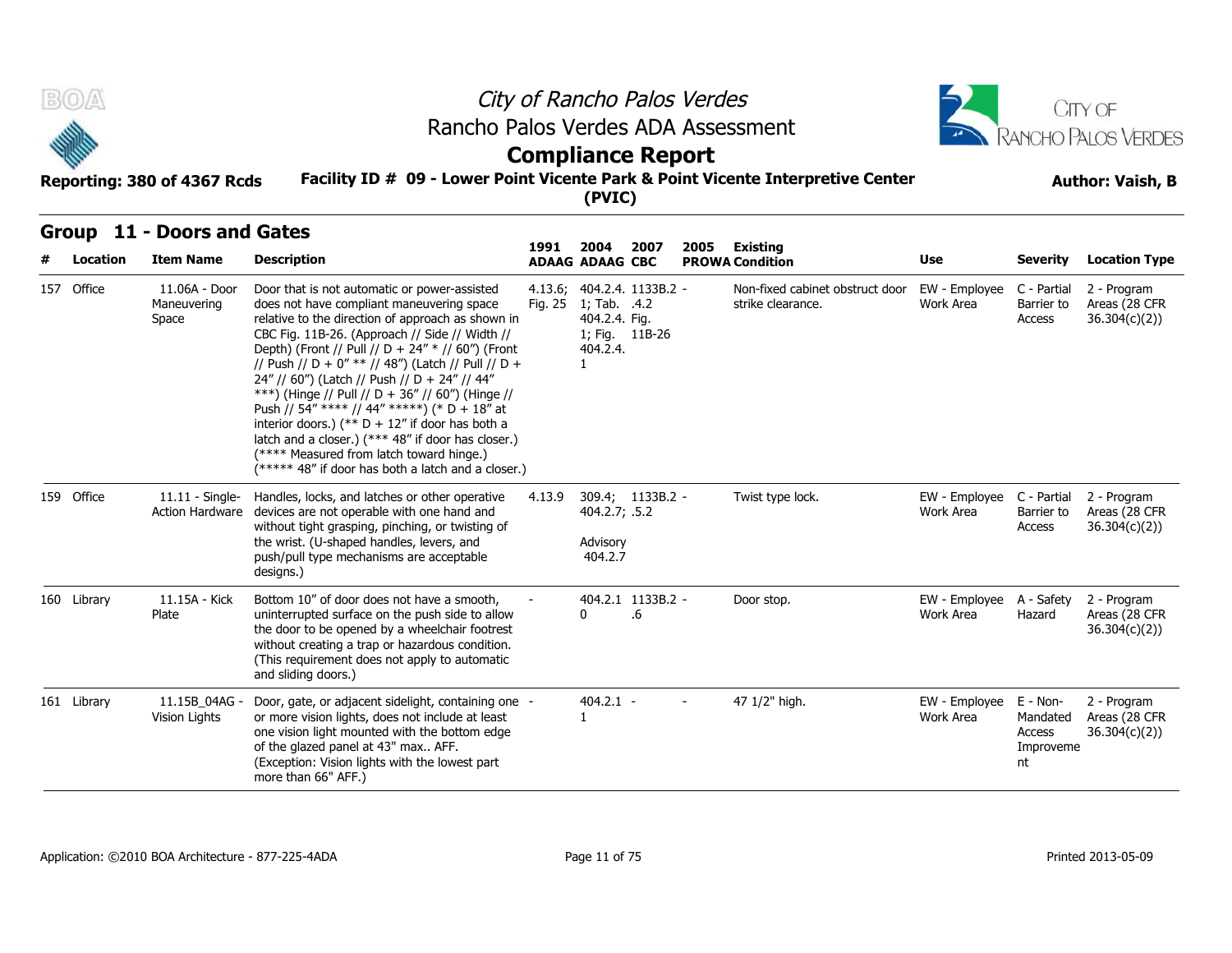



# **Compliance Report**

#### **Facility ID # 09 - Lower Point Vicente Park & Point Vicente Interpretive Center Reporting: 380 of 4367 Rcds Author: Vaish, B**

| <b>BOA</b>  | Reporting: 380 of 4367 Rcds                                    | Rancho Palos Verdes ADA Assessment<br>Facility ID # 09 - Lower Point Vicente Park & Point Vicente Interpretive Center                                                                                                                                                                                                                                                                                                                                                                                                                                                                                                                                                         |                    |                                                           | City of Rancho Palos Verdes<br><b>Compliance Report</b> |      |                                                         |                                 |                                                     | CITY OF<br>RANCHO PALOS VERDES<br><b>Author: Vaish, B</b>        |
|-------------|----------------------------------------------------------------|-------------------------------------------------------------------------------------------------------------------------------------------------------------------------------------------------------------------------------------------------------------------------------------------------------------------------------------------------------------------------------------------------------------------------------------------------------------------------------------------------------------------------------------------------------------------------------------------------------------------------------------------------------------------------------|--------------------|-----------------------------------------------------------|---------------------------------------------------------|------|---------------------------------------------------------|---------------------------------|-----------------------------------------------------|------------------------------------------------------------------|
|             |                                                                |                                                                                                                                                                                                                                                                                                                                                                                                                                                                                                                                                                                                                                                                               |                    | (PVIC)                                                    |                                                         |      |                                                         |                                 |                                                     |                                                                  |
| Location    | Group 11 - Doors and Gates<br><b>Item Name</b>                 | <b>Description</b>                                                                                                                                                                                                                                                                                                                                                                                                                                                                                                                                                                                                                                                            | 1991               | 2004                                                      | 2007                                                    | 2005 | Existing                                                | <b>Use</b>                      | <b>Severity</b>                                     | <b>Location Type</b>                                             |
| 162 Library | Characters and<br><b>Braille</b><br>(Visual/Tactile)<br>Signs) | 11.25A - Raised The raised characters on this sign are not<br>accompanied by California Grade 2 Braille<br>(California Grade 2 Braille requires the dots<br>within each cell to be domed and spaced 1/10"<br>0.C.)                                                                                                                                                                                                                                                                                                                                                                                                                                                            | 4.30.4             | <b>ADAAG ADAAG CBC</b><br>703.2;<br>703.3                 | 1117B.5 -<br>.5 item<br>1,<br>1117B.5<br>.6             |      | <b>PROWA Condition</b>                                  | EW - Employee<br>Work Area      | D - Minor<br>Code<br>Deviation                      | 2 - Program<br>Areas (28 CFR<br>36.304(c)(2)                     |
| 163 Library | 11.13A - Door<br>Operating Effort                              | The force required to operate door exceeds 5<br>Ibs. (Fire doors may have up to 15 lbs to achieve<br>positive latching).                                                                                                                                                                                                                                                                                                                                                                                                                                                                                                                                                      |                    |                                                           | 4.13.11 404.2.9 1133B.2 -<br>.5                         |      | 9 LBF.                                                  | EW - Employee<br>Work Area      | or<br>Complete<br>Barrier to<br>Access              | B - Severe 2 - Program<br>Areas (28 CFR<br>36.304(c)(2)          |
| 164 Library | 11.06A - Door<br>Maneuvering<br>Space                          | Door that is not automatic or power-assisted<br>does not have compliant maneuvering space<br>relative to the direction of approach as shown in<br>CBC Fig. 11B-26. (Approach // Side // Width //<br>Depth) (Front // Pull // D + 24" * // 60") (Front<br>// Push // D + 0" ** // 48") (Latch // Pull // D +<br>24" // 60") (Latch // Push // D + 24" // 44"<br>***) (Hinge // Pull // D + 36" // 60") (Hinge //<br>Push // 54" **** // 44" *****) (* D + 18" at<br>interior doors.) (** $D + 12$ " if door has both a<br>latch and a closer.) (*** 48" if door has closer.)<br>(**** Measured from latch toward hinge.)<br>(***** 48" if door has both a latch and a closer.) | 4.13.6;<br>Fig. 25 | 1; Tab. .4.2<br>404.2.4. Fig.<br>404.2.4.<br>$\mathbf{1}$ | 404.2.4. 1133B.2 -<br>1; Fig. 11B-26                    |      | Non-fixed furniture obstructs<br>door strike clearance. | EW - Employee<br>Work Area      | C - Partial<br>Barrier to<br>Access                 | 2 - Program<br>Areas (28 CFR<br>36.304(c)(2))                    |
| 170 Hallway | 11.17A -<br>Providing<br>Room/Space ID<br>Sign                 | A sign designating the permanent room or space $4.1.2(7)$ 216.2;<br>Recommendation: has not been provided.                                                                                                                                                                                                                                                                                                                                                                                                                                                                                                                                                                    |                    | 703.1;<br>703.2; 1<br>703.5                               | 1117B.5 -<br>.1 item                                    |      |                                                         | $PV -$<br>Public/Visitor<br>Use | $E - Non-$<br>Mandated<br>Access<br>Improveme<br>nt | 2 - Program<br>Areas (28 CFR<br>36.304(c)(2)                     |
| 171 Hallway |                                                                | 11.14 - Closers Door closer is not adjusted so that from an open $4.13.10$ 404.2.8. 1133B.2 -<br>position of 70 degrees, the door will take at least<br>3 seconds to move to a point 3" from the latch<br>(measured to the leading edge of the door).                                                                                                                                                                                                                                                                                                                                                                                                                         |                    | 1                                                         | .5.1                                                    |      | 2.66 seconds.                                           | $PV -$<br>Public/Visitor<br>Use | A - Safety<br>Hazard                                | 1 - Access into<br>Facilities (28<br><b>CFR</b><br>36.304(c)(1)) |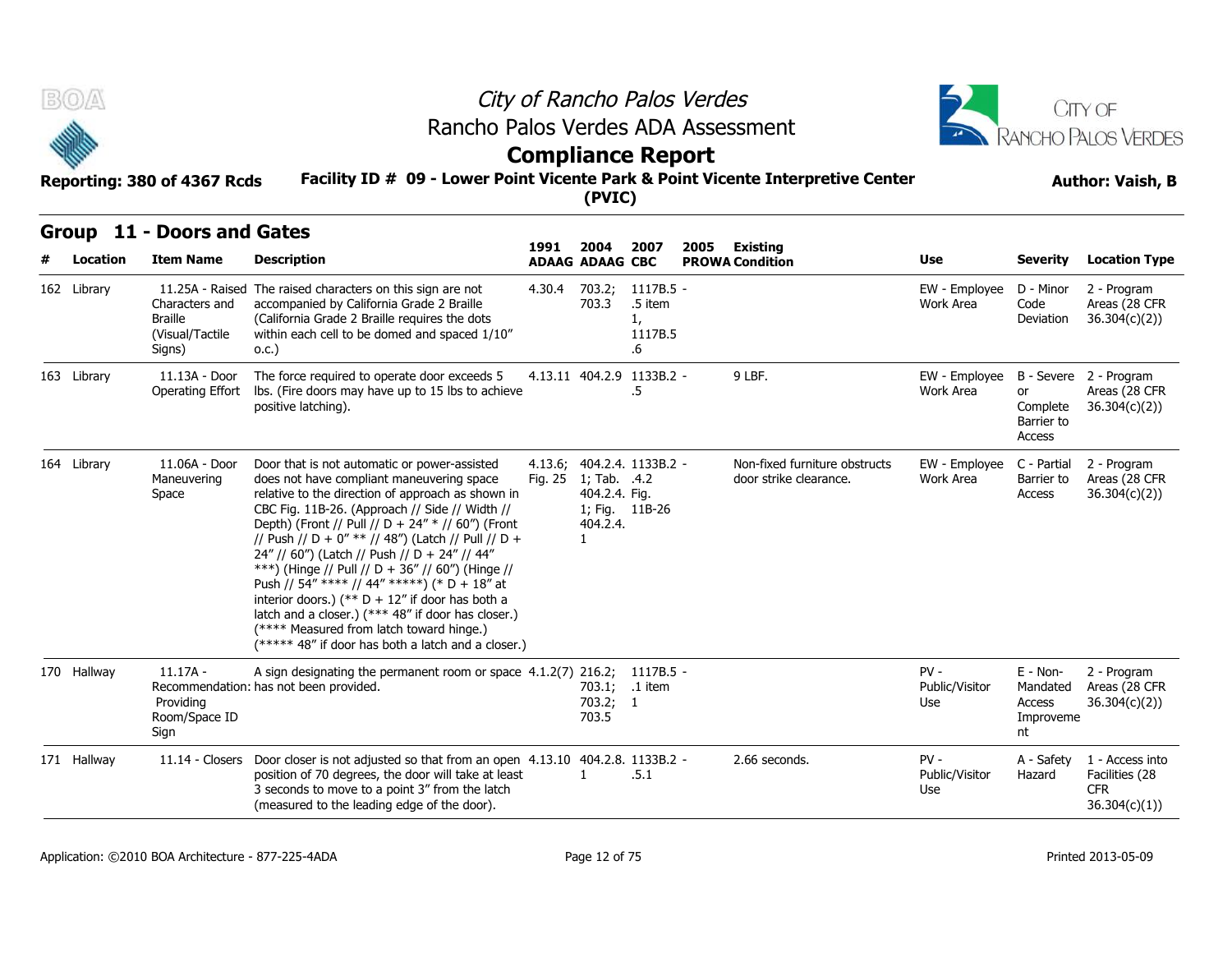



#### **Facility ID # 09 - Lower Point Vicente Park & Point Vicente Interpretive Center Reporting: 380 of 4367 Rcds Author: Vaish, B**

# **Compliance Report**

| B(0)                   |                                                                                   | Rancho Palos Verdes ADA Assessment                                                                                                                                                                                                                                                |                                                                                                                       |                                | City of Rancho Palos Verdes                 |      |                                    |                                            |                                                   | <b>CITY OF</b><br>RANCHO PALOS VERDES                   |  |  |
|------------------------|-----------------------------------------------------------------------------------|-----------------------------------------------------------------------------------------------------------------------------------------------------------------------------------------------------------------------------------------------------------------------------------|-----------------------------------------------------------------------------------------------------------------------|--------------------------------|---------------------------------------------|------|------------------------------------|--------------------------------------------|---------------------------------------------------|---------------------------------------------------------|--|--|
|                        | Reporting: 380 of 4367 Rcds                                                       |                                                                                                                                                                                                                                                                                   | <b>Compliance Report</b><br>Facility ID # 09 - Lower Point Vicente Park & Point Vicente Interpretive Center<br>(PVIC) |                                |                                             |      |                                    |                                            |                                                   |                                                         |  |  |
|                        | Group 11 - Doors and Gates                                                        |                                                                                                                                                                                                                                                                                   |                                                                                                                       |                                |                                             |      |                                    |                                            |                                                   |                                                         |  |  |
| Location               | <b>Item Name</b>                                                                  | <b>Description</b>                                                                                                                                                                                                                                                                | 1991                                                                                                                  | 2004<br><b>ADAAG ADAAG CBC</b> | 2007                                        | 2005 | Existing<br><b>PROWA Condition</b> | Use                                        | <b>Severity</b>                                   | <b>Location Type</b>                                    |  |  |
| 172 Electrical<br>Room | $11.23A -$<br>Mounting<br>Location<br>(Visual/Tactile<br>Signs)                   | Sign is not mounted on the wall adjacent to the<br>latch side of the door. OR At double leaf doors,<br>the sign is not placed on the nearest adjacent<br>wall.                                                                                                                    |                                                                                                                       |                                | 4.30.6 703.4.2 1117B.5 -<br>.7              |      | Sign on door.                      | MS -<br>Maintenance<br>and Storage<br>Only | C - Partial<br>Barrier to<br>Access               | 2 - Program<br>Areas (28 CFR<br>36.304(c)(2))           |  |  |
| 173 Electrical<br>Room | $11.23B -$<br>Mounting Height<br>(Visual/Tactile<br>Signs)                        | Sign is not mounted at 60" o.c. AFF to the<br>centerline of the sign. (If the sign contains<br>pictorial symbols (pictograms) or other non-<br>tactile information, mounting height is measured<br>to the centerline of the tactile characters / Braille<br>portion of the sign.) |                                                                                                                       |                                | 4.30.6 703.4.1 1117B.5 -<br>.7              |      | 75" high.                          | MS -<br>Maintenance<br>and Storage<br>Only | C - Partial<br>Barrier to<br>Access               | 2 - Program<br>Areas (28 CFR<br>36.304(c)(2)            |  |  |
| 174 Electrical<br>Room | 11.25A - Raised<br>Characters and<br><b>Braille</b><br>(Visual/Tactile)<br>Signs) | The raised characters on this sign are not<br>accompanied by California Grade 2 Braille<br>(California Grade 2 Braille requires the dots<br>within each cell to be domed and spaced 1/10"<br>0.C.)                                                                                | 4.30.4                                                                                                                | 703.2;<br>703.3                | 1117B.5 -<br>.5 item<br>1,<br>1117B.5<br>.6 |      |                                    | MS -<br>Maintenance<br>and Storage<br>Only | D - Minor<br>Code<br>Deviation                    | 2 - Program<br>Areas (28 CFR<br>36.304(c)(2)            |  |  |
| 175 Kitchen            | $11.17A -$<br>Providing<br>Room/Space ID<br>Sign                                  | A sign designating the permanent room or space 4.1.2(7) 216.2;<br>Recommendation: has not been provided.                                                                                                                                                                          |                                                                                                                       | 703.2; 1<br>703.5              | 1117B.5 -<br>703.1; .1 item                 |      |                                    | EW - Employee<br>Work Area                 | E - Non-<br>Mandated<br>Access<br>Improveme<br>nt | 2 - Program<br>Areas (28 CFR<br>36.304(c)(2))           |  |  |
| 176 Kitchen            | 11.15A - Kick<br>Plate                                                            | Bottom 10" of door does not have a smooth,<br>uninterrupted surface on the push side to allow<br>the door to be opened by a wheelchair footrest<br>without creating a trap or hazardous condition.<br>(This requirement does not apply to automatic<br>and sliding doors.)        |                                                                                                                       | 0                              | 404.2.1 1133B.2 -<br>.6                     |      | Door stop.                         | EW - Employee<br>Work Area                 | A - Safety<br>Hazard                              | 2 - Program<br>Areas (28 CFR<br>36.304(c)(2)            |  |  |
| 177 Kitchen            | 11.13A - Door<br>Operating Effort                                                 | The force required to operate door exceeds 5<br>lbs. (Fire doors may have up to 15 lbs to achieve<br>positive latching).                                                                                                                                                          |                                                                                                                       |                                | 4.13.11 404.2.9 1133B.2 -<br>.5             |      | 8 LBF.                             | EW - Employee<br>Work Area                 | or<br>Complete<br>Barrier to<br>Access            | B - Severe 2 - Program<br>Areas (28 CFR<br>36.304(c)(2) |  |  |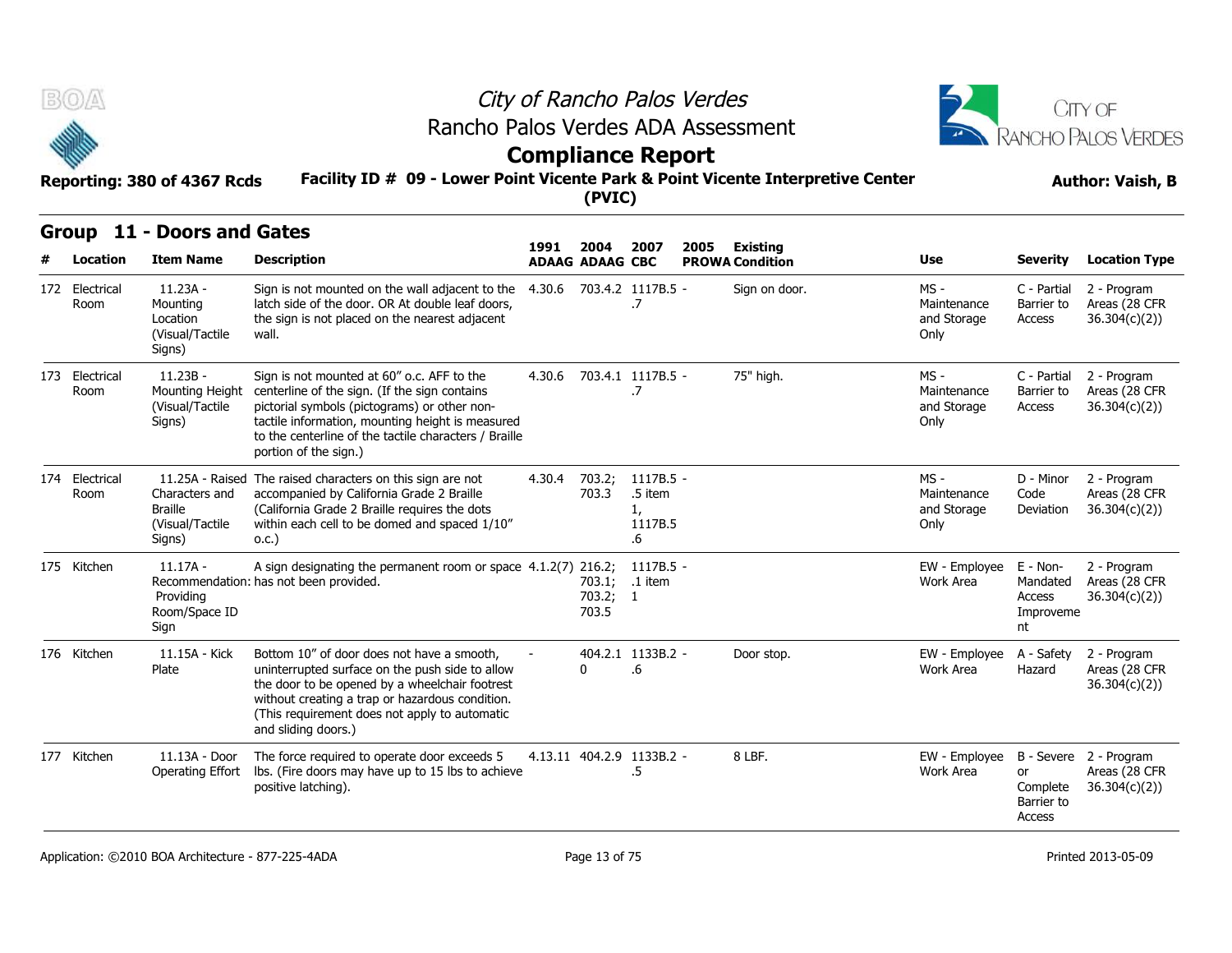

## **Compliance Report**

#### **Facility ID # 09 - Lower Point Vicente Park & Point Vicente Interpretive Center Reporting: 380 of 4367 Rcds Author: Vaish, B**

|   | <b>BOA</b>  | Reporting: 380 of 4367 Rcds                      | Rancho Palos Verdes ADA Assessment<br>Facility ID # 09 - Lower Point Vicente Park & Point Vicente Interpretive Center                                                                                                                                                                                                                                                                                                                                                                                                                                                                                                                                                         |                    | <b>Compliance Report</b><br>(PVIC)                                           |                | City of Rancho Palos Verdes |                                                     |                            |                                                   | CITY OF<br>RANCHO PALOS VERDES<br><b>Author: Vaish, B</b> |
|---|-------------|--------------------------------------------------|-------------------------------------------------------------------------------------------------------------------------------------------------------------------------------------------------------------------------------------------------------------------------------------------------------------------------------------------------------------------------------------------------------------------------------------------------------------------------------------------------------------------------------------------------------------------------------------------------------------------------------------------------------------------------------|--------------------|------------------------------------------------------------------------------|----------------|-----------------------------|-----------------------------------------------------|----------------------------|---------------------------------------------------|-----------------------------------------------------------|
| # | Location    | Group 11 - Doors and Gates<br><b>Item Name</b>   | <b>Description</b>                                                                                                                                                                                                                                                                                                                                                                                                                                                                                                                                                                                                                                                            | 1991               | 2004<br><b>ADAAG ADAAG CBC</b>                                               | 2007           | 2005                        | Existing<br><b>PROWA Condition</b>                  | Use                        | <b>Severity</b>                                   | <b>Location Type</b>                                      |
|   | 178 Kitchen | 11.06A - Door<br>Maneuvering<br>Space            | Door that is not automatic or power-assisted<br>does not have compliant maneuvering space<br>relative to the direction of approach as shown in<br>CBC Fig. 11B-26. (Approach // Side // Width //<br>Depth) (Front // Pull // D + 24" * // 60") (Front<br>// Push // D + 0" ** // 48") (Latch // Pull // D +<br>24" // 60") (Latch // Push // D + 24" // 44"<br>***) (Hinge // Pull // D + 36" // 60") (Hinge //<br>Push // 54" **** // 44" *****) (* D + 18" at<br>interior doors.) (** $D + 12$ " if door has both a<br>latch and a closer.) (*** 48" if door has closer.)<br>(**** Measured from latch toward hinge.)<br>(***** 48" if door has both a latch and a closer.) | Fig. 25            | 4.13.6; 404.2.4. 1133B.2 -<br>1; Tab. .4.2<br>404.2.4. Fig.<br>404.2.4.<br>1 | 1; Fig. 11B-26 |                             | Counter obstructs door strike<br>clearance.         | EW - Employee<br>Work Area | C - Partial<br>Barrier to<br>Access               | 2 - Program<br>Areas (28 CFR<br>36.304(c)(2)              |
|   | 182 Kitchen | $11.17A -$<br>Providing<br>Room/Space ID<br>Sign | A sign designating the permanent room or space 4.1.2(7) 216.2; 1117B.5 -<br>Recommendation: has not been provided.                                                                                                                                                                                                                                                                                                                                                                                                                                                                                                                                                            |                    | 703.2; 1<br>703.5                                                            | 703.1; .1 item |                             |                                                     | EW - Employee<br>Work Area | E - Non-<br>Mandated<br>Access<br>Improveme<br>nt | 2 - Program<br>Areas (28 CFR<br>36.304(c)(2))             |
|   | 183 Kitchen | 11.06A - Door<br>Maneuvering<br>Space            | Door that is not automatic or power-assisted<br>does not have compliant maneuvering space<br>relative to the direction of approach as shown in<br>CBC Fig. 11B-26. (Approach // Side // Width //<br>Depth) (Front // Pull // D + 24" * // 60") (Front<br>// Push // D + 0" ** // 48") (Latch // Pull // D +<br>24" // 60") (Latch // Push // D + 24" // 44"<br>***) (Hinge // Pull // D + 36" // 60") (Hinge //<br>Push // 54" **** // 44" *****) (* D + 18" at<br>interior doors.) (** $D + 12$ " if door has both a<br>latch and a closer.) (*** 48" if door has closer.)<br>(**** Measured from latch toward hinge.)<br>(***** 48" if door has both a latch and a closer.) | 4.13.6;<br>Fig. 25 | 404.2.4. 1133B.2 -<br>1; Tab. .4.2<br>404.2.4. Fig.<br>404.2.4.<br>1         | 1; Fig. 11B-26 |                             | Kitchen counter obstructs door<br>strike clearance. | EW - Employee<br>Work Area | C - Partial<br>Barrier to<br>Access               | 2 - Program<br>Areas (28 CFR<br>36.304(c)(2))             |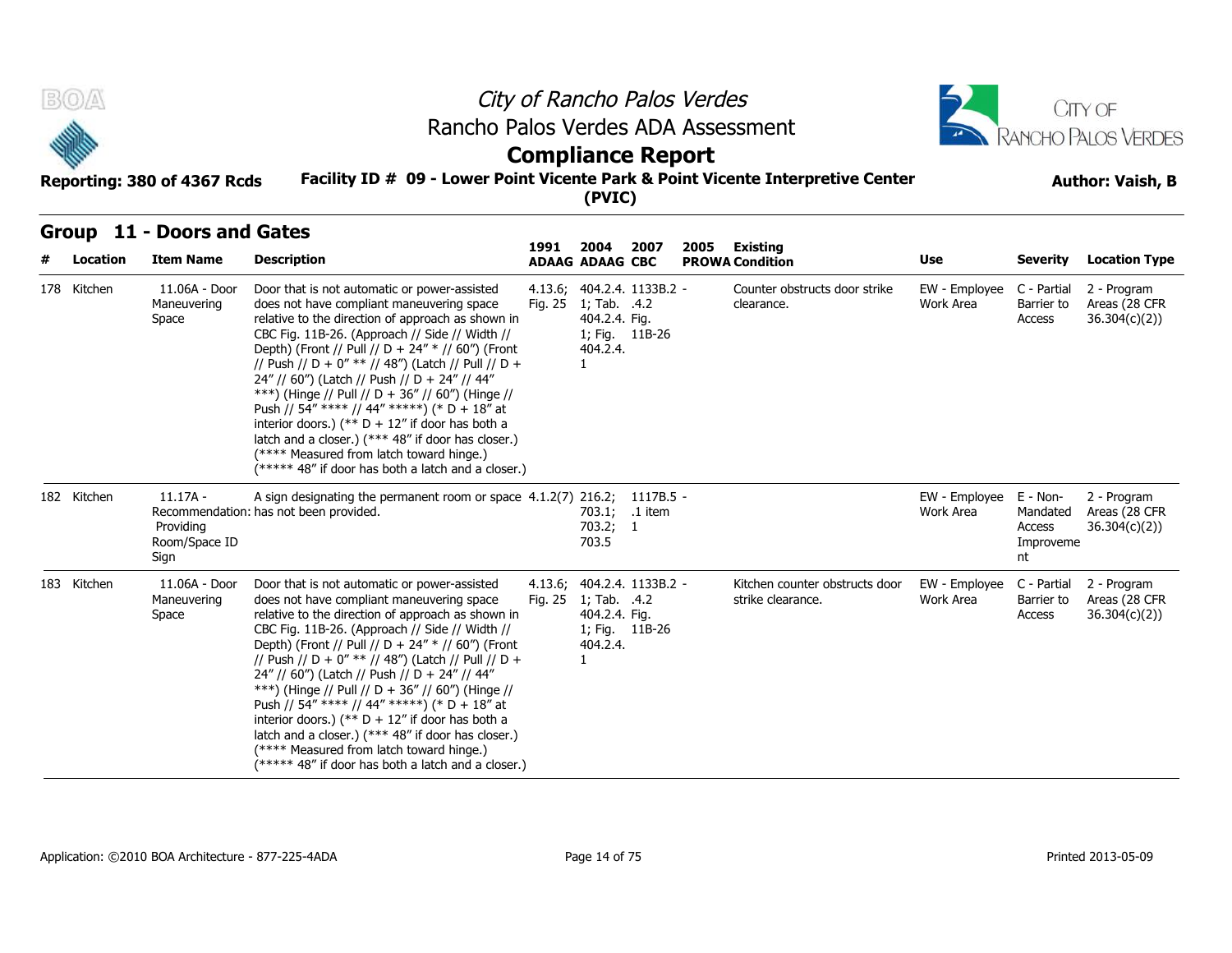



## **Facility ID # 09 - Lower Point Vicente Park & Point Vicente Interpretive Center Reporting: 380 of 4367 Rcds Author: Vaish, B Compliance Report**

| BOA                      | Reporting: 380 of 4367 Rcds                                   | Rancho Palos Verdes ADA Assessment<br>Facility ID # 09 - Lower Point Vicente Park & Point Vicente Interpretive Center                                                                                                                                                             |        |                                          | City of Rancho Palos Verdes<br><b>Compliance Report</b> |      |                                           |                                 |                                     | CITY OF<br><b>RANCHO PALOS VERDES</b><br><b>Author: Vaish, B</b> |
|--------------------------|---------------------------------------------------------------|-----------------------------------------------------------------------------------------------------------------------------------------------------------------------------------------------------------------------------------------------------------------------------------|--------|------------------------------------------|---------------------------------------------------------|------|-------------------------------------------|---------------------------------|-------------------------------------|------------------------------------------------------------------|
| Location                 | Group 11 - Doors and Gates<br><b>Item Name</b>                | <b>Description</b>                                                                                                                                                                                                                                                                | 1991   | (PVIC)<br>2004<br><b>ADAAG ADAAG CBC</b> | 2007                                                    | 2005 | <b>Existing</b><br><b>PROWA Condition</b> | Use                             | <b>Severity</b>                     | <b>Location Type</b>                                             |
| 184 Kitchen              | 11.07D - Floor<br>Mat -<br>Attachment to<br>Floor             | Floor mat used on a ground or floor surface is<br>not securely attached.                                                                                                                                                                                                          | 4.5.3  | Advisory<br>302.2                        | 303.2; 1124B.3 -                                        |      | Loose floor mat.                          | EW - Employee<br>Work Area      | A - Safety<br>Hazard                | 2 - Program<br>Areas (28 CFR<br>36.304(c)(2)                     |
| 190 Kitchen              |                                                               | 11.14 - Closers Door closer is not adjusted so that from an open 4.13.10 404.2.8. 1133B.2 -<br>position of 70 degrees, the door will take at least<br>3 seconds to move to a point 3" from the latch<br>(measured to the leading edge of the door).                               |        |                                          | .5.1                                                    |      | 2.3 seconds.                              | EW - Employee<br>Work Area      | A - Safety<br>Hazard                | 1 - Access into<br>Facilities (28<br><b>CFR</b><br>36.304(c)(1)) |
| 191 Kitchen              | Characters and<br><b>Braille</b><br>(Visual/Tactile<br>Signs) | 11.25A - Raised The raised characters on this sign are not<br>accompanied by California Grade 2 Braille<br>(California Grade 2 Braille requires the dots<br>within each cell to be domed and spaced 1/10"<br>0.C.)                                                                | 4.30.4 | 703.2;<br>703.3                          | 1117B.5 -<br>.5 item<br>1,<br>1117B.5<br>.6             |      |                                           | EW - Employee<br>Work Area      | D - Minor<br>Code<br>Deviation      | 2 - Program<br>Areas (28 CFR<br>36.304(c)(2)                     |
| 208 Multipurpose<br>Room | $11.23B -$<br>Mounting Height<br>(Visual/Tactile<br>Signs)    | Sign is not mounted at 60" o.c. AFF to the<br>centerline of the sign. (If the sign contains<br>pictorial symbols (pictograms) or other non-<br>tactile information, mounting height is measured<br>to the centerline of the tactile characters / Braille<br>portion of the sign.) |        |                                          | 4.30.6 703.4.1 1117B.5 -<br>.7                          |      | 59" high.                                 | $PV -$<br>Public/Visitor<br>Use | C - Partial<br>Barrier to<br>Access | 4 - Other<br>Areas/Elements<br><b>(28 CFR)</b><br>36.304(c)(4)   |
| 211 Multipurpose<br>Room | Characters and<br><b>Braille</b><br>(Visual/Tactile<br>Signs) | 11.25A - Raised The raised characters on this sign are not<br>accompanied by California Grade 2 Braille<br>(California Grade 2 Braille requires the dots<br>within each cell to be domed and spaced 1/10"<br>0.C.)                                                                | 4.30.4 | 703.2;<br>703.3                          | $1117B.5 -$<br>.5 item<br>1,<br>1117B.5<br>.6           |      |                                           | $PV -$<br>Public/Visitor<br>Use | D - Minor<br>Code<br>Deviation      | 2 - Program<br>Areas (28 CFR<br>36.304(c)(2)                     |
| 212 Multipurpose<br>Room | $11.14 - Closters$                                            | Door closer is not adjusted so that from an open 4.13.10 404.2.8. 1133B.2 -<br>position of 70 degrees, the door will take at least<br>3 seconds to move to a point 3" from the latch<br>(measured to the leading edge of the door).                                               |        | $\mathbf{1}$                             | .5.1                                                    |      | 2.6 seconds.                              | $PV -$<br>Public/Visitor<br>Use | A - Safety<br>Hazard                | 1 - Access into<br>Facilities (28<br><b>CFR</b><br>36.304(c)(1)  |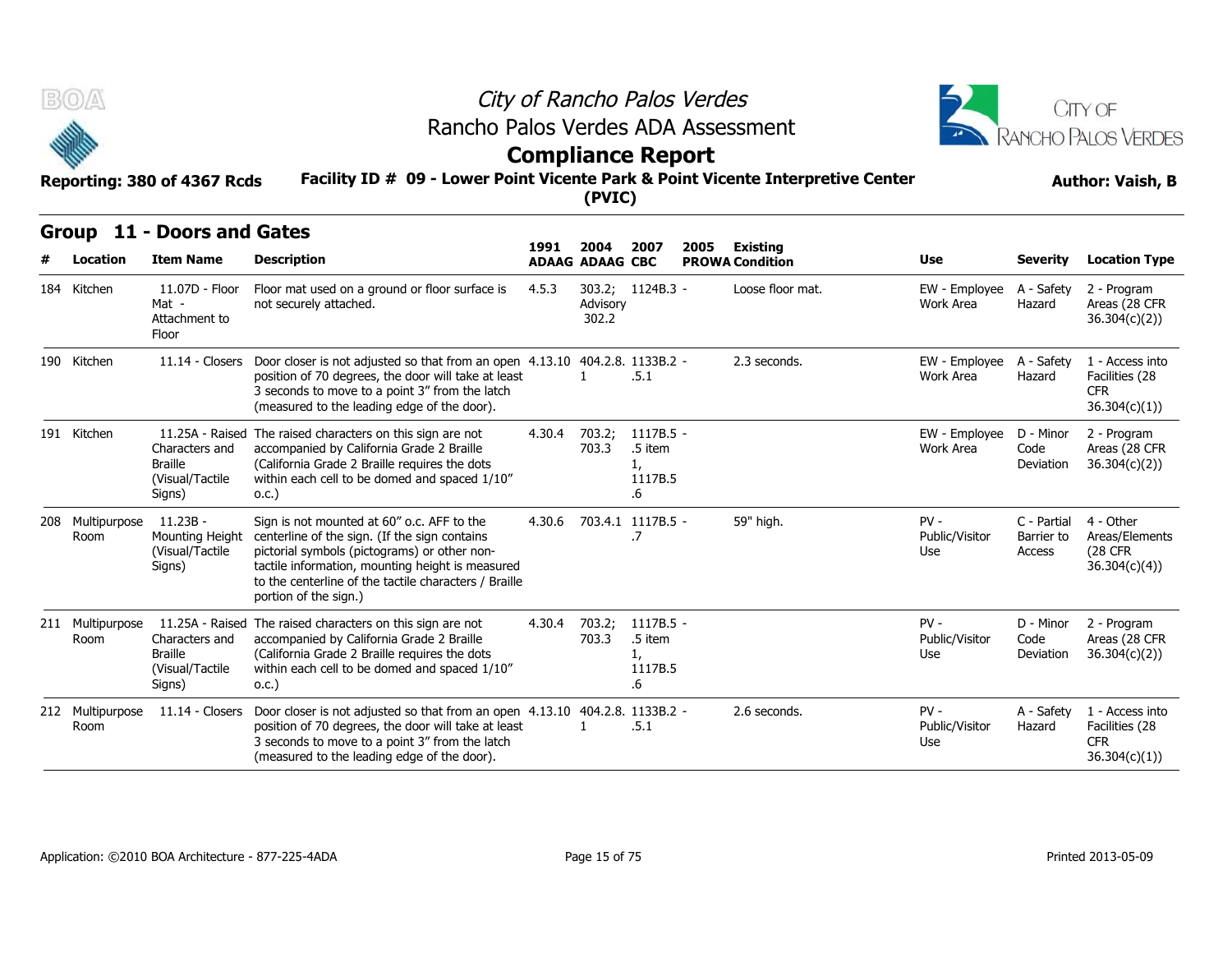



# **Compliance Report**



|  | Group 11 - Doors and Gates |  |
|--|----------------------------|--|
|--|----------------------------|--|

| <b>BOA</b> |                         | Reporting: 380 of 4367 Rcds                                   | Rancho Palos Verdes ADA Assessment<br>Facility ID # 09 - Lower Point Vicente Park & Point Vicente Interpretive Center                                                                                                                                                                                                                                                                                                                                                                                                                                                                                                                                                          |         | (PVIC)                                                    | City of Rancho Palos Verdes<br><b>Compliance Report</b> |      |                                                     |                                          |                                                                      | CITY OF<br><b>RANCHO PALOS VERDES</b><br><b>Author: Vaish, B</b>     |
|------------|-------------------------|---------------------------------------------------------------|--------------------------------------------------------------------------------------------------------------------------------------------------------------------------------------------------------------------------------------------------------------------------------------------------------------------------------------------------------------------------------------------------------------------------------------------------------------------------------------------------------------------------------------------------------------------------------------------------------------------------------------------------------------------------------|---------|-----------------------------------------------------------|---------------------------------------------------------|------|-----------------------------------------------------|------------------------------------------|----------------------------------------------------------------------|----------------------------------------------------------------------|
|            |                         | Group 11 - Doors and Gates                                    |                                                                                                                                                                                                                                                                                                                                                                                                                                                                                                                                                                                                                                                                                | 1991    | 2004                                                      | 2007                                                    | 2005 | Existing                                            |                                          |                                                                      |                                                                      |
|            | Location<br>214 Kitchen | <b>Item Name</b><br>11.15B 04AG ·<br>Vision Lights            | <b>Description</b><br>Door, gate, or adjacent sidelight, containing one -<br>or more vision lights, does not include at least<br>one vision light mounted with the bottom edge<br>of the glazed panel at 43" max AFF.<br>(Exception: Vision lights with the lowest part<br>more than 66" AFF.)                                                                                                                                                                                                                                                                                                                                                                                 |         | <b>ADAAG ADAAG CBC</b><br>$404.2.1 -$<br>1                |                                                         |      | <b>PROWA Condition</b><br>48 1/2" high.             | <b>Use</b><br>EW - Employee<br>Work Area | <b>Severity</b><br>E - Non-<br>Mandated<br>Access<br>Improveme<br>nt | <b>Location Type</b><br>2 - Program<br>Areas (28 CFR<br>36.304(c)(2) |
|            | 215 Kitchen             | 11.13A - Door<br>Operating Effort                             | The force required to operate door exceeds 5<br>lbs. (Fire doors may have up to 15 lbs to achieve<br>positive latching).                                                                                                                                                                                                                                                                                                                                                                                                                                                                                                                                                       |         |                                                           | 4.13.11 404.2.9 1133B.2 -<br>.5                         |      | 7 LBF.                                              | EW - Employee<br>Work Area               | or<br>Complete<br>Barrier to<br>Access                               | B - Severe 2 - Program<br>Areas (28 CFR<br>36.304(c)(2)              |
|            | 216 Kitchen             | Characters and<br><b>Braille</b><br>(Visual/Tactile<br>Signs) | 11.25A - Raised The raised characters on this sign are not<br>accompanied by California Grade 2 Braille<br>(California Grade 2 Braille requires the dots<br>within each cell to be domed and spaced 1/10"<br>0.C.)                                                                                                                                                                                                                                                                                                                                                                                                                                                             | 4.30.4  | 703.2;<br>703.3                                           | 1117B.5 -<br>.5 item<br>1,<br>1117B.5<br>.6             |      |                                                     | EW - Employee<br>Work Area               | D - Minor<br>Code<br>Deviation                                       | 2 - Program<br>Areas (28 CFR<br>36.304(c)(2)                         |
|            | 217 Kitchen             | 11.06A - Door<br>Maneuvering<br>Space                         | Door that is not automatic or power-assisted<br>does not have compliant maneuvering space<br>relative to the direction of approach as shown in<br>CBC Fig. 11B-26. (Approach // Side // Width //<br>Depth) (Front // Pull // D + 24" * // 60") (Front<br>// Push // D + 0" ** // 48") (Latch // Pull // D +<br>24" // 60") (Latch // Push // D + 24" // 44"<br>***) (Hinge // Pull // D + 36" // 60") (Hinge //<br>Push // 54" **** // 44" *****) (* D + 18" at<br>interior doors.) (** $D + 12$ " if door has both a<br>latch and a closer.) (*** 48" if door has closer.)<br>(**** Measured from latch toward hinge.)<br>$(****$ 48" if door has both a latch and a closer.) | Fig. 25 | 1; Tab. .4.2<br>404.2.4. Fig.<br>404.2.4.<br>$\mathbf{1}$ | 4.13.6; 404.2.4. 1133B.2 -<br>1; Fig. 11B-26            |      | Kitchen counter obstructs door<br>strike clearance. | EW - Employee<br>Work Area               | C - Partial<br>Barrier to<br>Access                                  | 2 - Program<br>Areas (28 CFR<br>36.304(c)(2)                         |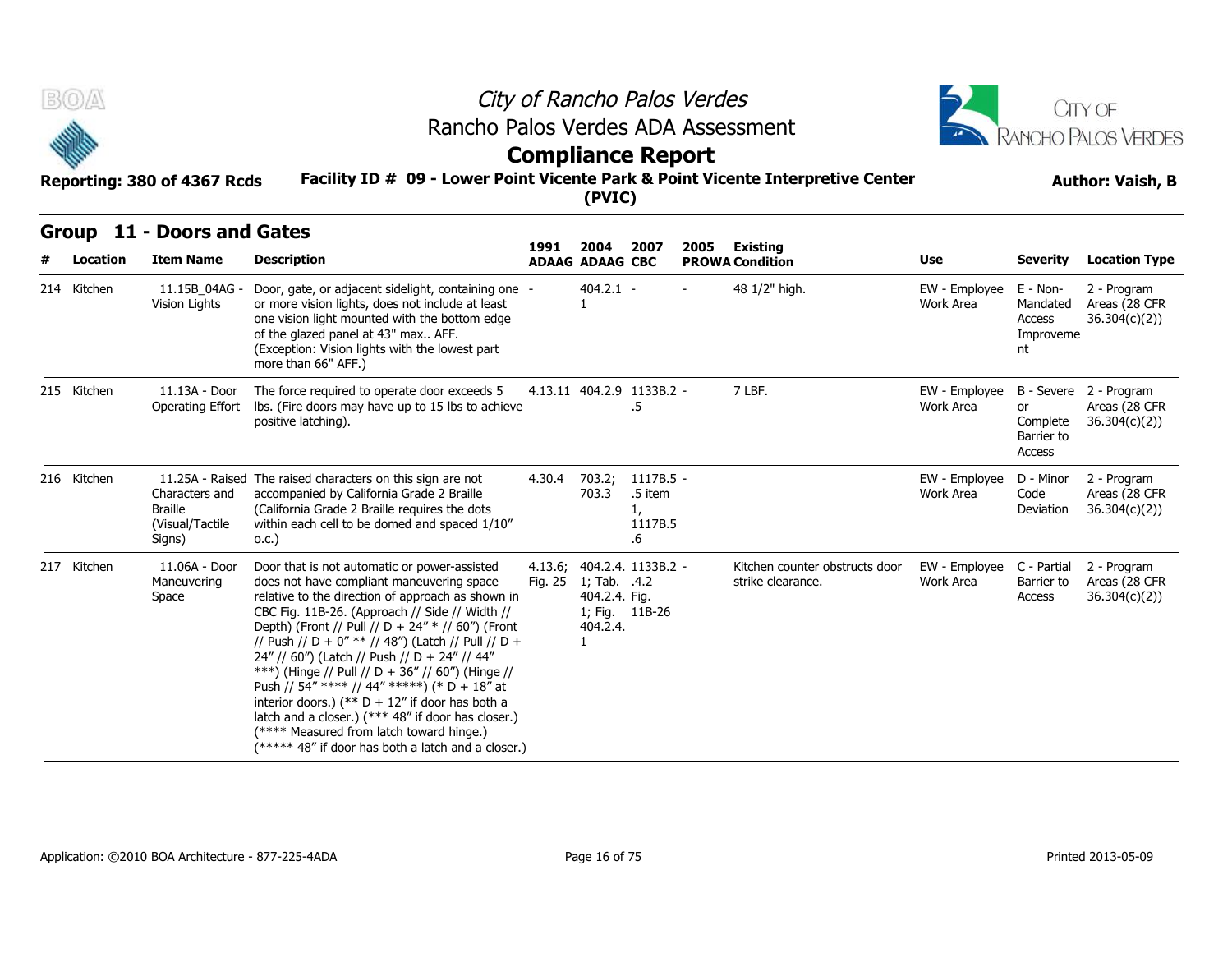



## **Compliance Report**

#### **Facility ID # 09 - Lower Point Vicente Park & Point Vicente Interpretive Center Reporting: 380 of 4367 Rcds Author: Vaish, B**

|     | B(0/A)               | Reporting: 380 of 4367 Rcds                                   | Rancho Palos Verdes ADA Assessment<br>Facility ID # 09 - Lower Point Vicente Park & Point Vicente Interpretive Center                                                                                                                                                                                                                                                                                                                                                                                                                                                                                                                                                          |                    | (PVIC)                                                                      | City of Rancho Palos Verdes<br><b>Compliance Report</b>   |      |                                                     |                                       |                                                     | CITY OF<br>RANCHO PALOS VERDES<br><b>Author: Vaish, B</b> |
|-----|----------------------|---------------------------------------------------------------|--------------------------------------------------------------------------------------------------------------------------------------------------------------------------------------------------------------------------------------------------------------------------------------------------------------------------------------------------------------------------------------------------------------------------------------------------------------------------------------------------------------------------------------------------------------------------------------------------------------------------------------------------------------------------------|--------------------|-----------------------------------------------------------------------------|-----------------------------------------------------------|------|-----------------------------------------------------|---------------------------------------|-----------------------------------------------------|-----------------------------------------------------------|
|     | Location             | Group 11 - Doors and Gates<br><b>Item Name</b>                | <b>Description</b>                                                                                                                                                                                                                                                                                                                                                                                                                                                                                                                                                                                                                                                             | 1991               | 2004<br><b>ADAAG ADAAG CBC</b>                                              | 2007                                                      | 2005 | <b>Existing</b><br><b>PROWA Condition</b>           | Use                                   | <b>Severity</b>                                     | <b>Location Type</b>                                      |
| 220 | Multipurpose<br>Room | Characters and<br><b>Braille</b><br>(Visual/Tactile<br>Signs) | 11.25A - Raised The raised characters on this sign are not<br>accompanied by California Grade 2 Braille<br>(California Grade 2 Braille requires the dots<br>within each cell to be domed and spaced 1/10"<br>0.C.)                                                                                                                                                                                                                                                                                                                                                                                                                                                             |                    | 703.3                                                                       | 4.30.4 703.2; 1117B.5 -<br>.5 item<br>1,<br>1117B.5<br>.6 |      |                                                     | $PV -$<br>Public/Visitor<br>Use       | D - Minor<br>Code<br>Deviation                      | 2 - Program<br>Areas (28 CFR<br>36.304(c)(2)              |
|     | 226 Kitchen          | 11.13A - Door<br>Operating Effort                             | The force required to operate door exceeds 5<br>Ibs. (Fire doors may have up to 15 lbs to achieve<br>positive latching).                                                                                                                                                                                                                                                                                                                                                                                                                                                                                                                                                       |                    |                                                                             | 4.13.11 404.2.9 1133B.2 -<br>.5                           |      | 9 LBF.                                              | EW - Employee<br>Work Area            | or<br>Complete<br>Barrier to<br>Access              | B - Severe 2 - Program<br>Areas (28 CFR<br>36.304(c)(2)   |
|     | 227 Kitchen          | 11.15B 04AG -<br>Vision Lights                                | Door, gate, or adjacent sidelight, containing one -<br>or more vision lights, does not include at least<br>one vision light mounted with the bottom edge<br>of the glazed panel at 43" max AFF.<br>(Exception: Vision lights with the lowest part<br>more than 66" AFF.)                                                                                                                                                                                                                                                                                                                                                                                                       |                    | 404.2.1 -<br>$\mathbf{1}$                                                   |                                                           |      | 48 1/2" high.                                       | EW - Employee<br>Work Area            | $E - Non-$<br>Mandated<br>Access<br>Improveme<br>nt | 2 - Program<br>Areas (28 CFR<br>36.304(c)(2)              |
|     | 228 Kitchen          | 11.06A - Door<br>Maneuvering<br>Space                         | Door that is not automatic or power-assisted<br>does not have compliant maneuvering space<br>relative to the direction of approach as shown in<br>CBC Fig. 11B-26. (Approach // Side // Width //<br>Depth) (Front // Pull // D + 24" * // 60") (Front<br>// Push // D + 0" ** // 48") (Latch // Pull // D +<br>24" // 60") (Latch // Push // D + 24" // 44"<br>***) (Hinge // Pull // D + 36" // 60") (Hinge //<br>Push // 54" **** // 44" *****) (* D + 18" at<br>interior doors.) (** $D + 12$ " if door has both a<br>latch and a closer.) (*** 48" if door has closer.)<br>(**** Measured from latch toward hinge.)<br>$(*****48"$ if door has both a latch and a closer.) | 4.13.6;<br>Fig. 25 | 1; Tab. .4.2<br>404.2.4. Fig.<br>1; Fig. 11B-26<br>404.2.4.<br>$\mathbf{1}$ | 404.2.4. 1133B.2 -                                        |      | Kitchen counter obstructs door<br>strike clearance. | EW - Employee<br>Work Area            | C - Partial<br>Barrier to<br>Access                 | 2 - Program<br>Areas (28 CFR<br>36.304(c)(2))             |
|     | 229 Kitchen          | 11.07D - Floor<br>Mat -<br>Attachment to<br>Floor             | Floor mat used on a ground or floor surface is<br>not securely attached.                                                                                                                                                                                                                                                                                                                                                                                                                                                                                                                                                                                                       | 4.5.3              | Advisory<br>302.2                                                           | 303.2; 1124B.3 -                                          |      | Loose floor mat.                                    | EW - Employee A - Safety<br>Work Area | Hazard                                              | 2 - Program<br>Areas (28 CFR<br>36.304(c)(2)              |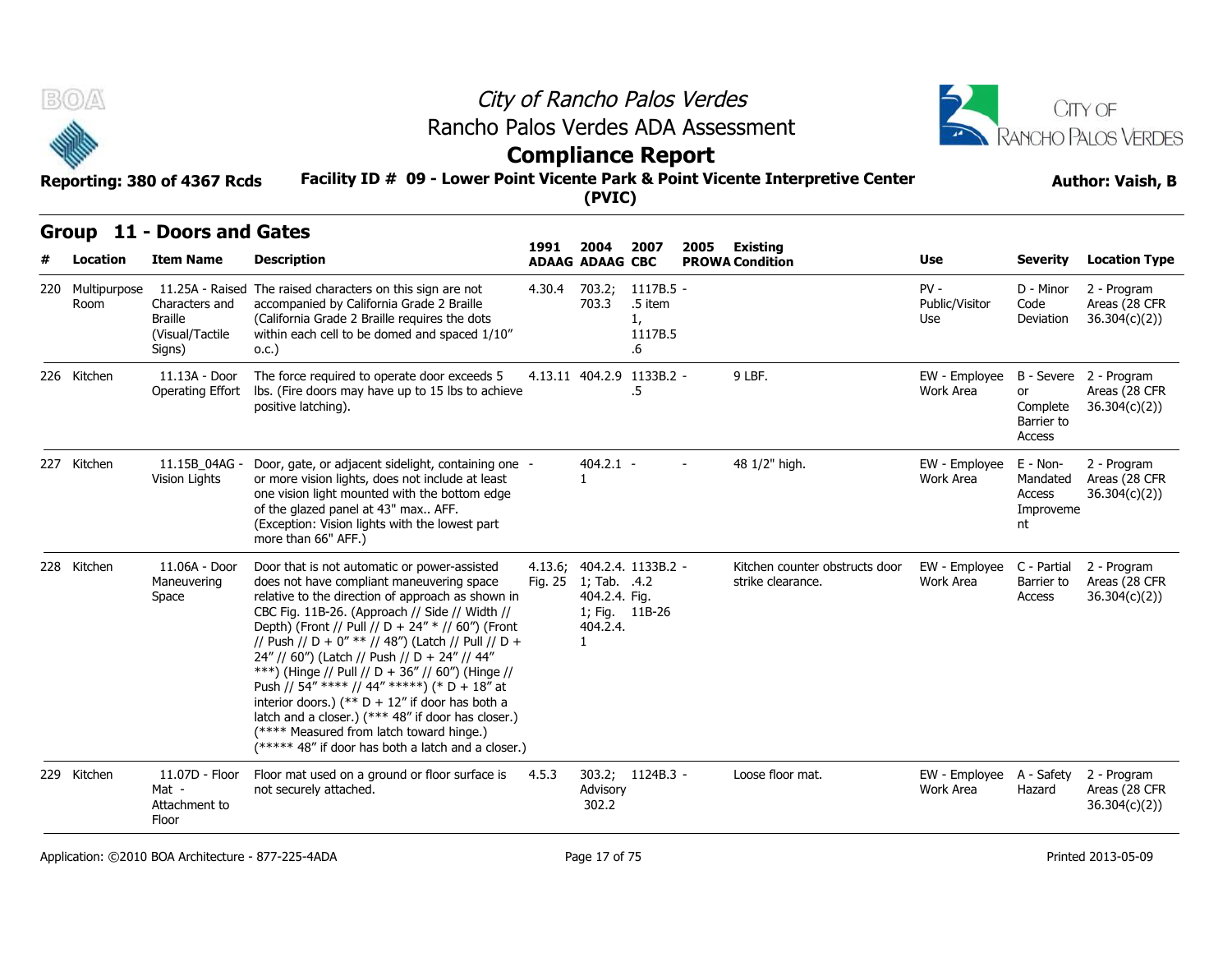



## **Compliance Report**

#### **Facility ID # 09 - Lower Point Vicente Park & Point Vicente Interpretive Center Reporting: 380 of 4367 Rcds Author: Vaish, B**

|     | <b>BOA</b>               | Reporting: 380 of 4367 Rcds                                                      | Rancho Palos Verdes ADA Assessment<br>Facility ID # 09 - Lower Point Vicente Park & Point Vicente Interpretive Center                                                                                                                                  |                                                      | (PVIC)                               | City of Rancho Palos Verdes<br><b>Compliance Report</b> |      |                                           |                                 |                                        | CITY OF<br><b>RANCHO PALOS VERDES</b><br><b>Author: Vaish, B</b> |
|-----|--------------------------|----------------------------------------------------------------------------------|--------------------------------------------------------------------------------------------------------------------------------------------------------------------------------------------------------------------------------------------------------|------------------------------------------------------|--------------------------------------|---------------------------------------------------------|------|-------------------------------------------|---------------------------------|----------------------------------------|------------------------------------------------------------------|
|     | Group<br>Location        | 11 - Doors and Gates<br><b>Item Name</b>                                         | <b>Description</b>                                                                                                                                                                                                                                     | 1991                                                 | 2004<br><b>ADAAG ADAAG CBC</b>       | 2007                                                    | 2005 | <b>Existing</b><br><b>PROWA Condition</b> | Use                             | <b>Severity</b>                        | <b>Location Type</b>                                             |
| 237 | Multipurpose<br>Room     |                                                                                  | 11.14 - Closers Door closer is not adjusted so that from an open 4.13.10 404.2.8. 1133B.2 -<br>position of 70 degrees, the door will take at least<br>3 seconds to move to a point 3" from the latch<br>(measured to the leading edge of the door).    |                                                      | $\mathbf{1}$                         | .5.1                                                    |      | 1.6 seconds.                              | $PV -$<br>Public/Visitor<br>Use | A - Safety<br>Hazard                   | 1 - Access into<br>Facilities (28<br><b>CFR</b><br>36.304(c)(1)) |
| 239 | Multipurpose<br>Room     | Characters and<br><b>Braille</b><br>(Visual/Tactile<br>Signs)                    | 11.25A - Raised The raised characters on this sign are not<br>accompanied by California Grade 2 Braille<br>(California Grade 2 Braille requires the dots<br>within each cell to be domed and spaced 1/10"<br>0.C.)                                     | 4.30.4                                               | 703.2;<br>703.3                      | 1117B.5 -<br>.5 item<br>1,<br>1117B.5<br>$.6\,$         |      |                                           | $PV -$<br>Public/Visitor<br>Use | D - Minor<br>Code<br>Deviation         | 2 - Program<br>Areas (28 CFR<br>36.304(c)(2)                     |
|     | 244 Multipurpose<br>Room | $11.11 -$ Single-<br><b>Action Hardware</b>                                      | Handles, locks, and latches or other operative<br>devices are not operable with one hand and<br>without tight grasping, pinching, or twisting of<br>the wrist. (U-shaped handles, levers, and<br>push/pull type mechanisms are acceptable<br>designs.) | 4.13.9                                               | 404.2.7; .5.2<br>Advisory<br>404.2.7 | 309.4; 1133B.2 -                                        |      |                                           | $PV -$<br>Public/Visitor<br>Use | C - Partial<br>Barrier to<br>Access    | 2 - Program<br>Areas (28 CFR<br>36.304(c)(2)                     |
| 245 | Multipurpose<br>Room     | 11.13A - Door<br>Operating Effort                                                | The force required to operate door exceeds 5<br>Ibs. (Fire doors may have up to 15 lbs to achieve<br>positive latching).                                                                                                                               |                                                      |                                      | 4.13.11 404.2.9 1133B.2 -<br>.5                         |      | 30 LBF.                                   | $PV -$<br>Public/Visitor<br>Use | or<br>Complete<br>Barrier to<br>Access | B - Severe 2 - Program<br>Areas (28 CFR<br>36.304(c)(2)          |
|     | 246 Lobby                | 11.07D - Floor<br>Mat -<br>Attachment to<br>Floor                                | Floor mat used on a ground or floor surface is<br>not securely attached.                                                                                                                                                                               | 4.5.3                                                | 303.2;<br>Advisory<br>302.2          | 1124B.3 -                                               |      | Loose floor mat.                          | $PV -$<br>Public/Visitor<br>Use | A - Safety<br>Hazard                   | 1 - Access into<br>Facilities (28<br><b>CFR</b><br>36.304(c)(1)) |
|     | 248 Lobby                | $11.17B -$<br>Room/Space<br>Identification<br>Signs<br>(Visual/Tactile<br>Signs) | Sign designating the permanent room or space<br>does not comply with ADAAG and CBC<br>requirements for tactile signs.                                                                                                                                  | $4.1.2(7)$ 216.2;<br>4.30.1, 703.2;<br>4, 5, 6 703.5 | 703.1;                               | 1117B.5 -<br>.2, 3, 5,<br>6, 7                          |      |                                           | $PV -$<br>Public/Visitor<br>Use | C - Partial<br>Barrier to<br>Access    | 2 - Program<br>Areas (28 CFR<br>36.304(c)(2)                     |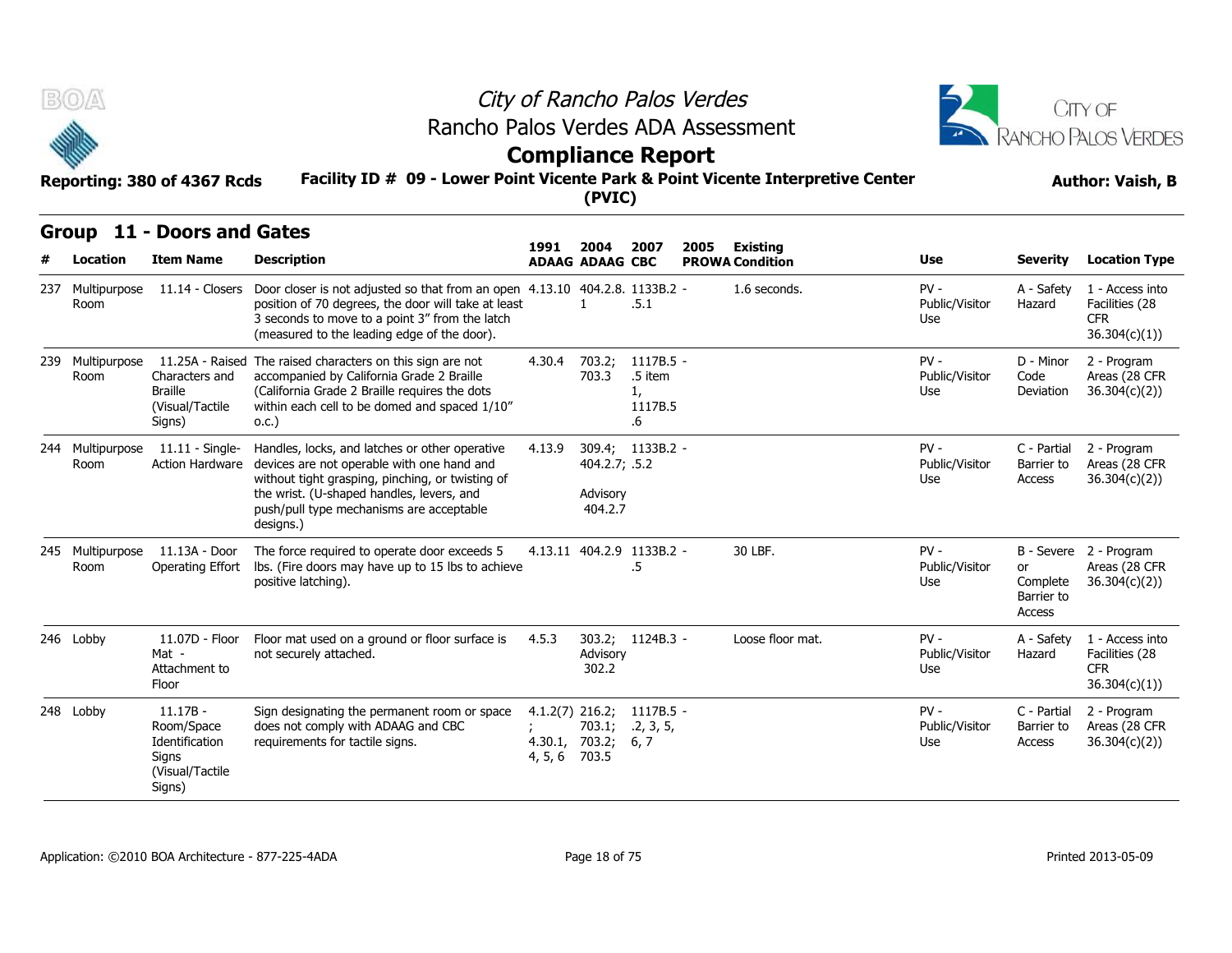



# **Compliance Report**

#### **Facility ID # 09 - Lower Point Vicente Park & Point Vicente Interpretive Center Reporting: 380 of 4367 Rcds Author: Vaish, B**

|     | B(0)                        | Reporting: 380 of 4367 Rcds                                          | Rancho Palos Verdes ADA Assessment<br>Facility ID # 09 - Lower Point Vicente Park & Point Vicente Interpretive Center                                                                                                                                                             | <b>Compliance Report</b> |                                |                                 | City of Rancho Palos Verdes |                                           |                                              |                                                   | CITY OF<br>RANCHO PALOS VERDES<br><b>Author: Vaish, B</b> |
|-----|-----------------------------|----------------------------------------------------------------------|-----------------------------------------------------------------------------------------------------------------------------------------------------------------------------------------------------------------------------------------------------------------------------------|--------------------------|--------------------------------|---------------------------------|-----------------------------|-------------------------------------------|----------------------------------------------|---------------------------------------------------|-----------------------------------------------------------|
|     |                             |                                                                      |                                                                                                                                                                                                                                                                                   |                          | (PVIC)                         |                                 |                             |                                           |                                              |                                                   |                                                           |
|     | Group<br>Location           | 11 - Doors and Gates<br><b>Item Name</b>                             | <b>Description</b>                                                                                                                                                                                                                                                                | 1991                     | 2004<br><b>ADAAG ADAAG CBC</b> | 2007                            | 2005                        | <b>Existing</b><br><b>PROWA Condition</b> | Use                                          | <b>Severity</b>                                   | <b>Location Type</b>                                      |
|     | 252 Lobby                   | $11.23A -$<br>Mounting<br>Location<br>(Visual/Tactile<br>Signs)      | Sign is not mounted on the wall adjacent to the<br>latch side of the door. OR At double leaf doors,<br>the sign is not placed on the nearest adjacent<br>wall.                                                                                                                    | 4.30.6                   |                                | 703.4.2 1117B.5 -<br>.7         |                             | Sing on door.                             | $PV -$<br>Public/Visitor<br>Use              | C - Partial<br>Barrier to<br>Access               | 2 - Program<br>Areas (28 CFR<br>36.304(c)(2)              |
|     | 253 Multipurpose<br>Room    | $11.17A -$<br>Providing<br>Room/Space ID<br>Sign                     | A sign designating the permanent room or space 4.1.2(7) 216.2;<br>Recommendation: has not been provided.                                                                                                                                                                          |                          | 703.1;<br>703.2; 1<br>703.5    | 1117B.5 -<br>.1 item            |                             |                                           | $PV -$<br>Public/Visitor<br>Use              | E - Non-<br>Mandated<br>Access<br>Improveme<br>nt | 2 - Program<br>Areas (28 CFR<br>36.304(c)(2)              |
| 254 | Multipurpose<br>Room        | 11.13A - Door<br>Operating Effort                                    | The force required to operate door exceeds 5<br>lbs. (Fire doors may have up to 15 lbs to achieve<br>positive latching).                                                                                                                                                          |                          |                                | 4.13.11 404.2.9 1133B.2 -<br>.5 |                             | 10 LBF.                                   | $PV -$<br>Public/Visitor<br>Use              | or<br>Complete<br>Barrier to<br>Access            | B - Severe 2 - Program<br>Areas (28 CFR<br>36.304(c)(2)   |
|     | 255 Multipurpose<br>Room    |                                                                      | 11.14 - Closers Door closer is not adjusted so that from an open 4.13.10 404.2.8. 1133B.2 -<br>position of 70 degrees, the door will take at least<br>3 seconds to move to a point 3" from the latch<br>(measured to the leading edge of the door).                               |                          | 1                              | .5.1                            |                             | 2.5 seconds.                              | $PV -$<br>Public/Visitor<br>Use              | A - Safety<br>Hazard                              | 2 - Program<br>Areas (28 CFR<br>36.304(c)(2)              |
|     |                             | 266 Janitor Closet 11.07D - Floor<br>Mat -<br>Attachment to<br>Floor | Floor mat used on a ground or floor surface is<br>not securely attached.                                                                                                                                                                                                          | 4.5.3                    | Advisory<br>302.2              | 303.2; 1124B.3 -                |                             | Loose floor mat.                          | $MS -$<br>Maintenance<br>and Storage<br>Only | A - Safety<br>Hazard                              | 2 - Program<br>Areas (28 CFR<br>36.304(c)(2)              |
|     | 267 Janitor Closet 11.23B - | Mounting Height<br>(Visual/Tactile<br>Signs)                         | Sign is not mounted at 60" o.c. AFF to the<br>centerline of the sign. (If the sign contains<br>pictorial symbols (pictograms) or other non-<br>tactile information, mounting height is measured<br>to the centerline of the tactile characters / Braille<br>portion of the sign.) | 4.30.6                   |                                | 703.4.1 1117B.5 -<br>.7         |                             | 59" high.                                 | $MS -$<br>Maintenance<br>and Storage<br>Only | C - Partial<br>Barrier to<br>Access               | 2 - Program<br>Areas (28 CFR<br>36.304(c)(2)              |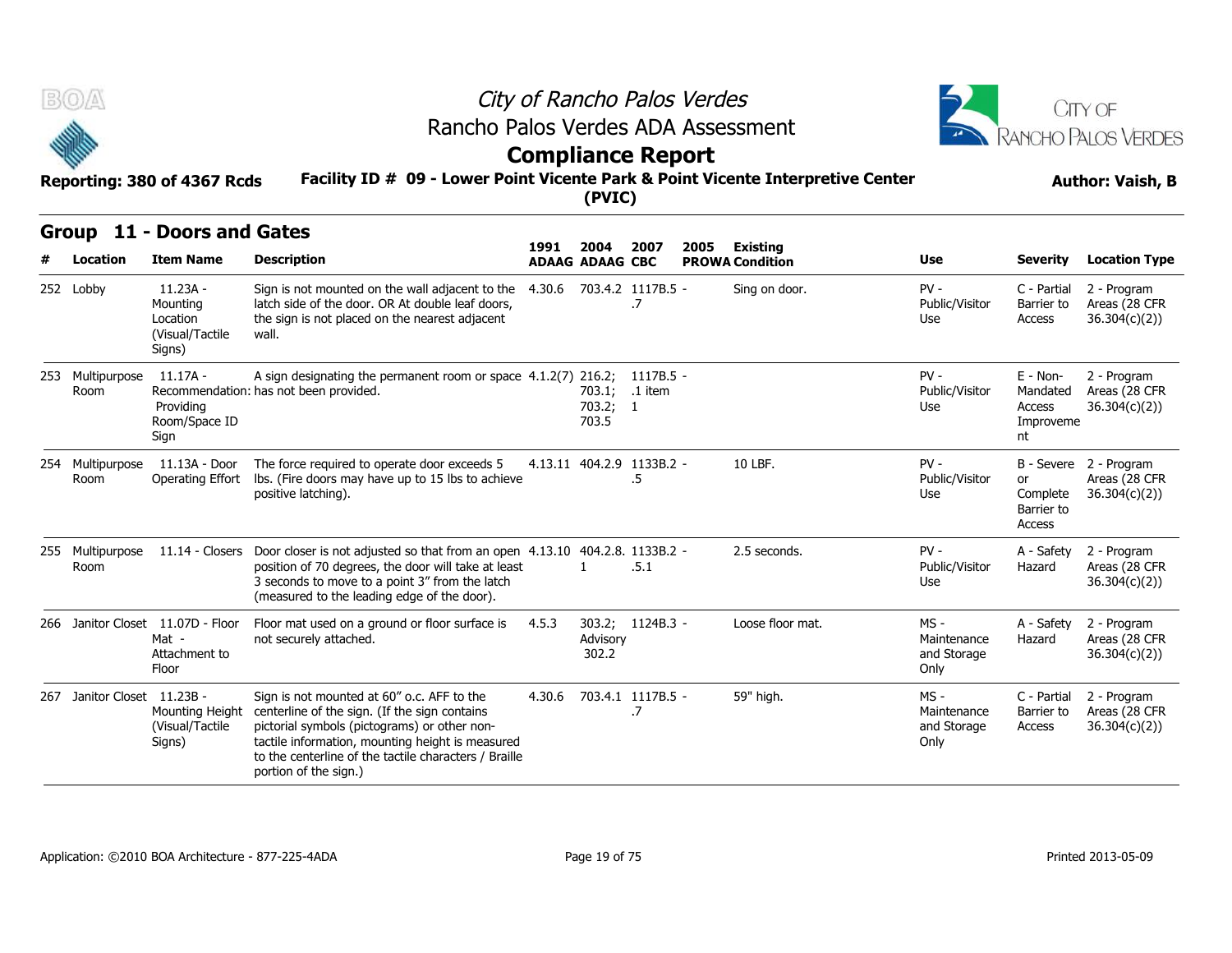



# **Compliance Report**

#### **Facility ID # 09 - Lower Point Vicente Park & Point Vicente Interpretive Center Reporting: 380 of 4367 Rcds Author: Vaish, B**

| B(0)                |                                                                                                     |                                                                                                                                                                                                                                                                            |        |                                |                                             | City of Rancho Palos Verdes                                                     |                                              |                                                     | <b>CITY OF</b>                                          |
|---------------------|-----------------------------------------------------------------------------------------------------|----------------------------------------------------------------------------------------------------------------------------------------------------------------------------------------------------------------------------------------------------------------------------|--------|--------------------------------|---------------------------------------------|---------------------------------------------------------------------------------|----------------------------------------------|-----------------------------------------------------|---------------------------------------------------------|
|                     |                                                                                                     |                                                                                                                                                                                                                                                                            |        |                                |                                             | Rancho Palos Verdes ADA Assessment                                              |                                              |                                                     | RANCHO PALOS VERDES                                     |
|                     | Reporting: 380 of 4367 Rcds                                                                         |                                                                                                                                                                                                                                                                            |        | (PVIC)                         | <b>Compliance Report</b>                    | Facility ID # 09 - Lower Point Vicente Park & Point Vicente Interpretive Center | <b>Author: Vaish, B</b>                      |                                                     |                                                         |
|                     | Group 11 - Doors and Gates                                                                          |                                                                                                                                                                                                                                                                            | 1991   |                                | 2007                                        |                                                                                 |                                              |                                                     |                                                         |
| Location            | <b>Item Name</b>                                                                                    | <b>Description</b>                                                                                                                                                                                                                                                         |        | 2004<br><b>ADAAG ADAAG CBC</b> |                                             | 2005<br>Existing<br><b>PROWA Condition</b>                                      | Use                                          | <b>Severity</b>                                     | <b>Location Type</b>                                    |
|                     | 268 Janitor Closet 11.25A - Raised<br>Characters and<br><b>Braille</b><br>(Visual/Tactile<br>Signs) | The raised characters on this sign are not<br>accompanied by California Grade 2 Braille<br>(California Grade 2 Braille requires the dots<br>within each cell to be domed and spaced 1/10"<br>0.C.)                                                                         | 4.30.4 | 703.2;<br>703.3                | 1117B.5 -<br>.5 item<br>1,<br>1117B.5<br>.6 | Bad Braille.                                                                    | $MS -$<br>Maintenance<br>and Storage<br>Only | D - Minor<br>Code<br>Deviation                      | 2 - Program<br>Areas (28 CFR<br>36.304(c)(2))           |
|                     | 269 Janitor Closet 11.15A - Kick<br>Plate                                                           | Bottom 10" of door does not have a smooth,<br>uninterrupted surface on the push side to allow<br>the door to be opened by a wheelchair footrest<br>without creating a trap or hazardous condition.<br>(This requirement does not apply to automatic<br>and sliding doors.) |        | 0                              | 404.2.1 1133B.2 -<br>.6                     | Door stop.                                                                      | MS -<br>Maintenance<br>and Storage<br>Only   | A - Safety<br>Hazard                                | 2 - Program<br>Areas (28 CFR<br>36.304(c)(2))           |
|                     | 270 Janitor Closet 11.13A - Door<br>Operating Effort                                                | The force required to operate door exceeds 5<br>lbs. (Fire doors may have up to 15 lbs to achieve<br>positive latching).                                                                                                                                                   |        |                                | 4.13.11 404.2.9 1133B.2 -<br>.5             | 10 LBF.                                                                         | MS -<br>Maintenance<br>and Storage<br>Only   | or<br>Complete<br>Barrier to<br>Access              | B - Severe 2 - Program<br>Areas (28 CFR<br>36.304(c)(2) |
| 297 Storage<br>Room | 11.13A - Door<br>Operating Effort                                                                   | The force required to operate door exceeds 5<br>lbs. (Fire doors may have up to 15 lbs to achieve<br>positive latching).                                                                                                                                                   |        |                                | 4.13.11 404.2.9 1133B.2 -<br>$.5\,$         | 10 LBF.                                                                         | MS -<br>Maintenance<br>and Storage<br>Only   | or<br>Complete<br>Barrier to<br>Access              | B - Severe 2 - Program<br>Areas (28 CFR<br>36.304(c)(2) |
| 298 Storage<br>Room | $11.17A -$<br>Providing<br>Room/Space ID<br>Sign                                                    | A sign designating the permanent room or space 4.1.2(7) 216.2; 1117B.5 -<br>Recommendation: has not been provided.                                                                                                                                                         |        | 703.2; 1<br>703.5              | 703.1; .1 item                              |                                                                                 | $MS -$<br>Maintenance<br>and Storage<br>Only | $E - Non-$<br>Mandated<br>Access<br>Improveme<br>nt | 2 - Program<br>Areas (28 CFR<br>36.304(c)(2)            |
| 300 Storage<br>Room | 11.15A - Kick<br>Plate                                                                              | Bottom 10" of door does not have a smooth,<br>uninterrupted surface on the push side to allow<br>the door to be opened by a wheelchair footrest<br>without creating a trap or hazardous condition.<br>(This requirement does not apply to automatic<br>and sliding doors.) |        | 0                              | 404.2.1 1133B.2 -<br>.6                     | Door stop.                                                                      | MS -<br>Maintenance<br>and Storage<br>Only   | A - Safety<br>Hazard                                | 2 - Program<br>Areas (28 CFR<br>36.304(c)(2))           |
|                     | Application: C2010 BOA Architecture - 877-225-4ADA                                                  |                                                                                                                                                                                                                                                                            |        | Page 20 of 75                  |                                             |                                                                                 |                                              |                                                     | Printed 2013-05-09                                      |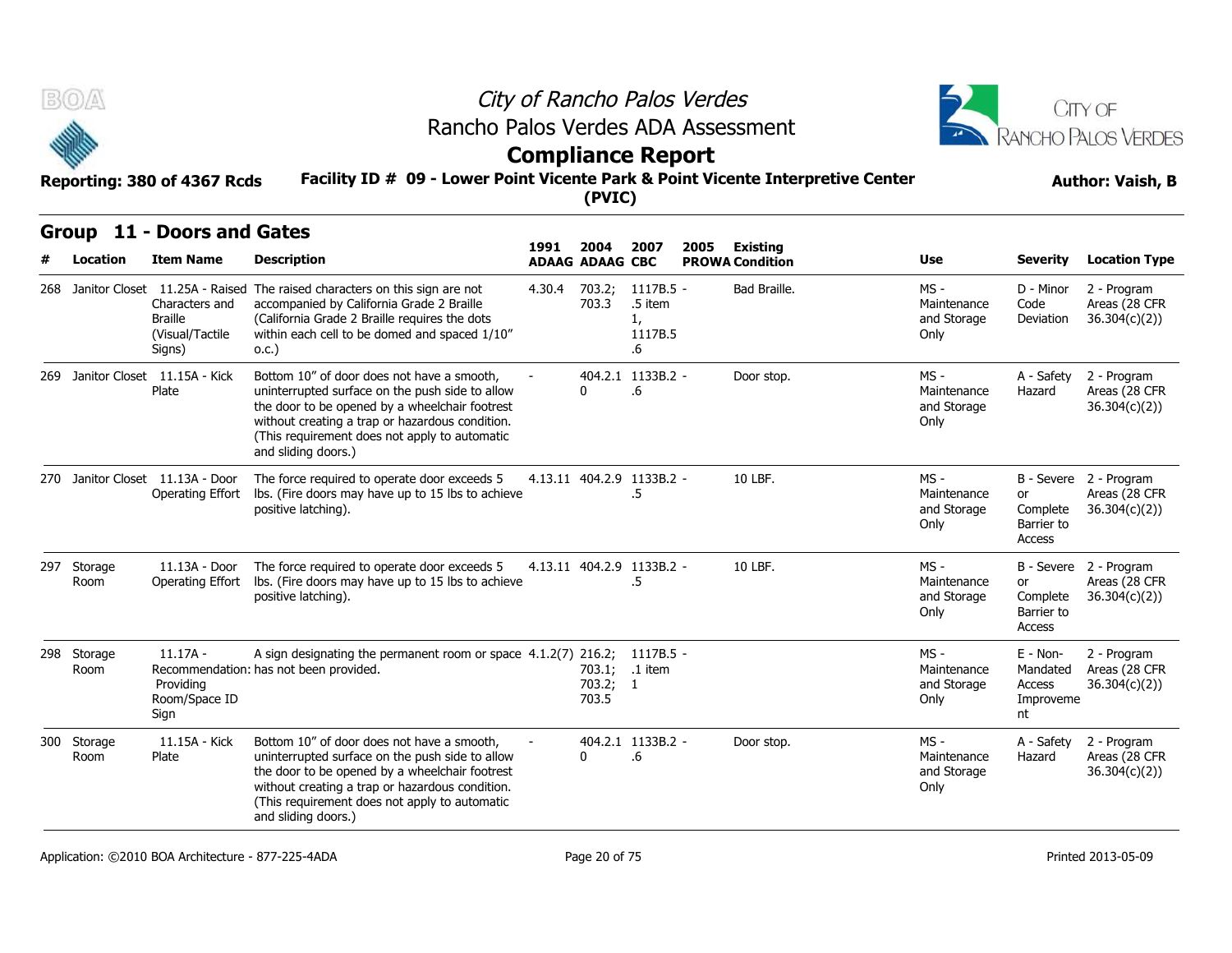



# **Compliance Report**

#### **Facility ID # 09 - Lower Point Vicente Park & Point Vicente Interpretive Center Reporting: 380 of 4367 Rcds Author: Vaish, B**

| B(0)                | Reporting: 380 of 4367 Rcds                      | Rancho Palos Verdes ADA Assessment<br>Facility ID # 09 - Lower Point Vicente Park & Point Vicente Interpretive Center                                                                                                                                                                                                                                                                                                                                                                                                                                                                                                                                                         |         | (PVIC)                                                    | City of Rancho Palos Verdes<br><b>Compliance Report</b> |      | CITY OF<br><b>RANCHO PALOS VERDES</b><br><b>Author: Vaish, B</b> |                                              |                                                   |                                               |
|---------------------|--------------------------------------------------|-------------------------------------------------------------------------------------------------------------------------------------------------------------------------------------------------------------------------------------------------------------------------------------------------------------------------------------------------------------------------------------------------------------------------------------------------------------------------------------------------------------------------------------------------------------------------------------------------------------------------------------------------------------------------------|---------|-----------------------------------------------------------|---------------------------------------------------------|------|------------------------------------------------------------------|----------------------------------------------|---------------------------------------------------|-----------------------------------------------|
| Location            | Group 11 - Doors and Gates<br><b>Item Name</b>   | <b>Description</b>                                                                                                                                                                                                                                                                                                                                                                                                                                                                                                                                                                                                                                                            | 1991    | 2004<br><b>ADAAG ADAAG CBC</b>                            | 2007                                                    | 2005 | Existing<br><b>PROWA Condition</b>                               | <b>Use</b>                                   | <b>Severity</b>                                   | <b>Location Type</b>                          |
| 301 Storage<br>Room | 11.11 - Single-<br>Action Hardware               | Handles, locks, and latches or other operative<br>devices are not operable with one hand and<br>without tight grasping, pinching, or twisting of<br>the wrist. (U-shaped handles, levers, and<br>push/pull type mechanisms are acceptable<br>designs.)                                                                                                                                                                                                                                                                                                                                                                                                                        | 4.13.9  | 404.2.7; .5.2<br>Advisory<br>404.2.7                      | 309.4; 1133B.2 -                                        |      | Twist type lock.                                                 | $MS -$<br>Maintenance<br>and Storage<br>Only | C - Partial<br>Barrier to<br>Access               | 2 - Program<br>Areas (28 CFR<br>36.304(c)(2)  |
| 303 Storage<br>Room | 11.06A - Door<br>Maneuvering<br>Space            | Door that is not automatic or power-assisted<br>does not have compliant maneuvering space<br>relative to the direction of approach as shown in<br>CBC Fig. 11B-26. (Approach // Side // Width //<br>Depth) (Front // Pull // D + 24" * // 60") (Front<br>// Push // D + 0" ** // 48") (Latch // Pull // D +<br>24" // 60") (Latch // Push // D + 24" // 44"<br>***) (Hinge // Pull // D + 36" // 60") (Hinge //<br>Push // 54" **** // 44" *****) (* D + 18" at<br>interior doors.) (** $D + 12$ " if door has both a<br>latch and a closer.) (*** 48" if door has closer.)<br>(**** Measured from latch toward hinge.)<br>(***** 48" if door has both a latch and a closer.) | Fig. 25 | 1; Tab. .4.2<br>404.2.4. Fig.<br>404.2.4.<br>$\mathbf{1}$ | 4.13.6; 404.2.4. 1133B.2 -<br>1; Fig. 11B-26            |      | 13" strike clearance on pull side. MS -                          | Maintenance<br>and Storage<br>Only           | C - Partial<br>Barrier to<br>Access               | 2 - Program<br>Areas (28 CFR<br>36.304(c)(2)) |
| 305 Office          | $11.17A -$<br>Providing<br>Room/Space ID<br>Sign | A sign designating the permanent room or space 4.1.2(7) 216.2; 1117B.5 -<br>Recommendation: has not been provided.                                                                                                                                                                                                                                                                                                                                                                                                                                                                                                                                                            |         | 703.1; .1 item<br>703.2; 1<br>703.5                       |                                                         |      |                                                                  | EW - Employee<br>Work Area                   | E - Non-<br>Mandated<br>Access<br>Improveme<br>nt | 2 - Program<br>Areas (28 CFR<br>36.304(c)(2)  |
| 306 Office          | 11.15A - Kick<br>Plate                           | Bottom 10" of door does not have a smooth,<br>uninterrupted surface on the push side to allow<br>the door to be opened by a wheelchair footrest<br>without creating a trap or hazardous condition.<br>(This requirement does not apply to automatic<br>and sliding doors.)                                                                                                                                                                                                                                                                                                                                                                                                    |         | $\Omega$                                                  | 404.2.1 1133B.2 -<br>.6                                 |      | Door stop.                                                       | EW - Employee<br>Work Area                   | A - Safety<br>Hazard                              | 2 - Program<br>Areas (28 CFR<br>36.304(c)(2)  |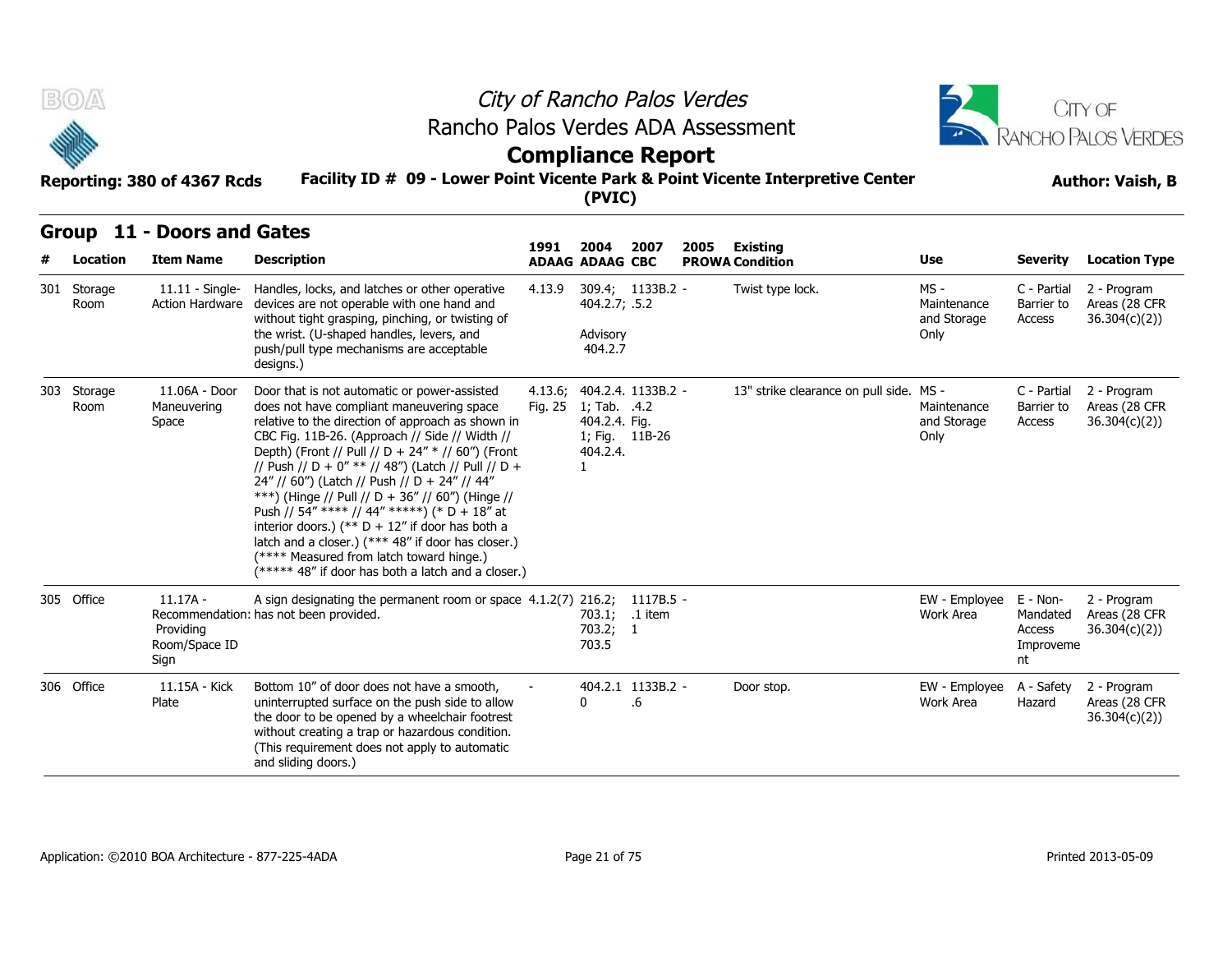



## **Compliance Report**

#### **Facility ID # 09 - Lower Point Vicente Park & Point Vicente Interpretive Center Reporting: 380 of 4367 Rcds Author: Vaish, B**

| B(0)/4                    | Reporting: 380 of 4367 Rcds                                     | Rancho Palos Verdes ADA Assessment<br>Facility ID # 09 - Lower Point Vicente Park & Point Vicente Interpretive Center                                                                                                                                                             |        | (PVIC)                               | City of Rancho Palos Verdes<br><b>Compliance Report</b> |      | CITY OF<br><b>RANCHO PALOS VERDES</b><br><b>Author: Vaish, B</b> |                                              |                                                     |                                                                |
|---------------------------|-----------------------------------------------------------------|-----------------------------------------------------------------------------------------------------------------------------------------------------------------------------------------------------------------------------------------------------------------------------------|--------|--------------------------------------|---------------------------------------------------------|------|------------------------------------------------------------------|----------------------------------------------|-----------------------------------------------------|----------------------------------------------------------------|
|                           | Group 11 - Doors and Gates                                      |                                                                                                                                                                                                                                                                                   |        |                                      |                                                         |      |                                                                  |                                              |                                                     |                                                                |
| Location                  | <b>Item Name</b>                                                | <b>Description</b>                                                                                                                                                                                                                                                                | 1991   | 2004<br><b>ADAAG ADAAG CBC</b>       | 2007                                                    | 2005 | Existing<br><b>PROWA Condition</b>                               | Use                                          | <b>Severity</b>                                     | <b>Location Type</b>                                           |
| 307 Office                | $11.11 -$ Single-<br><b>Action Hardware</b>                     | Handles, locks, and latches or other operative<br>devices are not operable with one hand and<br>without tight grasping, pinching, or twisting of<br>the wrist. (U-shaped handles, levers, and<br>push/pull type mechanisms are acceptable<br>designs.)                            | 4.13.9 | 404.2.7; .5.2<br>Advisory<br>404.2.7 | 309.4; 1133B.2 -                                        |      | Twist type lock.                                                 | EW - Employee<br>Work Area                   | C - Partial<br>Barrier to<br>Access                 | 2 - Program<br>Areas (28 CFR<br>36.304(c)(2)                   |
| 314 Exhibit Room 11.23B - | Mounting Height<br>(Visual/Tactile<br>Signs)                    | Sign is not mounted at 60" o.c. AFF to the<br>centerline of the sign. (If the sign contains<br>pictorial symbols (pictograms) or other non-<br>tactile information, mounting height is measured<br>to the centerline of the tactile characters / Braille<br>portion of the sign.) | 4.30.6 |                                      | 703.4.1 1117B.5 -<br>.7                                 |      | 58" high.                                                        | $PV -$<br>Public/Visitor<br>Use              | C - Partial<br>Barrier to<br>Access                 | 4 - Other<br>Areas/Elements<br><b>(28 CFR)</b><br>36.304(c)(4) |
|                           | Characters and<br><b>Braille</b><br>(Visual/Tactile<br>Signs)   | 315 Exhibit Room 11.25A - Raised The raised characters on this sign are not<br>accompanied by California Grade 2 Braille<br>(California Grade 2 Braille requires the dots<br>within each cell to be domed and spaced 1/10"<br>0.C.                                                | 4.30.4 | 703.2;<br>703.3                      | 1117B.5 -<br>.5 item<br>1,<br>1117B.5<br>.6             |      | Bad Braille.                                                     | $PV -$<br>Public/Visitor<br>Use              | D - Minor<br>Code<br>Deviation                      | 4 - Other<br>Areas/Elements<br>(28 CFR<br>36.304(c)(4)         |
| 318 Fire Alarm<br>Room    | Characters and<br><b>Braille</b><br>(Visual/Tactile<br>Signs)   | 11.25A - Raised The raised characters on this sign are not<br>accompanied by California Grade 2 Braille<br>(California Grade 2 Braille requires the dots<br>within each cell to be domed and spaced 1/10"<br>0.C.)                                                                | 4.30.4 | 703.2;<br>703.3                      | 1117B.5 -<br>.5 item<br>1,<br>1117B.5<br>.6             |      |                                                                  | MS -<br>Maintenance<br>and Storage<br>Only   | D - Minor<br>Code<br>Deviation                      | 2 - Program<br>Areas (28 CFR<br>36.304(c)(2)                   |
| 319 Fire Alarm<br>Room    | $11.23A -$<br>Mounting<br>Location<br>(Visual/Tactile<br>Signs) | Sign is not mounted on the wall adjacent to the<br>latch side of the door. OR At double leaf doors,<br>the sign is not placed on the nearest adjacent<br>wall.                                                                                                                    | 4.30.6 |                                      | 703.4.2 1117B.5 -<br>.7                                 |      | On door.                                                         | $MS -$<br>Maintenance<br>and Storage<br>Only | C - Partial<br>Barrier to<br>Access                 | 2 - Program<br>Areas (28 CFR<br>36.304(c)(2))                  |
| 342 Electrical<br>room    | $11.17A -$<br>Providing<br>Room/Space ID<br>Sign                | A sign designating the permanent room or space 4.1.2(7) 216.2;<br>Recommendation: has not been provided.                                                                                                                                                                          |        | 703.1;<br>703.2; 1<br>703.5          | 1117B.5 -<br>.1 item                                    |      |                                                                  | MS -<br>Maintenance<br>and Storage<br>Only   | $E - Non-$<br>Mandated<br>Access<br>Improveme<br>nt | 2 - Program<br>Areas (28 CFR<br>36.304(c)(2))                  |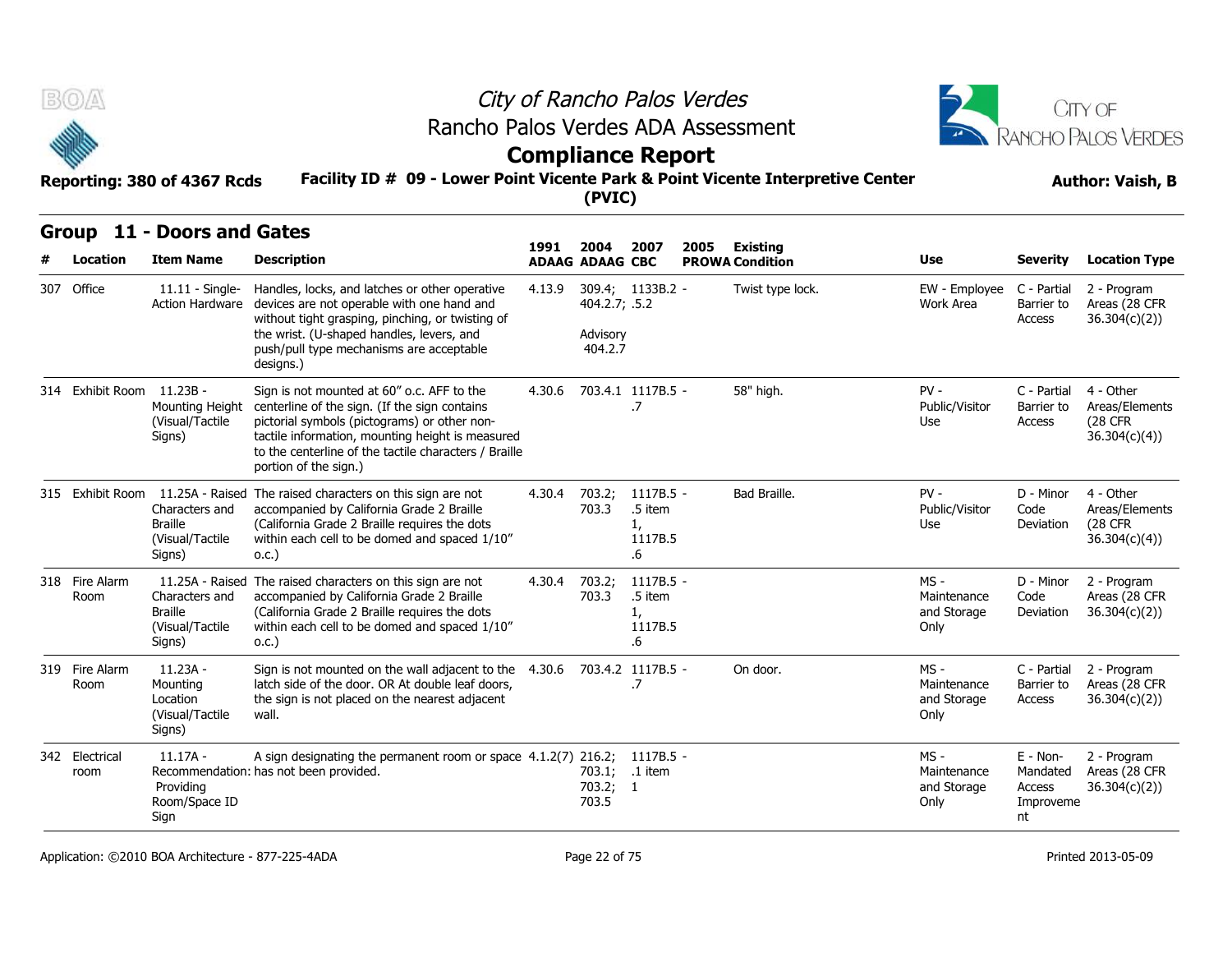



## **Compliance Report**

#### **Facility ID # 09 - Lower Point Vicente Park & Point Vicente Interpretive Center Reporting: 380 of 4367 Rcds Author: Vaish, B**

|  | Group 11 - Doors and Gates |  |
|--|----------------------------|--|
|--|----------------------------|--|

| B(0)                     | Reporting: 380 of 4367 Rcds                                   |                                                                                                                                                                                                                                                                                   | City of Rancho Palos Verdes<br>Rancho Palos Verdes ADA Assessment<br><b>Compliance Report</b><br>Facility ID # 09 - Lower Point Vicente Park & Point Vicente Interpretive Center<br>(PVIC) |                                |                                         |      |                                    |                                 |                                     |                                                                 |  |
|--------------------------|---------------------------------------------------------------|-----------------------------------------------------------------------------------------------------------------------------------------------------------------------------------------------------------------------------------------------------------------------------------|--------------------------------------------------------------------------------------------------------------------------------------------------------------------------------------------|--------------------------------|-----------------------------------------|------|------------------------------------|---------------------------------|-------------------------------------|-----------------------------------------------------------------|--|
| <b>Group</b><br>Location | 11 - Doors and Gates<br><b>Item Name</b>                      | <b>Description</b>                                                                                                                                                                                                                                                                | 1991                                                                                                                                                                                       | 2004<br><b>ADAAG ADAAG CBC</b> | 2007                                    | 2005 | Existing<br><b>PROWA Condition</b> | <b>Use</b>                      | <b>Severity</b>                     | <b>Location Type</b>                                            |  |
| 349 Exhibit Room         |                                                               | 11.14 - Closers Door closer is not adjusted so that from an open 4.13.10 404.2.8. 1133B.2 -<br>position of 70 degrees, the door will take at least<br>3 seconds to move to a point 3" from the latch<br>(measured to the leading edge of the door).                               |                                                                                                                                                                                            |                                | .5.1                                    |      | 2.3 seconds.                       | $PV -$<br>Public/Visitor<br>Use | A - Safety<br>Hazard                | 1 - Access into<br>Facilities (28<br><b>CFR</b><br>36.304(c)(1) |  |
| 351 Exhibit Room         | $11.23B -$<br>Mounting Height<br>(Visual/Tactile<br>Signs)    | Sign is not mounted at 60" o.c. AFF to the<br>centerline of the sign. (If the sign contains<br>pictorial symbols (pictograms) or other non-<br>tactile information, mounting height is measured<br>to the centerline of the tactile characters / Braille<br>portion of the sign.) | 4.30.6                                                                                                                                                                                     |                                | 703.4.1 1117B.5 -                       |      | 59" high.                          | $PV -$<br>Public/Visitor<br>Use | C - Partial<br>Barrier to<br>Access | 2 - Program<br>Areas (28 CFR<br>36.304(c)(2))                   |  |
| 352 Exhibit Room         | Characters and<br><b>Braille</b><br>(Visual/Tactile<br>Signs) | 11.25A - Raised The raised characters on this sign are not<br>accompanied by California Grade 2 Braille<br>(California Grade 2 Braille requires the dots<br>within each cell to be domed and spaced 1/10"<br>0.C.)                                                                | 4.30.4                                                                                                                                                                                     | 703.2;<br>703.3                | $1117B.5 -$<br>.5 item<br>1117B.5<br>.6 |      | Bad Braille.                       | $PV -$<br>Public/Visitor<br>Use | D - Minor<br>Code<br>Deviation      | 2 - Program<br>Areas (28 CFR<br>36.304(c)(2)                    |  |

#### **Number of Key Notes for Group 11 - Doors and Gates: 83**

### **Group 05 - Drinking Fountains**

|    |             | Signs)                               | 0.C.                                                                                                                         |                                                                    | .ხ                     |      |                                    |                                                     |                                     |                                                         |
|----|-------------|--------------------------------------|------------------------------------------------------------------------------------------------------------------------------|--------------------------------------------------------------------|------------------------|------|------------------------------------|-----------------------------------------------------|-------------------------------------|---------------------------------------------------------|
|    |             |                                      |                                                                                                                              |                                                                    |                        |      |                                    | Number of Key Notes for Group 11 - Doors and Gates: |                                     | 83                                                      |
|    |             | <b>Group 05 - Drinking Fountains</b> |                                                                                                                              |                                                                    |                        |      |                                    |                                                     |                                     |                                                         |
| #  | Location    | <b>Item Name</b>                     | <b>Description</b>                                                                                                           | 2004<br>1991<br><b>ADAAG ADAAG CBC</b>                             | 2007                   | 2005 | Existing<br><b>PROWA Condition</b> | <b>Use</b>                                          | Severity                            | <b>Location Type</b>                                    |
| 96 | Entry Plaza | 05.05A - Knee<br>Space Height        | Drinking fountain provides less than 27" high<br>accessible knee clearance between the bottom<br>of the apron and the floor. | 4.15.5(1 306.3;<br>); Figs.<br>Fig.<br>306.3<br>27(a)<br>and $(b)$ | $1115B.4 -$<br>.6 item |      | 26 3/4" high.                      | $PV -$<br>Public/Visitor<br>Use                     | C - Partial<br>Barrier to<br>Access | 4 - Other<br>Areas/Elements<br>(28 CFR)<br>36.304(c)(4) |
|    | 125 Lobby   | 05.05A - Knee<br>Space Height        | Drinking fountain provides less than 27" high<br>accessible knee clearance between the bottom<br>of the apron and the floor. | 4.15.5(1306.3)<br>); Figs.<br>Fig.<br>306.3<br>27(a)<br>and $(b)$  | $1115B.4 -$<br>.6 item |      | 26 3/4" high.                      | $PV -$<br>Public/Visitor<br>Use                     | C - Partial<br>Barrier to<br>Access | 4 - Other<br>Areas/Elements<br>(28 CFR)<br>36.304(c)(4) |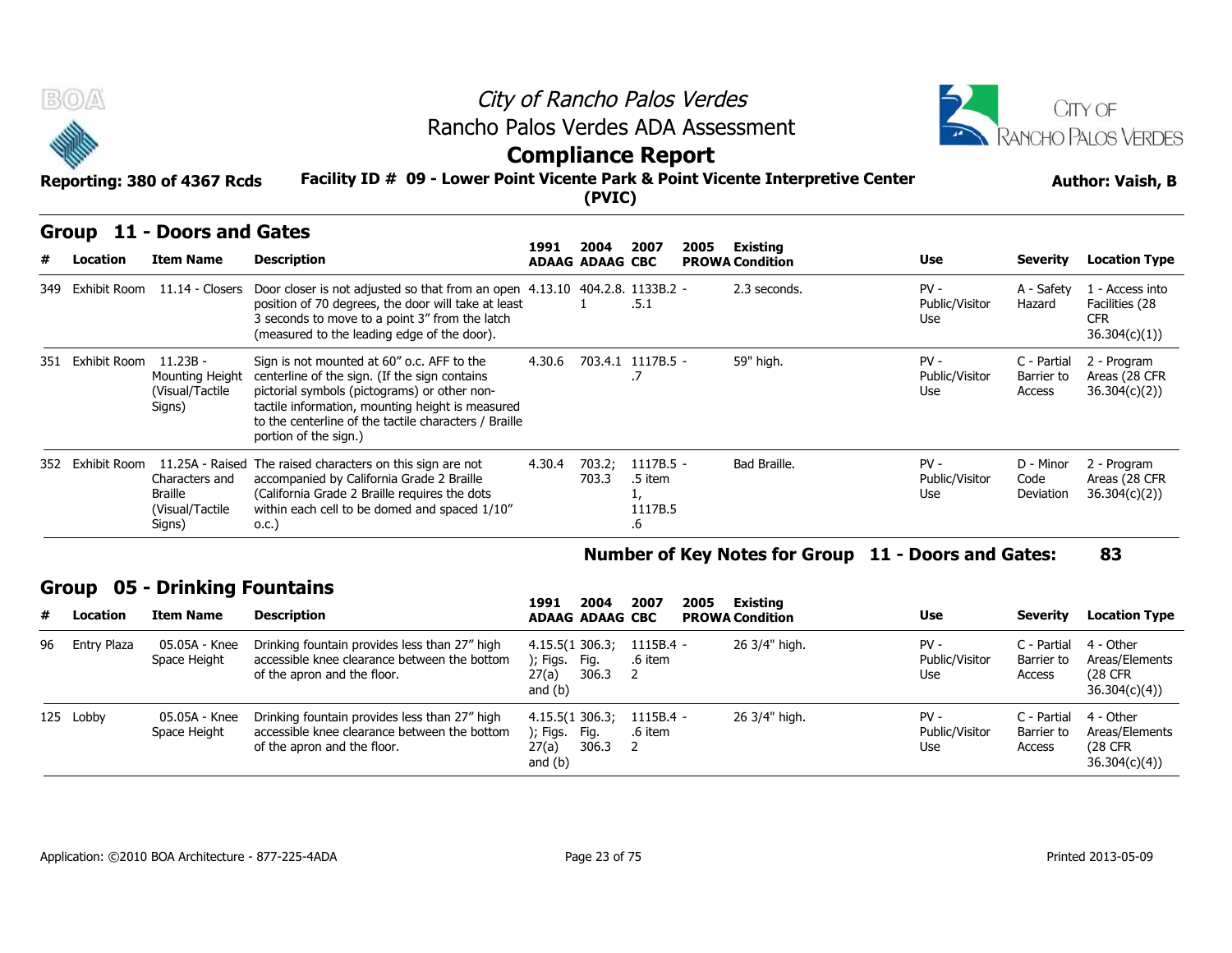|                      |                                                          |                                                                                 | City of Rancho Palos Verdes            |      |                                         |            |                 | CITY OF                 |
|----------------------|----------------------------------------------------------|---------------------------------------------------------------------------------|----------------------------------------|------|-----------------------------------------|------------|-----------------|-------------------------|
| <b>Septe</b>         |                                                          | Rancho Palos Verdes ADA Assessment                                              |                                        |      |                                         | $\sqrt{4}$ |                 | RANCHO PALOS VERDES     |
|                      | Reporting: 380 of 4367 Rcds                              | Facility ID # 09 - Lower Point Vicente Park & Point Vicente Interpretive Center | <b>Compliance Report</b><br>(PVIC)     |      |                                         |            |                 | <b>Author: Vaish, B</b> |
| <b>Location</b><br># | <b>Group 05 - Drinking Fountains</b><br><b>Item Name</b> | <b>Description</b>                                                              | 2004<br>1991<br><b>ADAAG ADAAG CBC</b> | 2007 | 2005 Existing<br><b>PROWA Condition</b> | Use        | <b>Severity</b> | <b>Location Type</b>    |
|                      |                                                          |                                                                                 |                                        |      |                                         |            |                 |                         |

## **Group 05 - Drinking Fountains**

| # | Location  | Item Name                                     | Description                                                                                                   | 1991<br><b>ADAAG ADAAG CBC</b> | 2004 | 2007                  | 2005<br>Existing<br><b>PROWA Condition</b> | <b>Use</b>                      | <b>Severity</b>      | <b>Location Type</b>                                                |
|---|-----------|-----------------------------------------------|---------------------------------------------------------------------------------------------------------------|--------------------------------|------|-----------------------|--------------------------------------------|---------------------------------|----------------------|---------------------------------------------------------------------|
|   | 126 Lobby | 05.11 - Water<br>Flow - Round or<br>Oval Bowl | For a fountain with a round or oval bowl, the<br>water flow is not within 3" of the fountain's front<br>edge. | 4.15.3                         |      | $1115B.4 -$<br>6 item | <sup>1"</sup> from front edge.             | $PV -$<br>Public/Visitor<br>Use | Barrier to<br>Access | C - Partial 4 - Other<br>Areas/Elements<br>(28 CFR)<br>36.304(c)(4) |

### **Number of Key Notes for Group 05 - Drinking Fountains: 3**

#### **Group 10 - Entrances and Exits**

| # | <b>Location</b> | <b>Item Name</b>                                     | <b>Description</b>                                                                                                                                                                                                                                                         |                                     | <b>ADAAG ADAAG CBC</b>                   |                                 |      | <b>PROWA Condition</b>                                        | <b>Use</b>                      | <b>Severity</b>                                      | <b>Location Type</b>                                             |
|---|-----------------|------------------------------------------------------|----------------------------------------------------------------------------------------------------------------------------------------------------------------------------------------------------------------------------------------------------------------------------|-------------------------------------|------------------------------------------|---------------------------------|------|---------------------------------------------------------------|---------------------------------|------------------------------------------------------|------------------------------------------------------------------|
|   | 126 Lobby       | 05.11 - Water<br>Flow - Round or<br><b>Oval Bowl</b> | For a fountain with a round or oval bowl, the<br>water flow is not within 3" of the fountain's front<br>edge.                                                                                                                                                              | 4.15.3                              | $\sim$                                   | 1115B.4 -<br>.6 item            |      | 4" from front edge.                                           | $PV -$<br>Public/Visitor<br>Use | C - Partial<br>Barrier to<br>Access                  | 4 - Other<br>Areas/Elements<br>(28 CFR<br>36.304(c)(4)           |
|   |                 |                                                      |                                                                                                                                                                                                                                                                            |                                     |                                          |                                 |      | <b>Number of Key Notes for Group 05 - Drinking Fountains:</b> |                                 |                                                      | 3                                                                |
|   | <b>Group</b>    | <b>10 - Entrances and Exits</b>                      |                                                                                                                                                                                                                                                                            |                                     |                                          |                                 |      |                                                               |                                 |                                                      |                                                                  |
| # | <b>Location</b> | <b>Item Name</b>                                     | <b>Description</b>                                                                                                                                                                                                                                                         | 1991                                | 2004<br><b>ADAAG ADAAG CBC</b>           | 2007                            | 2005 | Existing<br><b>PROWA Condition</b>                            | <b>Use</b>                      | <b>Severity</b>                                      | <b>Location Type</b>                                             |
|   | 118 Terrace     | 10.08 - Kick<br>Plate                                | Bottom 10" of door does not have a smooth,<br>uninterrupted surface on the push side to allow<br>the door to be opened by a wheelchair footrest<br>without creating a trap or hazardous condition.<br>(This requirement does not apply to automatic<br>and sliding doors.) |                                     | 0                                        | 404.2.1 1133B.2 -<br>.6         |      | None provided.                                                | $PV -$<br>Public/Visitor<br>Use | C - Partial<br>Barrier to<br>Access                  | 1 - Access into<br>Facilities (28<br><b>CFR</b><br>36.304(c)(1)  |
|   | 120 Lobby       | $10.09B -$<br>Threshold -<br>Height                  | The threshold at doorway exceeds 1/2" in height. 4.13.8                                                                                                                                                                                                                    |                                     | Advisory .4.1<br>303.3;<br>Fig.<br>303.3 | 303.3; 1133B.2 -                |      | Compound threshold.                                           | $PV -$<br>Public/Visitor<br>Use | C - Partial<br>Barrier to<br>Access                  | 1 - Access into<br>Facilities (28<br><b>CFR</b><br>36.304(c)(1)) |
|   | 121 Lobby       | 10.11A - Door<br>Operating Effort                    | The force required to operate door exceeds 5<br>Ibs. (Fire doors may have up to 15 lbs to achieve<br>positive latching).                                                                                                                                                   |                                     |                                          | 4.13.11 404.2.9 1133B.2 -<br>.5 |      | 8 LBF, at non-motorized door.                                 | $PV -$<br>Public/Visitor<br>Use | B - Severe<br>or<br>Complete<br>Barrier to<br>Access | 1 - Access into<br>Facilities (28<br><b>CFR</b><br>36.304(c)(1)  |
|   | 122 Lobby       | $10.13A -$<br><b>Required Exit</b><br>Door Sign      | At grade level exterior exit door, there is no<br>tactile and CA Braille exit sign with the word<br>"EXIT" mounted on the wall adjacent to the<br>latch side of the door.                                                                                                  | 4.1.3(16 216.4;<br>); 4.30.1 703.2; | 703.3;<br>703.4                          | $1011.3 -$<br>item 1            |      |                                                               | $PV -$<br>Public/Visitor<br>Use | C - Partial<br>Barrier to<br>Access                  | 4 - Other<br>Areas/Elements<br>(28 CFR<br>36.304(c)(4)           |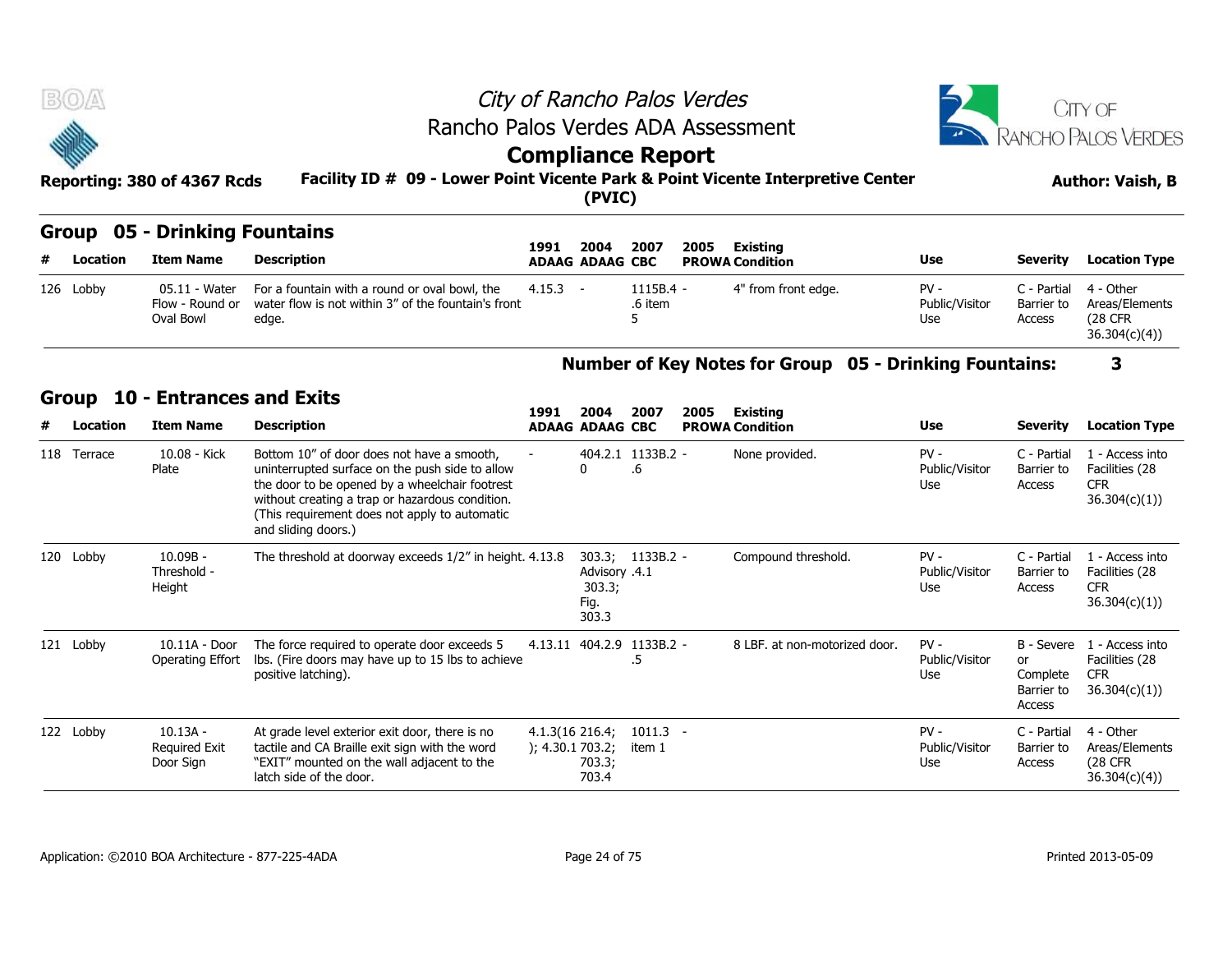



### **Facility ID # 09 - Lower Point Vicente Park & Point Vicente Interpretive Center Reporting: 380 of 4367 Rcds Author: Vaish, B Compliance Report**

|  | Group 10 - Entrances and Exits |  |
|--|--------------------------------|--|
|--|--------------------------------|--|

| B(0)                     |                                                     | Rancho Palos Verdes ADA Assessment                                                                                                                                                                                                                                         |                                       |                                    | City of Rancho Palos Verdes     |      |                                      |                                 |                                        | CITY OF                                                                    |  |
|--------------------------|-----------------------------------------------------|----------------------------------------------------------------------------------------------------------------------------------------------------------------------------------------------------------------------------------------------------------------------------|---------------------------------------|------------------------------------|---------------------------------|------|--------------------------------------|---------------------------------|----------------------------------------|----------------------------------------------------------------------------|--|
|                          |                                                     |                                                                                                                                                                                                                                                                            |                                       |                                    | <b>Compliance Report</b>        |      |                                      |                                 |                                        | <b>RANCHO PALOS VERDES</b>                                                 |  |
|                          | Reporting: 380 of 4367 Rcds                         | Facility ID # 09 - Lower Point Vicente Park & Point Vicente Interpretive Center                                                                                                                                                                                            |                                       | (PVIC)                             |                                 |      |                                      |                                 | <b>Author: Vaish, B</b>                |                                                                            |  |
| <b>Group</b><br>Location | <b>10 - Entrances and Exits</b><br><b>Item Name</b> | <b>Description</b>                                                                                                                                                                                                                                                         | 1991                                  | 2004                               | 2007                            | 2005 | <b>Existing</b>                      | <b>Use</b>                      | <b>Severity</b>                        | <b>Location Type</b>                                                       |  |
| 167 Hallway              | 10.08 - Kick<br>Plate                               | Bottom 10" of door does not have a smooth,<br>uninterrupted surface on the push side to allow<br>the door to be opened by a wheelchair footrest<br>without creating a trap or hazardous condition.<br>(This requirement does not apply to automatic<br>and sliding doors.) |                                       | <b>ADAAG ADAAG CBC</b><br>$\Omega$ | 404.2.1 1133B.2 -<br>.6         |      | <b>PROWA Condition</b><br>Door stop. | $PV -$<br>Public/Visitor<br>Use | A - Safety<br>Hazard                   | 1 - Access into<br>Facilities (28<br><b>CFR</b><br>36.304(c)(1)            |  |
| 168 Hallway              | $10.11B -$<br>Hardware<br>Operating Effort          | The force required to activate handles, pulls,<br>latches, locks, and other operable parts of door<br>exceeds 5 lbs.                                                                                                                                                       | 4.27.4                                | 309.4                              | $1117B.6 -$<br>item 4           |      | 6 LBF.                               | $PV -$<br>Public/Visitor<br>Use | or<br>Complete<br>Barrier to<br>Access | B - Severe 1 - Access into<br>Facilities (28<br><b>CFR</b><br>36.304(c)(1) |  |
| 169 Hallway              | 10.11A - Door<br>Operating Effort                   | The force required to operate door exceeds 5<br>lbs. (Fire doors may have up to 15 lbs to achieve<br>positive latching).                                                                                                                                                   |                                       |                                    | 4.13.11 404.2.9 1133B.2 -<br>.5 |      | 14 LBF., (fire rated door).          | $PV -$<br>Public/Visitor<br>Use | or<br>Complete<br>Barrier to<br>Access | B - Severe 1 - Access into<br>Facilities (28<br><b>CFR</b><br>36.304(c)(1) |  |
| 186 Kitchen              | 10.08 - Kick<br>Plate                               | Bottom 10" of door does not have a smooth,<br>uninterrupted surface on the push side to allow<br>the door to be opened by a wheelchair footrest<br>without creating a trap or hazardous condition.<br>(This requirement does not apply to automatic<br>and sliding doors.) |                                       | $\Omega$                           | 404.2.1 1133B.2 -<br>.6         |      | Door stop.                           | EW - Employee<br>Work Area      | A - Safety<br>Hazard                   | 2 - Program<br>Areas (28 CFR<br>36.304(c)(2)                               |  |
| 187 Kitchen              | 10.13B - Exit<br>Door Signs                         | At grade level exterior exit door, a non-<br>compliant exit sign with the word "EXIT" in<br>raised characters and Braille is mounted on the<br>wall adjacent to the latch side of the door (e.g<br>Braille symbols are not California Grade 2 Braille).                    | $4.1.3(16\ 216.4)$<br>); 4.30.1703.2; | 703.3; 1<br>703.4                  | 1117B.5 -<br>.1 item            |      | Non-compliant Braille.               | EW - Employee<br>Work Area      | D - Minor<br>Code<br>Deviation         | 4 - Other<br>Areas/Elements<br>(28 CFR<br>36.304(c)(4)                     |  |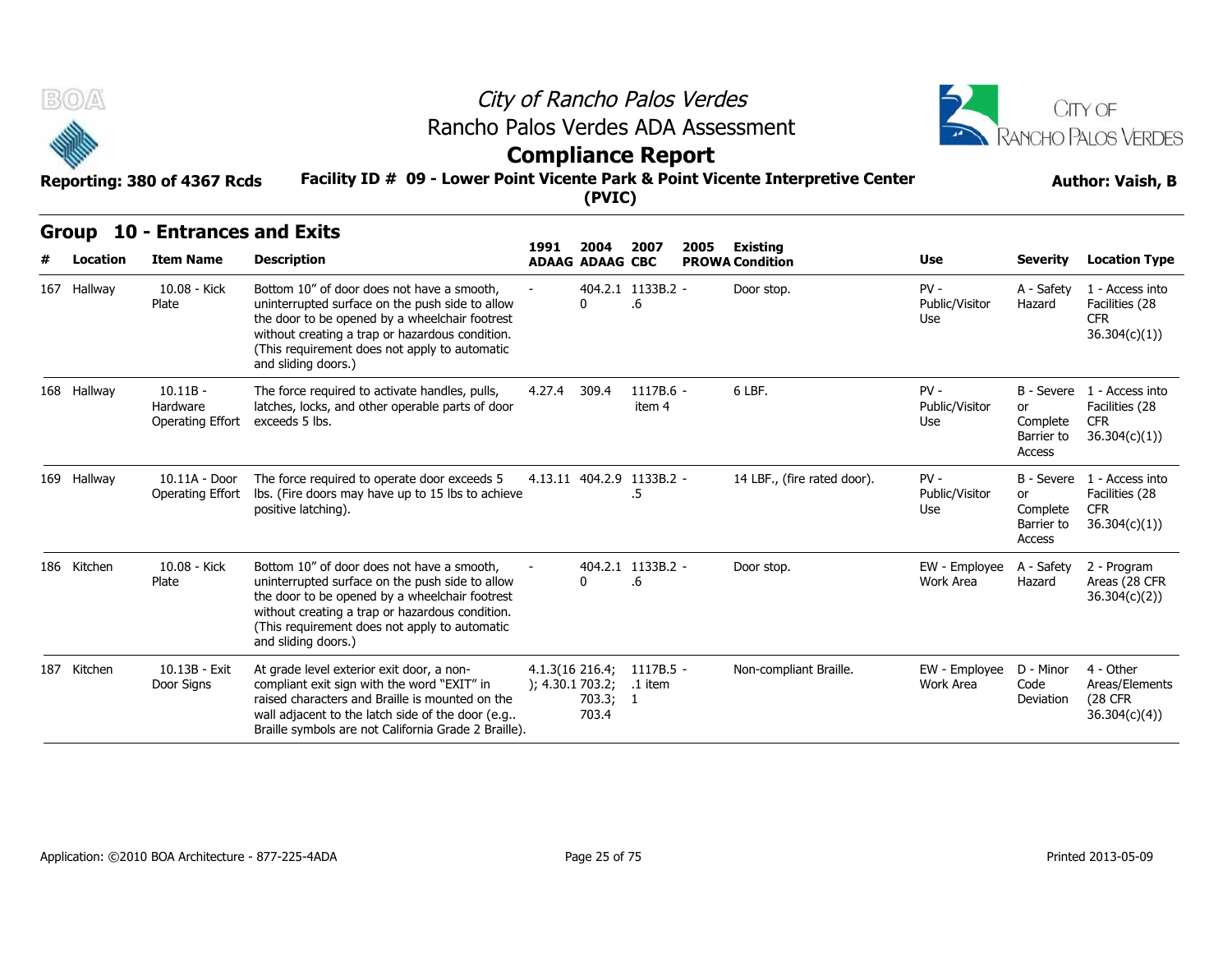



# **Compliance Report**

# **Facility ID # 09 - Lower Point Vicente Park & Point Vicente Interpretive Center Reporting: 380 of 4367 Rcds Author: Vaish, B**

### **Group 10 - Entrances and Exits**

| B(0)                     | Reporting: 380 of 4367 Rcds                         | Rancho Palos Verdes ADA Assessment<br>Facility ID # 09 - Lower Point Vicente Park & Point Vicente Interpretive Center                                                                                                                                                      |        | (PVIC)                                   | City of Rancho Palos Verdes<br><b>Compliance Report</b> |      |                                    | <b>CITY OF</b><br>ANCHO PALOS VERDES<br><b>Author: Vaish, B</b> |                                        |                                                                            |
|--------------------------|-----------------------------------------------------|----------------------------------------------------------------------------------------------------------------------------------------------------------------------------------------------------------------------------------------------------------------------------|--------|------------------------------------------|---------------------------------------------------------|------|------------------------------------|-----------------------------------------------------------------|----------------------------------------|----------------------------------------------------------------------------|
| Group<br>Location        | <b>10 - Entrances and Exits</b><br><b>Item Name</b> | <b>Description</b>                                                                                                                                                                                                                                                         | 1991   | 2004<br><b>ADAAG ADAAG CBC</b>           | 2007                                                    | 2005 | Existing<br><b>PROWA Condition</b> | <b>Use</b>                                                      | <b>Severity</b>                        | <b>Location Type</b>                                                       |
| 188 Kitchen              | $10.10 -$ Single-<br>Action Hardware                | Handles, locks, and latches or other operative<br>devices are not operable with one hand and<br>without tight grasping, pinching, or twisting of<br>the wrist. (U-shaped handles, levers, and<br>push/pull type mechanisms are acceptable<br>designs.)                     | 4.13.9 | 404.2.7; .5.2<br>Advisory<br>404.2.7     | 309.4; 1133B.2 -                                        |      | Twist type lock.                   | EW - Employee<br>Work Area                                      | C - Partial<br>Barrier to<br>Access    | 1 - Access into<br>Facilities (28<br>CFR.<br>36.304(c)(1)                  |
| 189 Kitchen              | 10.11A - Door<br>Operating Effort                   | The force required to operate door exceeds 5<br>Ibs. (Fire doors may have up to 15 lbs to achieve<br>positive latching).                                                                                                                                                   |        |                                          | 4.13.11 404.2.9 1133B.2 -<br>.5                         |      | 7 LBF., (fire rated door).         | EW - Employee<br>Work Area                                      | or<br>Complete<br>Barrier to<br>Access | B - Severe 1 - Access into<br>Facilities (28<br><b>CFR</b><br>36.304(c)(1) |
| Room                     | 207 Multipurpose 10.13B - Exit<br>Door Signs        | At grade level exterior exit door, a non-<br>compliant exit sign with the word "EXIT" in<br>raised characters and Braille is mounted on the<br>wall adjacent to the latch side of the door (e.g<br>Braille symbols are not California Grade 2 Braille).                    |        | ); 4.30.1703.2;<br>703.3; 1<br>703.4     | 4.1.3(16 216.4; 1117B.5 -<br>.1 item                    |      |                                    | $PV -$<br>Public/Visitor<br>Use                                 | D - Minor<br>Code<br>Deviation         | 4 - Other<br>Areas/Elements<br>(28 CFR<br>36.304(c)(4)                     |
| 209 Multipurpose<br>Room | 10.11A - Door<br>Operating Effort                   | The force required to operate door exceeds 5<br>Ibs. (Fire doors may have up to 15 lbs to achieve<br>positive latching).                                                                                                                                                   |        |                                          | 4.13.11 404.2.9 1133B.2 -<br>.5                         |      | 10 LBF., (fire rated door).        | $PV -$<br>Public/Visitor<br>Use                                 | or<br>Complete<br>Barrier to<br>Access | B - Severe 1 - Access into<br>Facilities (28<br><b>CFR</b><br>36.304(c)(1) |
| 210 Multipurpose<br>Room | 10.08 - Kick<br>Plate                               | Bottom 10" of door does not have a smooth.<br>uninterrupted surface on the push side to allow<br>the door to be opened by a wheelchair footrest<br>without creating a trap or hazardous condition.<br>(This requirement does not apply to automatic<br>and sliding doors.) |        | 0                                        | 404.2.1 1133B.2 -<br>.6                                 |      | Door stop.                         | $PV -$<br>Public/Visitor<br>Use                                 | A - Safety<br>Hazard                   | 1 - Access into<br>Facilities (28<br><b>CFR</b><br>36.304(c)(1)            |
| 213 Multipurpose<br>Room | Changes in<br>Level - Threshold less.               | 10.09A - > $1/4$ " Where threshold is $1/4$ " min to $1/2$ " max in<br>height, change in level is not beveled at 1:2 or                                                                                                                                                    | 4.13.8 | Advisory .4.1<br>303.3;<br>Fig.<br>303.3 | 303.3; 1133B.2 -                                        |      | 5.3% slope at threshold.           | $PV -$<br>Public/Visitor<br>Use                                 | C - Partial<br>Barrier to<br>Access    | 1 - Access into<br>Facilities (28<br><b>CFR</b><br>36.304(c)(1))           |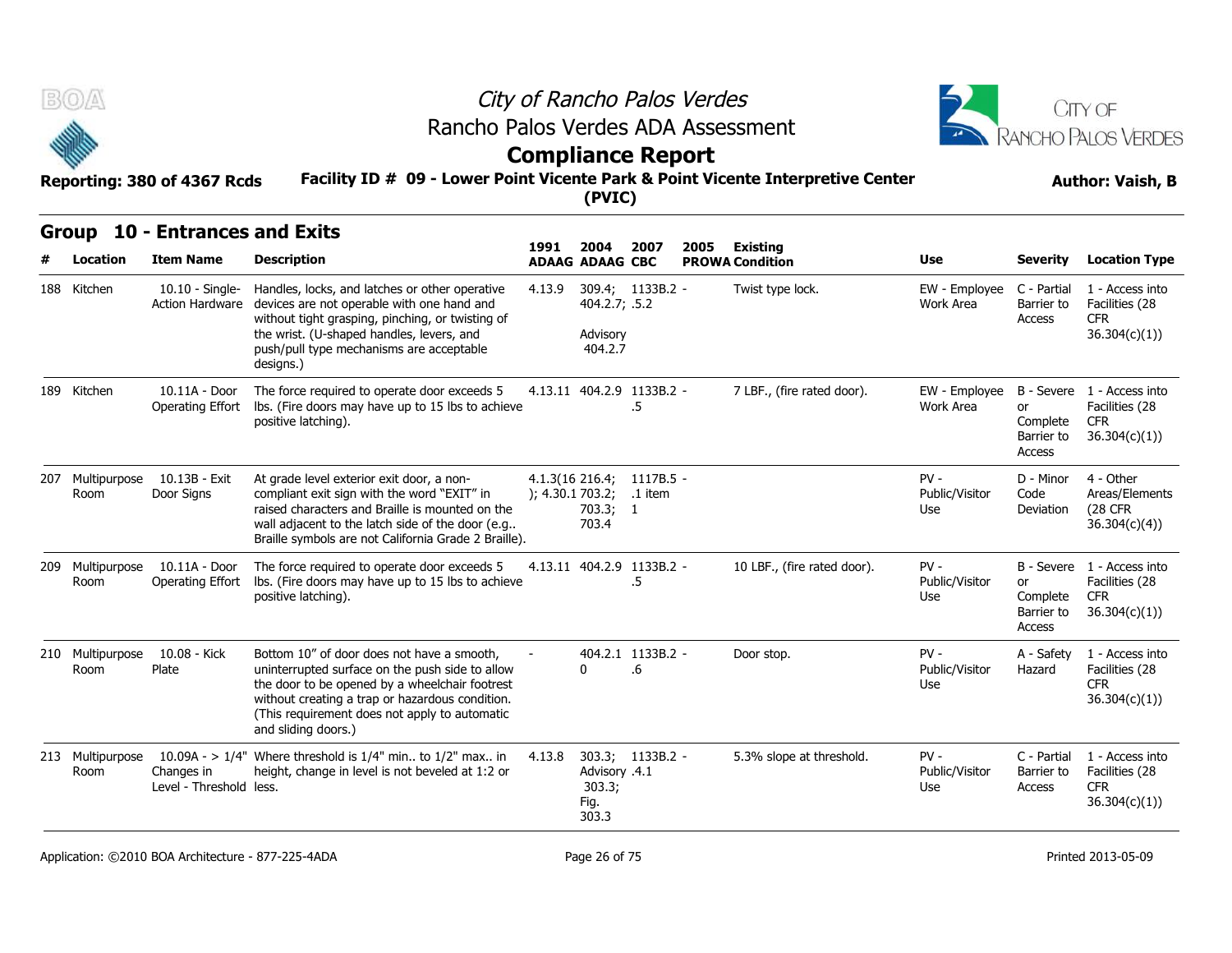



## **Compliance Report**

#### **Facility ID # 09 - Lower Point Vicente Park & Point Vicente Interpretive Center Reporting: 380 of 4367 Rcds Author: Vaish, B**

|  | Group 10 - Entrances and Exits |  |
|--|--------------------------------|--|
|--|--------------------------------|--|

| B(0)<br>Rancho Palos Verdes ADA Assessment<br>Facility ID # 09 - Lower Point Vicente Park & Point Vicente Interpretive Center<br>Reporting: 380 of 4367 Rcds |                                                 |                                                                                                                                                                                                                                                                            |                 | City of Rancho Palos Verdes<br><b>Compliance Report</b> |                                                        |                                                   | CITY OF<br>RANCHO PALOS VERDES<br><b>Author: Vaish, B</b> |                                        |                                                                            |
|--------------------------------------------------------------------------------------------------------------------------------------------------------------|-------------------------------------------------|----------------------------------------------------------------------------------------------------------------------------------------------------------------------------------------------------------------------------------------------------------------------------|-----------------|---------------------------------------------------------|--------------------------------------------------------|---------------------------------------------------|-----------------------------------------------------------|----------------------------------------|----------------------------------------------------------------------------|
| <b>Group</b><br>Location                                                                                                                                     | 10 - Entrances and Exits<br><b>Item Name</b>    | <b>Description</b>                                                                                                                                                                                                                                                         | 1991            | (PVIC)<br>2004<br><b>ADAAG ADAAG CBC</b>                | 2007                                                   | 2005<br><b>Existing</b><br><b>PROWA Condition</b> | Use                                                       | <b>Severity</b>                        | <b>Location Type</b>                                                       |
| 221 Multipurpose<br>Room                                                                                                                                     | $10.13A -$<br><b>Required Exit</b><br>Door Sign | At grade level exterior exit door, there is no<br>tactile and CA Braille exit sign with the word<br>"EXIT" mounted on the wall adjacent to the<br>latch side of the door.                                                                                                  | ); 4.30.1703.2; | $4.1.3(16\ 216.4)$<br>703.3;<br>703.4                   | $1011.3 -$<br>item 1                                   |                                                   | $PV -$<br>Public/Visitor<br>Use                           | C - Partial<br>Barrier to<br>Access    | 4 - Other<br>Areas/Elements<br>(28 CFR<br>36.304(c)(4)                     |
| 222 Multipurpose<br>Room                                                                                                                                     | 10.08 - Kick<br>Plate                           | Bottom 10" of door does not have a smooth,<br>uninterrupted surface on the push side to allow<br>the door to be opened by a wheelchair footrest<br>without creating a trap or hazardous condition.<br>(This requirement does not apply to automatic<br>and sliding doors.) |                 | 0                                                       | 404.2.1 1133B.2 -<br>.6                                | Door stops.                                       | $PV -$<br>Public/Visitor<br>Use                           | A - Safety<br>Hazard                   | 1 - Access into<br>Facilities (28<br><b>CFR</b><br>36.304(c)(1)            |
| 223 Multipurpose<br>Room                                                                                                                                     | $10.11B -$<br>Hardware<br>Operating Effort      | The force required to activate handles, pulls,<br>latches, locks, and other operable parts of door<br>exceeds 5 lbs.                                                                                                                                                       | 4.27.4          | 309.4                                                   | 1117B.6 -<br>item 4                                    | 10 LBF.                                           | $PV -$<br>Public/Visitor<br>Use                           | or<br>Complete<br>Barrier to<br>Access | B - Severe 1 - Access into<br>Facilities (28<br><b>CFR</b><br>36.304(c)(1) |
| 224 Multipurpose<br>Room                                                                                                                                     | 10.11A - Door<br><b>Operating Effort</b>        | The force required to operate door exceeds 5<br>Ibs. (Fire doors may have up to 15 lbs to achieve<br>positive latching).                                                                                                                                                   |                 | 4.13.11 404.2.9 1133B.2 -                               | .5                                                     | 17 and 20 LBF.                                    | $PV -$<br>Public/Visitor<br>Use                           | or<br>Complete<br>Barrier to<br>Access | B - Severe 1 - Access into<br>Facilities (28<br><b>CFR</b><br>36.304(c)(1) |
| 225 Multipurpose<br>Room                                                                                                                                     | 10.05 - Clear<br>Door Opening                   | When the door is open 90 degrees, clear<br>opening width is not at least 32" measured<br>between the face of the door and the doorstop<br>on the latch side.                                                                                                               | 4.13.5          | Fig.                                                    | 404.2.3; 1133B.1 -<br>.1.1.1;<br>404.2.3 1133B.2<br>.2 | 31" wide.                                         | $PV -$<br>Public/Visitor<br>Use                           | C - Partial<br>Barrier to<br>Access    | 1 - Access into<br>Facilities (28<br><b>CFR</b><br>36.304(c)(1)            |
| 230 Multipurpose<br>Room                                                                                                                                     | 10.09B -<br>Threshold -<br>Height               | The threshold at doorway exceeds 1/2" in height. 4.13.8                                                                                                                                                                                                                    |                 | Advisory .4.1<br>303.3;<br>Fig.<br>303.3                | 303.3; 1133B.2 -                                       | 1/2" high at two locations.                       | $PV -$<br>Public/Visitor<br>Use                           | C - Partial<br>Barrier to<br>Access    | 1 - Access into<br>Facilities (28<br><b>CFR</b><br>36.304(c)(1)            |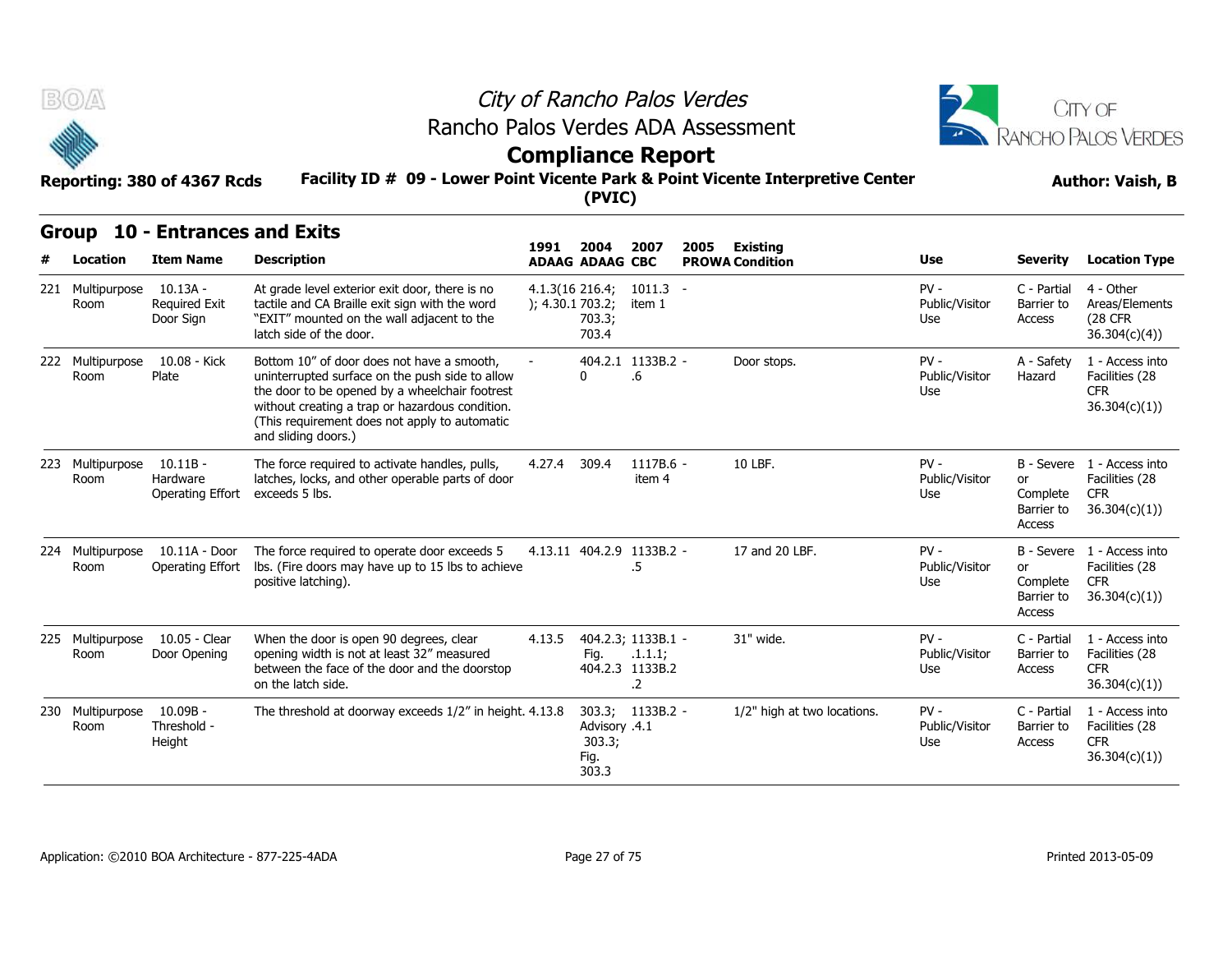



# **Compliance Report**

|  | Group 10 - Entrances and Exits |  |
|--|--------------------------------|--|
|--|--------------------------------|--|

| $B(0)/\Delta$<br>Reporting: 380 of 4367 Rcds |                                             |                                                                                                                                                                                                                                                                            |                                     |                                      |                                 |      | City of Rancho Palos Verdes<br>Rancho Palos Verdes ADA Assessment<br><b>Compliance Report</b><br>Facility ID # 09 - Lower Point Vicente Park & Point Vicente Interpretive Center<br>(PVIC) |                                 |                                        |                                                                            |  |  |  |  |
|----------------------------------------------|---------------------------------------------|----------------------------------------------------------------------------------------------------------------------------------------------------------------------------------------------------------------------------------------------------------------------------|-------------------------------------|--------------------------------------|---------------------------------|------|--------------------------------------------------------------------------------------------------------------------------------------------------------------------------------------------|---------------------------------|----------------------------------------|----------------------------------------------------------------------------|--|--|--|--|
|                                              | Group 10 - Entrances and Exits              |                                                                                                                                                                                                                                                                            | 1991                                | 2004                                 | 2007                            | 2005 | Existing                                                                                                                                                                                   |                                 |                                        |                                                                            |  |  |  |  |
| Location                                     | <b>Item Name</b>                            | <b>Description</b>                                                                                                                                                                                                                                                         |                                     | <b>ADAAG ADAAG CBC</b>               |                                 |      | <b>PROWA Condition</b>                                                                                                                                                                     | Use                             | <b>Severity</b>                        | <b>Location Type</b>                                                       |  |  |  |  |
| 231 Multipurpose<br>Room                     | $10.10 -$ Single-<br><b>Action Hardware</b> | Handles, locks, and latches or other operative<br>devices are not operable with one hand and<br>without tight grasping, pinching, or twisting of<br>the wrist. (U-shaped handles, levers, and<br>push/pull type mechanisms are acceptable<br>designs.)                     | 4.13.9                              | 404.2.7; .5.2<br>Advisory<br>404.2.7 | 309.4; 1133B.2 -                |      | None provided.                                                                                                                                                                             | $PV -$<br>Public/Visitor<br>Use | C - Partial<br>Barrier to<br>Access    | 1 - Access into<br>Facilities (28<br><b>CFR</b><br>36.304(c)(1))           |  |  |  |  |
| 232 Multipurpose<br>Room                     | 10.11A - Door<br>Operating Effort           | The force required to operate door exceeds 5<br>lbs. (Fire doors may have up to 15 lbs to achieve<br>positive latching).                                                                                                                                                   |                                     |                                      | 4.13.11 404.2.9 1133B.2 -<br>.5 |      | Greater than 5 LBF.                                                                                                                                                                        | $PV -$<br>Public/Visitor<br>Use | or<br>Complete<br>Barrier to<br>Access | B - Severe 1 - Access into<br>Facilities (28<br><b>CFR</b><br>36.304(c)(1) |  |  |  |  |
| 233 Multipurpose<br>Room                     | 10.08 - Kick<br>Plate                       | Bottom 10" of door does not have a smooth,<br>uninterrupted surface on the push side to allow<br>the door to be opened by a wheelchair footrest<br>without creating a trap or hazardous condition.<br>(This requirement does not apply to automatic<br>and sliding doors.) |                                     | $\Omega$                             | 404.2.1 1133B.2 -<br>.6         |      | Door stop.                                                                                                                                                                                 | $PV -$<br>Public/Visitor<br>Use | A - Safety<br>Hazard                   | 1 - Access into<br>Facilities (28<br><b>CFR</b><br>36.304(c)(1))           |  |  |  |  |
| 234 Multipurpose<br>Room                     | $10.13A -$<br>Required Exit<br>Door Sign    | At grade level exterior exit door, there is no<br>tactile and CA Braille exit sign with the word<br>"EXIT" mounted on the wall adjacent to the<br>latch side of the door.                                                                                                  | 4.1.3(16 216.4;<br>); 4.30.1 703.2; | 703.3;<br>703.4                      | $1011.3 -$<br>item 1            |      |                                                                                                                                                                                            | $PV -$<br>Public/Visitor<br>Use | C - Partial<br>Barrier to<br>Access    | 4 - Other<br>Areas/Elements<br><b>(28 CFR</b><br>36.304(c)(4))             |  |  |  |  |
| 235 Multipurpose<br>Room                     | $10.11B -$<br>Hardware<br>Operating Effort  | The force required to activate handles, pulls,<br>latches, locks, and other operable parts of door<br>exceeds 5 lbs.                                                                                                                                                       | 4.27.4                              | 309.4                                | $1117B.6 -$<br>item 4           |      | 9 LBF.                                                                                                                                                                                     | $PV -$<br>Public/Visitor<br>Use | or<br>Complete<br>Barrier to<br>Access | B - Severe 1 - Access into<br>Facilities (28<br><b>CFR</b><br>36.304(c)(1) |  |  |  |  |
| 236 Multipurpose<br>Room                     | 10.11A - Door<br>Operating Effort           | The force required to operate door exceeds 5<br>Ibs. (Fire doors may have up to 15 lbs to achieve<br>positive latching).                                                                                                                                                   |                                     |                                      | 4.13.11 404.2.9 1133B.2 -<br>.5 |      | 10 and 12 LBF.                                                                                                                                                                             | $PV -$<br>Public/Visitor<br>Use | or<br>Complete<br>Barrier to<br>Access | B - Severe 1 - Access into<br>Facilities (28<br><b>CFR</b><br>36.304(c)(1) |  |  |  |  |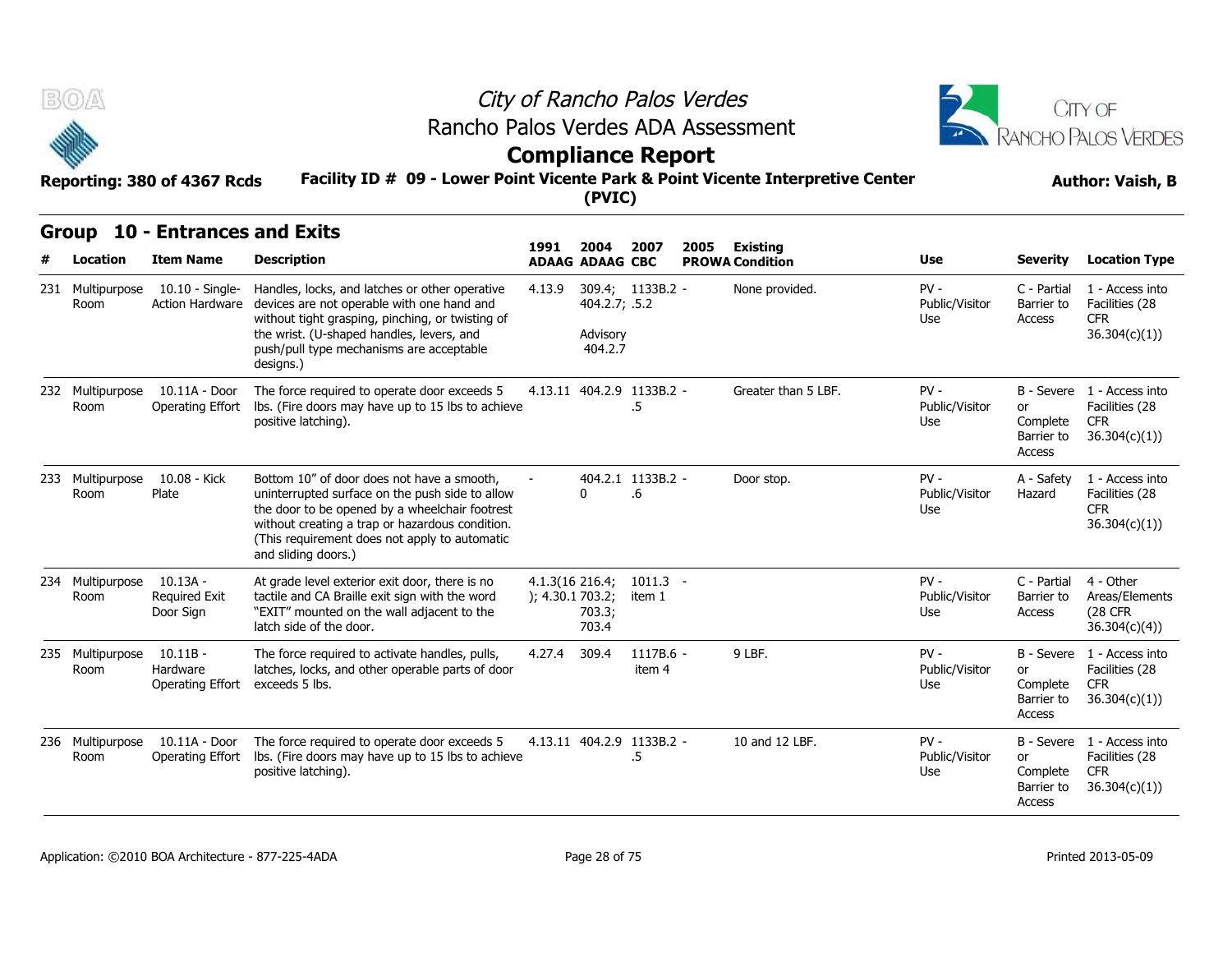

# **Compliance Report**

#### **Facility ID # 09 - Lower Point Vicente Park & Point Vicente Interpretive Center Reporting: 380 of 4367 Rcds Author: Vaish, B**

## **Group 10 - Entrances and Exits**

| B(0)                     | Reporting: 380 of 4367 Rcds                         | Rancho Palos Verdes ADA Assessment<br>Facility ID # 09 - Lower Point Vicente Park & Point Vicente Interpretive Center                                                                                                                                                                                                                                                                                                                                                                                                                                                                                                                                                         |                    | City of Rancho Palos Verdes<br><b>Compliance Report</b><br>(PVIC) |                                                                |      | CITY OF<br><b>ANCHO PALOS VERDES</b><br><b>Author: Vaish, B</b> |                                 |                                        |                                                                            |
|--------------------------|-----------------------------------------------------|-------------------------------------------------------------------------------------------------------------------------------------------------------------------------------------------------------------------------------------------------------------------------------------------------------------------------------------------------------------------------------------------------------------------------------------------------------------------------------------------------------------------------------------------------------------------------------------------------------------------------------------------------------------------------------|--------------------|-------------------------------------------------------------------|----------------------------------------------------------------|------|-----------------------------------------------------------------|---------------------------------|----------------------------------------|----------------------------------------------------------------------------|
| Group<br>Location        | <b>10 - Entrances and Exits</b><br><b>Item Name</b> | <b>Description</b>                                                                                                                                                                                                                                                                                                                                                                                                                                                                                                                                                                                                                                                            | 1991               | 2004<br><b>ADAAG ADAAG CBC</b>                                    | 2007                                                           | 2005 | <b>Existing</b><br><b>PROWA Condition</b>                       | <b>Use</b>                      | <b>Severity</b>                        | <b>Location Type</b>                                                       |
| 238 Multipurpose<br>Room | 10.05 - Clear<br>Door Opening                       | When the door is open 90 degrees, clear<br>opening width is not at least 32" measured<br>between the face of the door and the doorstop<br>on the latch side.                                                                                                                                                                                                                                                                                                                                                                                                                                                                                                                  | 4.13.5             | Fig.                                                              | 404.2.3; 1133B.1 -<br>.1.1.1;<br>404.2.3 1133B.2<br>$\cdot$ .2 |      | 31" wide.                                                       | $PV -$<br>Public/Visitor<br>Use | C - Partial<br>Barrier to<br>Access    | 1 - Access into<br>Facilities (28<br>CFR.<br>36.304(c)(1)                  |
| 247 Lobby                | $10.13A -$<br>Required Exit<br>Door Sign            | At grade level exterior exit door, there is no<br>tactile and CA Braille exit sign with the word<br>"EXIT" mounted on the wall adjacent to the<br>latch side of the door.                                                                                                                                                                                                                                                                                                                                                                                                                                                                                                     |                    | 4.1.3(16 216.4;<br>); 4.30.1 703.2;<br>703.3;<br>703.4            | $1011.3 -$<br>item 1                                           |      |                                                                 | $PV -$<br>Public/Visitor<br>Use | C - Partial<br>Barrier to<br>Access    | 4 - Other<br>Areas/Elements<br><b>(28 CFR)</b><br>36.304(c)(4)             |
| 249 Lobby                | 10.08 - Kick<br>Plate                               | Bottom 10" of door does not have a smooth,<br>uninterrupted surface on the push side to allow<br>the door to be opened by a wheelchair footrest<br>without creating a trap or hazardous condition.<br>(This requirement does not apply to automatic<br>and sliding doors.)                                                                                                                                                                                                                                                                                                                                                                                                    |                    | $\mathbf{0}$                                                      | 404.2.1 1133B.2 -<br>$.6\,$                                    |      | Door stop.                                                      | $PV -$<br>Public/Visitor<br>Use | A - Safety<br>Hazard                   | 1 - Access into<br>Facilities (28<br><b>CFR</b><br>36.304(c)(1)            |
| 250 Lobby                | 10.06A - Door<br>Maneuvering<br>Space               | Door that is not automatic or power-assisted<br>does not have compliant maneuvering space<br>relative to the direction of approach as shown in<br>CBC Fig. 11B-26. (Approach // Side // Width //<br>Depth) (Front // Pull // D + 24" * // 60") (Front<br>// Push // D + 0" ** // 48") (Latch // Pull // D +<br>24" // 60") (Latch // Push // D + 24" // 44"<br>***) (Hinge // Pull // D + 36" // 60") (Hinge //<br>Push // 54" **** // 44" *****) (* D + 18" at<br>interior doors.) (** $D + 12$ " if door has both a<br>latch and a closer.) (*** 48" if door has closer.)<br>(**** Measured from latch toward hinge.)<br>(***** 48" if door has both a latch and a closer.) | 4.13.6;<br>Fig. 25 | $\overline{1}$<br>Tab.404 Fig.<br>Fig.404.<br>2.4.1               | 404.2.4. 1133B.2 -<br>.4.2;<br>$.2.4.1; 11B-26$                |      | 18" strike clearance on pull side PV -<br>in lieu of 24".       | Public/Visitor<br>Use           | C - Partial<br>Barrier to<br>Access    | 1 - Access into<br>Facilities (28<br><b>CFR</b><br>36.304(c)(1)            |
| 251 Lobby                | 10.11A - Door<br><b>Operating Effort</b>            | The force required to operate door exceeds 5<br>Ibs. (Fire doors may have up to 15 lbs to achieve<br>positive latching).                                                                                                                                                                                                                                                                                                                                                                                                                                                                                                                                                      |                    | 4.13.11 404.2.9 1133B.2 -                                         | .5                                                             |      | 13 LBF.                                                         | $PV -$<br>Public/Visitor<br>Use | or<br>Complete<br>Barrier to<br>Access | B - Severe 1 - Access into<br>Facilities (28<br><b>CFR</b><br>36.304(c)(1) |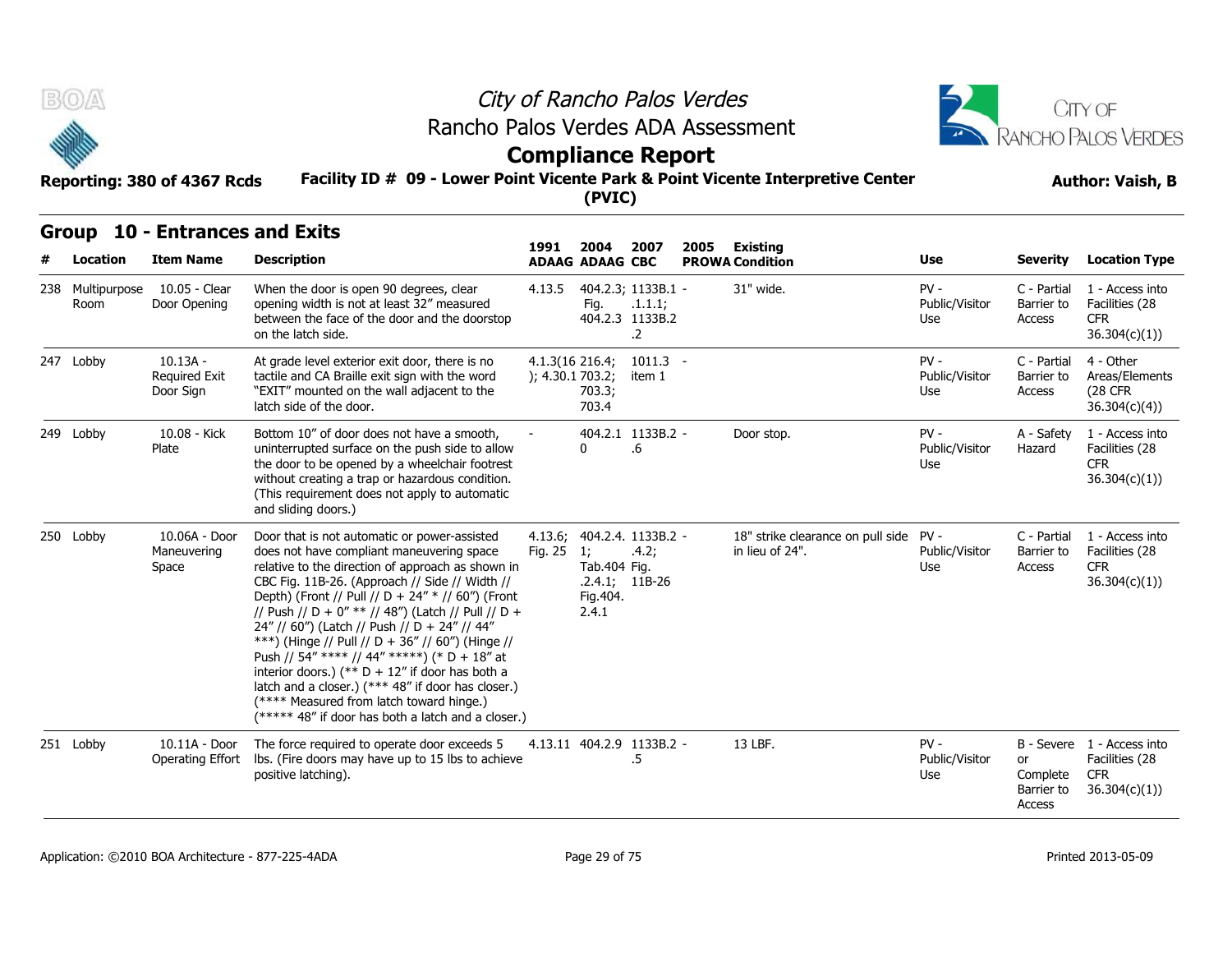



## **Compliance Report**

#### **Facility ID # 09 - Lower Point Vicente Park & Point Vicente Interpretive Center Reporting: 380 of 4367 Rcds Author: Vaish, B**

#### **Group 10 - Entrances and Exits**

| B(0)                      | Reporting: 380 of 4367 Rcds                            | Rancho Palos Verdes ADA Assessment<br>Facility ID # 09 - Lower Point Vicente Park & Point Vicente Interpretive Center                                                                                                                                                                                                                                                                                                                                                                                                                                                                                                                                                         | City of Rancho Palos Verdes<br><b>Compliance Report</b> | CITY OF<br><b>RANCHO PALOS VERDES</b><br><b>Author: Vaish, B</b> |                                                 |      |                                                  |                                            |                                                   |                                                                            |
|---------------------------|--------------------------------------------------------|-------------------------------------------------------------------------------------------------------------------------------------------------------------------------------------------------------------------------------------------------------------------------------------------------------------------------------------------------------------------------------------------------------------------------------------------------------------------------------------------------------------------------------------------------------------------------------------------------------------------------------------------------------------------------------|---------------------------------------------------------|------------------------------------------------------------------|-------------------------------------------------|------|--------------------------------------------------|--------------------------------------------|---------------------------------------------------|----------------------------------------------------------------------------|
| <b>Group</b><br>Location  | <b>10 - Entrances and Exits</b><br><b>Item Name</b>    | <b>Description</b>                                                                                                                                                                                                                                                                                                                                                                                                                                                                                                                                                                                                                                                            | 1991                                                    | 2004<br><b>ADAAG ADAAG CBC</b>                                   | 2007                                            | 2005 | Existina<br><b>PROWA Condition</b>               | Use                                        | <b>Severity</b>                                   | <b>Location Type</b>                                                       |
|                           | 313 Exhibit Room 10.08 - Kick<br>Plate                 | Bottom 10" of door does not have a smooth,<br>uninterrupted surface on the push side to allow<br>the door to be opened by a wheelchair footrest<br>without creating a trap or hazardous condition.<br>(This requirement does not apply to automatic<br>and sliding doors.)                                                                                                                                                                                                                                                                                                                                                                                                    |                                                         | $\Omega$                                                         | 404.2.1 1133B.2 -<br>6.6                        |      | Door stop.                                       | $PV -$<br>Public/Visitor<br>Use            | A - Safety<br>Hazard                              | 1 - Access into<br>Facilities (28<br><b>CFR</b><br>36.304(c)(1)            |
| 343 Electrical<br>room    | $10.09B -$<br>Threshold -<br>Height                    | The threshold at doorway exceeds 1/2" in height. 4.13.8                                                                                                                                                                                                                                                                                                                                                                                                                                                                                                                                                                                                                       |                                                         | Advisory .4.1<br>303.3;<br>Fig.<br>303.3                         | 303.3; 1133B.2 -                                |      | 2 1/2" high.                                     | MS -<br>Maintenance<br>and Storage<br>Only | C - Partial<br>Barrier to<br>Access               | 1 - Access into<br>Facilities (28<br><b>CFR</b><br>36.304(c)(1)            |
| 345 Exhibit Room 10.13A - | <b>Required Exit</b><br>Door Sign                      | At grade level exterior exit door, there is no<br>tactile and CA Braille exit sign with the word<br>"EXIT" mounted on the wall adjacent to the<br>latch side of the door.                                                                                                                                                                                                                                                                                                                                                                                                                                                                                                     | ); 4.30.1703.2;                                         | 4.1.3(16 216.4;<br>703.3;<br>703.4                               | $1011.3 -$<br>item 1                            |      |                                                  | $PV -$<br>Public/Visitor<br>Use            | C - Partial<br>Barrier to<br>Access               | 4 - Other<br>Areas/Elements<br>(28 CFR<br>36.304(c)(4)                     |
|                           | 346 Exhibit Room 10.06A - Door<br>Maneuvering<br>Space | Door that is not automatic or power-assisted<br>does not have compliant maneuvering space<br>relative to the direction of approach as shown in<br>CBC Fig. 11B-26. (Approach // Side // Width //<br>Depth) (Front // Pull // D + 24" * // 60") (Front<br>// Push // D + 0" ** // 48") (Latch // Pull // D +<br>24" // 60") (Latch // Push // D + 24" // 44"<br>***) (Hinge // Pull // D + 36" // 60") (Hinge //<br>Push // 54" **** // 44" *****) (* D + 18" at<br>interior doors.) (** $D + 12$ " if door has both a<br>latch and a closer.) (*** 48" if door has closer.)<br>(**** Measured from latch toward hinge.)<br>(***** 48" if door has both a latch and a closer.) | 4.13.6;<br>Fig. 25                                      | 1;<br>Tab.404 Fig.<br>Fig. 404.<br>2.4.1                         | 404.2.4. 1133B.2 -<br>.4.2;<br>$.2.4.1; 11B-26$ |      | No strike side clearance due to<br>exhibit wall. | $PV -$<br>Public/Visitor<br>Use            | C - Partial<br>Barrier to<br>Access               | 1 - Access into<br>Facilities (28<br><b>CFR</b><br>36.304(c)(1))           |
| 347 Exhibit Room 10.11B - | Hardware<br>Operating Effort                           | The force required to activate handles, pulls,<br>latches, locks, and other operable parts of door<br>exceeds 5 lbs.                                                                                                                                                                                                                                                                                                                                                                                                                                                                                                                                                          | 4.27.4                                                  | 309.4                                                            | 1117B.6 -<br>item 4                             |      | 7 LBF.                                           | $PV -$<br>Public/Visitor<br>Use            | <sub>or</sub><br>Complete<br>Barrier to<br>Access | B - Severe 1 - Access into<br>Facilities (28<br><b>CFR</b><br>36.304(c)(1) |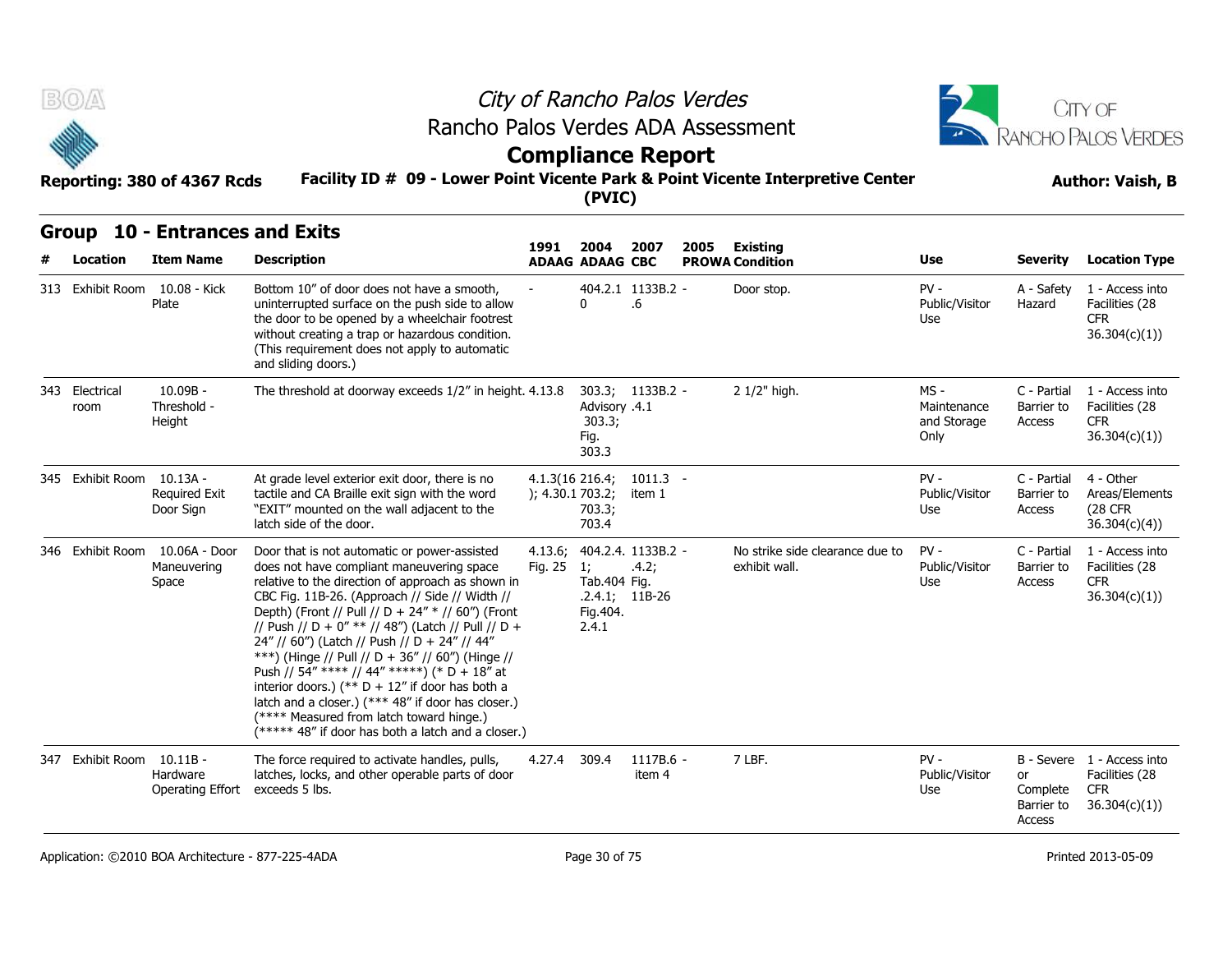



## **Compliance Report**

#### **Facility ID # 09 - Lower Point Vicente Park & Point Vicente Interpretive Center Reporting: 380 of 4367 Rcds Author: Vaish, B**

### **Group 10 - Entrances and Exits**

|   | BOA<br>City of Rancho Palos Verdes<br>Rancho Palos Verdes ADA Assessment<br><b>Compliance Report</b><br>Facility ID # 09 - Lower Point Vicente Park & Point Vicente Interpretive Center<br>Reporting: 380 of 4367 Rcds<br>(PVIC) |                                                     |                                                                                                                                             |                                     |      |             |      |                                    | <b>JITY OF</b><br><b>INCHO PALOS VERDES</b><br><b>Author: Vaish, B</b> |                                                      |                                                                 |  |
|---|----------------------------------------------------------------------------------------------------------------------------------------------------------------------------------------------------------------------------------|-----------------------------------------------------|---------------------------------------------------------------------------------------------------------------------------------------------|-------------------------------------|------|-------------|------|------------------------------------|------------------------------------------------------------------------|------------------------------------------------------|-----------------------------------------------------------------|--|
| # | Group<br>Location                                                                                                                                                                                                                | <b>10 - Entrances and Exits</b><br><b>Item Name</b> | <b>Description</b>                                                                                                                          | 1991<br><b>ADAAG ADAAG CBC</b>      | 2004 | 2007        | 2005 | Existing<br><b>PROWA Condition</b> | Use                                                                    | Severity                                             | <b>Location Type</b>                                            |  |
|   | 348 Exhibit Room                                                                                                                                                                                                                 | 10.11A - Door<br>Operating Effort                   | The force required to operate door exceeds 5<br>lbs. (Fire doors may have up to 15 lbs to achieve<br>positive latching).                    | 4.13.11 404.2.9 1133B.2 -           |      | .כ          |      | 14 LBF.                            | $PV -$<br>Public/Visitor<br>Use                                        | B - Severe<br>or<br>Complete<br>Barrier to<br>Access | 1 - Access into<br>Facilities (28<br><b>CFR</b><br>36.304(c)(1) |  |
|   | 350 Exhibit Room                                                                                                                                                                                                                 | 10.07A -<br>Landing - Level<br>and Clear            | Floor is not level (slope is greater than 2% in<br>some or all directions). OR Floor is not clear<br>within the required maneuvering space. | 4.13.6; 305;<br>Fig. 25 404.2.4. .4 |      | $1133B.2 -$ |      | 8.7% CS & 9.2% RS.                 | $PV -$<br>Public/Visitor<br>Use                                        | C - Partial<br>Barrier to<br>Access                  | 1 - Access into<br>Facilities (28<br><b>CFR</b><br>36.304(c)(1) |  |

#### **Number of Key Notes for Group 10 - Entrances and Exits: 39**

#### **Group 15A - Large Assembly Areas**

| # | Location        | <b>Item Name</b>       | <b>Description</b>                                                                                                                                                                                                                                                                                                                                                                                                                                                                                                                                                                                                                                                                                                | 1991            | 2004<br><b>ADAAG ADAAG CBC</b>                                                                      | 2007   | 2005 | Existing<br><b>PROWA Condition</b>     | Use                             | Severity                            | <b>Location Type</b>                                            |
|---|-----------------|------------------------|-------------------------------------------------------------------------------------------------------------------------------------------------------------------------------------------------------------------------------------------------------------------------------------------------------------------------------------------------------------------------------------------------------------------------------------------------------------------------------------------------------------------------------------------------------------------------------------------------------------------------------------------------------------------------------------------------------------------|-----------------|-----------------------------------------------------------------------------------------------------|--------|------|----------------------------------------|---------------------------------|-------------------------------------|-----------------------------------------------------------------|
|   | 54 Amphitheater | 15A.33 -<br>Accessible | In assembly areas with fixed seating, the<br>required number of accessible seating is not<br>Assembly Seating provided. (Seating Capacity // W // C // S<br>// A // ALS Receiver) (4 to 26 // 1 // 1 //<br>2 // 1 // 2) (27 to 50 // 2 // 2 // 2 // 1<br>$\frac{1}{2}$ (51 to 100 $\frac{1}{4}$ 4 $\frac{1}{4}$ 4 $\frac{1}{2}$ 1 $\frac{1}{1}$<br>4%) (101 to 200 // 4 // 4 // 2 // 1% //<br>4%) (201 to 300 // 4 // 4 // 1% // 1% //<br>4%) (301 to 500 // 6 // 6 // 1% // 1% //<br>4%) $(501 + 1)$ 6 + 1 per add. 100 seats over<br>500 // $6 + 1$ per add. 100 seats over 500 //<br>1% // 1% // 4% ) $W =$ Wheelchair spaces,<br>$A=$ Aisle (transfer) seats, $C=$ Companion seats,<br>S= Semi-ambulant seats | )(a);<br>4.33.3 | 4.1.3(19 221.2.1; 1104B.3 -<br>221.2.1. Table<br>1; Tab. 11B-1<br>221.2.1.<br>1;<br>221.3;<br>221.4 | .1, 5; |      | 147 seats at Amphitheater<br>(approx.) | $PV -$<br>Public/Visitor<br>Use | C - Partial<br>Barrier to<br>Access | 1 - Access into<br>Facilities (28<br><b>CFR</b><br>36.304(c)(1) |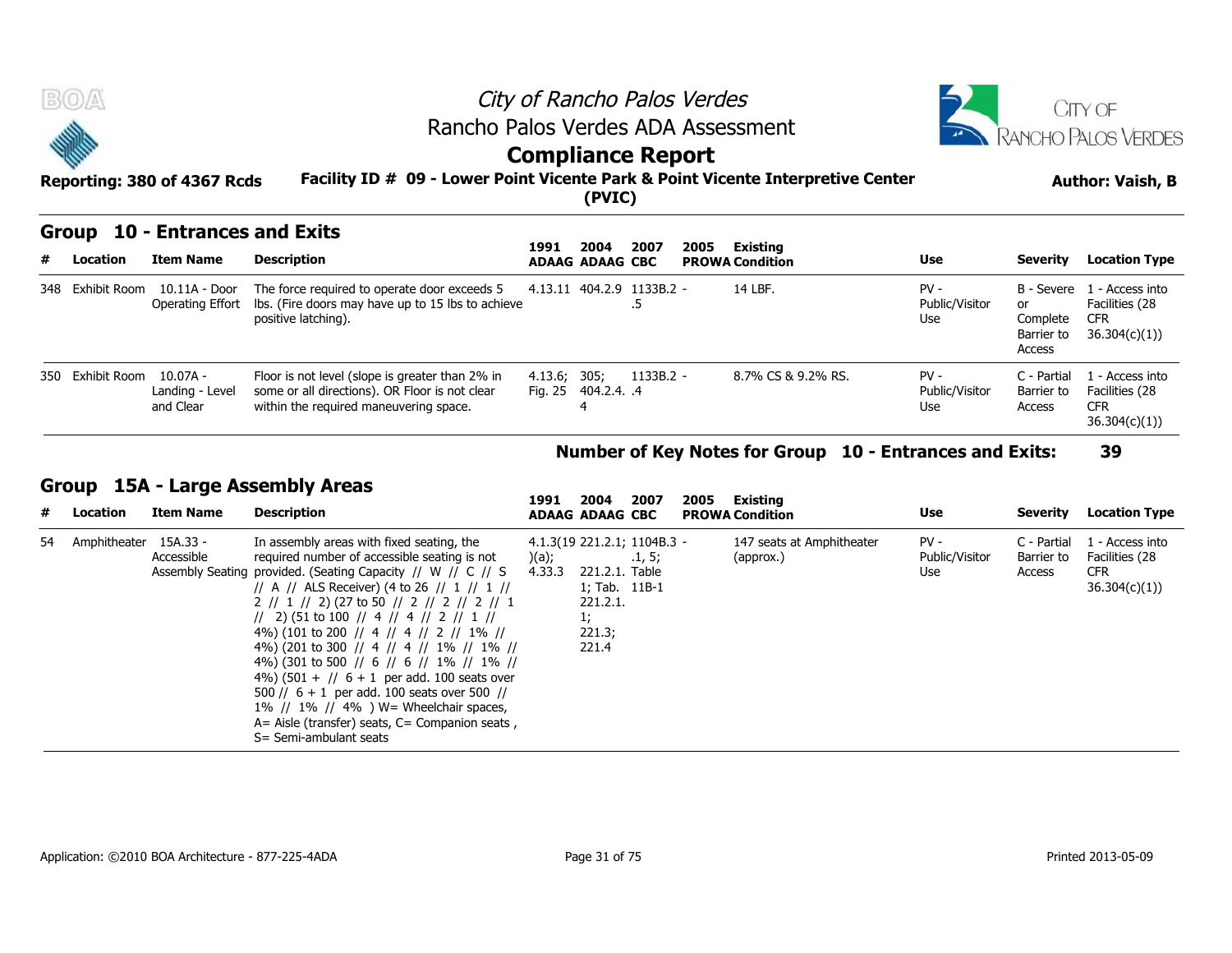| $L \rightarrow 1$ |  |
|-------------------|--|
|                   |  |
| والا              |  |

風の本

# City of Rancho Palos Verdes Rancho Palos Verdes ADA Assessment



## **Compliance Report**

#### **Facility ID # 09 - Lower Point Vicente Park & Point Vicente Interpretive Center Reporting: 380 of 4367 Rcds Author: Vaish, B**

**(PVIC)**

#### **Group 15A - Large Assembly Areas**

| #        | Location              | <b>Item Name</b>                            | <b>Description</b>                                                                                                                                                                                                                                                                                                                                                                                                                                                                                                                                                                                                                                              | 1991                   | 2004<br><b>ADAAG ADAAG CBC</b>                         | 2007                | Existing<br>2005<br><b>PROWA Condition</b> | <b>Use</b>                      | <b>Severity</b>                        | <b>Location Type</b>                                                       |
|----------|-----------------------|---------------------------------------------|-----------------------------------------------------------------------------------------------------------------------------------------------------------------------------------------------------------------------------------------------------------------------------------------------------------------------------------------------------------------------------------------------------------------------------------------------------------------------------------------------------------------------------------------------------------------------------------------------------------------------------------------------------------------|------------------------|--------------------------------------------------------|---------------------|--------------------------------------------|---------------------------------|----------------------------------------|----------------------------------------------------------------------------|
| 55<br>56 | Amphitheater 15A.37 - | Placement of                                | The wheelchair areas are not an integral part of 4.33.3<br>the fixed seating plan with a choice of admission<br>Wheelchair Areas prices and lines of sight comparable to those for<br>the general public.                                                                                                                                                                                                                                                                                                                                                                                                                                                       |                        | 221.2.2; 1104B.3 -<br>Advisory<br>221.2.2;<br>221.2.3; | .5                  |                                            | $PV -$<br>Public/Visitor<br>Use | C - Partial<br>Barrier to<br>Access    | 1 - Access into<br>Facilities (28<br><b>CFR</b><br>36.304(c)(1))           |
|          |                       |                                             |                                                                                                                                                                                                                                                                                                                                                                                                                                                                                                                                                                                                                                                                 |                        | Advisory<br>221.2.3                                    |                     |                                            |                                 |                                        |                                                                            |
|          | Amphitheater          | 15A.45 -<br>Accessible<br>Route -           | Accessible routes of travel do not connect<br>wheelchair seating locations and performance<br>areas including stages, arena floors, dressing<br>Performing Areas rooms, locker rooms, and other spaces used by<br>performers.                                                                                                                                                                                                                                                                                                                                                                                                                                   | 4.33.5                 | 206.2.4; 1104B.3 -<br>206.2.6.10                       |                     |                                            | $PV -$<br>Public/Visitor<br>Use | or<br>Complete<br>Barrier to<br>Access | B - Severe 1 - Access into<br>Facilities (28<br><b>CFR</b><br>36.304(c)(1) |
| 57       | Amphitheater          | 15A.30 -<br>Portable ALS                    | For assembly areas without fixed seats (e.g<br>conference or meeting rooms), a permanently<br>installed assistive listening system or a portable<br>assistive listening system, including an adequate<br>number of electrical outlets or other<br>supplementary wiring necessary to support a<br>portable ALS, has not been provided. (A<br>permanently installed ALS is required where (1)<br>the assembly area accommodates 50 or more<br>persons or has an audio-amplification system<br>and (2) it has fixed seats.) (If portable assistive-<br>listening systems are used for conference or<br>meeting rooms, the system may serve more<br>than one room.) | 4.1.3(19 219.2;<br>(b) | 219.3;<br>Tab.<br>219.3                                | 1104B.2 -<br>item 6 |                                            | $PV -$<br>Public/Visitor<br>Use | or<br>Complete<br>Barrier to<br>Access | B - Severe 1 - Access into<br>Facilities (28<br><b>CFR</b><br>36.304(c)(1) |
| 58       | Amphitheater          | 15A.49 -<br>Other - Large<br>Assembly Areas | See Additional Comments                                                                                                                                                                                                                                                                                                                                                                                                                                                                                                                                                                                                                                         |                        |                                                        |                     | 14 1/2" high Seats.                        | $PV -$<br>Public/Visitor<br>Use | C - Partial<br>Barrier to<br>Access    | 1 - Access into<br>Facilities (28<br><b>CFR</b><br>36.304(c)(1)            |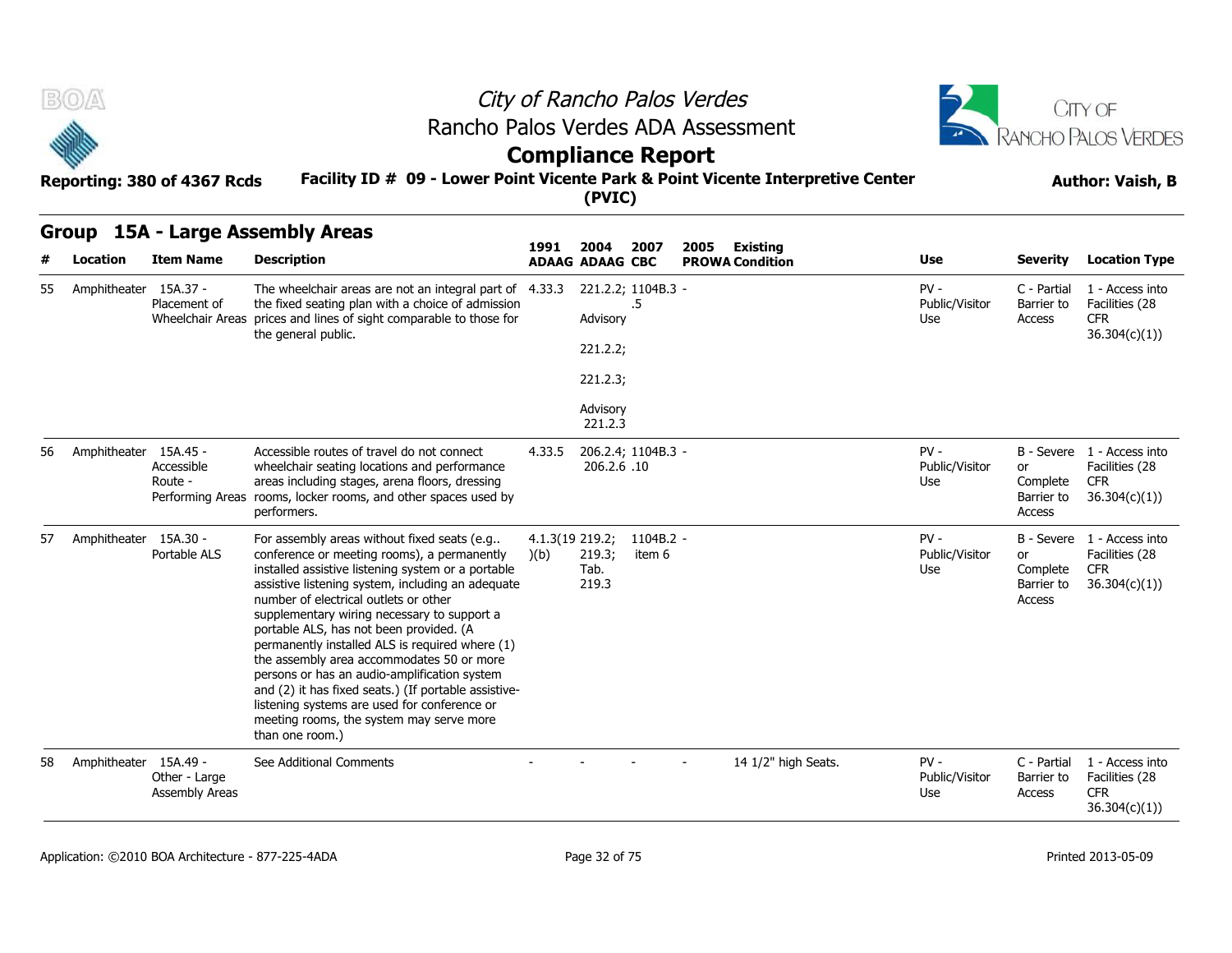|                |                          | Reporting: 380 of 4367 Rcds                  | Rancho Palos Verdes ADA Assessment<br>Facility ID # 09 - Lower Point Vicente Park & Point Vicente Interpretive Center                                                                      | City of Rancho Palos Verdes<br><b>Compliance Report</b> | (PVIC)                                 |                         |      | <b>JITY OF</b><br>RANCHO PALOS VERDES<br><b>Author: Vaish, B</b> |                                 |                                                      |                                                                  |
|----------------|--------------------------|----------------------------------------------|--------------------------------------------------------------------------------------------------------------------------------------------------------------------------------------------|---------------------------------------------------------|----------------------------------------|-------------------------|------|------------------------------------------------------------------|---------------------------------|------------------------------------------------------|------------------------------------------------------------------|
|                | <b>Group</b><br>Location | <b>Item Name</b>                             | 15A - Large Assembly Areas<br><b>Description</b>                                                                                                                                           | 1991                                                    | 2004<br><b>ADAAG ADAAG CBC</b>         | 2007                    | 2005 | Existing<br><b>PROWA Condition</b>                               | Use                             | <b>Severity</b>                                      | <b>Location Type</b>                                             |
|                |                          |                                              |                                                                                                                                                                                            |                                                         |                                        |                         |      | Number of Key Notes for Group 15A - Large Assembly Areas:        |                                 |                                                      | 5                                                                |
|                | <b>Group</b>             |                                              | 03B - On-Site Path of Travel                                                                                                                                                               | 1991                                                    | 2004                                   | 2007                    | 2005 | <b>Existing</b>                                                  |                                 |                                                      |                                                                  |
|                | Location                 | <b>Item Name</b>                             | <b>Description</b>                                                                                                                                                                         |                                                         | <b>ADAAG ADAAG CBC</b>                 |                         |      | <b>PROWA Condition</b>                                           | Use                             | <b>Severity</b>                                      | <b>Location Type</b>                                             |
|                | Vista Point              | $03B.03 -$<br><b>Facilities</b><br>Connected | Accessible routes of travel do not connect all<br>accessible buildings, facilities, elements and<br>spaces on the same site with one another.                                              | (a)                                                     | 4.1.2(2) 206.2.2; 1114B.1 -<br>206.2.2 | .2:<br>Advisory 1127B.1 |      | No accessible POT connects to<br>vista point.                    | $PV -$<br>Public/Visitor<br>Use | B - Severe<br>or<br>Complete<br>Barrier to<br>Access | 1 - Access into<br>Facilities (28<br><b>CFR</b><br>36.304(c)(1)  |
| 5              | Vista Point              | 03B.09 - Cross<br>Slope                      | Cross slope of the accessible route of travel<br>exceeds 1:50.                                                                                                                             | 4.3.7                                                   | 403.3                                  | 1133B.7 -<br>.1.3       |      | 2.1% to 2.7% CS.                                                 | $PV -$<br>Public/Visitor<br>Use | C - Partial<br>Barrier to<br>Access                  | 1 - Access into<br>Facilities (28<br><b>CFR</b><br>36.304(c)(1)  |
| 6              | Vista Point              | $03B.10 -$<br>Running Slope                  | Slope of the accessible route of travel exceeds<br>1:20.                                                                                                                                   | 4.3.7                                                   | 403.3                                  | 1133B.7 -<br>.3         |      | 5.55 to 6.8% RS.                                                 | $PV -$<br>Public/Visitor<br>Use | C - Partial<br>Barrier to<br>Access                  | 1 - Access into<br>Facilities (28<br><b>CFR</b><br>36.304(c)(1)) |
| $\overline{7}$ | Vista Point              |                                              | $03B.13 - > 1/2$ " Curb ramps, ramps, or elevators are not used<br>Changes in Level for changes in level greater than 1/2 inch. (Lifts<br>may only be used in certain limited situations.) | 4.5.2                                                   | 303.4                                  | 1124B.2 -               |      | 1/2" level change.                                               | $PV -$<br>Public/Visitor<br>Use | C - Partial<br>Barrier to<br>Access                  | 1 - Access into<br>Facilities (28<br><b>CFR</b><br>36.304(c)(1)) |
| 8              | Vista Point              |                                              | $03B.13 - 1/2$ " Curb ramps, ramps, or elevators are not used<br>Changes in Level for changes in level greater than 1/2 inch. (Lifts<br>may only be used in certain limited situations.)   | 4.5.2                                                   | 303.4                                  | $1124B.2 -$             |      | 3/4" level change from concrete PV -<br>to asphalt.              | Public/Visitor<br>Use           | C - Partial<br>Barrier to<br>Access                  | 1 - Access into<br>Facilities (28<br>CFR.<br>36.304(c)(1)        |
| 9              | Seascape<br>Path         | 03B.09 - Cross<br>Slope                      | Cross slope of the accessible route of travel<br>exceeds 1:50.                                                                                                                             | 4.3.7                                                   | 403.3                                  | 1133B.7 -<br>.1.3       |      | 2.1% to 7.7% CS.                                                 | $PV -$<br>Public/Visitor<br>Use | C - Partial<br>Barrier to<br>Access                  | 1 - Access into<br>Facilities (28<br><b>CFR</b><br>36.304(c)(1)  |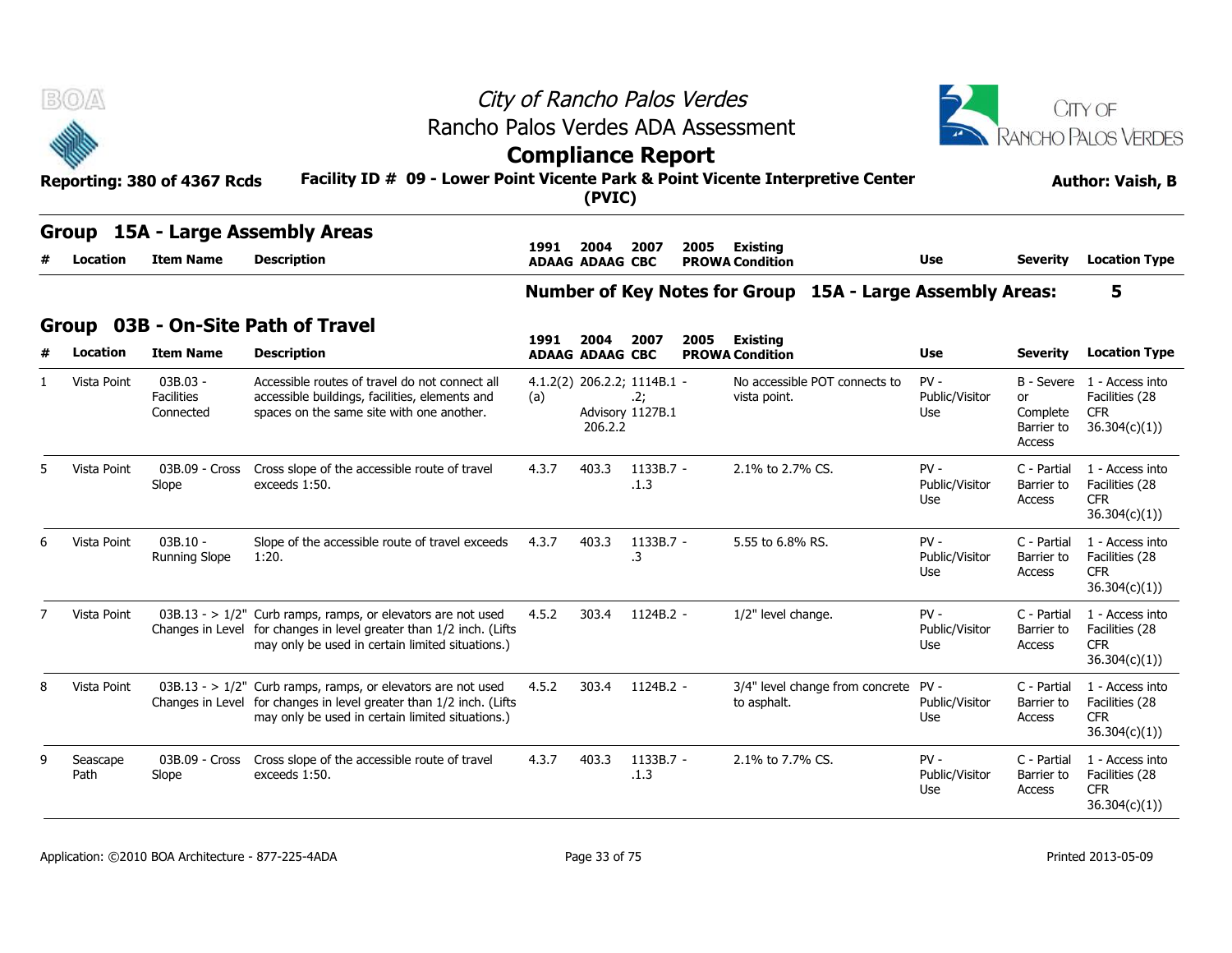



**Group 03B - On-Site Path of Travel**

## **Facility ID # 09 - Lower Point Vicente Park & Point Vicente Interpretive Center Reporting: 380 of 4367 Rcds Author: Vaish, B Compliance Report**

|     | uroup            | USD - UII-SILE PALII UI TIAVEI     |                                                                                                                                                                                          | 1991  | 2004                   | 2007              | 2005 | <b>Existing</b>           |                                 |                                     |                                                                  |
|-----|------------------|------------------------------------|------------------------------------------------------------------------------------------------------------------------------------------------------------------------------------------|-------|------------------------|-------------------|------|---------------------------|---------------------------------|-------------------------------------|------------------------------------------------------------------|
| #   | Location         | <b>Item Name</b>                   | <b>Description</b>                                                                                                                                                                       |       | <b>ADAAG ADAAG CBC</b> |                   |      | <b>PROWA Condition</b>    | <b>Use</b>                      | <b>Severity</b>                     | <b>Location Type</b>                                             |
| 10  | Seascape<br>Path | $03B.10 -$<br><b>Running Slope</b> | Slope of the accessible route of travel exceeds<br>1:20.                                                                                                                                 | 4.3.7 | 403.3                  | 1133B.7 -<br>.3   |      | 6.3% to 6.5% RS.          | $PV -$<br>Public/Visitor<br>Use | C - Partial<br>Barrier to<br>Access | 1 - Access into<br>Facilities (28<br><b>CFR</b><br>36.304(c)(1)) |
| 11  | Seascape<br>Path | $03B.10 -$<br><b>Running Slope</b> | Slope of the accessible route of travel exceeds<br>1:20.                                                                                                                                 | 4.3.7 | 403.3                  | 1133B.7 -<br>.3   |      | 8.6% RS at resting space. | $PV -$<br>Public/Visitor<br>Use | C - Partial<br>Barrier to<br>Access | 1 - Access into<br>Facilities (28<br><b>CFR</b><br>36.304(c)(1)) |
| 12  | Seascape<br>Path |                                    | $03B.13 - 1/2$ " Curb ramps, ramps, or elevators are not used<br>Changes in Level for changes in level greater than 1/2 inch. (Lifts<br>may only be used in certain limited situations.) | 4.5.2 | 303.4                  | 1124B.2 -         |      | 1/2" level change.        | $PV -$<br>Public/Visitor<br>Use | C - Partial<br>Barrier to<br>Access | 1 - Access into<br>Facilities (28<br><b>CFR</b><br>36.304(c)(1)) |
| 13  | Seascape<br>Path | 03B.09 - Cross<br>Slope            | Cross slope of the accessible route of travel<br>exceeds 1:50.                                                                                                                           | 4.3.7 | 403.3                  | 1133B.7 -<br>.1.3 |      | 4.5% to 9.7% CS.          | $PV -$<br>Public/Visitor<br>Use | C - Partial<br>Barrier to<br>Access | 1 - Access into<br>Facilities (28<br><b>CFR</b><br>36.304(c)(1)) |
| 14  | Seascape<br>Path | $03B.10 -$<br><b>Running Slope</b> | Slope of the accessible route of travel exceeds<br>1:20.                                                                                                                                 | 4.3.7 | 403.3                  | 1133B.7 -<br>.3   |      | 5.3% to 10.5% RS.         | $PV -$<br>Public/Visitor<br>Use | C - Partial<br>Barrier to<br>Access | 1 - Access into<br>Facilities (28<br><b>CFR</b><br>36.304(c)(1)) |
| 15. | Seascape<br>Path | 03B.09 - Cross<br>Slope            | Cross slope of the accessible route of travel<br>exceeds 1:50.                                                                                                                           | 4.3.7 | 403.3                  | 1133B.7 -<br>.1.3 |      | 3% to 9.5% CS.            | $PV -$<br>Public/Visitor<br>Use | C - Partial<br>Barrier to<br>Access | 1 - Access into<br>Facilities (28<br><b>CFR</b><br>36.304(c)(1)) |
| 16  | Seascape<br>Path | $03B.10 -$<br>Running Slope        | Slope of the accessible route of travel exceeds<br>1:20.                                                                                                                                 | 4.3.7 | 403.3                  | 1133B.7 -<br>.3   |      | 5.6% to 8.7% RS.          | $PV -$<br>Public/Visitor<br>Use | C - Partial<br>Barrier to<br>Access | 1 - Access into<br>Facilities (28<br><b>CFR</b><br>36.304(c)(1)) |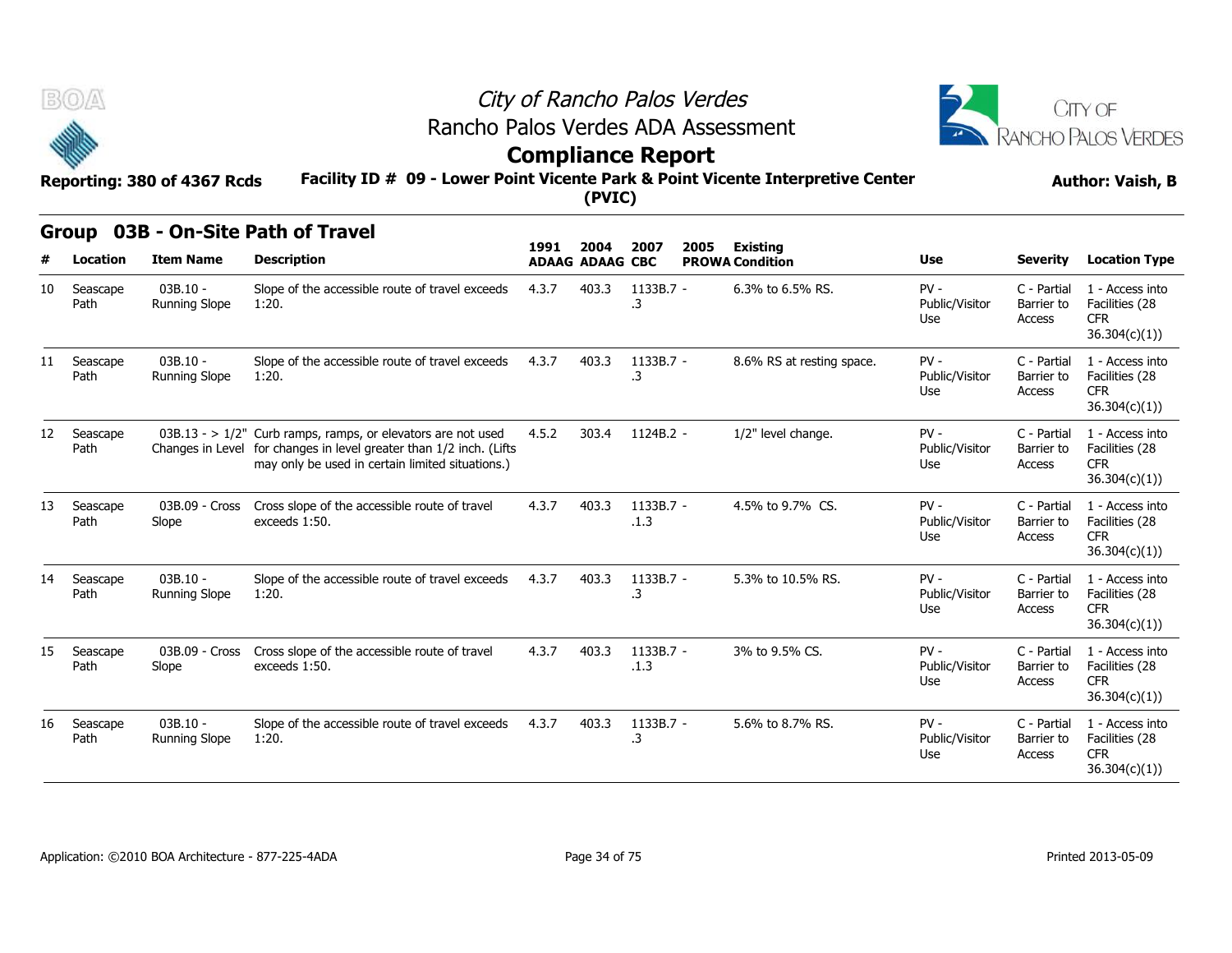



# **Compliance Report**

**Group 03B - On-Site Path of Travel**

### **Facility ID # 09 - Lower Point Vicente Park & Point Vicente Interpretive Center Reporting: 380 of 4367 Rcds Author: Vaish, B**

| urvup<br>טטט<br><b>VII JILG FULII VI TIUVGI</b> |                  |                                    |                                                                |                                | 2004  | 2007              | 2005 | <b>Existing</b>        |                                 |                                     |                                                                  |
|-------------------------------------------------|------------------|------------------------------------|----------------------------------------------------------------|--------------------------------|-------|-------------------|------|------------------------|---------------------------------|-------------------------------------|------------------------------------------------------------------|
|                                                 | <b>Location</b>  | <b>Item Name</b>                   | <b>Description</b>                                             | 1991<br><b>ADAAG ADAAG CBC</b> |       |                   |      | <b>PROWA Condition</b> | <b>Use</b>                      | <b>Severity</b>                     | <b>Location Type</b>                                             |
| 19                                              | Seascape<br>Path | 03B.09 - Cross<br>Slope            | Cross slope of the accessible route of travel<br>exceeds 1:50. | 4.3.7                          | 403.3 | 1133B.7 -<br>.1.3 |      | 2.5% to 14.1% CS.      | $PV -$<br>Public/Visitor<br>Use | C - Partial<br>Barrier to<br>Access | 1 - Access into<br>Facilities (28<br><b>CFR</b><br>36.304(c)(1)) |
| 20                                              | Seascape<br>Path | $03B.10 -$<br><b>Running Slope</b> | Slope of the accessible route of travel exceeds<br>1:20.       | 4.3.7                          | 403.3 | 1133B.7 -<br>.3   |      | 5.25 to 10.7% RS.      | $PV -$<br>Public/Visitor<br>Use | C - Partial<br>Barrier to<br>Access | 1 - Access into<br>Facilities (28<br><b>CFR</b><br>36.304(c)(1)  |
| 21                                              | Seascape<br>Path | 03B.09 - Cross<br>Slope            | Cross slope of the accessible route of travel<br>exceeds 1:50. | 4.3.7                          | 403.3 | 1133B.7 -<br>.1.3 |      | 3.7% to 13.4% CS.      | $PV -$<br>Public/Visitor<br>Use | C - Partial<br>Barrier to<br>Access | 1 - Access into<br>Facilities (28<br><b>CFR</b><br>36.304(c)(1)) |
| 22                                              | Seascape<br>Path | $03B.10 -$<br><b>Running Slope</b> | Slope of the accessible route of travel exceeds<br>1:20.       | 4.3.7                          | 403.3 | 1133B.7 -<br>.3   |      | 5.3%.                  | $PV -$<br>Public/Visitor<br>Use | C - Partial<br>Barrier to<br>Access | 1 - Access into<br>Facilities (28<br><b>CFR</b><br>36.304(c)(1)  |
| 23                                              | Seascape<br>Path | 03B.09 - Cross<br>Slope            | Cross slope of the accessible route of travel<br>exceeds 1:50. | 4.3.7                          | 403.3 | 1133B.7 -<br>.1.3 |      | 3.85 to 7.7% CS.       | $PV -$<br>Public/Visitor<br>Use | C - Partial<br>Barrier to<br>Access | 1 - Access into<br>Facilities (28<br><b>CFR</b><br>36.304(c)(1)  |
| 24                                              | Seascape<br>Path | $03B.10 -$<br><b>Running Slope</b> | Slope of the accessible route of travel exceeds<br>1:20.       | 4.3.7                          | 403.3 | 1133B.7 -<br>.3   |      | 5.3% to 10.9% RS.      | $PV -$<br>Public/Visitor<br>Use | C - Partial<br>Barrier to<br>Access | 1 - Access into<br>Facilities (28<br><b>CFR</b><br>36.304(c)(1)) |
| 29                                              | Seascape<br>Path | 03B.09 - Cross<br>Slope            | Cross slope of the accessible route of travel<br>exceeds 1:50. | 4.3.7                          | 403.3 | 1133B.7 -<br>.1.3 |      | 6.4% CS.               | $PV -$<br>Public/Visitor<br>Use | C - Partial<br>Barrier to<br>Access | 1 - Access into<br>Facilities (28<br><b>CFR</b><br>36.304(c)(1)  |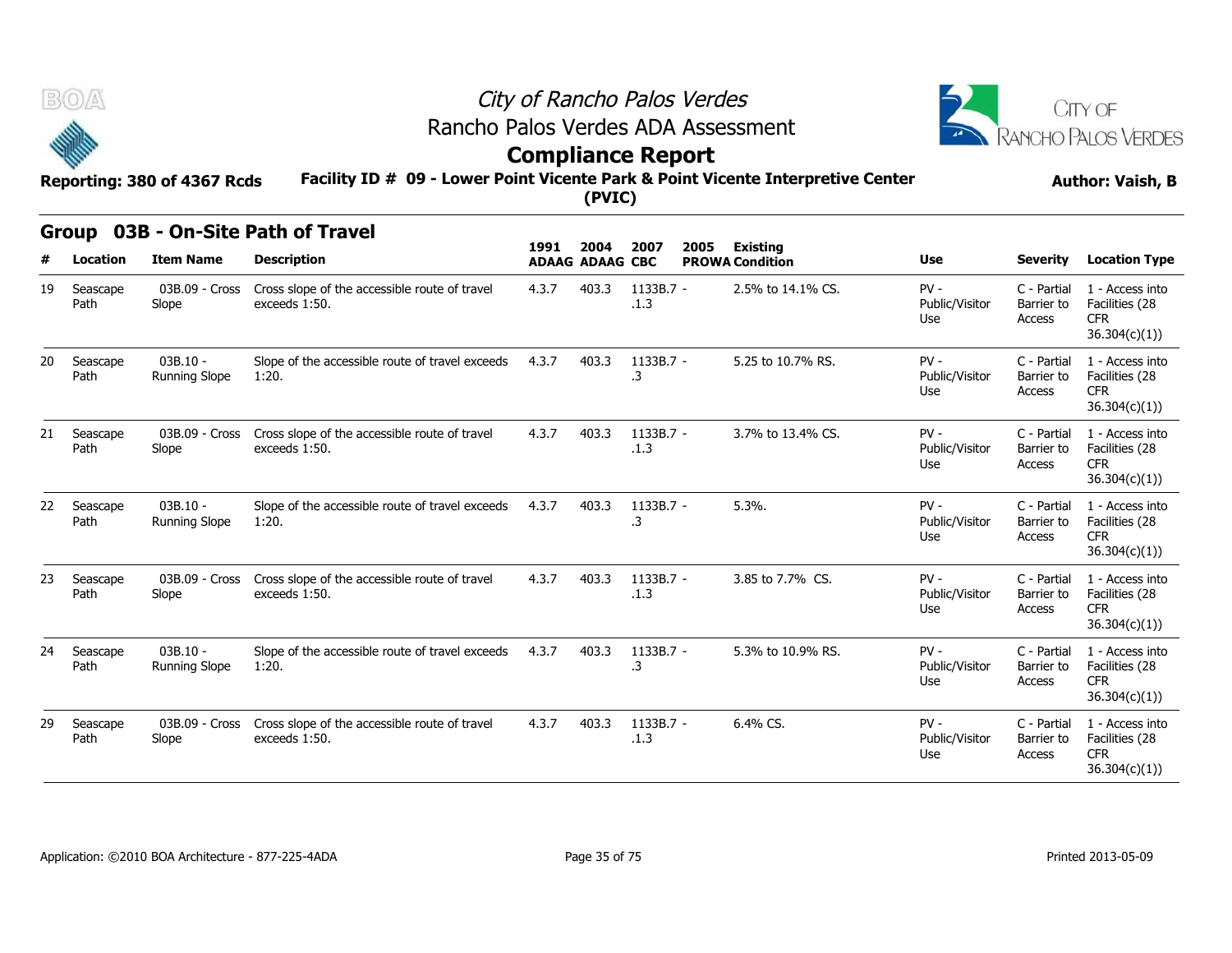



## **Compliance Report**

### **Facility ID # 09 - Lower Point Vicente Park & Point Vicente Interpretive Center Reporting: 380 of 4367 Rcds Author: Vaish, B**

#### **Group 03B - On-Site Path of Travel**

| B(0)<br>Facility ID # 09 - Lower Point Vicente Park & Point Vicente Interpretive Center<br>Reporting: 380 of 4367 Rcds |                          |                                       |                                                                                                                                                                                                                                                       | (PVIC) | City of Rancho Palos Verdes<br>Rancho Palos Verdes ADA Assessment<br><b>Compliance Report</b> |                   |                                                              | CITY OF<br>RANCHO PALOS VERDES<br><b>Author: Vaish, B</b> |                                     |                                                                  |
|------------------------------------------------------------------------------------------------------------------------|--------------------------|---------------------------------------|-------------------------------------------------------------------------------------------------------------------------------------------------------------------------------------------------------------------------------------------------------|--------|-----------------------------------------------------------------------------------------------|-------------------|--------------------------------------------------------------|-----------------------------------------------------------|-------------------------------------|------------------------------------------------------------------|
|                                                                                                                        | <b>Group</b><br>Location | <b>Item Name</b>                      | 03B - On-Site Path of Travel<br><b>Description</b>                                                                                                                                                                                                    | 1991   | 2004<br><b>ADAAG ADAAG CBC</b>                                                                | 2007<br>2005      | <b>Existing</b><br><b>PROWA Condition</b>                    | Use                                                       | <b>Severity</b>                     | <b>Location Type</b>                                             |
| 36                                                                                                                     | <b>ORAR</b>              |                                       | 03B.13 - > $1/2$ " Curb ramps, ramps, or elevators are not used<br>Changes in Level for changes in level greater than 1/2 inch. (Lifts<br>may only be used in certain limited situations.)                                                            | 4.5.2  | 303.4                                                                                         | 1124B.2 -         |                                                              | $PV -$<br>Public/Visitor<br>Use                           | C - Partial<br>Barrier to<br>Access | 1 - Access into<br>Facilities (28<br><b>CFR</b><br>36.304(c)(1)) |
| 49                                                                                                                     | Sidewalk                 | 03B.09 - Cross<br>Slope               | Cross slope of the accessible route of travel<br>exceeds 1:50.                                                                                                                                                                                        | 4.3.7  | 403.3                                                                                         | 1133B.7 -<br>.1.3 | 2.8% to 4.0% CS.                                             | $PV -$<br>Public/Visitor<br>Use                           | C - Partial<br>Barrier to<br>Access | 1 - Access into<br>Facilities (28<br><b>CFR</b><br>36.304(c)(1)) |
| 75                                                                                                                     | <b>Bus Drop-off</b>      | 03B.09 - Cross<br>Slope               | Cross slope of the accessible route of travel<br>exceeds 1:50.                                                                                                                                                                                        | 4.3.7  | 403.3                                                                                         | 1133B.7 -<br>.1.3 | 2.4% to 4.0% CS.                                             | $PV -$<br>Public/Visitor<br>Use                           | C - Partial<br>Barrier to<br>Access | 1 - Access into<br>Facilities (28<br><b>CFR</b><br>36.304(c)(1)) |
| 82                                                                                                                     | <b>Entry Plaza</b>       | 03B.09 - Cross<br>Slope               | Cross slope of the accessible route of travel<br>exceeds 1:50.                                                                                                                                                                                        | 4.3.7  | 403.3                                                                                         | 1133B.7 -<br>.1.3 | 2.1% to 6.7% CS.                                             | $PV -$<br>Public/Visitor<br>Use                           | C - Partial<br>Barrier to<br>Access | 1 - Access into<br>Facilities (28<br><b>CFR</b><br>36.304(c)(1)) |
| 83                                                                                                                     | <b>Bus Drop-off</b>      | 03B.09 - Cross<br>Slope               | Cross slope of the accessible route of travel<br>exceeds 1:50.                                                                                                                                                                                        | 4.3.7  | 403.3                                                                                         | 1133B.7 -<br>.1.3 | 3.9%.                                                        | $PV -$<br>Public/Visitor<br>Use                           | C - Partial<br>Barrier to<br>Access | 1 - Access into<br>Facilities (28<br><b>CFR</b><br>36.304(c)(1)) |
| 84                                                                                                                     | Bus Drop-off             | $03B.10 -$<br><b>Running Slope</b>    | Slope of the accessible route of travel exceeds<br>1:20.                                                                                                                                                                                              | 4.3.7  | 403.3                                                                                         | 1133B.7 -<br>.3   | $9.2\%$ .                                                    | $PV -$<br>Public/Visitor<br>Use                           | C - Partial<br>Barrier to<br>Access | 1 - Access into<br>Facilities (28<br><b>CFR</b><br>36.304(c)(1)) |
| 85                                                                                                                     | Bus Drop-off             | 03B.19B -<br><b>Directional Signs</b> | Directional signs, utilizing the ISA and visible to 4.1.2(7) 216.3; 1127B.3 -<br>persons along approaching circulation paths, are<br>not provided at junctions where the accessible<br>route of travel diverges from the regular<br>circulation path. |        | Advisory<br>216.3;<br>703.5                                                                   |                   | ISA sign has no arrow to direct<br>people to accessible POT. | $PV -$<br>Public/Visitor<br>Use                           | C - Partial<br>Barrier to<br>Access | 4 - Other<br>Areas/Elements<br><b>(28 CFR)</b><br>36.304(c)(4)   |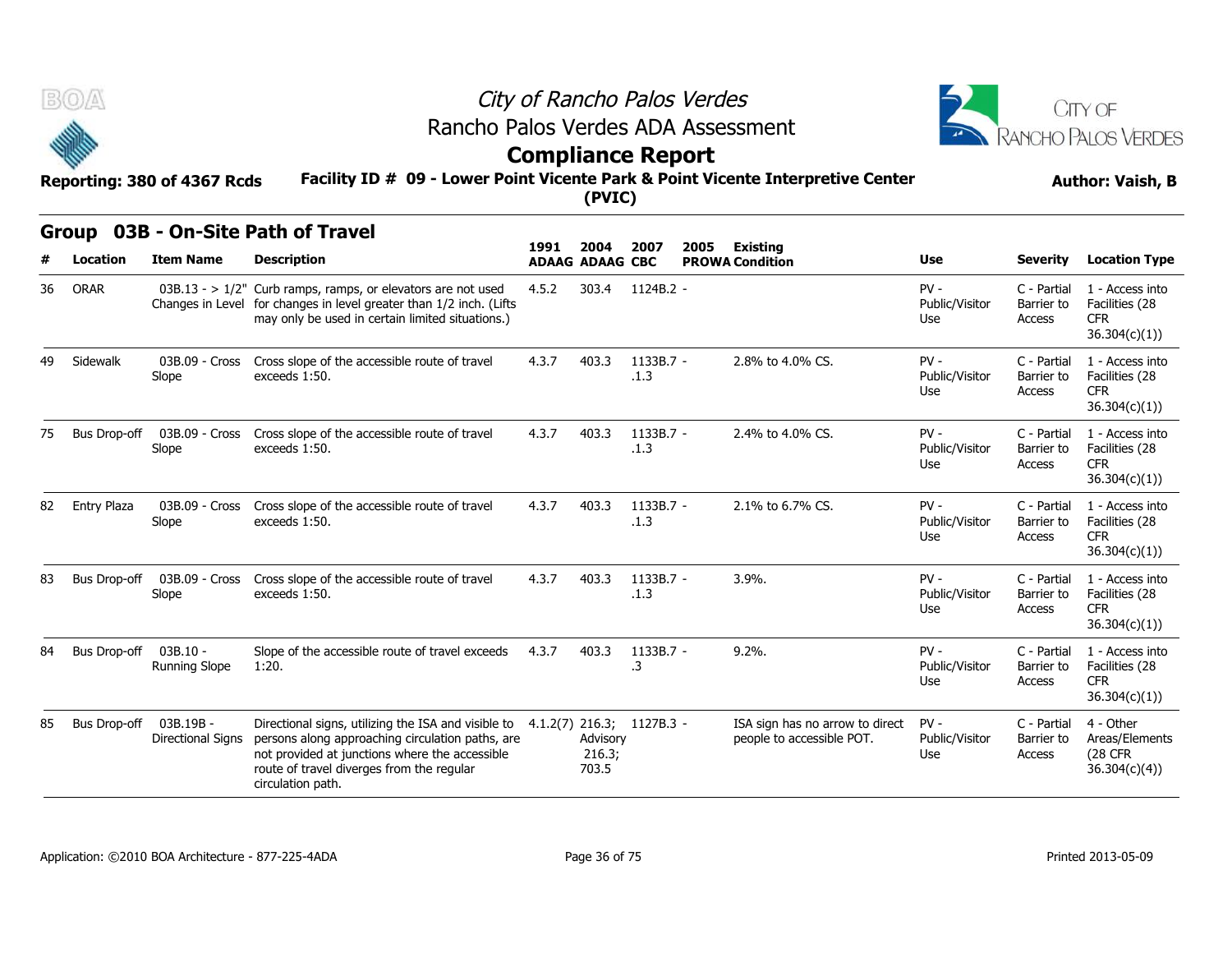



## **Compliance Report**

### **Facility ID # 09 - Lower Point Vicente Park & Point Vicente Interpretive Center Reporting: 380 of 4367 Rcds Author: Vaish, B**

|    | v                  | Reporting: 380 of 4367 Rcds                                   | Facility ID # 09 - Lower Point Vicente Park & Point Vicente Interpretive Center                                                                                                                                                         | <b>ARTIBURGE LAPPLE</b> | (PVIC)                 |                   |      |                          |                                 | <b>Author: Vaish, B</b>             |                                                                  |  |
|----|--------------------|---------------------------------------------------------------|-----------------------------------------------------------------------------------------------------------------------------------------------------------------------------------------------------------------------------------------|-------------------------|------------------------|-------------------|------|--------------------------|---------------------------------|-------------------------------------|------------------------------------------------------------------|--|
|    |                    |                                                               | Group 03B - On-Site Path of Travel                                                                                                                                                                                                      | 1991                    | 2004                   | 2007              | 2005 | <b>Existing</b>          |                                 |                                     |                                                                  |  |
| #  | Location           | <b>Item Name</b>                                              | <b>Description</b>                                                                                                                                                                                                                      |                         | <b>ADAAG ADAAG CBC</b> |                   |      | <b>PROWA Condition</b>   | <b>Use</b>                      | <b>Severity</b>                     | <b>Location Type</b>                                             |  |
| 91 | <b>Entry Plaza</b> | 03B.09 - Cross<br>Slope                                       | Cross slope of the accessible route of travel<br>exceeds 1:50.                                                                                                                                                                          | 4.3.7                   | 403.3                  | 1133B.7 -<br>.1.3 |      | 2.3% to 4.5% CS.         | $PV -$<br>Public/Visitor<br>Use | C - Partial<br>Barrier to<br>Access | 1 - Access into<br>Facilities (28<br><b>CFR</b><br>36.304(c)(1)) |  |
| 92 | <b>Entry Plaza</b> |                                                               | $03B.13 - 1/2$ " Curb ramps, ramps, or elevators are not used<br>Changes in Level for changes in level greater than 1/2 inch. (Lifts<br>may only be used in certain limited situations.)                                                | 4.5.2                   | 303.4                  | 1124B.2 -         |      |                          | $PV -$<br>Public/Visitor<br>Use | C - Partial<br>Barrier to<br>Access | 1 - Access into<br>Facilities (28<br><b>CFR</b><br>36.304(c)(1)) |  |
| 93 | Entry Plaza        | $03B.22 -$<br>Other - On-Site<br>Accessible Path<br>of Travel | See Additional Comments                                                                                                                                                                                                                 |                         |                        |                   |      | 1" gap.                  | $PV -$<br>Public/Visitor<br>Use | C - Partial<br>Barrier to<br>Access | 1 - Access into<br>Facilities (28<br><b>CFR</b><br>36.304(c)(1)) |  |
| 94 | Entry Plaza        | 03B.22 -<br>Other - On-Site<br>Accessible Path<br>of Travel   | See Additional Comments                                                                                                                                                                                                                 |                         |                        |                   |      | 1" gap at two locations. | $PV -$<br>Public/Visitor<br>Use | C - Partial<br>Barrier to<br>Access | 1 - Access into<br>Facilities (28<br><b>CFR</b><br>36.304(c)(1)) |  |
| 95 | Entry Plaza        |                                                               | $03B.12 - 1/4$ " Where walkway levels change abruptly, the<br>Changes in Level vertical difference between them exceeds 1/4<br>inch. Or changes in level between 1/4 inch and<br>1/2 inch are beveled with a slope greater than<br>1:2. | 4.5.2                   | 303.2;<br>303.3        | 1124B.2 -         |      |                          | $PV -$<br>Public/Visitor<br>Use | C - Partial<br>Barrier to<br>Access | 1 - Access into<br>Facilities (28<br><b>CFR</b><br>36.304(c)(1)) |  |
| 97 | <b>Entry Plaza</b> | 03B.09 - Cross<br>Slope                                       | Cross slope of the accessible route of travel<br>exceeds 1:50.                                                                                                                                                                          | 4.3.7                   | 403.3                  | 1133B.7 -<br>.1.3 |      | 2.3% to 3.7% CS.         | $PV -$<br>Public/Visitor<br>Use | C - Partial<br>Barrier to<br>Access | 1 - Access into<br>Facilities (28<br><b>CFR</b><br>36.304(c)(1)  |  |
| 98 | Entry Plaza        | 03B.09 - Cross<br>Slope                                       | Cross slope of the accessible route of travel<br>exceeds 1:50.                                                                                                                                                                          | 4.3.7                   | 403.3                  | 1133B.7 -<br>.1.3 |      | 2.5%                     | $PV -$<br>Public/Visitor<br>Use | C - Partial<br>Barrier to<br>Access | 1 - Access into<br>Facilities (28<br><b>CFR</b><br>36.304(c)(1)  |  |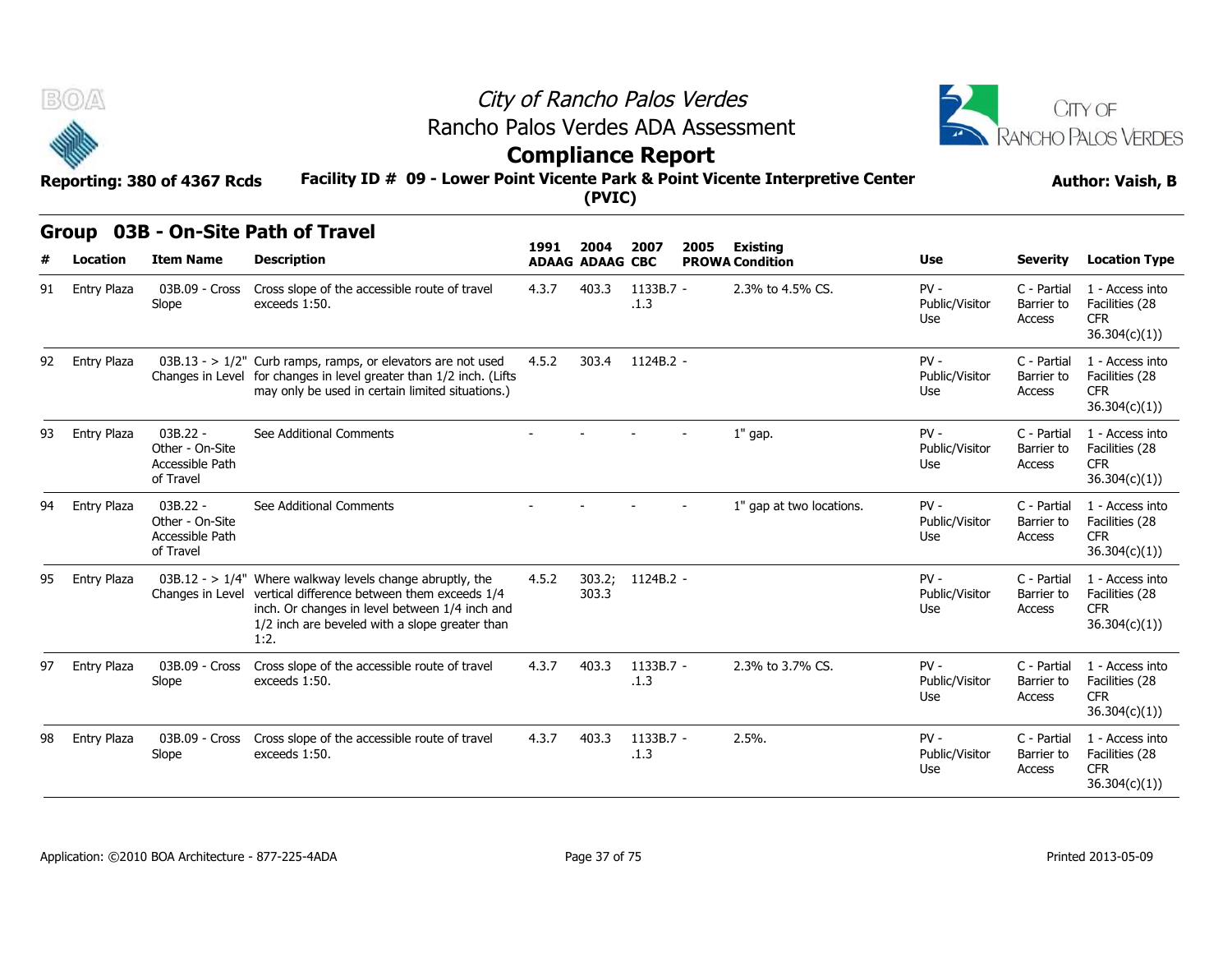



### **Compliance Report**

### **Facility ID # 09 - Lower Point Vicente Park & Point Vicente Interpretive Center Reporting: 380 of 4367 Rcds Author: Vaish, B**

| B(0)              | Reporting: 380 of 4367 Rcds                                   | Rancho Palos Verdes ADA Assessment<br>Facility ID # 09 - Lower Point Vicente Park & Point Vicente Interpretive Center                                                                                                                   | City of Rancho Palos Verdes<br><b>Compliance Report</b> | (PVIC)                         |                     |      |                                                   | <b>CITY OF</b><br><b>ANCHO PALOS VERDES</b><br><b>Author: Vaish, B</b> |                                     |                                                                  |
|-------------------|---------------------------------------------------------------|-----------------------------------------------------------------------------------------------------------------------------------------------------------------------------------------------------------------------------------------|---------------------------------------------------------|--------------------------------|---------------------|------|---------------------------------------------------|------------------------------------------------------------------------|-------------------------------------|------------------------------------------------------------------|
| Group<br>Location | <b>Item Name</b>                                              | 03B - On-Site Path of Travel<br><b>Description</b>                                                                                                                                                                                      | 1991                                                    | 2004<br><b>ADAAG ADAAG CBC</b> | 2007                | 2005 | <b>Existing</b><br><b>PROWA Condition</b>         | <b>Use</b>                                                             | Severity                            | <b>Location Type</b>                                             |
| 108 Terrace       | 03B.09 - Cross<br>Slope                                       | Cross slope of the accessible route of travel<br>exceeds 1:50.                                                                                                                                                                          | 4.3.7                                                   | 403.3                          | $1133B.7 -$<br>.1.3 |      | 3.9% to 6.9% CS.                                  | $PV -$<br>Public/Visitor<br>Use                                        | C - Partial<br>Barrier to<br>Access | 1 - Access into<br>Facilities (28<br><b>CFR</b><br>36.304(c)(1)) |
| 114 Terrace       |                                                               | $03B.12 - 1/4$ " Where walkway levels change abruptly, the<br>Changes in Level vertical difference between them exceeds 1/4<br>inch. Or changes in level between 1/4 inch and<br>1/2 inch are beveled with a slope greater than<br>1:2. | 4.5.2                                                   | 303.2;<br>303.3                | 1124B.2 -           |      | 1/2" level change                                 | $PV -$<br>Public/Visitor<br>Use                                        | C - Partial<br>Barrier to<br>Access | 1 - Access into<br>Facilities (28<br><b>CFR</b><br>36.304(c)(1)) |
| 115 Terrace       | 03B.09 - Cross<br>Slope                                       | Cross slope of the accessible route of travel<br>exceeds 1:50.                                                                                                                                                                          | 4.3.7                                                   | 403.3                          | 1133B.7 -<br>.1.3   |      | 2.4% to 6.1% CS at seven<br>locations.            | $PV -$<br>Public/Visitor<br>Use                                        | C - Partial<br>Barrier to<br>Access | 1 - Access into<br>Facilities (28<br><b>CFR</b><br>36.304(c)(1)) |
| 117 Terrace       | $03B.22 -$<br>Other - On-Site<br>Accessible Path<br>of Travel | See Additional Comments                                                                                                                                                                                                                 |                                                         |                                |                     |      | $1/2$ " to $3/4$ " gap between<br>concrete slabs. | $PV -$<br>Public/Visitor<br>Use                                        | C - Partial<br>Barrier to<br>Access | 1 - Access into<br>Facilities (28<br><b>CFR</b><br>36.304(c)(1)  |

### **Number of Key Notes for Group 03B - On-Site Path of Travel: 38**

### **Group 01 - Parking**

| #  | Location | <b>Item Name</b>                   | <b>Description</b>                                                                                                                                                                      | 1991 | 2004<br><b>ADAAG ADAAG CBC</b> | 2007    | 2005<br>Existing<br><b>PROWA Condition</b> | Use                             | Severity                            | <b>Location Type</b>                                            |
|----|----------|------------------------------------|-----------------------------------------------------------------------------------------------------------------------------------------------------------------------------------------|------|--------------------------------|---------|--------------------------------------------|---------------------------------|-------------------------------------|-----------------------------------------------------------------|
| 40 | Parking  | $01.19B - Town-$<br>away Sign      | A California tow-away sign is not posted in a<br>conspicuous place at each entrance to off-street<br>parking lot, or immediately adjacent to and<br>visible from each accessible stall. |      |                                | 1129B.4 |                                            | $PV -$<br>Public/Visitor<br>Use | C - Partial<br>Barrier to<br>Access | 1 - Access into<br>Facilities (28<br><b>CFR</b><br>36.304(c)(1) |
| 41 | Parking  | $01.15C -$<br>Minimum Fine<br>Sign | Accessible parking space has no sign stating<br>"Minimum Fine \$250" below the ISA.                                                                                                     |      |                                | 1129B.4 |                                            | $PV -$<br>Public/Visitor<br>Use | C - Partial<br>Barrier to<br>Access | 1 - Access into<br>Facilities (28<br><b>CFR</b><br>36.304(c)(1) |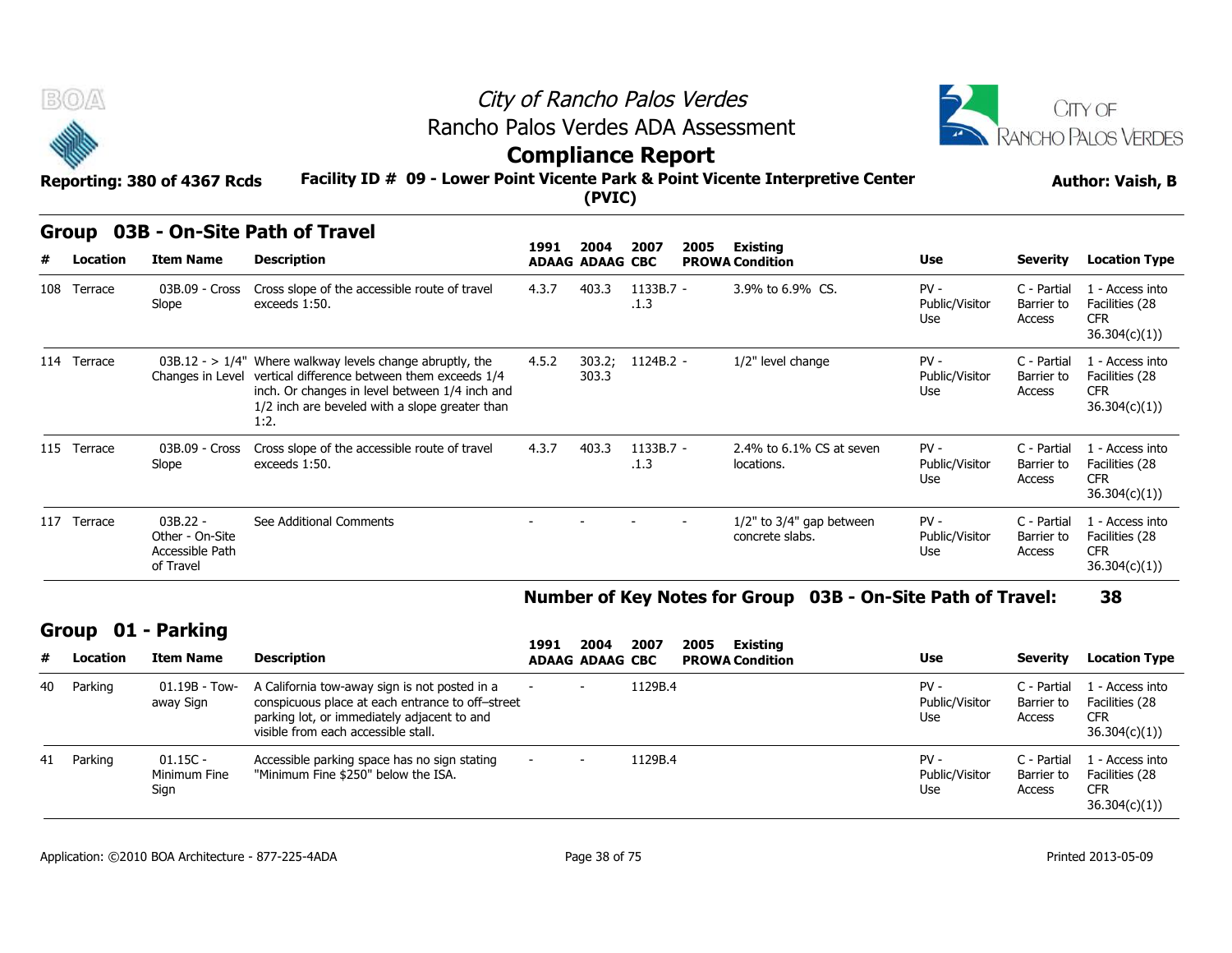



# **Compliance Report**

### **Facility ID # 09 - Lower Point Vicente Park & Point Vicente Interpretive Center Reporting: 380 of 4367 Rcds Author: Vaish, B**

|    | Group    | 01 - Parking                                          |                                                                                                                                                                                                                                                                                                                                                                                                                                                                                                                                                                                                                                                                                                                      |                     |                                |                                                            |      |                                           |                                 |                                     |                                                                  |
|----|----------|-------------------------------------------------------|----------------------------------------------------------------------------------------------------------------------------------------------------------------------------------------------------------------------------------------------------------------------------------------------------------------------------------------------------------------------------------------------------------------------------------------------------------------------------------------------------------------------------------------------------------------------------------------------------------------------------------------------------------------------------------------------------------------------|---------------------|--------------------------------|------------------------------------------------------------|------|-------------------------------------------|---------------------------------|-------------------------------------|------------------------------------------------------------------|
| #  | Location | <b>Item Name</b>                                      | <b>Description</b>                                                                                                                                                                                                                                                                                                                                                                                                                                                                                                                                                                                                                                                                                                   | 1991                | 2004<br><b>ADAAG ADAAG CBC</b> | 2007                                                       | 2005 | <b>Existing</b><br><b>PROWA Condition</b> | Use                             | <b>Severity</b>                     | <b>Location Type</b>                                             |
| 42 | Parking  | $01.06 -$ Lot<br>Layout                               | Parking stalls are so arranged that persons with -<br>disabilities are compelled to wheel or walk<br>behind parked cars other than their own.                                                                                                                                                                                                                                                                                                                                                                                                                                                                                                                                                                        |                     | 502.3                          | Advisory 1129B.3<br>item 3                                 |      |                                           | $PV -$<br>Public/Visitor<br>Use | A - Safety<br>Hazard                | 1 - Access into<br>Facilities (28<br><b>CFR</b><br>36.304(c)(1)) |
| 43 | Parking  | $01.10A - Van$<br>Access Aisle -<br><b>Dimensions</b> | Where the parking space is designated as "van<br>accessible," the adjacent access aisle is not at<br>least 8' wide by 18' long. (Aisle width is<br>measured from the center line of the stripe on<br>one side to the center line of the stripe on the<br>other.)                                                                                                                                                                                                                                                                                                                                                                                                                                                     | $4.1.2(5) -$<br>(b) |                                | 1129B.3<br>item 2                                          |      | 18' long x 7'-9" wide.                    | $PV -$<br>Public/Visitor<br>Use | C - Partial<br>Barrier to<br>Access | 1 - Access into<br>Facilities (28<br><b>CFR</b><br>36.304(c)(1)) |
| 44 | Parking  | $01.11 - Car$<br>Access Aisle -<br><b>Dimensions</b>  | Car access aisle is not at least 5' wide and 18'<br>long. (Aisle width is measured from the center<br>line of the stripe on one side to the center line of<br>the stripe on the other.)                                                                                                                                                                                                                                                                                                                                                                                                                                                                                                                              | (a)                 | $4.1.2(5)$ 502.3.1             | 1129B.3<br>item 1                                          |      | 18' long x 4'-8" wide.                    | $PV -$<br>Public/Visitor<br>Use | C - Partial<br>Barrier to<br>Access | 1 - Access into<br>Facilities (28<br><b>CFR</b><br>36.304(c)(1)) |
| 45 | Parking  | $01.18 -$<br>Pavement Sign                            | A 36" square ISA is not painted on the<br>pavement at the rear of the stall.                                                                                                                                                                                                                                                                                                                                                                                                                                                                                                                                                                                                                                         |                     | 502.6                          | 1129B.4                                                    |      | 36" x 42".                                | $PV -$<br>Public/Visitor<br>Use | C - Partial<br>Barrier to<br>Access | 1 - Access into<br>Facilities (28<br><b>CFR</b><br>36.304(c)(1)  |
| 52 | Parking  | $01.02 -$<br>Number -<br>Accessible<br>Parking Spaces | Where parking spaces are provided for self-<br>parking by employees or visitors or both, the<br>required number of accessible parking spaces is<br>not provided. (Note: All or some of the<br>accessible parking spaces may be in a different<br>location if equivalent or greater accessibility is<br>ensured.) (Spaces required: $(1 to 25 / 1)$ (26<br>to 50 // 2) (51 to 75 // 3) (76 to 100 // 4)<br>$(101 \text{ to } 150 \text{ // } 5)$ $(151 \text{ to } 200 \text{ // } 6)$ $(201 \text{ to } 150 \text{ / } 5)$<br>300 // 7) (301 to 400 // 8) (401 to 500 //<br>9) (501 to 1,000 // $*)$ (1,000 and over //<br>**) (*Two percent of total.) (**Twenty plus<br>one for each 100, or fraction over 1,001.) |                     | 2)                             | 4.1.2(5) 208.3.1( 1129B.1<br>1129B.2<br>; Table<br>$11B-6$ |      | 27 parking stalls, 0 accessible.          | $PV -$<br>Public/Visitor<br>Use | C - Partial<br>Barrier to<br>Access | 1 - Access into<br>Facilities (28<br><b>CFR</b><br>36.304(c)(1)  |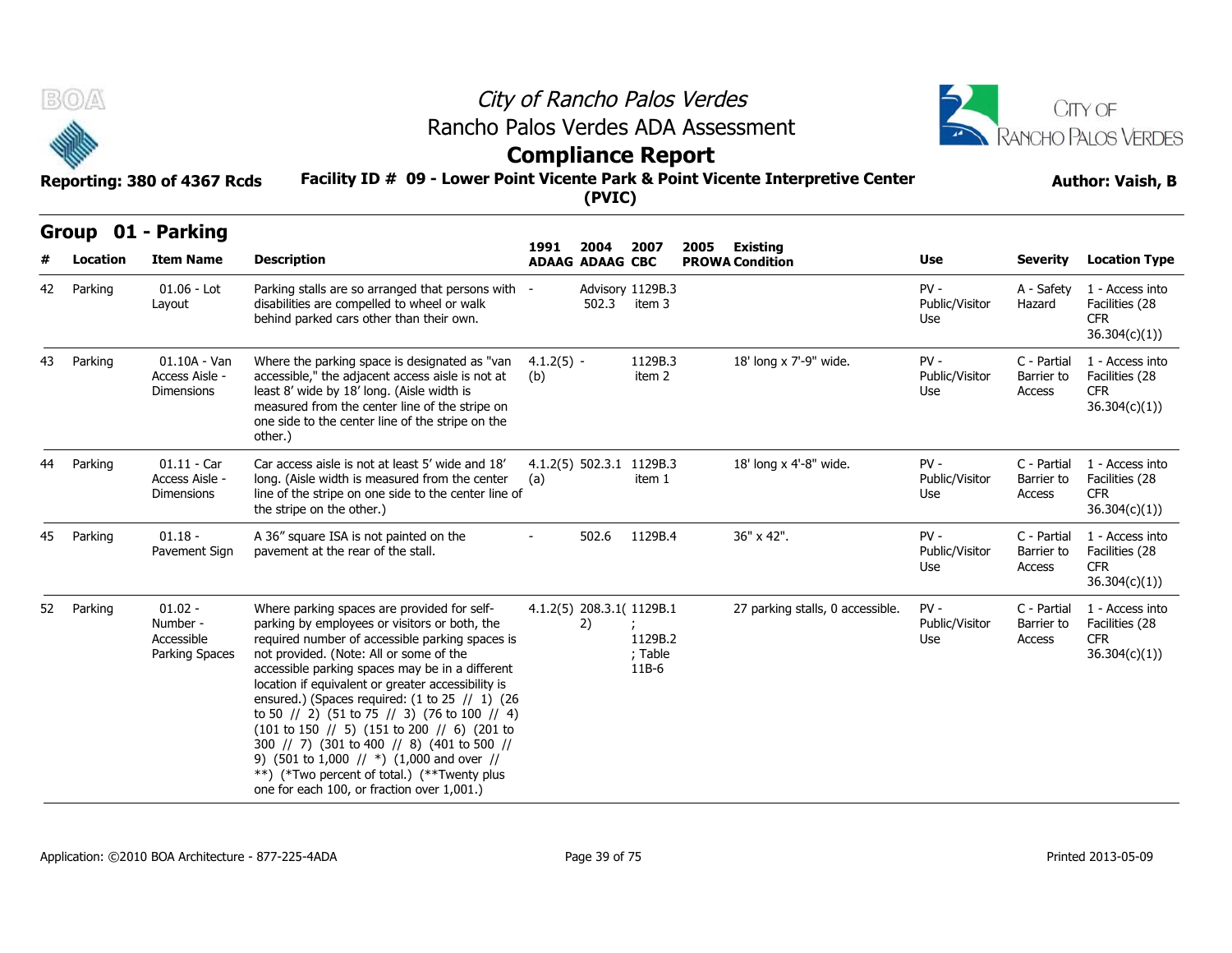| <b>BOA</b>                  | City of Rancho Palos Verdes                                                     | <b>CITY OF</b>          |
|-----------------------------|---------------------------------------------------------------------------------|-------------------------|
|                             | Rancho Palos Verdes ADA Assessment                                              | RANCHO PALOS VERDES     |
| <b>SERIES</b>               | <b>Compliance Report</b>                                                        |                         |
| Reporting: 380 of 4367 Rcds | Facility ID # 09 - Lower Point Vicente Park & Point Vicente Interpretive Center | <b>Author: Vaish, B</b> |
|                             | (PVIC)                                                                          |                         |

### **Group 01 - Parking**

| #  | Location        | <b>Item Name</b>              | <b>Description</b>                                                                                                                                                                                                               | 1991                        | 2004<br><b>ADAAG ADAAG CBC</b> | 2007                    | 2005 | Existing<br><b>PROWA Condition</b>          | <b>Use</b>                      | <b>Severity</b>                     | <b>Location Type</b>                                            |
|----|-----------------|-------------------------------|----------------------------------------------------------------------------------------------------------------------------------------------------------------------------------------------------------------------------------|-----------------------------|--------------------------------|-------------------------|------|---------------------------------------------|---------------------------------|-------------------------------------|-----------------------------------------------------------------|
| 53 | Parking         | $01.19B - Town-$<br>away Sign | A California tow-away sign is not posted in a<br>conspicuous place at each entrance to off-street<br>parking lot, or immediately adjacent to and<br>visible from each accessible stall.                                          |                             |                                | 1129B.4                 |      |                                             | $PV -$<br>Public/Visitor<br>Use | C - Partial<br>Barrier to<br>Access | 1 - Access into<br>Facilities (28<br><b>CFR</b><br>36.304(c)(1) |
|    | Group           | <b>30 - Parks</b>             |                                                                                                                                                                                                                                  |                             |                                |                         |      | Number of Key Notes for Group 01 - Parking: |                                 |                                     | 8                                                               |
|    |                 |                               |                                                                                                                                                                                                                                  | 1991                        | 2004                           | 2007                    | 2005 | Existing                                    |                                 |                                     |                                                                 |
| #  | <b>Location</b> | <b>Item Name</b>              | <b>Description</b>                                                                                                                                                                                                               |                             | <b>ADAAG ADAAG CBC</b>         |                         |      | <b>PROWA Condition</b>                      | <b>Use</b>                      | <b>Severity</b>                     | <b>Location Type</b>                                            |
|    | Vista Point     | 30.02 - On-site<br>of Travel  | There is no accessible route within the property<br>Accessible Route line of the site linking accessible site elements<br>with site arrival points serving the following, if<br>provided: public transportation stons accessible | 4.1.2(1) 202.2.1; 1114B.1 - |                                | .2;<br>Advisory 1127B.1 |      | No access to point of view.                 | $PV -$<br>Public/Visitor<br>Use | A - Safety<br>Hazard                | 1 - Access into<br>Facilities (28<br><b>CFR</b><br>36.304(c)(1) |

**1991** 

### **Number of Key Notes for Group 01 - Parking: 8**

### **Group 30 - Parks**

| #  | Location    | <b>Item Name</b>                                            | <b>Description</b>                                                                                                                                                                                                                                                                                                                                                                                                                                                                     | 1991 | 2004<br><b>ADAAG ADAAG CBC</b> | 2007                                                    | 2005                       | Existing<br><b>PROWA Condition</b> | <b>Use</b>                      | <b>Severity</b>                                      | <b>Location Type</b>                                             |
|----|-------------|-------------------------------------------------------------|----------------------------------------------------------------------------------------------------------------------------------------------------------------------------------------------------------------------------------------------------------------------------------------------------------------------------------------------------------------------------------------------------------------------------------------------------------------------------------------|------|--------------------------------|---------------------------------------------------------|----------------------------|------------------------------------|---------------------------------|------------------------------------------------------|------------------------------------------------------------------|
|    | Vista Point | 30.02 - On-site<br>Accessible Route<br>of Travel            | There is no accessible route within the property<br>line of the site linking accessible site elements<br>with site arrival points serving the following, if<br>provided: public transportation stops, accessible<br>parking, passenger loading zones, and public<br>sidewalks.                                                                                                                                                                                                         |      | 206.2.1                        | $4.1.2(1)$ 202.2.1; 1114B.1 -<br>2;<br>Advisory 1127B.1 |                            | No access to point of view.        | $PV -$<br>Public/Visitor<br>Use | A - Safety<br>Hazard                                 | 1 - Access into<br>Facilities (28<br><b>CFR</b><br>36.304(c)(1)  |
| 17 | Picnic Area | $30.25 -$<br>Number -<br>Accessible Picnic<br><b>Tables</b> | Where fixed picnic tables are provided in a picnic -<br>area, the required number of fixed picnic tables<br>is not provided. (1999 ADAAG: Where two or<br>more fixed picnic tables are provided in a picnic<br>area, at least 50%, but never less than two,<br>shall comply with 16.5.4 through 16.5.6. In<br>addition, at least 40%, but never less than two,<br>of the accessible picnic tables shall be connected<br>to an outdoor recreation access route complying<br>with 16.3.) |      |                                |                                                         | 1999<br>ADAAG-<br>16.5.1.2 | 4 picnic tables, 0 accessible.     | $PV -$<br>Public/Visitor<br>Use | C - Partial<br>Barrier to<br>Access                  | 1 - Access into<br>Facilities (28<br><b>CFR</b><br>36.304(c)(1)  |
| 18 | Picnic Area | 30.24 - Picnic<br>Table -<br>Accessible Route               | Picnic table is not accessible. OR Picnic table is<br>not connected to an outdoor recreation access<br>route.                                                                                                                                                                                                                                                                                                                                                                          |      | $\overline{\phantom{0}}$       | 1127B.1 1999                                            | ADAAG-<br>1132B.2 16.5.1.1 |                                    | $PV -$<br>Public/Visitor<br>Use | B - Severe<br>or<br>Complete<br>Barrier to<br>Access | 1 - Access into<br>Facilities (28<br><b>CFR</b><br>36.304(c)(1)) |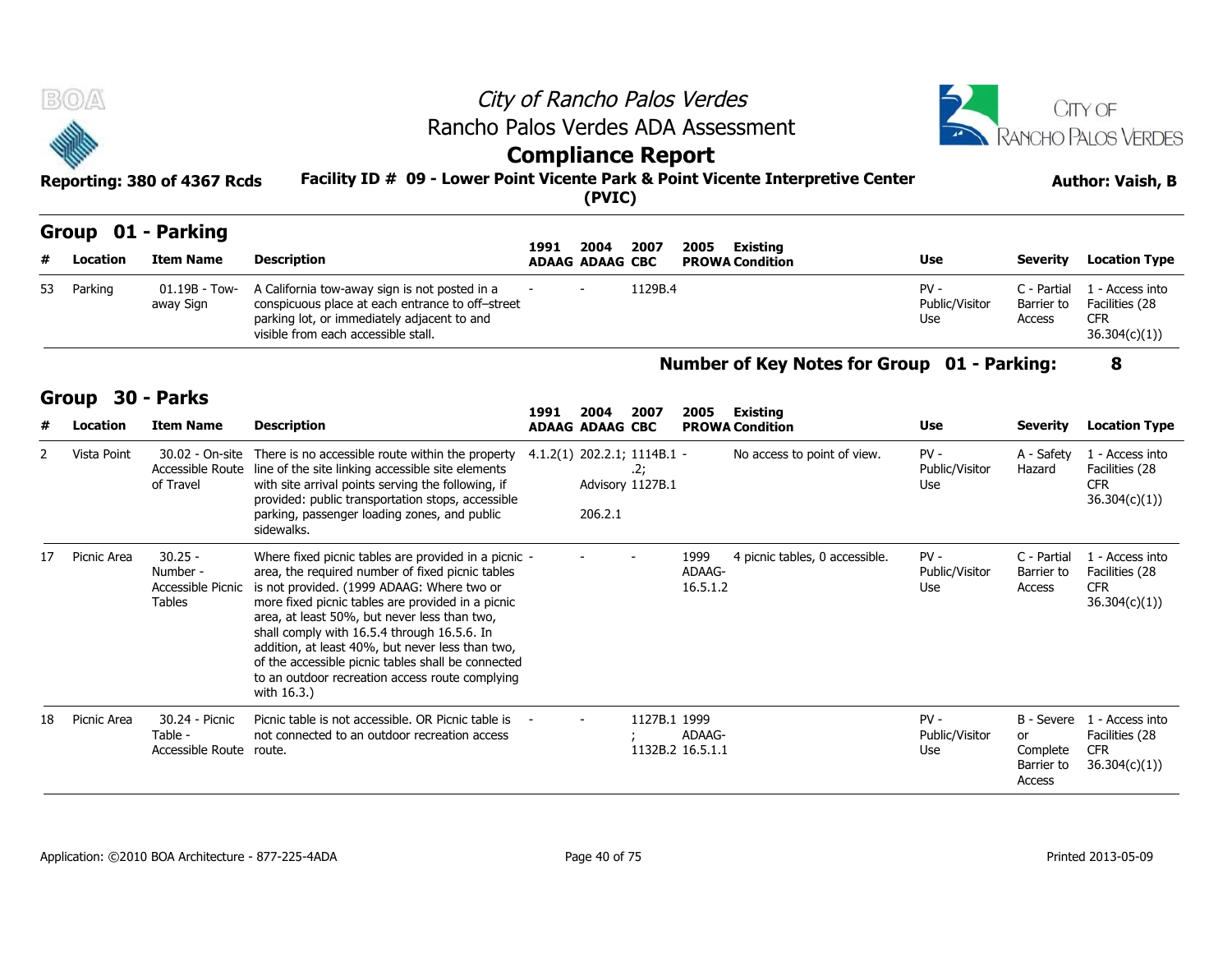



### **Compliance Report**

|    | B(0)              |                                                             | City of Rancho Palos Verdes                                                                                                                                                                                                                                                                                                                                                                                                                                                            |                             |                                | CITY OF                 |                                 |                                                                                           |                                 |                                        |                                                                            |
|----|-------------------|-------------------------------------------------------------|----------------------------------------------------------------------------------------------------------------------------------------------------------------------------------------------------------------------------------------------------------------------------------------------------------------------------------------------------------------------------------------------------------------------------------------------------------------------------------------|-----------------------------|--------------------------------|-------------------------|---------------------------------|-------------------------------------------------------------------------------------------|---------------------------------|----------------------------------------|----------------------------------------------------------------------------|
|    |                   |                                                             | Rancho Palos Verdes ADA Assessment<br><b>Compliance Report</b>                                                                                                                                                                                                                                                                                                                                                                                                                         |                             | RANCHO PALOS VERDES            |                         |                                 |                                                                                           |                                 |                                        |                                                                            |
|    |                   | Reporting: 380 of 4367 Rcds                                 | Facility ID # 09 - Lower Point Vicente Park & Point Vicente Interpretive Center                                                                                                                                                                                                                                                                                                                                                                                                        |                             | (PVIC)                         |                         |                                 | <b>Author: Vaish, B</b>                                                                   |                                 |                                        |                                                                            |
|    | Group<br>Location | <b>30 - Parks</b><br><b>Item Name</b>                       | <b>Description</b>                                                                                                                                                                                                                                                                                                                                                                                                                                                                     | 1991                        | 2004<br><b>ADAAG ADAAG CBC</b> | 2007                    | 2005                            | <b>Existing</b><br><b>PROWA Condition</b>                                                 | Use                             | <b>Severity</b>                        | <b>Location Type</b>                                                       |
| 25 | Vista Point       | 30.02 - On-site<br>Accessible Route<br>of Travel            | There is no accessible route within the property<br>line of the site linking accessible site elements<br>with site arrival points serving the following, if<br>provided: public transportation stops, accessible<br>parking, passenger loading zones, and public<br>sidewalks.                                                                                                                                                                                                         | 4.1.2(1) 202.2.1; 1114B.1 - | 206.2.1                        | .2;<br>Advisory 1127B.1 |                                 |                                                                                           | $PV -$<br>Public/Visitor<br>Use | A - Safety<br>Hazard                   | 1 - Access into<br>Facilities (28<br><b>CFR</b><br>36.304(c)(1)            |
| 30 | Picnic Area       | $30.25 -$<br>Number -<br>Accessible Picnic<br><b>Tables</b> | Where fixed picnic tables are provided in a picnic -<br>area, the required number of fixed picnic tables<br>is not provided. (1999 ADAAG: Where two or<br>more fixed picnic tables are provided in a picnic<br>area, at least 50%, but never less than two,<br>shall comply with 16.5.4 through 16.5.6. In<br>addition, at least 40%, but never less than two,<br>of the accessible picnic tables shall be connected<br>to an outdoor recreation access route complying<br>with 16.3.) |                             |                                |                         | 1999<br>16.5.1.2                | 6 picnic tables, 1 with ISA Sign<br>ADAAG- w/ water pond at asphalt.                      | $PV -$<br>Public/Visitor<br>Use | or<br>Complete<br>Barrier to<br>Access | B - Severe 1 - Access into<br>Facilities (28<br><b>CFR</b><br>36.304(c)(1) |
|    | 31 Picnic Area    | 30.28 - Picnic<br>Site - Surface<br>Slope                   | The accessible picnic site is located on a surface 4.3.7<br>area with slope greater than 2% in some or all<br>directions.(1999 ADAAG: 3% slope is allowed<br>when necessary for drainage).                                                                                                                                                                                                                                                                                             |                             | $403.3 -$                      |                         | 1999<br>16.5.7                  | 12.2% RS from asphalt path to<br>ADAAG- picnic area, 2.1% to 4.5%<br>around picnic table. | $PV -$<br>Public/Visitor<br>Use | or<br>Complete<br>Barrier to<br>Access | B - Severe 1 - Access into<br>Facilities (28<br><b>CFR</b><br>36.304(c)(1) |
| 32 | Picnic Area       | 30.29 - Picnic<br>Site Surface                              | Picnic tables and benches are not on a firm and -<br>stable surface.                                                                                                                                                                                                                                                                                                                                                                                                                   |                             |                                |                         | 1999<br>ADAAG-<br>16.5.6        | Loose surface.                                                                            | $PV -$<br>Public/Visitor<br>Use | C - Partial<br>Barrier to<br>Access    | 1 - Access into<br>Facilities (28<br><b>CFR</b><br>36.304(c)(1))           |
| 33 | Picnic Area       | $30.32 - 36"$<br>Aisle Width<br>Standard                    | Around the picnic table, there is less than 36"<br>clear space measured from the seat.                                                                                                                                                                                                                                                                                                                                                                                                 |                             |                                |                         | 1999<br>ADAAG- table.<br>16.5.5 | 30" and 32" Aisle width at picnic PV -                                                    | Public/Visitor<br>Use           | C - Partial<br>Barrier to<br>Access    | 1 - Access into<br>Facilities (28<br><b>CFR</b><br>36.304(c)(1)            |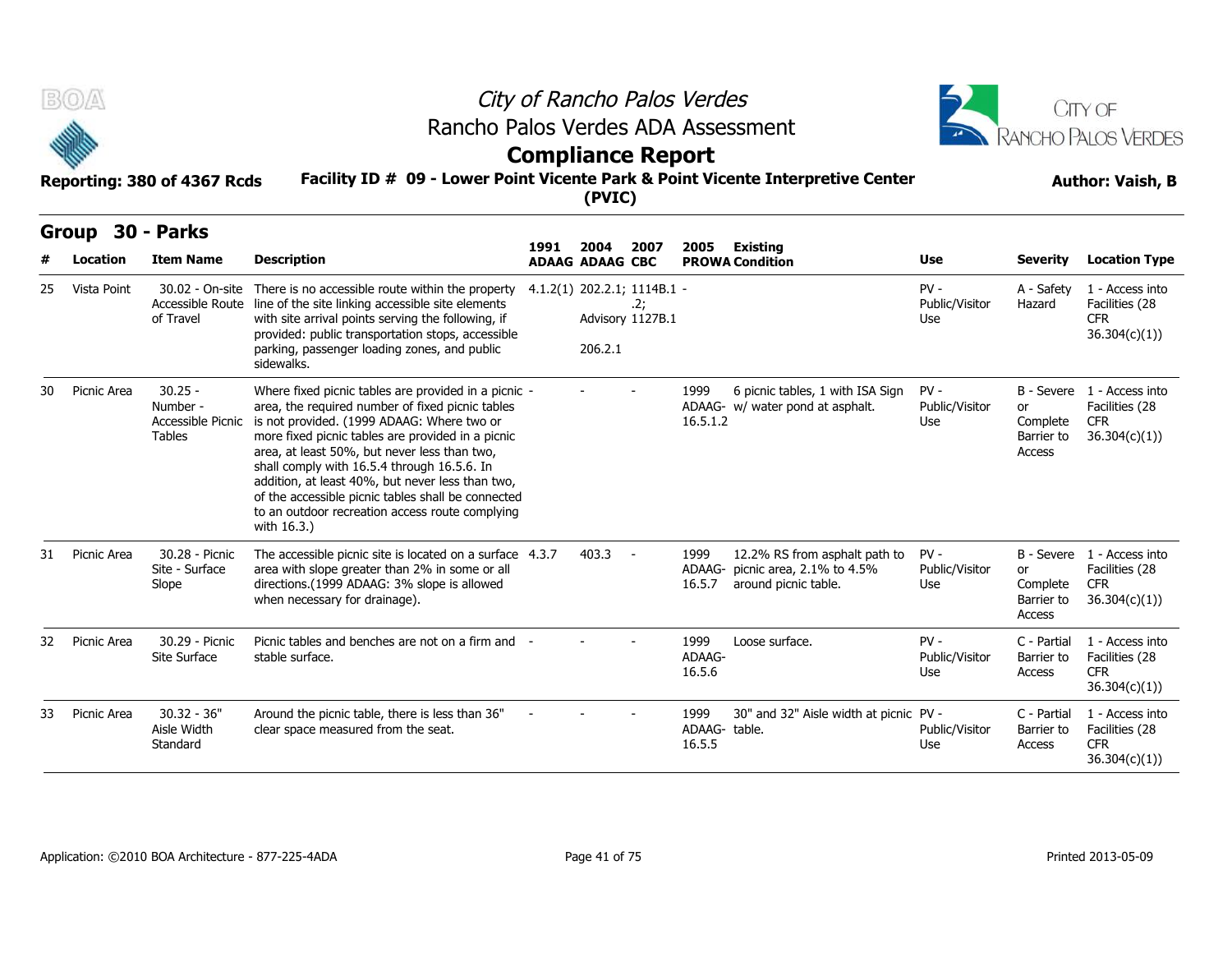



# **Compliance Report**

**Facility ID # 09 - Lower Point Vicente Park & Point Vicente Interpretive Center Reporting: 380 of 4367 Rcds Author: Vaish, B**

**Group 30 - Parks**

|    | <u>JV</u>                                  | כת וש                                                                                                     |                                                                                                                                                                                                                               | 1991 | 2004                   | 2007 | 2005                                                                | <b>Existing</b>                                                         |                                 |                                     |                                                                  |
|----|--------------------------------------------|-----------------------------------------------------------------------------------------------------------|-------------------------------------------------------------------------------------------------------------------------------------------------------------------------------------------------------------------------------|------|------------------------|------|---------------------------------------------------------------------|-------------------------------------------------------------------------|---------------------------------|-------------------------------------|------------------------------------------------------------------|
|    | Location                                   | <b>Item Name</b>                                                                                          | <b>Description</b>                                                                                                                                                                                                            |      | <b>ADAAG ADAAG CBC</b> |      |                                                                     | <b>PROWA Condition</b>                                                  | Use                             | <b>Severity</b>                     | <b>Location Type</b>                                             |
| 34 | Picnic Area                                | Recycling<br>Receptacles -<br>Location                                                                    | 30.47 - Trash & The picnic area does not provide a trash<br>receptacle at the site or on an accessible route<br>to the site.                                                                                                  |      |                        |      | 1999<br>ADAAG-<br>16.8.1                                            |                                                                         | $PV -$<br>Public/Visitor<br>Use | C - Partial<br>Barrier to<br>Access | 1 - Access into<br>Facilities (28<br><b>CFR</b><br>36.304(c)(1)) |
| 35 | Picnic Area                                | 30.68 - Other -<br>Parks                                                                                  | See Additional Comments                                                                                                                                                                                                       |      |                        |      |                                                                     | Loose surface at dog waste bag<br>area.                                 | $PV -$<br>Public/Visitor<br>Use | C - Partial<br>Barrier to<br>Access | 1 - Access into<br>Facilities (28<br><b>CFR</b><br>36.304(c)(1)) |
| 37 | ORAR                                       | $30.06E -$<br>Outdoor<br>Recreation<br><b>Access Route</b><br>(ORAR)<br>Segment - Cross<br>Slope          | Cross slope of the access route segment<br>exceeds 3.33%. Exception: Cross slopes of 5%<br>maximum are permitted to ensure proper<br>drainage.                                                                                |      |                        |      | 1999<br>ADAAG-<br>16.3.7.1                                          | 3.9% to 8.0% CS.                                                        | $PV -$<br>Public/Visitor<br>Use | C - Partial<br>Barrier to<br>Access | 1 - Access into<br>Facilities (28<br><b>CFR</b><br>36.304(c)(1)) |
| 38 | ORAR                                       | 30.68 - Other -<br>Parks                                                                                  | See Additional Comments                                                                                                                                                                                                       |      |                        |      |                                                                     | Water erosion.                                                          | $PV -$<br>Public/Visitor<br>Use | C - Partial<br>Barrier to<br>Access | 1 - Access into<br>Facilities (28<br><b>CFR</b><br>36.304(c)(1)  |
| 39 | ORAR                                       | $30.06A -$<br>Outdoor<br>Recreation<br><b>Access Route</b><br>(ORAR)<br>Segment -<br><b>Running Slope</b> | Running slope of access route segment in the<br>direction of travel does not comply with the<br>following: a. 5% or less for any distance. b.<br>From 5.1% to 8.33% for 50' maximum, c. From<br>8.34% to 10% for 30' maximum. |      |                        |      | 1999<br>16.3.7.2<br>.1;<br>16.3.7.2<br>.2;<br>16.3.7.2<br>$\cdot$ 3 | 8.1% RS at middle of P.O.T. and PV -<br>ADAAG- 12.3% RS at end of ORAR. | Public/Visitor<br>Use           | C - Partial<br>Barrier to<br>Access | 1 - Access into<br>Facilities (28<br><b>CFR</b><br>36.304(c)(1)) |
| 59 | California<br>Native Plant Parks<br>Garden | 30.68 - Other -                                                                                           | See Additional Comments                                                                                                                                                                                                       |      |                        |      |                                                                     | 3/4" level change.                                                      | $PV -$<br>Public/Visitor<br>Use | C - Partial<br>Barrier to<br>Access | 1 - Access into<br>Facilities (28<br><b>CFR</b><br>36.304(c)(1)) |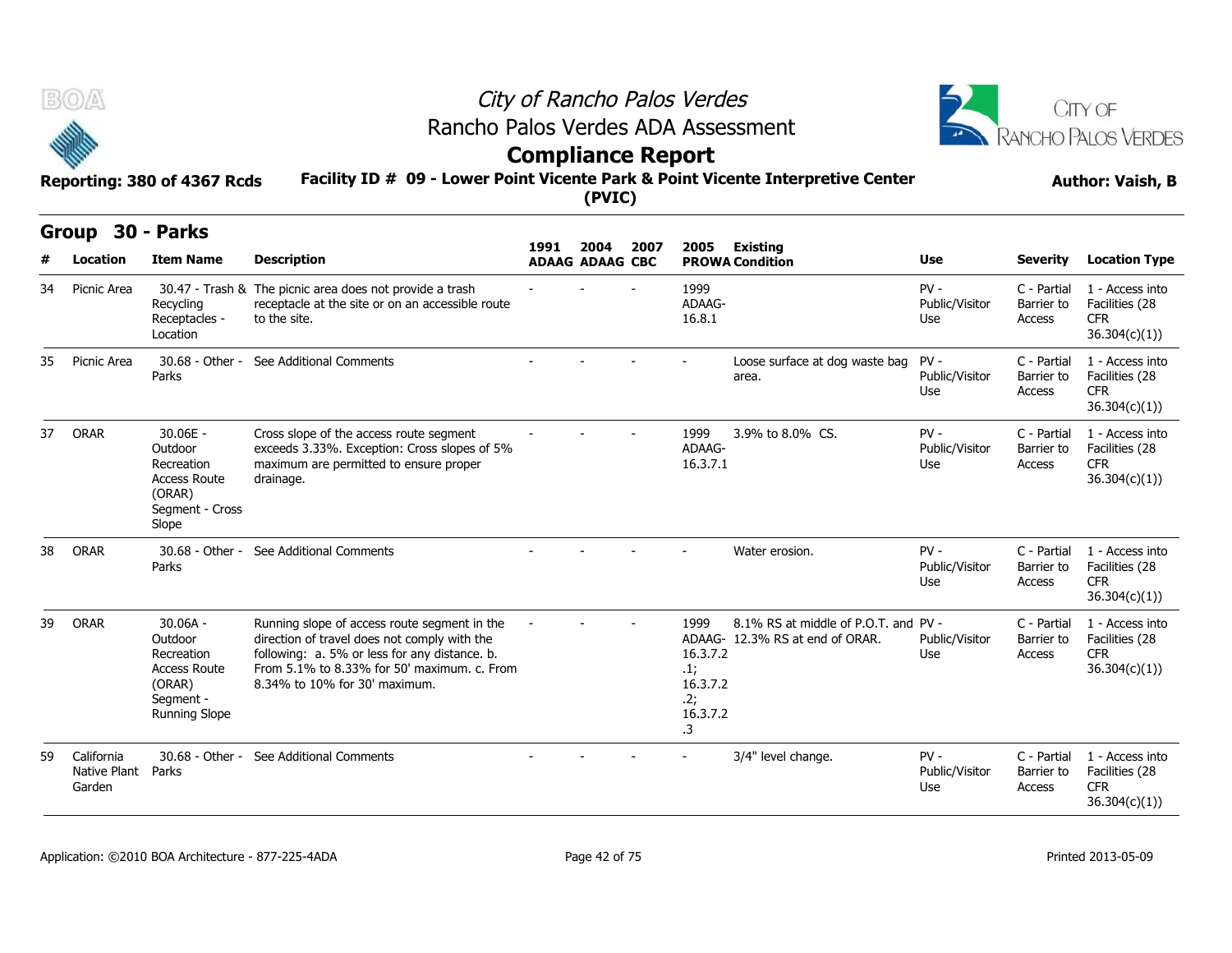



## **Compliance Report**

**Facility ID # 09 - Lower Point Vicente Park & Point Vicente Interpretive Center Reporting: 380 of 4367 Rcds Author: Vaish, B**

|    | <b>Group</b>                               | 30 - Parks                                                                                                |                                                                                                                                                                                                                               |      |                                |      |                                                                        |                                       |                                 |                                     |                                                                  |
|----|--------------------------------------------|-----------------------------------------------------------------------------------------------------------|-------------------------------------------------------------------------------------------------------------------------------------------------------------------------------------------------------------------------------|------|--------------------------------|------|------------------------------------------------------------------------|---------------------------------------|---------------------------------|-------------------------------------|------------------------------------------------------------------|
| #  | Location                                   | <b>Item Name</b>                                                                                          | <b>Description</b>                                                                                                                                                                                                            | 1991 | 2004<br><b>ADAAG ADAAG CBC</b> | 2007 | 2005                                                                   | Existing<br><b>PROWA Condition</b>    | <b>Use</b>                      | <b>Severity</b>                     | <b>Location Type</b>                                             |
| 60 | California<br>Native Plant<br>Garden       | 30.06E -<br>Outdoor<br>Recreation<br><b>Access Route</b><br>(ORAR)<br>Segment - Cross<br>Slope            | Cross slope of the access route segment<br>exceeds 3.33%. Exception: Cross slopes of 5%<br>maximum are permitted to ensure proper<br>drainage.                                                                                |      |                                |      | 1999<br>ADAAG-<br>16.3.7.1                                             | 4.9% to 10.3% CS.                     | $PV -$<br>Public/Visitor<br>Use | C - Partial<br>Barrier to<br>Access | 1 - Access into<br>Facilities (28<br><b>CFR</b><br>36.304(c)(1)) |
| 61 | California<br>Native Plant<br>Garden       | $30.06E -$<br>Outdoor<br>Recreation<br><b>Access Route</b><br>(ORAR)<br>Segment - Cross<br>Slope          | Cross slope of the access route segment<br>exceeds 3.33%. Exception: Cross slopes of 5%<br>maximum are permitted to ensure proper<br>drainage.                                                                                |      |                                |      | 1999<br>ADAAG-<br>16.3.7.1                                             | 4.8% to 14.1% CS.                     | $PV -$<br>Public/Visitor<br>Use | C - Partial<br>Barrier to<br>Access | 1 - Access into<br>Facilities (28<br><b>CFR</b><br>36.304(c)(1)) |
| 62 | California<br>Native Plant<br>Garden       | $30.06A -$<br>Outdoor<br>Recreation<br><b>Access Route</b><br>(ORAR)<br>Segment -<br><b>Running Slope</b> | Running slope of access route segment in the<br>direction of travel does not comply with the<br>following: a. 5% or less for any distance. b.<br>From 5.1% to 8.33% for 50' maximum. c. From<br>8.34% to 10% for 30' maximum. |      |                                |      | 1999<br>ADAAG-<br>16.3.7.2<br>.1;<br>16.3.7.2<br>.2;<br>16.3.7.2<br>.3 | 6.5% to 14.7% RS.                     | $PV -$<br>Public/Visitor<br>Use | C - Partial<br>Barrier to<br>Access | 1 - Access into<br>Facilities (28<br><b>CFR</b><br>36.304(c)(1)  |
| 63 | California<br>Native Plant Parks<br>Garden | 30.68 - Other -                                                                                           | See Additional Comments                                                                                                                                                                                                       |      |                                |      |                                                                        | Level change due to water<br>erosion. | $PV -$<br>Public/Visitor<br>Use | C - Partial<br>Barrier to<br>Access | 1 - Access into<br>Facilities (28<br><b>CFR</b><br>36.304(c)(1)) |
| 64 | California<br>Native Plant<br>Garden       | 30.06E -<br>Outdoor<br>Recreation<br><b>Access Route</b><br>(ORAR)<br>Segment - Cross<br>Slope            | Cross slope of the access route segment<br>exceeds 3.33%. Exception: Cross slopes of 5%<br>maximum are permitted to ensure proper<br>drainage.                                                                                |      |                                |      | 1999<br>ADAAG-<br>16.3.7.1                                             | 5.1% to 10.0% CS.                     | $PV -$<br>Public/Visitor<br>Use | C - Partial<br>Barrier to<br>Access | 1 - Access into<br>Facilities (28<br><b>CFR</b><br>36.304(c)(1)) |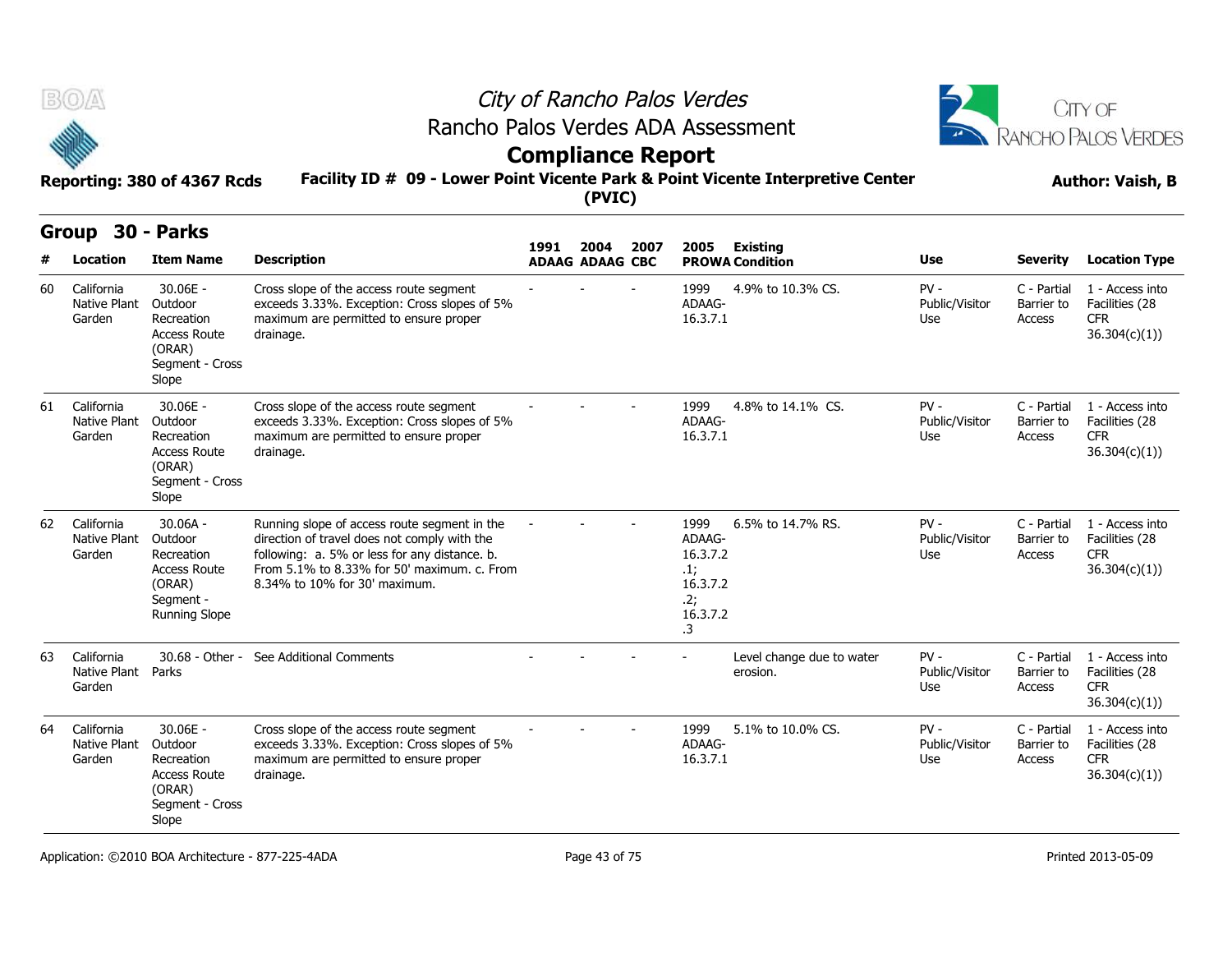



## **Compliance Report**

### **Facility ID # 09 - Lower Point Vicente Park & Point Vicente Interpretive Center Reporting: 380 of 4367 Rcds Author: Vaish, B**

| <b>Group</b> |                                             | 30 - Parks                                                                                                |                                                                                                                                                                                                                               |      |                                |      |                                                                               |                                    |                                 |                                     |                                                                  |
|--------------|---------------------------------------------|-----------------------------------------------------------------------------------------------------------|-------------------------------------------------------------------------------------------------------------------------------------------------------------------------------------------------------------------------------|------|--------------------------------|------|-------------------------------------------------------------------------------|------------------------------------|---------------------------------|-------------------------------------|------------------------------------------------------------------|
|              | <b>Location</b>                             | <b>Item Name</b>                                                                                          | <b>Description</b>                                                                                                                                                                                                            | 1991 | 2004<br><b>ADAAG ADAAG CBC</b> | 2007 | 2005                                                                          | Existing<br><b>PROWA Condition</b> | <b>Use</b>                      | <b>Severity</b>                     | <b>Location Type</b>                                             |
| 65           | California<br>Native Plant<br>Garden        | $30.06A -$<br>Outdoor<br>Recreation<br><b>Access Route</b><br>(ORAR)<br>Segment -<br><b>Running Slope</b> | Running slope of access route segment in the<br>direction of travel does not comply with the<br>following: a. 5% or less for any distance. b.<br>From 5.1% to 8.33% for 50' maximum. c. From<br>8.34% to 10% for 30' maximum. |      |                                |      | 1999<br>ADAAG-<br>16.3.7.2<br>$\cdot$ 1;<br>16.3.7.2<br>.2;<br>16.3.7.2<br>.3 | 12.9% to 20.0% RS.                 | $PV -$<br>Public/Visitor<br>Use | C - Partial<br>Barrier to<br>Access | 1 - Access into<br>Facilities (28<br><b>CFR</b><br>36.304(c)(1)  |
| 66           | California<br><b>Native Plant</b><br>Garden | $30.06E -$<br>Outdoor<br>Recreation<br><b>Access Route</b><br>(ORAR)<br>Segment - Cross<br>Slope          | Cross slope of the access route segment<br>exceeds 3.33%. Exception: Cross slopes of 5%<br>maximum are permitted to ensure proper<br>drainage.                                                                                |      |                                |      | 1999<br>ADAAG-<br>16.3.7.1                                                    | 3.7% to 10.3% CS.                  | $PV -$<br>Public/Visitor<br>Use | C - Partial<br>Barrier to<br>Access | 1 - Access into<br>Facilities (28<br><b>CFR</b><br>36.304(c)(1)) |
| 67           | California<br><b>Native Plant</b><br>Garden | $30.06A -$<br>Outdoor<br>Recreation<br><b>Access Route</b><br>(ORAR)<br>Segment -<br><b>Running Slope</b> | Running slope of access route segment in the<br>direction of travel does not comply with the<br>following: a. 5% or less for any distance. b.<br>From 5.1% to 8.33% for 50' maximum, c. From<br>8.34% to 10% for 30' maximum. |      |                                |      | 1999<br>ADAAG-<br>16.3.7.2<br>.1;<br>16.3.7.2<br>.2;<br>16.3.7.2<br>.3        | 7.1% to 12.2% RS.                  | $PV -$<br>Public/Visitor<br>Use | C - Partial<br>Barrier to<br>Access | 1 - Access into<br>Facilities (28<br><b>CFR</b><br>36.304(c)(1)) |
| 68           | California<br><b>Native Plant</b><br>Garden | 30.06E -<br>Outdoor<br>Recreation<br><b>Access Route</b><br>(ORAR)<br>Segment - Cross<br>Slope            | Cross slope of the access route segment<br>exceeds 3.33%. Exception: Cross slopes of 5%<br>maximum are permitted to ensure proper<br>drainage.                                                                                |      |                                |      | 1999<br>ADAAG-<br>16.3.7.1                                                    | 8.0% to 14.3% CS.                  | $PV -$<br>Public/Visitor<br>Use | C - Partial<br>Barrier to<br>Access | 1 - Access into<br>Facilities (28<br><b>CFR</b><br>36.304(c)(1)  |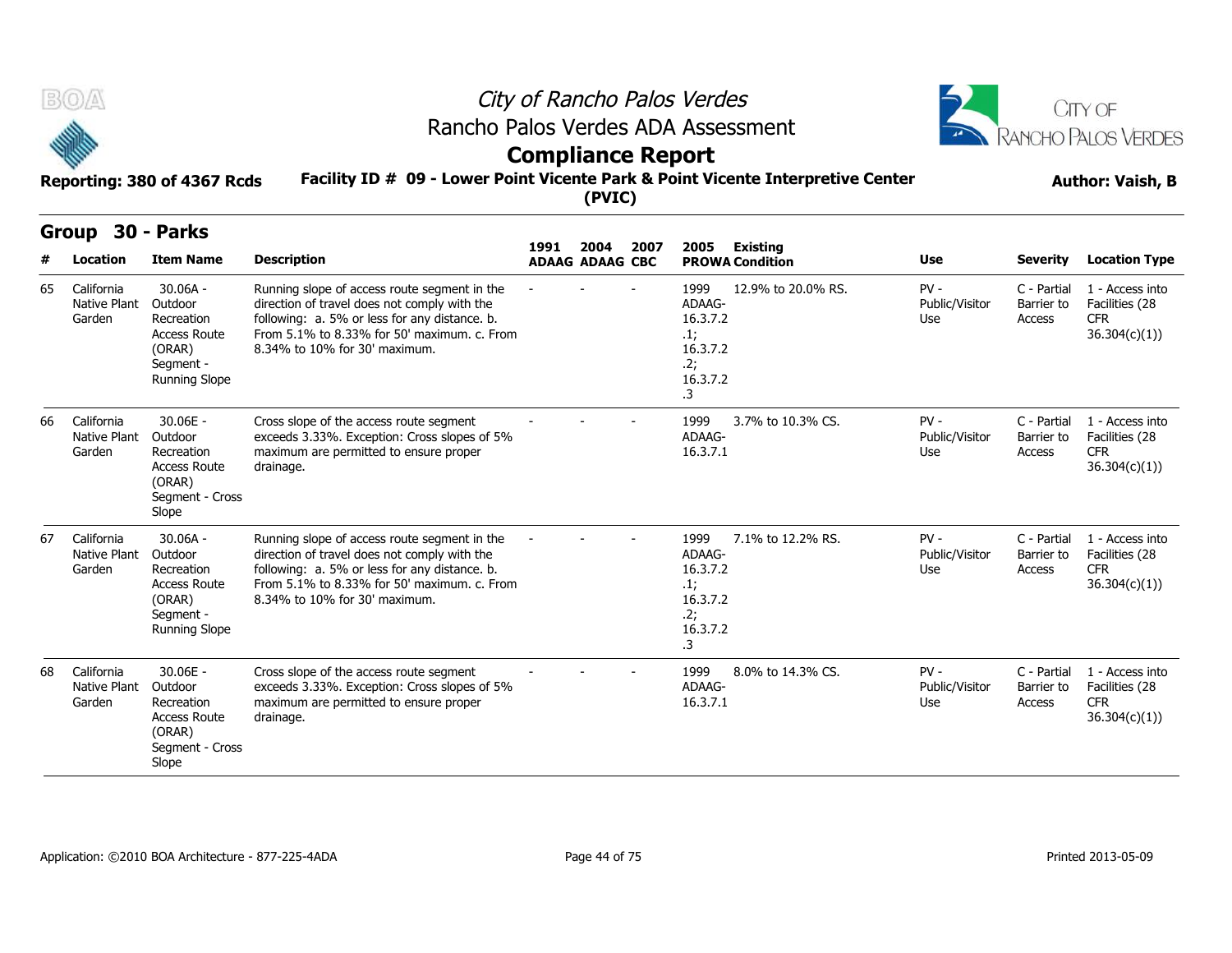



# **Compliance Report**

## **Facility ID # 09 - Lower Point Vicente Park & Point Vicente Interpretive Center Reporting: 380 of 4367 Rcds Author: Vaish, B**

| <b>Author: Vaish, B</b> |  |  |
|-------------------------|--|--|
|-------------------------|--|--|

|    | Group                                      | 30 - Parks                                                                                                |                                                                                                                                                                                                                               |       |                                |                    |                                                                               |                                           |                                 |                                            |                                                                  |
|----|--------------------------------------------|-----------------------------------------------------------------------------------------------------------|-------------------------------------------------------------------------------------------------------------------------------------------------------------------------------------------------------------------------------|-------|--------------------------------|--------------------|-------------------------------------------------------------------------------|-------------------------------------------|---------------------------------|--------------------------------------------|------------------------------------------------------------------|
|    | <b>Location</b>                            | <b>Item Name</b>                                                                                          | <b>Description</b>                                                                                                                                                                                                            | 1991  | 2004<br><b>ADAAG ADAAG CBC</b> | 2007               | 2005                                                                          | <b>Existing</b><br><b>PROWA Condition</b> | <b>Use</b>                      | <b>Severity</b>                            | <b>Location Type</b>                                             |
| 69 | California<br>Native Plant<br>Garden       | $30.06A -$<br>Outdoor<br>Recreation<br><b>Access Route</b><br>(ORAR)<br>Segment -<br><b>Running Slope</b> | Running slope of access route segment in the<br>direction of travel does not comply with the<br>following: a. 5% or less for any distance. b.<br>From 5.1% to 8.33% for 50' maximum, c. From<br>8.34% to 10% for 30' maximum. |       |                                |                    | 1999<br>ADAAG-<br>16.3.7.2<br>$\cdot$ 1;<br>16.3.7.2<br>.2;<br>16.3.7.2<br>З. | 11.8% to 23.4% RS.                        | $PV -$<br>Public/Visitor<br>Use | C - Partial<br>Barrier to<br><b>Access</b> | 1 - Access into<br>Facilities (28<br><b>CFR</b><br>36.304(c)(1)  |
| 70 | California<br>Native Plant Parks<br>Garden | 30.68 - Other -                                                                                           | See Additional Comments                                                                                                                                                                                                       |       |                                |                    |                                                                               | Level change due to water<br>erosion.     | $PV -$<br>Public/Visitor<br>Use | C - Partial<br>Barrier to<br><b>Access</b> | 1 - Access into<br>Facilities (28<br><b>CFR</b><br>36.304(c)(1)) |
| 71 | California<br>Native Plant<br>Garden       | 30.15 - Fixed<br>Bench -<br>Ground/Floor<br>Surface                                                       | The surface around the accessible bench is not<br>firm or stable.                                                                                                                                                             |       |                                |                    | 1999<br>ADAAG-<br>16.12.6                                                     |                                           | $PV -$<br>Public/Visitor<br>Use | C - Partial<br>Barrier to<br>Access        | 1 - Access into<br>Facilities (28<br><b>CFR</b><br>36.304(c)(1)) |
| 72 | California<br>Native Plant<br>Garden       | 30.16 - Fixed<br>Bench /<br>Wheelchair<br>Seating Space -<br>Shoulder<br>Alignment                        | A clear space at least 30" x 48" in size has not<br>been provided at one end of the fixed bench so<br>that a wheelchair user may be seated shoulder-<br>to-shoulder with an individual seated on the<br>bench.                |       |                                |                    | 1999<br>ADAAG-<br>16.12.4                                                     |                                           | $PV -$<br>Public/Visitor<br>Use | C - Partial<br>Barrier to<br><b>Access</b> | 1 - Access into<br>Facilities (28<br><b>CFR</b><br>36.304(c)(1)) |
| 73 | California<br>Native Plant<br>Garden       | 30.17 - Fixed<br>Bench - Surface<br>Slope                                                                 | Clear space has a slope greater than 2% in<br>some or all directions.(1999 ADAAG: 3% slope is<br>allowed when necessary for drainage).                                                                                        | 4.3.7 | 403.3                          | $\sim$             | 1999<br>ADAAG-<br>16.12.7                                                     |                                           | $PV -$<br>Public/Visitor<br>Use | C - Partial<br>Barrier to<br>Access        | 1 - Access into<br>Facilities (28<br><b>CFR</b><br>36.304(c)(1)) |
| 74 | California<br>Native Plant<br>Garden       | 30.22 - Fixed<br><b>Bench Armrest</b>                                                                     | Less than 50% of the fixed benches required to 4.26.3<br>be accessible have at least one armrest that can<br>withstand 250 lbs. of force in any direction.                                                                    |       | 903.6                          | 1115B.7 1999<br>.2 | ADAAG-<br>16.12.2.<br>2;<br>16.12.8                                           |                                           | $PV -$<br>Public/Visitor<br>Use | C - Partial<br>Barrier to<br>Access        | 1 - Access into<br>Facilities (28<br><b>CFR</b><br>36.304(c)(1)) |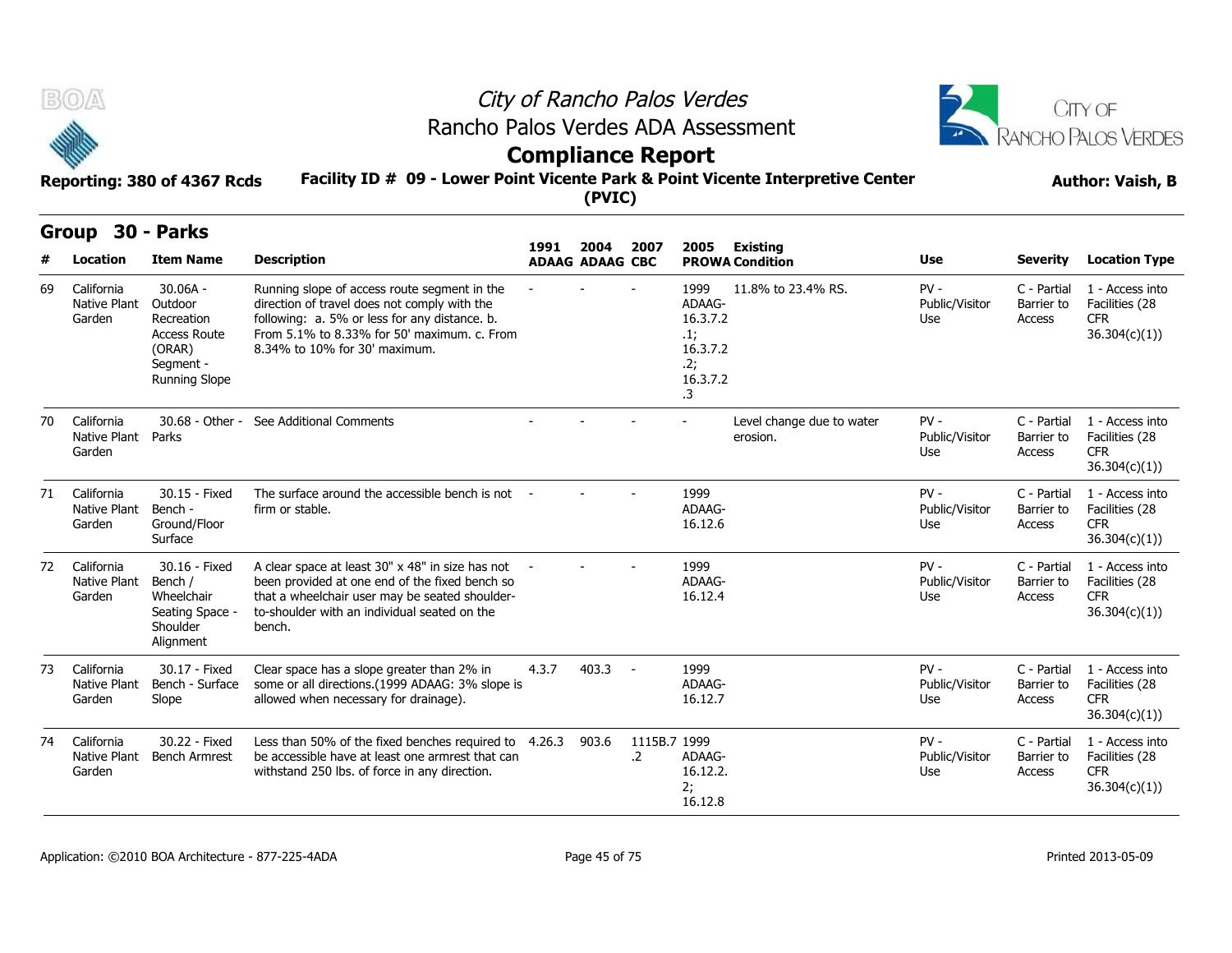| - - |  |  |  |
|-----|--|--|--|

## City of Rancho Palos Verdes Rancho Palos Verdes ADA Assessment



# **Compliance Report**

| B(0)            |                                                                                    |                                                                                                                                                                                                                | City of Rancho Palos Verdes<br>Rancho Palos Verdes ADA Assessment |                          |                            |                                             |                                                                   |                                 |                                     |                                                                  |  |  |  |
|-----------------|------------------------------------------------------------------------------------|----------------------------------------------------------------------------------------------------------------------------------------------------------------------------------------------------------------|-------------------------------------------------------------------|--------------------------|----------------------------|---------------------------------------------|-------------------------------------------------------------------|---------------------------------|-------------------------------------|------------------------------------------------------------------|--|--|--|
|                 |                                                                                    |                                                                                                                                                                                                                |                                                                   | <b>Compliance Report</b> |                            |                                             |                                                                   |                                 |                                     | <b>RANCHO PALOS VERDES</b>                                       |  |  |  |
|                 | Reporting: 380 of 4367 Rcds                                                        | Facility ID # 09 - Lower Point Vicente Park & Point Vicente Interpretive Center                                                                                                                                |                                                                   | (PVIC)                   |                            |                                             |                                                                   |                                 |                                     | <b>Author: Vaish, B</b>                                          |  |  |  |
| <b>Group</b>    | 30 - Parks                                                                         |                                                                                                                                                                                                                | 1991                                                              | 2004                     | 2007                       |                                             |                                                                   |                                 |                                     |                                                                  |  |  |  |
| Location        | <b>Item Name</b>                                                                   | <b>Description</b>                                                                                                                                                                                             |                                                                   | <b>ADAAG ADAAG CBC</b>   |                            | 2005                                        | Existing<br><b>PROWA Condition</b>                                | <b>Use</b>                      | <b>Severity</b>                     | <b>Location Type</b>                                             |  |  |  |
| 101 Entry Plaza | 30.21 - Fixed<br><b>Bench Size</b>                                                 | Accessible bench does not have seats that are<br>20" to 24" in depth and 42" min. in length. OR<br>The back support does not extend from a point<br>2" maximum above the bench to 18" min. above<br>the bench. |                                                                   | 903.3<br>903.4           |                            |                                             | Back support extends 14" from<br>seat, 7 1/2" above bench.        | $PV -$<br>Public/Visitor<br>Use | C - Partial<br>Barrier to<br>Access | 1 - Access into<br>Facilities (28<br><b>CFR</b><br>36.304(c)(1)) |  |  |  |
|                 |                                                                                    |                                                                                                                                                                                                                |                                                                   | Fig.<br>903.4            |                            |                                             |                                                                   |                                 |                                     |                                                                  |  |  |  |
| 102 Entry Plaza | 30.22 - Fixed<br><b>Bench Armrest</b>                                              | Less than 50% of the fixed benches required to 4.26.3<br>be accessible have at least one armrest that can<br>withstand 250 lbs. of force in any direction.                                                     |                                                                   | 903.6                    | 1115B.7 1999<br>$\cdot$ .2 | ADAAG-<br>16.12.2.<br>2;<br>16.12.8         |                                                                   | $PV -$<br>Public/Visitor<br>Use | C - Partial<br>Barrier to<br>Access | 1 - Access into<br>Facilities (28<br>CFR.<br>36.304(c)(1))       |  |  |  |
| 103 Entry Plaza | 30.20 - Fixed<br>Bench - Back<br>Support                                           | Back support is not provided along the full<br>length of the accessible bench.                                                                                                                                 |                                                                   | $903.4 -$                |                            | 1999<br>16.12.5                             | Back support does not run the<br>ADAAG- full length of the bench. | $PV -$<br>Public/Visitor<br>Use | C - Partial<br>Barrier to<br>Access | 1 - Access into<br>Facilities (28<br><b>CFR</b><br>36.304(c)(1)  |  |  |  |
| 104 Entry Plaza | 30.19 - Fixed<br>Bench Height                                                      | The height of the front edge of the seating<br>surface is not between 17" and 19" above the<br>adjacent grade or floor space.                                                                                  |                                                                   | 903.5                    | $\sim$ $-$                 | 1999<br>ADAAG-<br>16.12.3                   | 16" high.                                                         | $PV -$<br>Public/Visitor<br>Use | C - Partial<br>Barrier to<br>Access | 1 - Access into<br>Facilities (28<br>CFR.<br>36.304(c)(1)        |  |  |  |
| 105 Entry Plaza | and Dispersal -<br>Accessible Fixed<br><b>Benches</b>                              | 30.13 - Number Less than 50% of the fixed benches being<br>provided in an area are accessible. OR They are<br>not dispersed among the types provided.                                                          |                                                                   |                          |                            | 1999<br>ADAAG-<br>16.12.2.<br>2:<br>16.12.2 | 6 benches, 0 accessible.                                          | $PV -$<br>Public/Visitor<br>Use | C - Partial<br>Barrier to<br>Access | 1 - Access into<br>Facilities (28<br><b>CFR</b><br>36.304(c)(1)  |  |  |  |
| 106 Entry Plaza | 30.16 - Fixed<br>Bench /<br>Wheelchair<br>Seating Space -<br>Shoulder<br>Alianment | A clear space at least 30" x 48" in size has not<br>been provided at one end of the fixed bench so<br>that a wheelchair user may be seated shoulder-<br>to-shoulder with an individual seated on the<br>bench. |                                                                   |                          |                            | 1999<br>ADAAG-<br>16.12.4                   |                                                                   | $PV -$<br>Public/Visitor<br>Use | C - Partial<br>Barrier to<br>Access | 1 - Access into<br>Facilities (28<br><b>CFR</b><br>36.304(c)(1)  |  |  |  |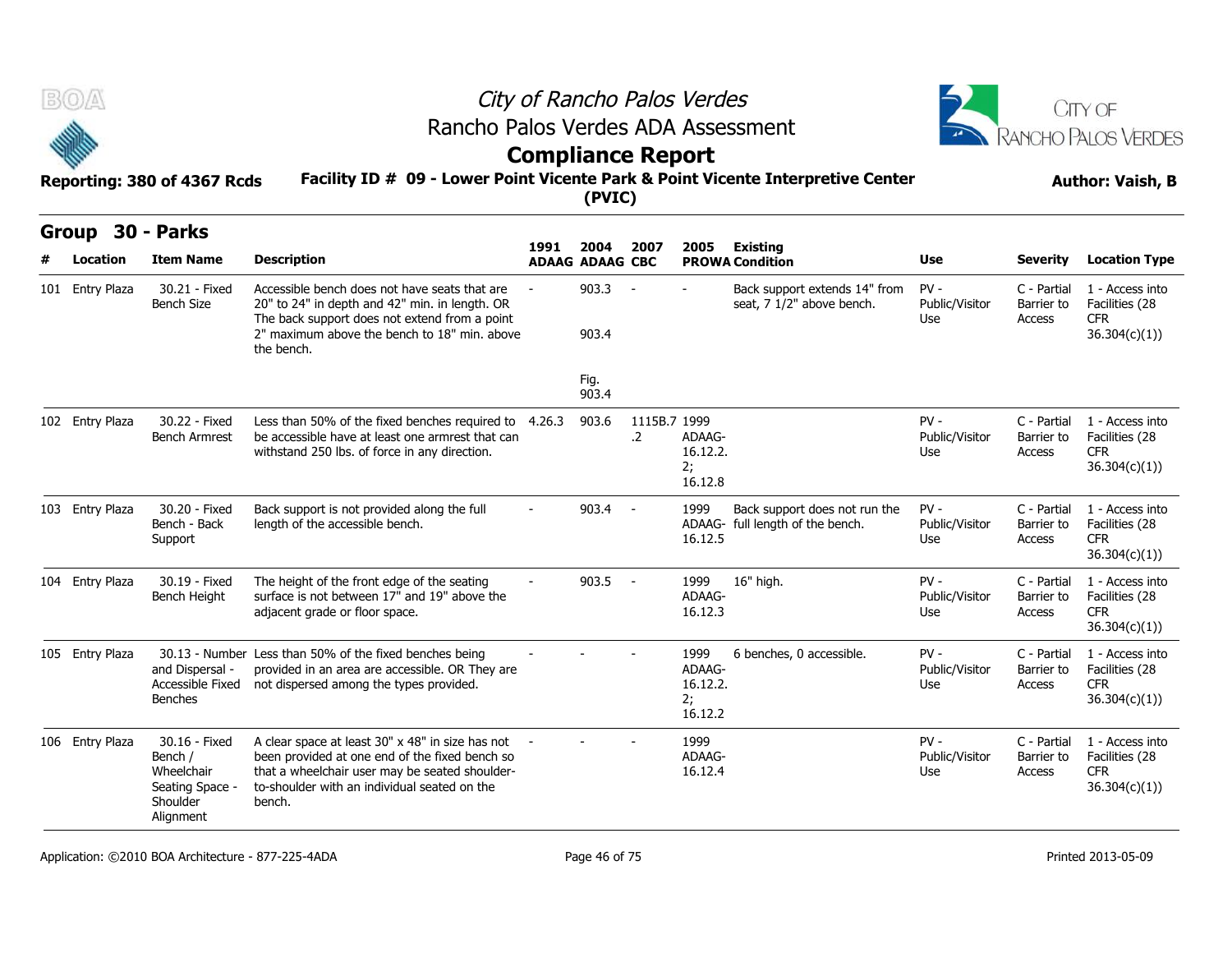



### **Compliance Report**

| B(0)         |                 | Reporting: 380 of 4367 Rcds                           | City of Rancho Palos Verdes<br>Rancho Palos Verdes ADA Assessment<br><b>Compliance Report</b><br>Facility ID # 09 - Lower Point Vicente Park & Point Vicente Interpretive Center | CITY OF<br><b>RANCHO PALOS VERDES</b><br><b>Author: Vaish, B</b> |                        |                            |                                             |                                                                      |                                 |                                     |                                                                  |
|--------------|-----------------|-------------------------------------------------------|----------------------------------------------------------------------------------------------------------------------------------------------------------------------------------|------------------------------------------------------------------|------------------------|----------------------------|---------------------------------------------|----------------------------------------------------------------------|---------------------------------|-------------------------------------|------------------------------------------------------------------|
| <b>Group</b> |                 | 30 - Parks                                            |                                                                                                                                                                                  | 1991                                                             | 2004                   | 2007                       | 2005                                        | <b>Existing</b>                                                      |                                 |                                     |                                                                  |
|              | Location        | <b>Item Name</b>                                      | <b>Description</b>                                                                                                                                                               |                                                                  | <b>ADAAG ADAAG CBC</b> |                            |                                             | <b>PROWA Condition</b>                                               | Use                             | <b>Severity</b>                     | <b>Location Type</b>                                             |
|              | 107 Entry Plaza | 30.17 - Fixed<br>Bench - Surface<br>Slope             | Clear space has a slope greater than 2% in<br>some or all directions.(1999 ADAAG: 3% slope is<br>allowed when necessary for drainage).                                           | 4.3.7                                                            | 403.3                  | $\sim$ $-$                 | 1999<br>ADAAG-<br>16.12.7                   | $2.4%$ .                                                             | $PV -$<br>Public/Visitor<br>Use | C - Partial<br>Barrier to<br>Access | 1 - Access into<br>Facilities (28<br><b>CFR</b><br>36.304(c)(1)) |
|              | 109 Terrace     | 30.21 - Fixed<br><b>Bench Size</b>                    | Accessible bench does not have seats that are<br>20" to 24" in depth and 42" min. in length. OR<br>The back support does not extend from a point                                 |                                                                  | 903.3                  |                            | $\sim$                                      | Back support extends 14" from<br>seat, 7 1/2" above bench.           | $PV -$<br>Public/Visitor<br>Use | C - Partial<br>Barrier to<br>Access | 1 - Access into<br>Facilities (28<br>CFR.                        |
|              |                 |                                                       | 2" maximum above the bench to 18" min. above<br>the bench.                                                                                                                       |                                                                  | 903.4                  |                            |                                             |                                                                      |                                 |                                     | 36.304(c)(1))                                                    |
|              |                 |                                                       |                                                                                                                                                                                  |                                                                  | Fig.<br>903.4          |                            |                                             |                                                                      |                                 |                                     |                                                                  |
|              | 110 Terrace     | 30.22 - Fixed<br><b>Bench Armrest</b>                 | Less than 50% of the fixed benches required to 4.26.3<br>be accessible have at least one armrest that can<br>withstand 250 lbs. of force in any direction.                       |                                                                  | 903.6                  | 1115B.7 1999<br>$\cdot$ .2 | ADAAG-<br>16.12.2.<br>2;<br>16.12.8         |                                                                      | $PV -$<br>Public/Visitor<br>Use | C - Partial<br>Barrier to<br>Access | 1 - Access into<br>Facilities (28<br><b>CFR</b><br>36.304(c)(1)) |
|              | 111 Terrace     | 30.20 - Fixed<br>Bench - Back<br>Support              | Back support is not provided along the full<br>length of the accessible bench.                                                                                                   |                                                                  | 903.4                  | $\sim$ $-$                 | 1999<br>16.12.5                             | Back support does not extend<br>ADAAG- the full length of the bench. | $PV -$<br>Public/Visitor<br>Use | C - Partial<br>Barrier to<br>Access | 1 - Access into<br>Facilities (28<br>CFR.<br>36.304(c)(1))       |
|              | 112 Terrace     | 30.19 - Fixed<br>Bench Height                         | The height of the front edge of the seating<br>surface is not between 17" and 19" above the<br>adjacent grade or floor space.                                                    |                                                                  | 903.5                  | $\sim$ $-$                 | 1999<br>ADAAG-<br>16.12.3                   | 16" high.                                                            | $PV -$<br>Public/Visitor<br>Use | C - Partial<br>Barrier to<br>Access | 1 - Access into<br>Facilities (28<br><b>CFR</b><br>36.304(c)(1)) |
|              | 113 Terrace     | and Dispersal -<br>Accessible Fixed<br><b>Benches</b> | 30.13 - Number Less than 50% of the fixed benches being<br>provided in an area are accessible. OR They are<br>not dispersed among the types provided.                            |                                                                  |                        |                            | 1999<br>ADAAG-<br>16.12.2.<br>2;<br>16.12.2 | 2 benches, 0 accessible.                                             | $PV -$<br>Public/Visitor<br>Use | C - Partial<br>Barrier to<br>Access | 1 - Access into<br>Facilities (28<br><b>CFR</b><br>36.304(c)(1)  |

**Number of Key Notes for Group 30 - Parks: 41**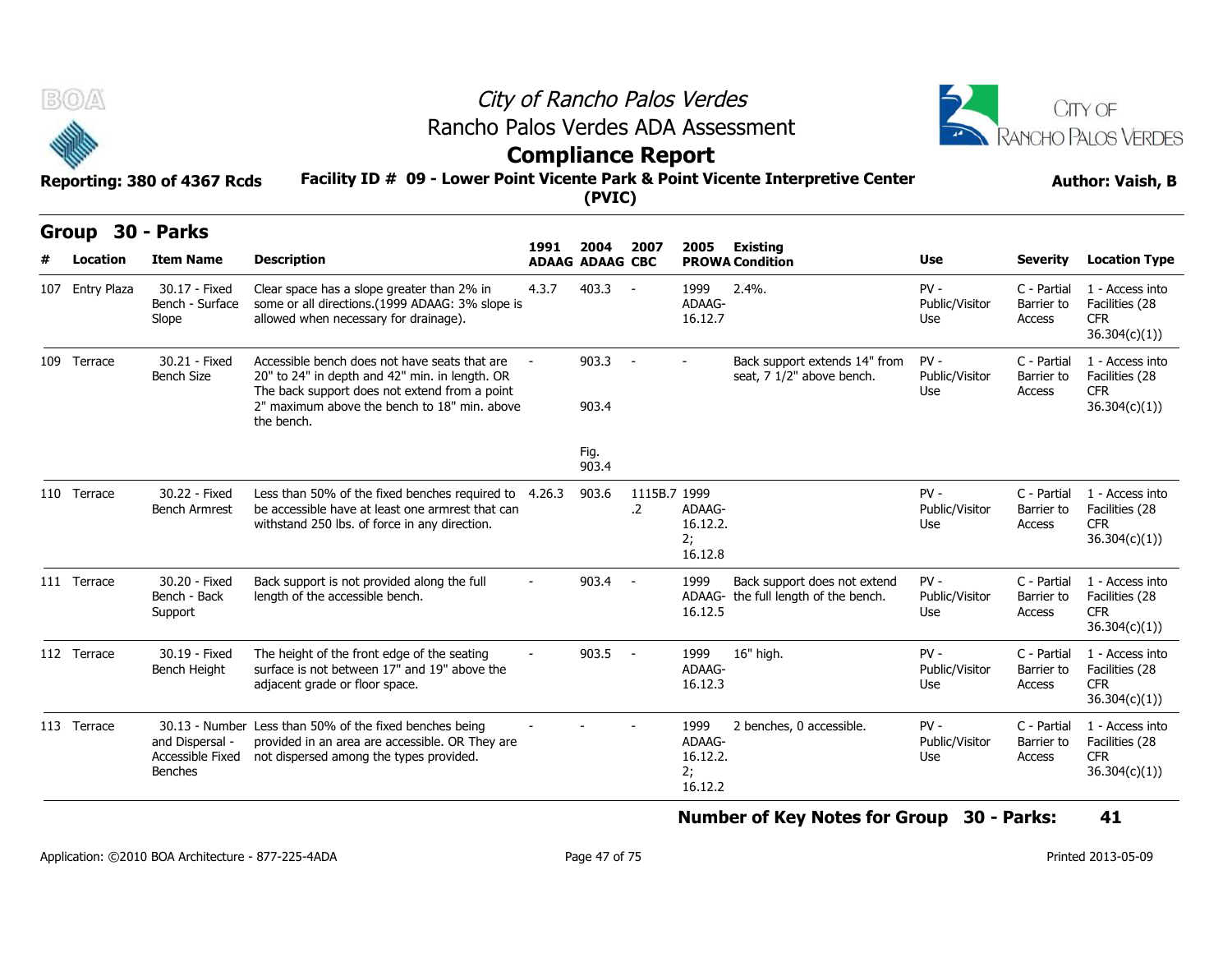



### **Compliance Report**

#### **Facility ID # 09 - Lower Point Vicente Park & Point Vicente Interpretive Center Reporting: 380 of 4367 Rcds Author: Vaish, B**

### **Group 02 - Passenger Loading Zone**

|                                                                                                                                                                                                                        | $\tilde{\phantom{a}}$<br><u>estribuation report</u><br>Facility ID # 09 - Lower Point Vicente Park & Point Vicente Interpretive Center<br>Reporting: 380 of 4367 Rcds<br>(PVIC) |                                                               |                                                                                                                                                                                                |                     |  |                        |  |                                                                         | <b>Author: Vaish, B</b>         |                                     |                                                                 |  |
|------------------------------------------------------------------------------------------------------------------------------------------------------------------------------------------------------------------------|---------------------------------------------------------------------------------------------------------------------------------------------------------------------------------|---------------------------------------------------------------|------------------------------------------------------------------------------------------------------------------------------------------------------------------------------------------------|---------------------|--|------------------------|--|-------------------------------------------------------------------------|---------------------------------|-------------------------------------|-----------------------------------------------------------------|--|
| Group 02 - Passenger Loading Zone<br>2007<br>Existing<br>1991<br>2004<br>2005<br><b>Description</b><br><b>Item Name</b><br>Use<br>#<br>Location<br><b>Severity</b><br><b>PROWA Condition</b><br><b>ADAAG ADAAG CBC</b> |                                                                                                                                                                                 |                                                               |                                                                                                                                                                                                |                     |  |                        |  |                                                                         |                                 | <b>Location Type</b>                |                                                                 |  |
|                                                                                                                                                                                                                        | 46 Bus Drop-off                                                                                                                                                                 | 02.10 - Sign                                                  | There is no reflectorized sign stating "Passenger<br>Loading Zone Only", with the ISA in white on a<br>blue background, adjacent to and visible from<br>the accessible passenger loading zone. | $4.1.2(7) -$<br>(b) |  | 1131B.2<br>item 1      |  |                                                                         | $PV -$<br>Public/Visitor<br>Use | C - Partial<br>Barrier to<br>Access | 1 - Access into<br>Facilities (28<br><b>CFR</b><br>36.304(c)(1) |  |
| 47                                                                                                                                                                                                                     | <b>Bus Drop-off</b>                                                                                                                                                             | 02.12B - Bus<br>Stop Pad Slope<br>Perpendicular to<br>Roadway | Bus stop pad slope perpendicular to the roadway 10.2.1<br>exceeds 2%.                                                                                                                          |                     |  | 810.2.4 1121B.2<br>. т |  | 2.8% CS.                                                                | $PV -$<br>Public/Visitor<br>Use | C - Partial<br>Barrier to<br>Access | 1 - Access into<br>Facilities (28<br><b>CFR</b><br>36.304(c)(1) |  |
| 48                                                                                                                                                                                                                     | <b>Bus Drop-off</b>                                                                                                                                                             | 02.17 - Other -<br>Passenger<br>Loading Zones                 | See Additional Comments                                                                                                                                                                        |                     |  |                        |  | Bench provided at bus drop-off, PV -<br>no wheelchair seating provided. | Public/Visitor<br>Use           | C - Partial<br>Barrier to<br>Access | . - Access into<br>Facilities (28<br><b>CFR</b><br>36.304(c)(1) |  |

### **Number of Key Notes for Group 02 - Passenger Loading Zone: 3**

### **Group 07 - Ramps**

|    |              | Roadway                                       |                                                                                                                                      |       |                        |                                          |      |                                                                         |                                 |                                     | 36.304(c)(1)                                                     |
|----|--------------|-----------------------------------------------|--------------------------------------------------------------------------------------------------------------------------------------|-------|------------------------|------------------------------------------|------|-------------------------------------------------------------------------|---------------------------------|-------------------------------------|------------------------------------------------------------------|
| 48 | Bus Drop-off | 02.17 - Other -<br>Passenger<br>Loading Zones | See Additional Comments                                                                                                              |       |                        |                                          |      | Bench provided at bus drop-off, PV -<br>no wheelchair seating provided. | Public/Visitor<br>Use           | C - Partial<br>Barrier to<br>Access | L - Access into<br>Facilities (28<br><b>CFR</b><br>36.304(c)(1)) |
|    |              |                                               |                                                                                                                                      |       |                        |                                          |      | Number of Key Notes for Group 02 - Passenger Loading Zone:              |                                 |                                     | 3                                                                |
|    | Group        | 07 - Ramps                                    |                                                                                                                                      |       | 2004                   | 2007                                     |      |                                                                         |                                 |                                     |                                                                  |
| #  | Location     | <b>Item Name</b>                              | <b>Description</b>                                                                                                                   | 1991  | <b>ADAAG ADAAG CBC</b> |                                          | 2005 | Existing<br><b>PROWA Condition</b>                                      | <b>Use</b>                      | <b>Severity</b>                     | <b>Location Type</b>                                             |
| 88 | Ramp         | $07.08 - Top$<br>Landing - Size               | Top landing is less than $60" \times 60"$ .                                                                                          |       |                        | $4.8.4(1)$ $405.7.4$ $1133B.5 -$<br>.4.2 |      | No top landing.                                                         | $PV -$<br>Public/Visitor<br>Use | C - Partial<br>Barrier to<br>Access | L - Access into<br>Facilities (28<br><b>CFR</b><br>36.304(c)(1)  |
| 89 | Ramp         | 07.07A - Level<br>Landings                    | Landings at the top or bottom of each ramp or<br>each ramp run is not level (slope is greater than<br>2% in some or all directions). | 4.8.4 | 405.7.1 .4.1           | $405.7$ ; 1133B.5 -                      |      | 5.7% RS at bottom landing.                                              | $PV -$<br>Public/Visitor<br>Use | C - Partial<br>Barrier to<br>Access | 1 - Access into<br>Facilities (28<br><b>CFR</b>                  |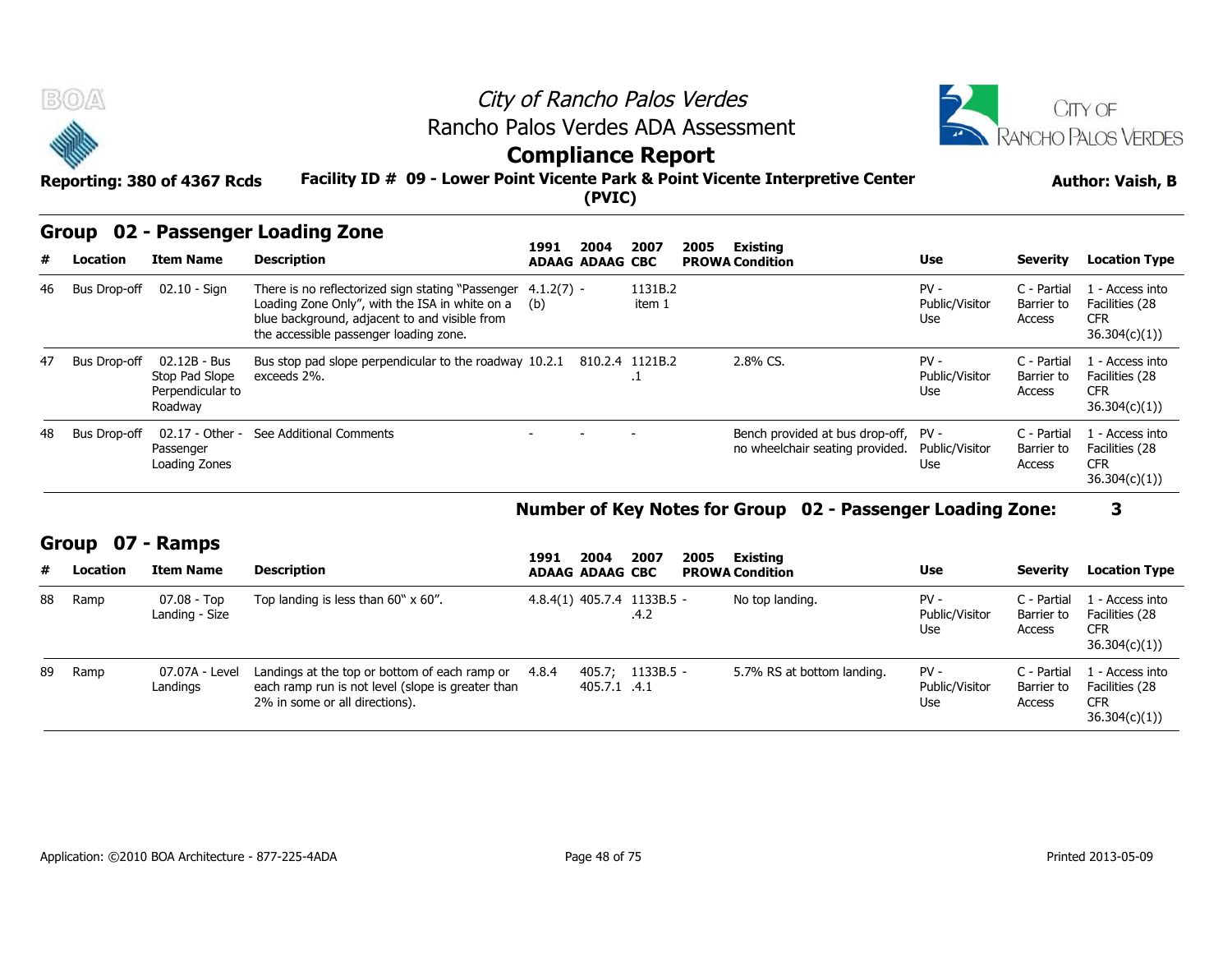| <b>BOA</b>                  | City of Rancho Palos Verdes                                                     | <b>CITY OF</b>          |
|-----------------------------|---------------------------------------------------------------------------------|-------------------------|
|                             | Rancho Palos Verdes ADA Assessment                                              | RANCHO PALOS VERDES     |
| <b>SERIES</b>               | <b>Compliance Report</b>                                                        |                         |
| Reporting: 380 of 4367 Rcds | Facility ID # 09 - Lower Point Vicente Park & Point Vicente Interpretive Center | <b>Author: Vaish, B</b> |
|                             | (PVIC)                                                                          |                         |

|    |                 | Group 07 - Ramps       |                                                                                                                                                                                                                                                                                                            |       |                                | 2007              |                                | Existing       |                                 |                                     |                                                                 |
|----|-----------------|------------------------|------------------------------------------------------------------------------------------------------------------------------------------------------------------------------------------------------------------------------------------------------------------------------------------------------------|-------|--------------------------------|-------------------|--------------------------------|----------------|---------------------------------|-------------------------------------|-----------------------------------------------------------------|
| #  | <b>Location</b> | <b>Item Name</b>       | <b>Description</b>                                                                                                                                                                                                                                                                                         | 1991  | 2004<br><b>ADAAG ADAAG CBC</b> |                   | 2005<br><b>PROWA Condition</b> |                | Use                             | Severity                            | <b>Location Type</b>                                            |
| 90 | Ramp            | $07.16 -$<br>Handrails | Slope of the ramp exceeds 5%, and handrails<br>are not provided on each side. (Per CBC<br>1133B.5.5.1, at exterior door landings, handrails<br>are not required on ramps less than 6" high or<br>72" long. Handrails are not required on curb<br>ramps or adjacent to fixed seating in assembly<br>areas.) | 4.8.5 | 405.8;<br>505.2                | 1133B.5 -<br>.5.1 |                                | None provided. | $PV -$<br>Public/Visitor<br>Use | C - Partial<br>Barrier to<br>Access | 1 - Access into<br>Facilities (28<br><b>CFR</b><br>36.304(c)(1) |

### **Group 14 - Rooms and Spaces**

|                   | <b>Handrails</b>                                                               | are not provided on each side. (Per CBC<br>1133B.5.5.1, at exterior door landings, handrails<br>are not required on ramps less than 6" high or<br>72" long. Handrails are not required on curb<br>ramps or adjacent to fixed seating in assembly<br>areas.) |                                                  | 505.2                                                     | .5.1                                 |      |                                                   | Public/Visitor<br>Use           | Barrier to<br>Access                | Facilities (28<br><b>CFR</b><br>36.304(c)(1))                    |
|-------------------|--------------------------------------------------------------------------------|-------------------------------------------------------------------------------------------------------------------------------------------------------------------------------------------------------------------------------------------------------------|--------------------------------------------------|-----------------------------------------------------------|--------------------------------------|------|---------------------------------------------------|---------------------------------|-------------------------------------|------------------------------------------------------------------|
|                   |                                                                                |                                                                                                                                                                                                                                                             |                                                  |                                                           |                                      |      | Number of Key Notes for Group 07 - Ramps:         |                                 |                                     | 3                                                                |
| Group<br>Location | 14 - Rooms and Spaces<br><b>Item Name</b>                                      | <b>Description</b>                                                                                                                                                                                                                                          | 1991                                             | 2004<br><b>ADAAG ADAAG CBC</b>                            | 2007                                 | 2005 | Existing<br><b>PROWA Condition</b>                | <b>Use</b>                      | <b>Severity</b>                     | <b>Location Type</b>                                             |
| 116 Terrace       | $14.34 -$<br>Electrical/Commu<br>nications<br>Receptacles -<br>Mounting Height | Electrical/communications receptacle is not<br>located between 15" min., and 48" max., AFF.                                                                                                                                                                 | 4.27.3;<br>4.2.5;<br>4.2.6;<br>Fig. 5;<br>Fig. 6 | Fig.<br>308.2.1;<br>308.3.1;<br>Fig.<br>308.3.1;<br>309.3 | 4.1.3(13 308.2.1; 1117B.6 -<br>(5.2) |      | 8" high receptacle.                               | $PV -$<br>Public/Visitor<br>Use | C - Partial<br>Barrier to<br>Access | 1 - Access into<br>Facilities (28<br><b>CFR</b><br>36.304(c)(1)) |
| 123 Lobby         | $14.35 -$<br>Controls -<br>Operation                                           | The controls are not accessible. (Accessible<br>controls shall be operable with one hand, and<br>without tight grasping, pinching, or twisting of<br>the wrist, and the force to operate the controls<br>shall be no greater than 5 lbs.)                   | 4.27.4                                           | 309.4                                                     | 1117B.6 -<br>(4)                     |      | No single action hardware at<br>display cabinets. | $PV -$<br>Public/Visitor<br>Use | C - Partial<br>Barrier to<br>Access | 2 - Program<br>Areas (28 CFR<br>36.304(c)(2)                     |
| 131 Studio        | $14.35 -$<br>Controls -<br>Operation                                           | The controls are not accessible. (Accessible<br>controls shall be operable with one hand, and<br>without tight grasping, pinching, or twisting of<br>the wrist, and the force to operate the controls<br>shall be no greater than 5 lbs.)                   | 4.27.4                                           | 309.4                                                     | 1117B.6 -<br>(4)                     |      | Non-single action cabinet<br>hardware.            | EW - Employee<br>Work Area      | C - Partial<br>Barrier to<br>Access | 2 - Program<br>Areas (28 CFR<br>36.304(c)(2)                     |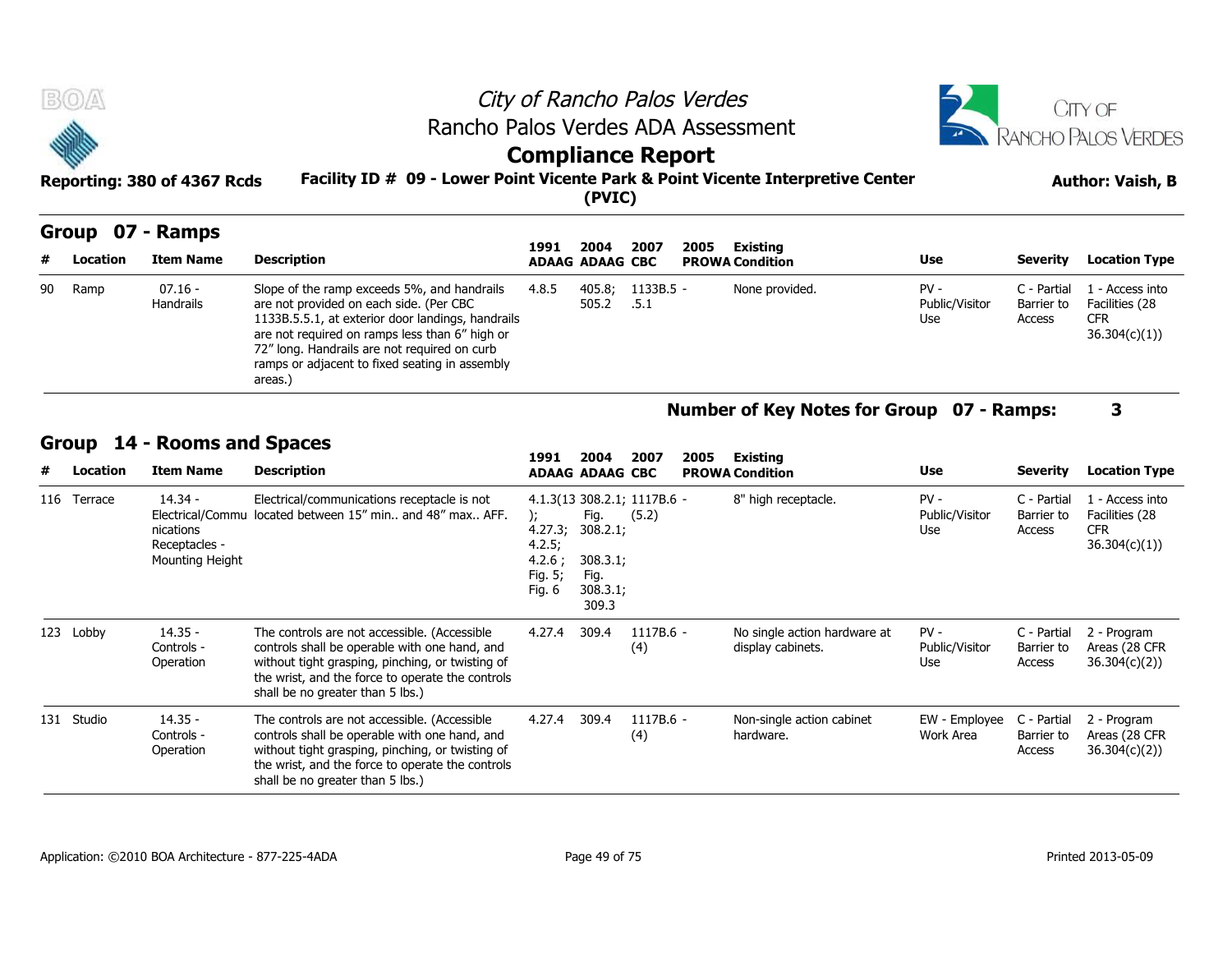



### **Compliance Report**

#### **Facility ID # 09 - Lower Point Vicente Park & Point Vicente Interpretive Center Reporting: 380 of 4367 Rcds Author: Vaish, B**

| B(0)         |  |                                                                      |                                                                                                                                                                                                                                                                                                                                                                | City of Rancho Palos Verdes<br>Rancho Palos Verdes ADA Assessment                                                     |                                |                                                                 |      |                                                     |                            |                                     |                                               |  |  |  |
|--------------|--|----------------------------------------------------------------------|----------------------------------------------------------------------------------------------------------------------------------------------------------------------------------------------------------------------------------------------------------------------------------------------------------------------------------------------------------------|-----------------------------------------------------------------------------------------------------------------------|--------------------------------|-----------------------------------------------------------------|------|-----------------------------------------------------|----------------------------|-------------------------------------|-----------------------------------------------|--|--|--|
|              |  | Reporting: 380 of 4367 Rcds                                          |                                                                                                                                                                                                                                                                                                                                                                | <b>Compliance Report</b><br>Facility ID # 09 - Lower Point Vicente Park & Point Vicente Interpretive Center<br>(PVIC) |                                |                                                                 |      |                                                     |                            |                                     |                                               |  |  |  |
| Location     |  | Group 14 - Rooms and Spaces<br><b>Item Name</b>                      | <b>Description</b>                                                                                                                                                                                                                                                                                                                                             | 1991                                                                                                                  | 2004<br><b>ADAAG ADAAG CBC</b> | 2007                                                            | 2005 | Existing<br><b>PROWA Condition</b>                  | Use                        | <b>Severity</b>                     | <b>Location Type</b>                          |  |  |  |
| 133 Studio   |  | 14.36A -<br>Counter Height                                           | Where provided in public or common use areas,<br>countertops are not between 28" - 34" high.<br>(Common use areas are those interior and<br>exterior rooms, spaces, or elements that are<br>made available for the use of a restricted group<br>of people (for example, the occupants of an<br>office building, or the quests of such occupants).              | 4.32.4 902.3                                                                                                          |                                | 1122B.4 -                                                       |      |                                                     | EW - Employee<br>Work Area | C - Partial<br>Barrier to<br>Access | 2 - Program<br>Areas (28 CFR<br>36.304(c)(2)  |  |  |  |
| 134 Studio   |  | 14.32B -<br>Forward Reach<br>Range over<br>Obstruction -<br>Controls | Controls, dispensers, and similar devices over an 4.2.5;<br>obstruction are mounted higher than 44" AFF<br>when the clear floor space allows only a forward<br>approach and the horizontal reach limit is<br>between 20" to 25". (Mounting height of 48"<br>max AFF is permitted when the horizontal<br>reach is less than 20".)                               | Fig. 5(b) Fig.                                                                                                        |                                | 308.2.2; 1117B.6 -<br>(3);<br>308.2.2 1118.5;<br>Fig.<br>11B-5C |      | 46 3/4" high light switch over<br>31" deep counter. | EW - Employee<br>Work Area | C - Partial<br>Barrier to<br>Access | 2 - Program<br>Areas (28 CFR<br>36.304(c)(2)) |  |  |  |
| 135 Studio   |  | 14.32B -<br>Forward Reach<br>Range over<br>Obstruction -<br>Controls | Controls, dispensers, and similar devices over an 4.2.5;<br>obstruction are mounted higher than 44" AFF<br>when the clear floor space allows only a forward<br>approach and the horizontal reach limit is<br>between 20" to 25". (Mounting height of 48"<br>max AFF is permitted when the horizontal<br>reach is less than 20".)                               | Fig. 5(b) Fig.                                                                                                        |                                | 308.2.2; 1117B.6 -<br>(3);<br>308.2.2 1118.5;<br>Fig.<br>11B-5C |      | Data outlet 42 3/4" high over<br>31" deep counter.  | EW - Employee<br>Work Area | C - Partial<br>Barrier to<br>Access | 2 - Program<br>Areas (28 CFR<br>36.304(c)(2)  |  |  |  |
| 145 Workroom |  | $14.36A -$<br>Counter Height                                         | Where provided in public or common use areas, 4.32.4 902.3<br>countertops are not between 28" - 34" high.<br>(Common use areas are those interior and<br>exterior rooms, spaces, or elements that are<br>made available for the use of a restricted group<br>of people (for example, the occupants of an<br>office building, or the quests of such occupants). |                                                                                                                       |                                | 1122B.4 -                                                       |      | 35" high counter.                                   | EW - Employee<br>Work Area | C - Partial<br>Barrier to<br>Access | 2 - Program<br>Areas (28 CFR<br>36.304(c)(2)) |  |  |  |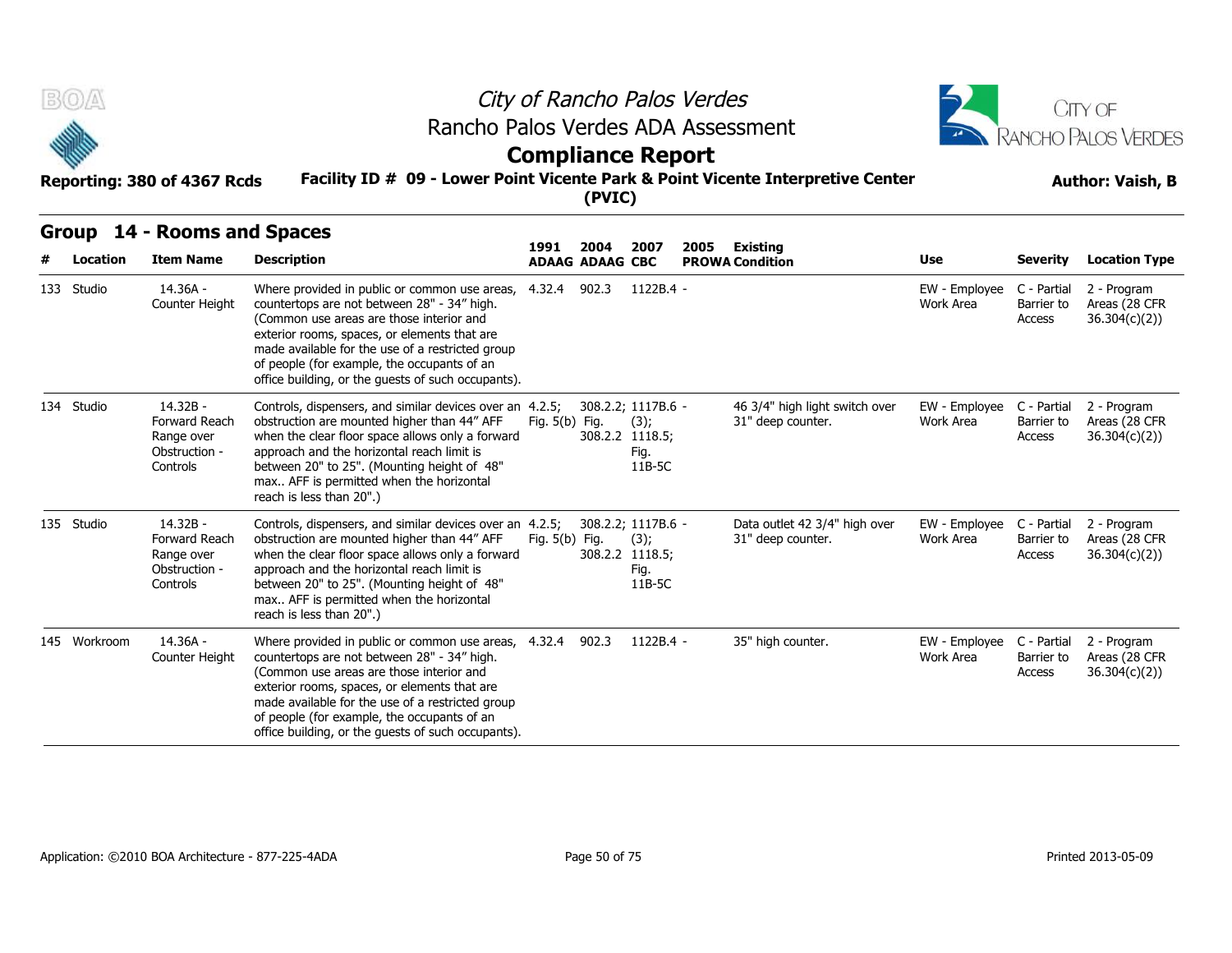



### **Compliance Report**

#### **Facility ID # 09 - Lower Point Vicente Park & Point Vicente Interpretive Center Reporting: 380 of 4367 Rcds Author: Vaish, B**

| B(0)         |                                                               |                                                                                                                                                                                                                                                                                                                                                                                                                                                                                                                        |                                                        | City of Rancho Palos Verdes                 |                                                                              |      |                            |                            |                                     | <b>ITY OF</b>                                 |  |
|--------------|---------------------------------------------------------------|------------------------------------------------------------------------------------------------------------------------------------------------------------------------------------------------------------------------------------------------------------------------------------------------------------------------------------------------------------------------------------------------------------------------------------------------------------------------------------------------------------------------|--------------------------------------------------------|---------------------------------------------|------------------------------------------------------------------------------|------|----------------------------|----------------------------|-------------------------------------|-----------------------------------------------|--|
|              |                                                               | Rancho Palos Verdes ADA Assessment                                                                                                                                                                                                                                                                                                                                                                                                                                                                                     |                                                        |                                             |                                                                              |      |                            |                            |                                     | RANCHO PALOS VERDES                           |  |
|              |                                                               |                                                                                                                                                                                                                                                                                                                                                                                                                                                                                                                        |                                                        | <b>Compliance Report</b>                    |                                                                              |      |                            |                            |                                     |                                               |  |
|              | Reporting: 380 of 4367 Rcds                                   | Facility ID # 09 - Lower Point Vicente Park & Point Vicente Interpretive Center                                                                                                                                                                                                                                                                                                                                                                                                                                        |                                                        | (PVIC)                                      |                                                                              |      |                            | <b>Author: Vaish, B</b>    |                                     |                                               |  |
| <b>Group</b> | 14 - Rooms and Spaces                                         |                                                                                                                                                                                                                                                                                                                                                                                                                                                                                                                        | 1991                                                   | 2004                                        | 2007                                                                         | 2005 | <b>Existing</b>            |                            |                                     |                                               |  |
| Location     | <b>Item Name</b>                                              | <b>Description</b>                                                                                                                                                                                                                                                                                                                                                                                                                                                                                                     |                                                        | <b>ADAAG ADAAG CBC</b>                      |                                                                              |      | <b>PROWA Condition</b>     | <b>Use</b>                 | <b>Severity</b>                     | <b>Location Type</b>                          |  |
| 146 Workroom | $14.28 -$<br>Fixed/Built-in<br>Seating, Tables<br>or Counters | At fixed or built-in seating, tables, or counters in 4.1.3(18 226.1; 1122B.1 -<br>public or common employee areas, less than 5% );<br>of the provided seating spaces are wheelchair<br>accessible and have a 30" by 48" clear space<br>which overlaps an accessible route of travel.<br>(Wheelchair accessible seating spaces are<br>between 28" - 34" high and with knee space<br>measuring at least 27" high, 30" wide, and 19"<br>deep.) (These elements include study carrels<br>and student laboratory stations.) | 4.32.1;<br>4.32.4                                      | Advisory<br>226.1;<br>305;<br>306;<br>902.2 |                                                                              |      | No knee space.             | EW - Employee<br>Work Area | C - Partial<br>Barrier to<br>Access | 2 - Program<br>Areas (28 CFR<br>36.304(c)(2)  |  |
| 147 Workroom |                                                               | 14.32A - Reach Controls, dispensers, and similar devices are not 4.1.3(13 -<br>Range - Controls between 9" and 54" AFF when the clear floor<br>space allows a parallel approach. OR They are<br>not between 15" and 48" AFF when the clear<br>floor space allows only a forward approach.                                                                                                                                                                                                                              | );<br>4.27.3;<br>4.2.5;<br>4.2.6;<br>Fig. 5;<br>Fig. 6 |                                             | 1117B.6 -<br>(3);<br>1118.5;<br>1118.6;<br>Fig.<br>11B-5C;<br>Fig.<br>11B-5D |      | 55" high Pencil sharpener. | EW - Employee<br>Work Area | C - Partial<br>Barrier to<br>Access | 2 - Program<br>Areas (28 CFR<br>36.304(c)(2)) |  |
| 148 Workroom | $14.35 -$<br>Controls -<br>Operation                          | The controls are not accessible. (Accessible<br>controls shall be operable with one hand, and<br>without tight grasping, pinching, or twisting of<br>the wrist, and the force to operate the controls<br>shall be no greater than 5 lbs.)                                                                                                                                                                                                                                                                              | 4.27.4                                                 | 309.4                                       | $1117B.6 -$<br>(4)                                                           |      |                            | EW - Employee<br>Work Area | C - Partial<br>Barrier to<br>Access | 2 - Program<br>Areas (28 CFR<br>36.304(c)(2)  |  |
| 154 Office   | 14.29A -<br>Counter - Knee<br>Space Height                    | Where seating for persons in wheelchairs is<br>provided at table or counter, knee space is less<br>than 27" high.                                                                                                                                                                                                                                                                                                                                                                                                      | 4.32.3                                                 | Fig.<br>306.3                               | 306.3.1; 1122B.3 -<br>; Fig.<br>11B-13                                       |      | 23" to keyboard.           | EW - Employee<br>Work Area | C - Partial<br>Barrier to<br>Access | 2 - Program<br>Areas (28 CFR<br>36.304(c)(2)  |  |
|              |                                                               |                                                                                                                                                                                                                                                                                                                                                                                                                                                                                                                        |                                                        |                                             |                                                                              |      |                            |                            |                                     |                                               |  |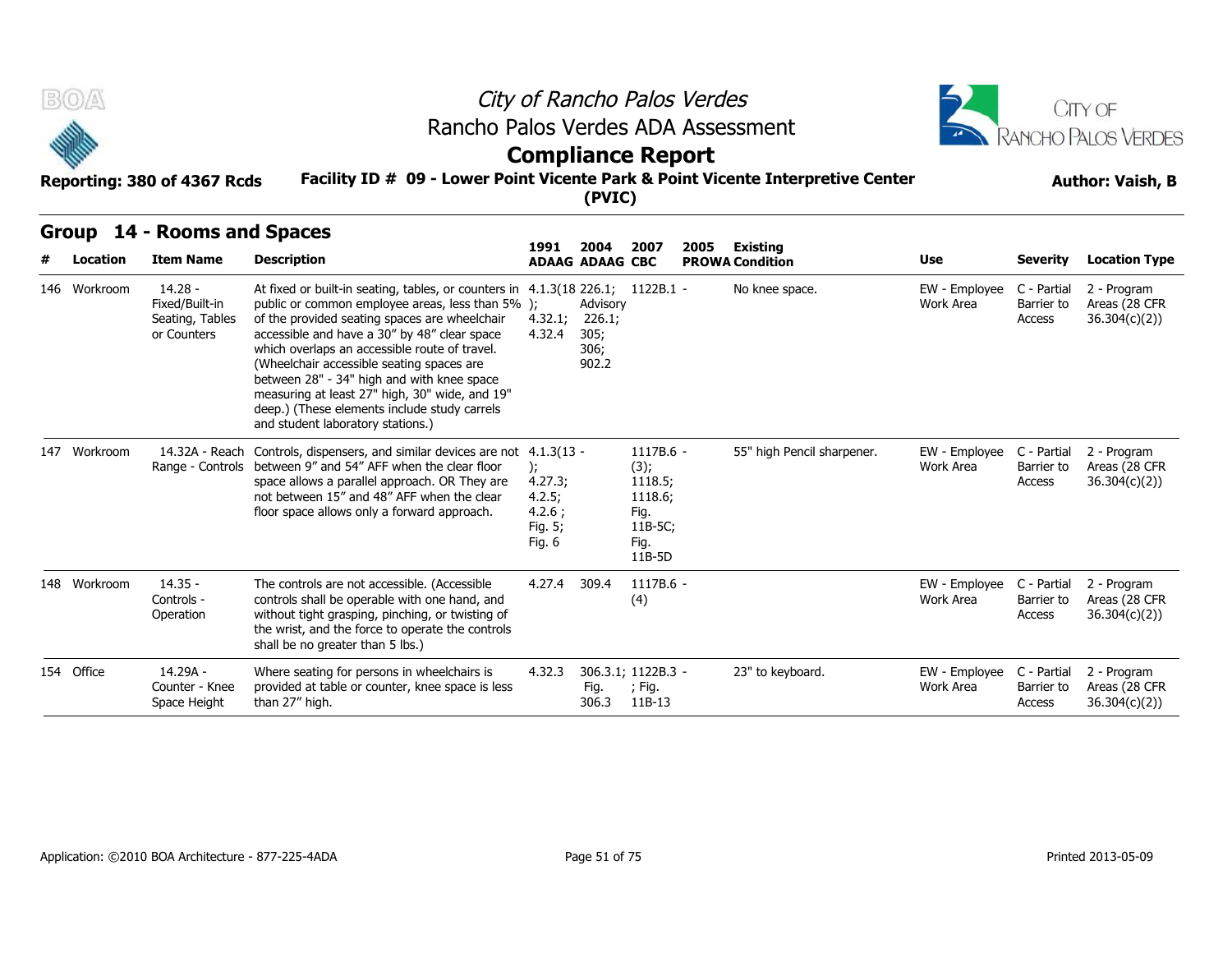



### **Compliance Report**

### **Facility ID # 09 - Lower Point Vicente Park & Point Vicente Interpretive Center Reporting: 380 of 4367 Rcds Author: Vaish, B**

| B(0)        | Reporting: 380 of 4367 Rcds                                          | Rancho Palos Verdes ADA Assessment<br>Facility ID # 09 - Lower Point Vicente Park & Point Vicente Interpretive Center                                                                                                                                                                                                                                    |                                                                        | (PVIC)                         | City of Rancho Palos Verdes<br><b>Compliance Report</b>                      |                                               |                            |                                     | CITY OF<br>ANCHO PALOS VERDES<br><b>Author: Vaish, B</b> |  |
|-------------|----------------------------------------------------------------------|----------------------------------------------------------------------------------------------------------------------------------------------------------------------------------------------------------------------------------------------------------------------------------------------------------------------------------------------------------|------------------------------------------------------------------------|--------------------------------|------------------------------------------------------------------------------|-----------------------------------------------|----------------------------|-------------------------------------|----------------------------------------------------------|--|
|             | Group 14 - Rooms and Spaces                                          |                                                                                                                                                                                                                                                                                                                                                          |                                                                        |                                |                                                                              |                                               |                            |                                     |                                                          |  |
| Location    | <b>Item Name</b>                                                     | <b>Description</b>                                                                                                                                                                                                                                                                                                                                       | 1991                                                                   | 2004<br><b>ADAAG ADAAG CBC</b> | 2007<br>2005                                                                 | Existing<br><b>PROWA Condition</b>            | Use                        | <b>Severity</b>                     | <b>Location Type</b>                                     |  |
| 165 Library | 14.32A - Reach                                                       | Controls, dispensers, and similar devices are not<br>Range - Controls between 9" and 54" AFF when the clear floor<br>space allows a parallel approach. OR They are<br>not between 15" and 48" AFF when the clear<br>floor space allows only a forward approach.                                                                                          | $4.1.3(13 -$<br>);<br>4.27.3;<br>4.2.5;<br>4.2.6:<br>Fig. 5;<br>Fig. 6 |                                | 1117B.6 -<br>(3);<br>1118.5;<br>1118.6;<br>Fig.<br>11B-5C;<br>Fig.<br>11B-5D | Coat hook at 60 1/2" high.                    | EW - Employee<br>Work Area | C - Partial<br>Barrier to<br>Access | 2 - Program<br>Areas (28 CFR<br>36.304(c)(2))            |  |
| 179 Kitchen | $14.35 -$<br>Controls -<br>Operation                                 | The controls are not accessible. (Accessible<br>controls shall be operable with one hand, and<br>without tight grasping, pinching, or twisting of<br>the wrist, and the force to operate the controls<br>shall be no greater than 5 lbs.)                                                                                                                | 4.27.4 309.4                                                           |                                | 1117B.6 -<br>(4)                                                             | Knob type hardware for cabinet. EW - Employee | Work Area                  | C - Partial<br>Barrier to<br>Access | 2 - Program<br>Areas (28 CFR<br>36.304(c)(2))            |  |
| 180 Kitchen | 14.36A -<br>Counter Height                                           | Where provided in public or common use areas, 4.32.4<br>countertops are not between 28" - 34" high.<br>(Common use areas are those interior and<br>exterior rooms, spaces, or elements that are<br>made available for the use of a restricted group<br>of people (for example, the occupants of an<br>office building, or the guests of such occupants). |                                                                        | 902.3                          | 1122B.4 -                                                                    | 37" high.                                     | EW - Employee<br>Work Area | C - Partial<br>Barrier to<br>Access | 2 - Program<br>Areas (28 CFR<br>36.304(c)(2))            |  |
| 181 Kitchen | 14.32B -<br>Forward Reach<br>Range over<br>Obstruction -<br>Controls | Controls, dispensers, and similar devices over an 4.2.5;<br>obstruction are mounted higher than 44" AFF<br>when the clear floor space allows only a forward<br>approach and the horizontal reach limit is<br>between 20" to 25". (Mounting height of 48"<br>max AFF is permitted when the horizontal<br>reach is less than 20".)                         | Fig. 5(b) Fig.                                                         |                                | 308.2.2; 1117B.6 -<br>(3);<br>308.2.2 1118.5;<br>Fig.<br>11B-5C              | 45" high receptacle over 25"<br>deep counter. | EW - Employee<br>Work Area | C - Partial<br>Barrier to<br>Access | 2 - Program<br>Areas (28 CFR<br>36.304(c)(2)             |  |
| 192 Kitchen | $14.35 -$<br>Controls -<br>Operation                                 | The controls are not accessible. (Accessible<br>controls shall be operable with one hand, and<br>without tight grasping, pinching, or twisting of<br>the wrist, and the force to operate the controls<br>shall be no greater than 5 lbs.)                                                                                                                | 4.27.4 309.4                                                           |                                | 1117B.6 -<br>(4)                                                             | Knob type hardware for kitchen<br>cabinets.   | EW - Employee<br>Work Area | C - Partial<br>Barrier to<br>Access | 2 - Program<br>Areas (28 CFR<br>36.304(c)(2))            |  |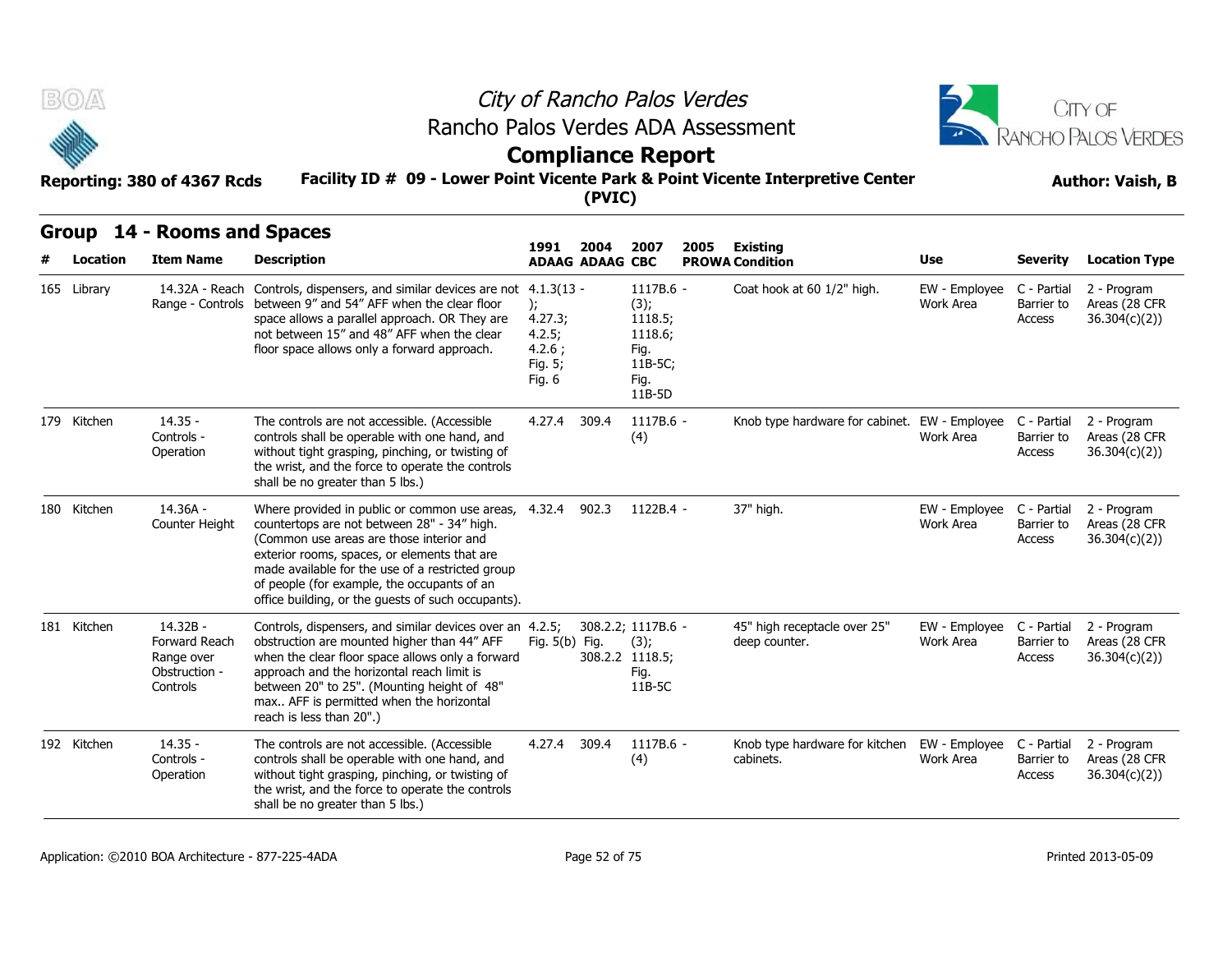



### **Compliance Report**

#### **Facility ID # 09 - Lower Point Vicente Park & Point Vicente Interpretive Center Reporting: 380 of 4367 Rcds Author: Vaish, B**

| B(0)        |                                                                      |                                                                                                                                                                                                                                                                                                                                                                |                  |                                | City of Rancho Palos Verdes<br>Rancho Palos Verdes ADA Assessment<br><b>Compliance Report</b> |      | CITY OF<br>RANCHO PALOS VERDES                     |                                        |                                     |                                               |
|-------------|----------------------------------------------------------------------|----------------------------------------------------------------------------------------------------------------------------------------------------------------------------------------------------------------------------------------------------------------------------------------------------------------------------------------------------------------|------------------|--------------------------------|-----------------------------------------------------------------------------------------------|------|----------------------------------------------------|----------------------------------------|-------------------------------------|-----------------------------------------------|
|             | Reporting: 380 of 4367 Rcds                                          | Facility ID # 09 - Lower Point Vicente Park & Point Vicente Interpretive Center                                                                                                                                                                                                                                                                                |                  | (PVIC)                         |                                                                                               |      |                                                    |                                        |                                     | <b>Author: Vaish, B</b>                       |
| Location    | Group 14 - Rooms and Spaces<br><b>Item Name</b>                      | <b>Description</b>                                                                                                                                                                                                                                                                                                                                             | 1991             | 2004<br><b>ADAAG ADAAG CBC</b> | 2007                                                                                          | 2005 | Existing<br><b>PROWA Condition</b>                 | Use                                    | <b>Severity</b>                     | <b>Location Type</b>                          |
| 193 Kitchen | 14.32B -<br>Forward Reach<br>Range over<br>Obstruction -<br>Controls | Controls, dispensers, and similar devices over an 4.2.5;<br>obstruction are mounted higher than 44" AFF<br>when the clear floor space allows only a forward<br>approach and the horizontal reach limit is<br>between 20" to 25". (Mounting height of 48"<br>max AFF is permitted when the horizontal<br>reach is less than 20".)                               | Fig. $5(b)$ Fig. |                                | 308.2.2; 1117B.6 -<br>(3);<br>308.2.2 1118.5;<br>Fig.<br>11B-5C                               |      | 49" high receptacle over 21"<br>deep counter.      | EW - Employee<br>Work Area             | C - Partial<br>Barrier to<br>Access | 2 - Program<br>Areas (28 CFR<br>36.304(c)(2)) |
| 194 Kitchen | 14.36A -<br>Counter Height                                           | Where provided in public or common use areas, 4.32.4 902.3<br>countertops are not between 28" - 34" high.<br>(Common use areas are those interior and<br>exterior rooms, spaces, or elements that are<br>made available for the use of a restricted group<br>of people (for example, the occupants of an<br>office building, or the guests of such occupants). |                  |                                | $1122B.4 -$                                                                                   |      | 35 3/4" high.                                      | EW - Employee C - Partial<br>Work Area | Barrier to<br>Access                | 2 - Program<br>Areas (28 CFR<br>36.304(c)(2)  |
| 195 Kitchen | $14.35 -$<br>Controls -<br>Operation                                 | The controls are not accessible. (Accessible<br>controls shall be operable with one hand, and<br>without tight grasping, pinching, or twisting of<br>the wrist, and the force to operate the controls<br>shall be no greater than 5 lbs.)                                                                                                                      | 4.27.4           | 309.4                          | $1117B.6 -$<br>(4)                                                                            |      | Twist type lock at roll-up door.                   | EW - Employee<br>Work Area             | C - Partial<br>Barrier to<br>Access | 2 - Program<br>Areas (28 CFR<br>36.304(c)(2)  |
| 196 Kitchen | 14.32B -<br>Forward Reach<br>Range over<br>Obstruction -<br>Controls | Controls, dispensers, and similar devices over an 4.2.5;<br>obstruction are mounted higher than 44" AFF<br>when the clear floor space allows only a forward<br>approach and the horizontal reach limit is<br>between 20" to 25". (Mounting height of 48"<br>max AFF is permitted when the horizontal<br>reach is less than 20".)                               | Fig. 5(b) Fig.   |                                | 308.2.2; 1117B.6 -<br>(3);<br>308.2.2 1118.5;<br>Fig.<br>11B-5C                               |      | 38" high U-pull over 32" deep<br>counter.          | EW - Employee<br>Work Area             | C - Partial<br>Barrier to<br>Access | 2 - Program<br>Areas (28 CFR<br>36.304(c)(2)  |
| 197 Kitchen | 14.32B -<br>Forward Reach<br>Range over<br>Obstruction -<br>Controls | Controls, dispensers, and similar devices over an 4.2.5;<br>obstruction are mounted higher than 44" AFF<br>when the clear floor space allows only a forward<br>approach and the horizontal reach limit is<br>between 20" to 25". (Mounting height of 48"<br>max AFF is permitted when the horizontal<br>reach is less than 20".)                               | Fig. 5(b) Fig.   |                                | 308.2.2; 1117B.6 -<br>(3);<br>308.2.2 1118.5;<br>Fig.<br>11B-5C                               |      | Light switch at 46" high over<br>28" deep counter. | EW - Employee C - Partial<br>Work Area | Barrier to<br>Access                | 2 - Program<br>Areas (28 CFR<br>36.304(c)(2)  |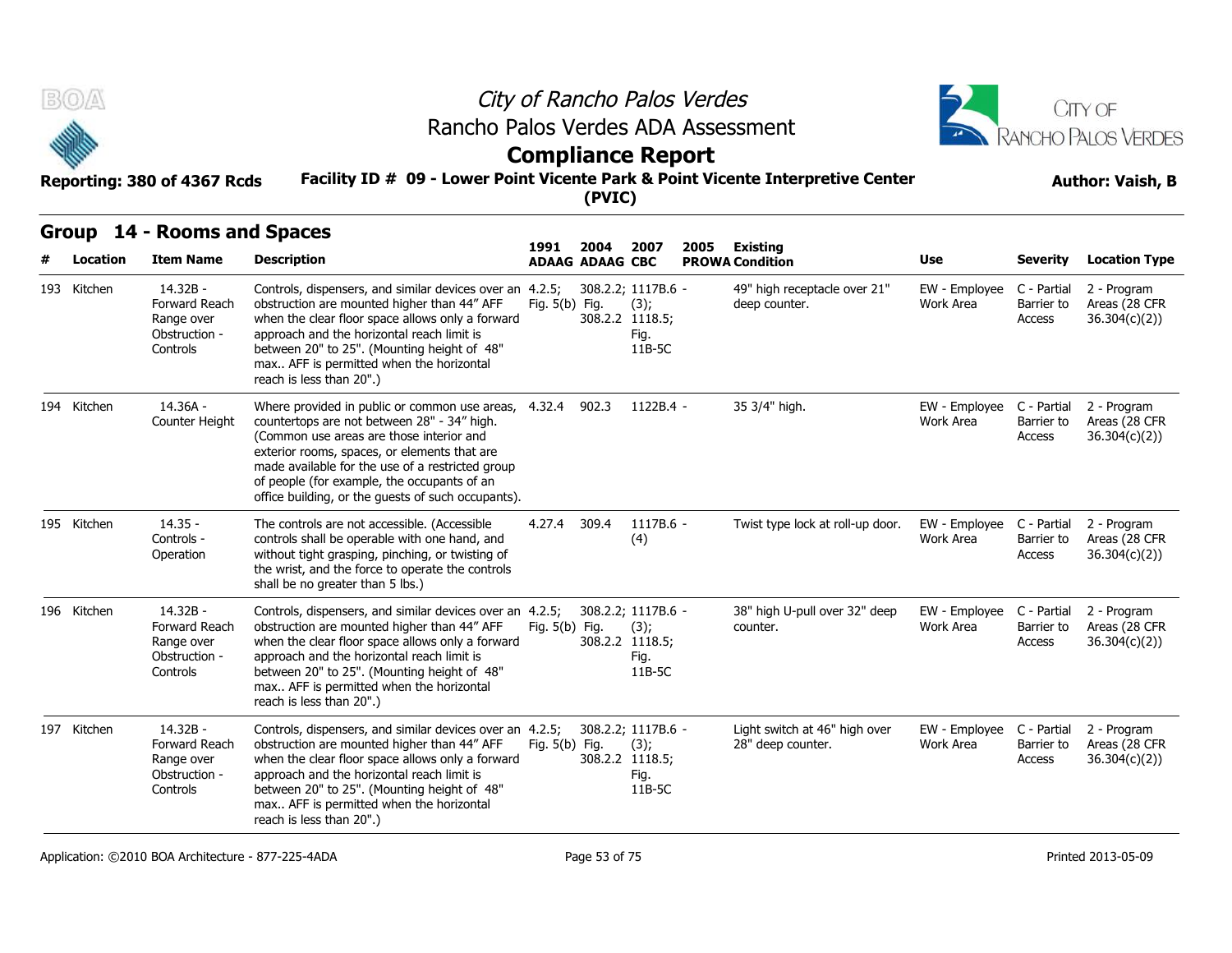



### **Compliance Report**

#### **Facility ID # 09 - Lower Point Vicente Park & Point Vicente Interpretive Center Reporting: 380 of 4367 Rcds Author: Vaish, B**

| $B(0)$ $\triangle$      | Reporting: 380 of 4367 Rcds                                          | Rancho Palos Verdes ADA Assessment<br>Facility ID # 09 - Lower Point Vicente Park & Point Vicente Interpretive Center                                                                                                                                                                                                                                      |                | (PVIC)                 | City of Rancho Palos Verdes<br><b>Compliance Report</b>         |                                                | CITY OF<br>RANCHO PALOS VERDES<br><b>Author: Vaish, B</b> |                                     |                                               |
|-------------------------|----------------------------------------------------------------------|------------------------------------------------------------------------------------------------------------------------------------------------------------------------------------------------------------------------------------------------------------------------------------------------------------------------------------------------------------|----------------|------------------------|-----------------------------------------------------------------|------------------------------------------------|-----------------------------------------------------------|-------------------------------------|-----------------------------------------------|
| Group                   | 14 - Rooms and Spaces                                                |                                                                                                                                                                                                                                                                                                                                                            | 1991           | 2004                   | 2007                                                            | 2005<br>Existing                               |                                                           |                                     |                                               |
| Location                | <b>Item Name</b>                                                     | <b>Description</b>                                                                                                                                                                                                                                                                                                                                         |                | <b>ADAAG ADAAG CBC</b> |                                                                 | <b>PROWA Condition</b>                         | Use                                                       | Severity                            | <b>Location Type</b>                          |
| 198 Kitchen             | 14.36A -<br>Counter Height                                           | Where provided in public or common use areas,<br>countertops are not between 28" - 34" high.<br>(Common use areas are those interior and<br>exterior rooms, spaces, or elements that are<br>made available for the use of a restricted group<br>of people (for example, the occupants of an<br>office building, or the quests of such occupants).          | 4.32.4         | 902.3                  | 1122B.4 -                                                       |                                                | EW - Employee<br>Work Area                                | C - Partial<br>Barrier to<br>Access | 2 - Program<br>Areas (28 CFR<br>36.304(c)(2)  |
| 201 Kitchen             | $14.35 -$<br>Controls -<br>Operation                                 | The controls are not accessible. (Accessible<br>controls shall be operable with one hand, and<br>without tight grasping, pinching, or twisting of<br>the wrist, and the force to operate the controls<br>shall be no greater than 5 lbs.)                                                                                                                  | 4.27.4 309.4   |                        | 1117B.6 -<br>(4)                                                | Twist type controls.                           | EW - Employee<br>Work Area                                | C - Partial<br>Barrier to<br>Access | 2 - Program<br>Areas (28 CFR<br>36.304(c)(2)) |
| 202 Kitchen             | 14.32B -<br>Forward Reach<br>Range over<br>Obstruction -<br>Controls | Controls, dispensers, and similar devices over an 4.2.5;<br>obstruction are mounted higher than 44" AFF<br>when the clear floor space allows only a forward<br>approach and the horizontal reach limit is<br>between 20" to 25". (Mounting height of 48"<br>max AFF is permitted when the horizontal<br>reach is less than 20".)                           | Fig. 5(b) Fig. |                        | 308.2.2; 1117B.6 -<br>(3);<br>308.2.2 1118.5;<br>Fig.<br>11B-5C | 48" high receptacle over 21"<br>deep counter.  | EW - Employee<br>Work Area                                | C - Partial<br>Barrier to<br>Access | 2 - Program<br>Areas (28 CFR<br>36.304(c)(2)) |
| 204 Dishwashing<br>Area | $14.35 -$<br>Controls -<br>Operation                                 | The controls are not accessible. (Accessible<br>controls shall be operable with one hand, and<br>without tight grasping, pinching, or twisting of<br>the wrist, and the force to operate the controls<br>shall be no greater than 5 lbs.)                                                                                                                  | 4.27.4         | 309.4                  | 1117B.6 -<br>(4)                                                | Knob type hardware for cabinets. EW - Employee | Work Area                                                 | C - Partial<br>Barrier to<br>Access | 2 - Program<br>Areas (28 CFR<br>36.304(c)(2)  |
| 205 Dishwashing<br>Area | 14.36B -<br>Kitchen<br>Counter/Sink<br>Height                        | Where provided in public or common use areas,<br>countertops and sinks are not mounted at 34"<br>AFF. max(Common use areas are those interior<br>and exterior rooms, spaces, or elements that are<br>made available for the use of a restricted group<br>of people (for example, the occupants of an<br>office building, or the guests of such occupants). | 4.24.2         | 212.3;<br>606.3        | 1115B.4 -<br>.7(2);<br>1122B.4                                  | 37" high.                                      | EW - Employee<br>Work Area                                | C - Partial<br>Barrier to<br>Access | 2 - Program<br>Areas (28 CFR<br>36.304(c)(2)) |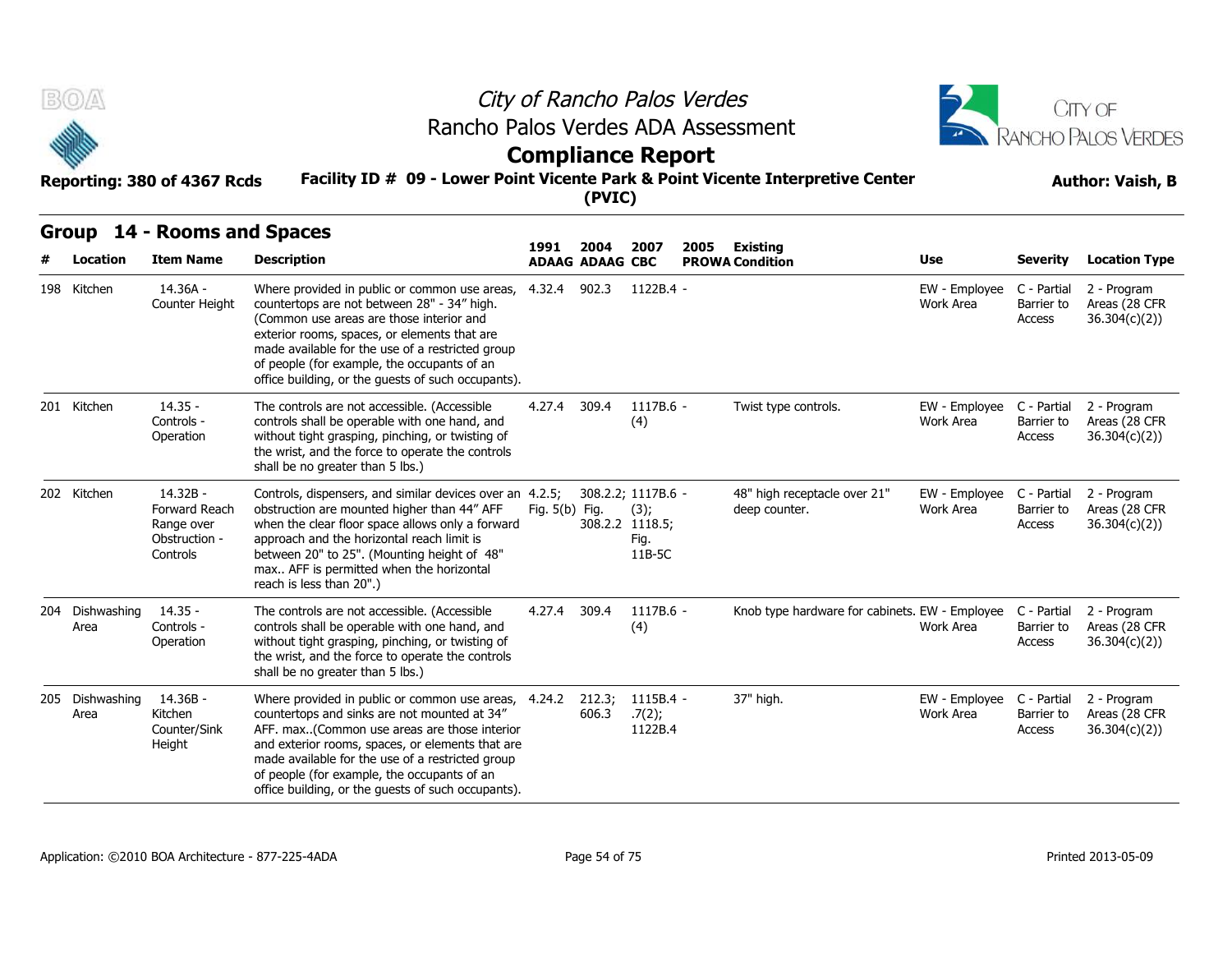



## **Compliance Report**

### **Facility ID # 09 - Lower Point Vicente Park & Point Vicente Interpretive Center Reporting: 380 of 4367 Rcds Author: Vaish, B**

|     | BOA                      | Reporting: 380 of 4367 Rcds                                            |                                                                                                                                                                                                                                                                                                                                  | City of Rancho Palos Verdes<br>Rancho Palos Verdes ADA Assessment<br><b>Compliance Report</b><br>Facility ID # 09 - Lower Point Vicente Park & Point Vicente Interpretive Center<br>(PVIC) |                                |                                                                 |      |                                               |                                 |                                     |                                              |  |  |  |  |
|-----|--------------------------|------------------------------------------------------------------------|----------------------------------------------------------------------------------------------------------------------------------------------------------------------------------------------------------------------------------------------------------------------------------------------------------------------------------|--------------------------------------------------------------------------------------------------------------------------------------------------------------------------------------------|--------------------------------|-----------------------------------------------------------------|------|-----------------------------------------------|---------------------------------|-------------------------------------|----------------------------------------------|--|--|--|--|
|     | Location                 | Group 14 - Rooms and Spaces<br><b>Item Name</b>                        | <b>Description</b>                                                                                                                                                                                                                                                                                                               | 1991                                                                                                                                                                                       | 2004<br><b>ADAAG ADAAG CBC</b> | 2007                                                            | 2005 | <b>Existing</b><br><b>PROWA Condition</b>     | Use                             | <b>Severity</b>                     | <b>Location Type</b>                         |  |  |  |  |
|     | 206 Dishwashing<br>Area  | Sink                                                                   | 14.37 - Kitchen Sink does not provide accessible knee clearance 4.24.3<br>(i.e. at least 27" high, 30" wide, and 19" deep).                                                                                                                                                                                                      |                                                                                                                                                                                            | 305;<br>306;<br>606.2          | 1115B.4 -<br>.7(2);<br>1122B.4                                  |      | No knee space.                                | EW - Employee<br>Work Area      | C - Partial<br>Barrier to<br>Access | 2 - Program<br>Areas (28 CFR<br>36.304(c)(2) |  |  |  |  |
|     | 218 Multipurpose<br>Room | 14.37 - Kitchen<br>Sink                                                | Sink does not provide accessible knee clearance 4.24.3<br>(i.e. at least 27" high, 30" wide, and 19" deep).                                                                                                                                                                                                                      |                                                                                                                                                                                            | 305;<br>306;<br>606.2          | 1115B.4 -<br>.7(2);<br>1122B.4                                  |      | 14 1/2" knee height, 3" knee<br>depth.        | $PV -$<br>Public/Visitor<br>Use | C - Partial<br>Barrier to<br>Access | 2 - Program<br>Areas (28 CFR<br>36.304(c)(2) |  |  |  |  |
| 219 | Multipurpose<br>Room     | $14.32B -$<br>Forward Reach<br>Range over<br>Obstruction -<br>Controls | Controls, dispensers, and similar devices over an 4.2.5;<br>obstruction are mounted higher than 44" AFF<br>when the clear floor space allows only a forward<br>approach and the horizontal reach limit is<br>between 20" to 25". (Mounting height of 48"<br>max AFF is permitted when the horizontal<br>reach is less than 20".) | Fig. 5(b) Fig.                                                                                                                                                                             |                                | 308.2.2; 1117B.6 -<br>(3);<br>308.2.2 1118.5;<br>Fig.<br>11B-5C |      | 48" high receptacle over 23"<br>deep counter. | $PV -$<br>Public/Visitor<br>Use | C - Partial<br>Barrier to<br>Access | 2 - Program<br>Areas (28 CFR<br>36.304(c)(2) |  |  |  |  |
| 240 | Multipurpose<br>Room     | $14.35 -$<br>Controls -<br>Operation                                   | The controls are not accessible. (Accessible<br>controls shall be operable with one hand, and<br>without tight grasping, pinching, or twisting of<br>the wrist, and the force to operate the controls<br>shall be no greater than 5 lbs.)                                                                                        | 4.27.4                                                                                                                                                                                     | 309.4                          | $1117B.6 -$<br>(4)                                              |      | Knob hardware for cabinet.                    | $PV -$<br>Public/Visitor<br>Use | C - Partial<br>Barrier to<br>Access | 2 - Program<br>Areas (28 CFR<br>36.304(c)(2) |  |  |  |  |
| 241 | Multipurpose<br>Room     | $14.35 -$<br>Controls -<br>Operation                                   | The controls are not accessible. (Accessible<br>controls shall be operable with one hand, and<br>without tight grasping, pinching, or twisting of<br>the wrist, and the force to operate the controls<br>shall be no greater than 5 lbs.)                                                                                        | 4.27.4                                                                                                                                                                                     | 309.4                          | 1117B.6 -<br>(4)                                                |      | No hardware for display cabinet. PV -         | Public/Visitor<br>Use           | C - Partial<br>Barrier to<br>Access | 2 - Program<br>Areas (28 CFR<br>36.304(c)(2) |  |  |  |  |
| 242 | Multipurpose<br>Room     | $14.35 -$<br>Controls -<br>Operation                                   | The controls are not accessible. (Accessible<br>controls shall be operable with one hand, and<br>without tight grasping, pinching, or twisting of<br>the wrist, and the force to operate the controls<br>shall be no greater than 5 lbs.)                                                                                        | 4.27.4                                                                                                                                                                                     | 309.4                          | 1117B.6 -<br>(4)                                                |      |                                               | $PV -$<br>Public/Visitor<br>Use | C - Partial<br>Barrier to<br>Access | 2 - Program<br>Areas (28 CFR<br>36.304(c)(2) |  |  |  |  |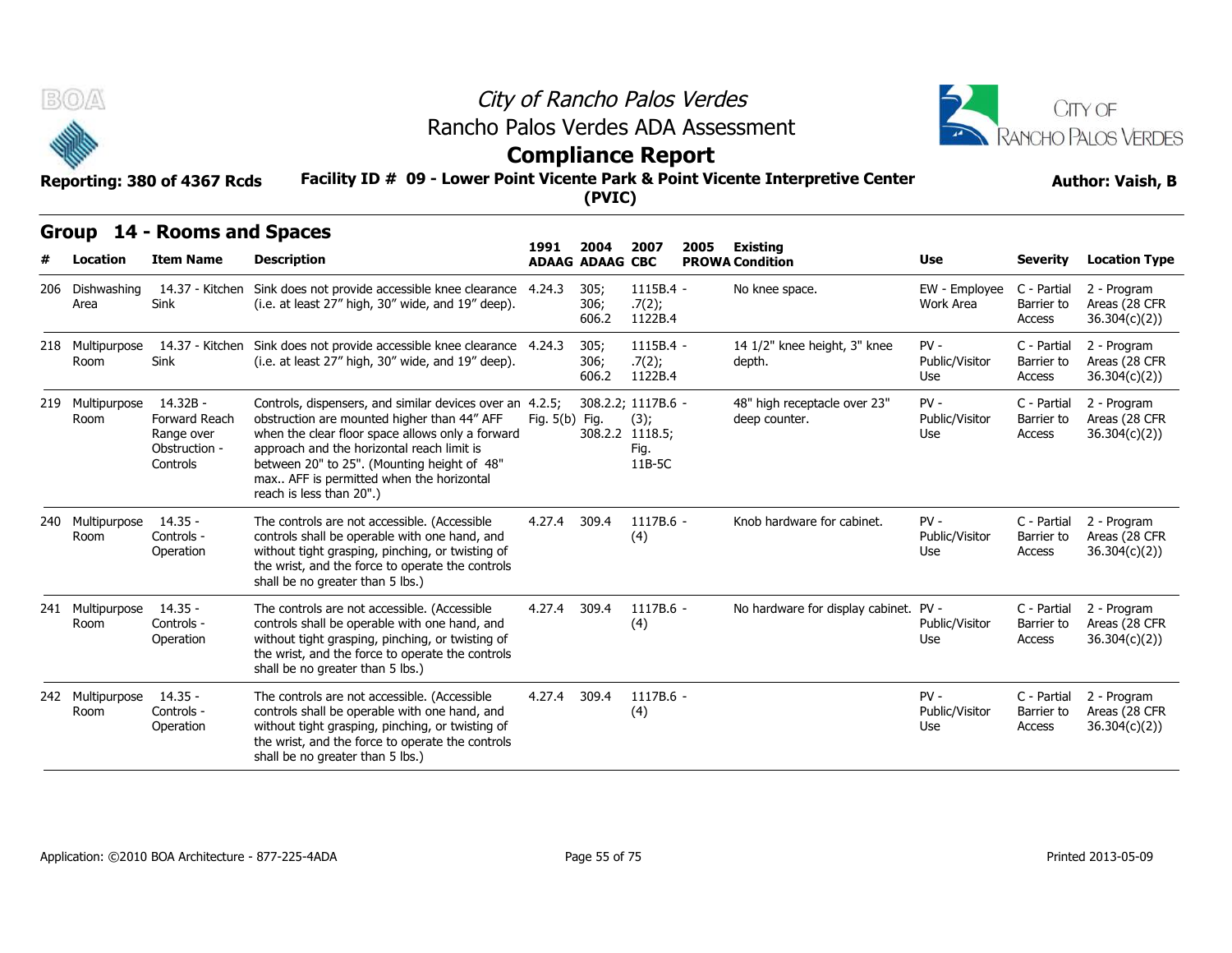



## **Compliance Report**

#### **Facility ID # 09 - Lower Point Vicente Park & Point Vicente Interpretive Center Reporting: 380 of 4367 Rcds Author: Vaish, B**

|     | B(0)                       | Reporting: 380 of 4367 Rcds               |                                                                                                                                                                                                                                                                            | City of Rancho Palos Verdes<br>Rancho Palos Verdes ADA Assessment<br><b>Compliance Report</b><br>Facility ID # 09 - Lower Point Vicente Park & Point Vicente Interpretive Center<br>(PVIC) |                                |                                                                              |      |                                               |                                            |                                     |                                                               |  |  |  |
|-----|----------------------------|-------------------------------------------|----------------------------------------------------------------------------------------------------------------------------------------------------------------------------------------------------------------------------------------------------------------------------|--------------------------------------------------------------------------------------------------------------------------------------------------------------------------------------------|--------------------------------|------------------------------------------------------------------------------|------|-----------------------------------------------|--------------------------------------------|-------------------------------------|---------------------------------------------------------------|--|--|--|
|     | Group<br>Location          | 14 - Rooms and Spaces<br><b>Item Name</b> | <b>Description</b>                                                                                                                                                                                                                                                         | 1991                                                                                                                                                                                       | 2004<br><b>ADAAG ADAAG CBC</b> | 2007                                                                         | 2005 | <b>Existing</b><br><b>PROWA Condition</b>     | Use                                        | <b>Severity</b>                     | <b>Location Type</b>                                          |  |  |  |
|     | 271 Janitor Closet 14.35 - | Controls -<br>Operation                   | The controls are not accessible. (Accessible<br>controls shall be operable with one hand, and<br>without tight grasping, pinching, or twisting of<br>the wrist, and the force to operate the controls<br>shall be no greater than 5 lbs.)                                  | 4.27.4                                                                                                                                                                                     | 309.4                          | 1117B.6 -<br>(4)                                                             |      | Non-compliant cabinet hardware. MS -          | Maintenance<br>and Storage<br>Only         | C - Partial<br>Barrier to<br>Access | 2 - Program<br>Areas (28 CFR<br>36.304(c)(2)                  |  |  |  |
|     |                            | 272 Janitor Closet 14.31 - Head<br>Room   | Clear head room is at less than 80" within the<br>pedestrian circulation area, including the<br>accessible route of travel.                                                                                                                                                | 4.4.2                                                                                                                                                                                      | 307.2;<br>Fig.<br>307.2        | 1133B.8 -<br>.6.2                                                            |      | 16" protruding shelf at 59" high. MS -        | Maintenance<br>and Storage<br>Only         | A - Safety<br>Hazard                | 2 - Program<br>Areas (28 CFR<br>36.304(c)(2)                  |  |  |  |
| 287 | Staff<br>Restroom          | $14.35 -$<br>Controls -<br>Operation      | The controls are not accessible. (Accessible<br>controls shall be operable with one hand, and<br>without tight grasping, pinching, or twisting of<br>the wrist, and the force to operate the controls<br>shall be no greater than 5 lbs.)                                  | 4.27.4                                                                                                                                                                                     | 309.4                          | 1117B.6 -<br>(4)                                                             |      | Non-compliant cabinet hardware. EC - Employee | Common Use                                 | C - Partial<br>Barrier to<br>Access | 3 - Restroom<br>Facilities (28<br><b>CFR</b><br>36.304(c)(3)) |  |  |  |
| 294 | Staff<br>Restroom          | 14.32A - Reach<br>Range - Controls        | Controls, dispensers, and similar devices are not 4.1.3(13 -<br>between 9" and 54" AFF when the clear floor<br>space allows a parallel approach. OR They are<br>not between 15" and 48" AFF when the clear<br>floor space allows only a forward approach.                  | $\mathcal{L}$<br>4.27.3;<br>4.2.5;<br>4.2.6:<br>Fig. 5;<br>Fig. 6                                                                                                                          |                                | 1117B.6 -<br>(3);<br>1118.5;<br>1118.6;<br>Fig.<br>11B-5C;<br>Fig.<br>11B-5D |      | First Aid Kit at 66" high.                    | EC - Employee<br>Common Use                | C - Partial<br>Barrier to<br>Access | 3 - Restroom<br>Facilities (28<br><b>CFR</b><br>36.304(c)(3)  |  |  |  |
| 299 | Storage<br>Room            | 14.32A - Reach                            | Controls, dispensers, and similar devices are not 4.1.3(13 -<br>Range - Controls between 9" and 54" AFF when the clear floor<br>space allows a parallel approach. OR They are<br>not between 15" and 48" AFF when the clear<br>floor space allows only a forward approach. | $\mathcal{E}$<br>4.27.3;<br>4.2.5;<br>4.2.6;<br>Fig. 5;<br>Fig. 6                                                                                                                          |                                | 1117B.6 -<br>(3);<br>1118.5;<br>1118.6;<br>Fig.<br>11B-5C;<br>Fig.<br>11B-5D |      | Key box at 70" high.                          | MS -<br>Maintenance<br>and Storage<br>Only | C - Partial<br>Barrier to<br>Access | 2 - Program<br>Areas (28 CFR<br>36.304(c)(2)                  |  |  |  |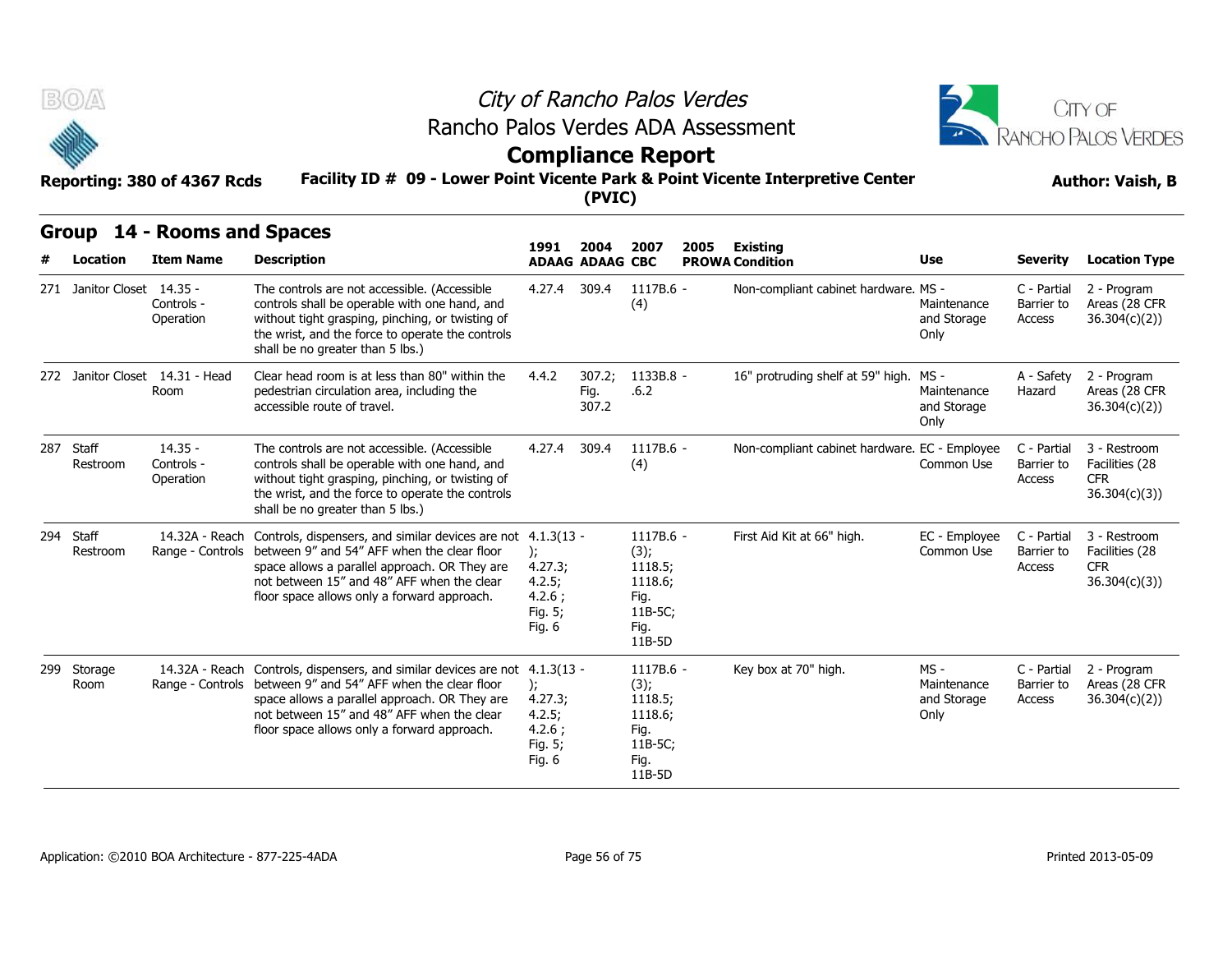



### **Compliance Report**

**Group 14 - Rooms and Spaces**

### **Facility ID # 09 - Lower Point Vicente Park & Point Vicente Interpretive Center Reporting: 380 of 4367 Rcds Author: Vaish, B**

**(PVIC)**

#### **Item Name Description 1991 ADAAG 2004 ADAAG CBC PROWA 2007 2005 Existing # Location Condition Use Severity Location Type** 14.32A - Reach Controls, dispensers, and similar devices are not 4.1.3(13 Room Bange - Controls between 9" and 54" AFF when the clear floor (b); space allows a parallel approach. OR They are not between 15" and 48" AFF when the clear floor space allows only a forward approach. ); 4.27.3; 4.2.5; 4.2.6 ; Fig. 5; Fig. 6 - 1117B.6 - coat hook at 70" high. MS - (3); 1118.5; 1118.6; Fig. 11B-5C; Fig. 11B-5D Maintenance Barrier to and Storage Only C - Partial 2 - Program Barrier to Areas (28 CFR Access 36.304(c)(2)) 14.32A - Reach Controls, dispensers, and similar devices are not Desk Bange - Controls between 9" and 54" AFF when the clear floor (b); space allows a parallel approach. OR They are not between 15" and 48" AFF when the clear floor space allows only a forward approach.  $1117B.6 -$ ); 4.27.3; 4.2.5; 4.2.6 ; Fig. 5; Fig. 6 Key pad at 56 1/2" high.  $(3);$ 1118.5; 1118.6; Fig. 11B-5C; Fig. 11B-5D EW - Employee C - Partial Work Area Barrier to C - Partial 2 - Program Barrier to Areas (28 CFR Access 36.304(c)(2)) Group 14 - Room<br>
# Location Item Na<br>
302 Storage 14.32A<br>
Room Range - C<br>
204 Reception 14.32A<br>
Desk Range - C 309 Exhibit Room 14.35 -Controls - Operation without tight grasping, pinching, or twisting of The controls are not accessible. (Accessible controls shall be operable with one hand, and the wrist, and the force to operate the controls shall be no greater than 5 lbs.) 4.27.4 309.4 1117B.6 (4) Knob type controls for display cabinets. PV - C - Partial Public/Visitor Barrier to Use Access C - Partial 2 - Program Barrier to Areas (28 CFR Access 36.304(c)(2)) France Controls, dispension and the Space Controls, dispension and the Space allows a proof between the Space allows and the Space allows and the Space allows and the Space allows of The Controls are Controls - Controls - 311 Exhibit Room 14.36A -Counter Height Where provided in public or common use areas, 4.32.4 902.3 countertops are not between 28" - 34" high. (Common use areas are those interior and exterior rooms, spaces, or elements that are made available for the use of a restricted group of people (for example, the occupants of an office building, or the guests of such occupants). 4.32.4 902.3 1122B.4 - 40 1/4" high. PV - Public/Visitor Barrier to Use Access C - Partial 2 - Program Barrier to Areas (28 CFR Access 36.304(c)(2)) space allows a protection strength<br>space allows a protective strength of the space allows a protective<br>ontrols -<br>Operation in the wrist, and the shall be no great<br>311 Exhibit Room 14.36A -<br>Counter Height countertops are<br>Co 14.50 - Other - See Additional Comments - - - - PV - Rooms and Spaces Public/Visitor Barrier to Use Access C - Partial 2 - Program Barrier to Areas (28 CFR Access 36.304(c)(2)) Controls - Controls shall be<br>
Controls - controls shall be<br>
Operation without tight grade<br>
shall be no great<br>
shall be no great<br>
Shall be no great<br>
Shall be no great<br>
Shall be no great<br>
Counter Height<br>
Countertops are<br>
(Co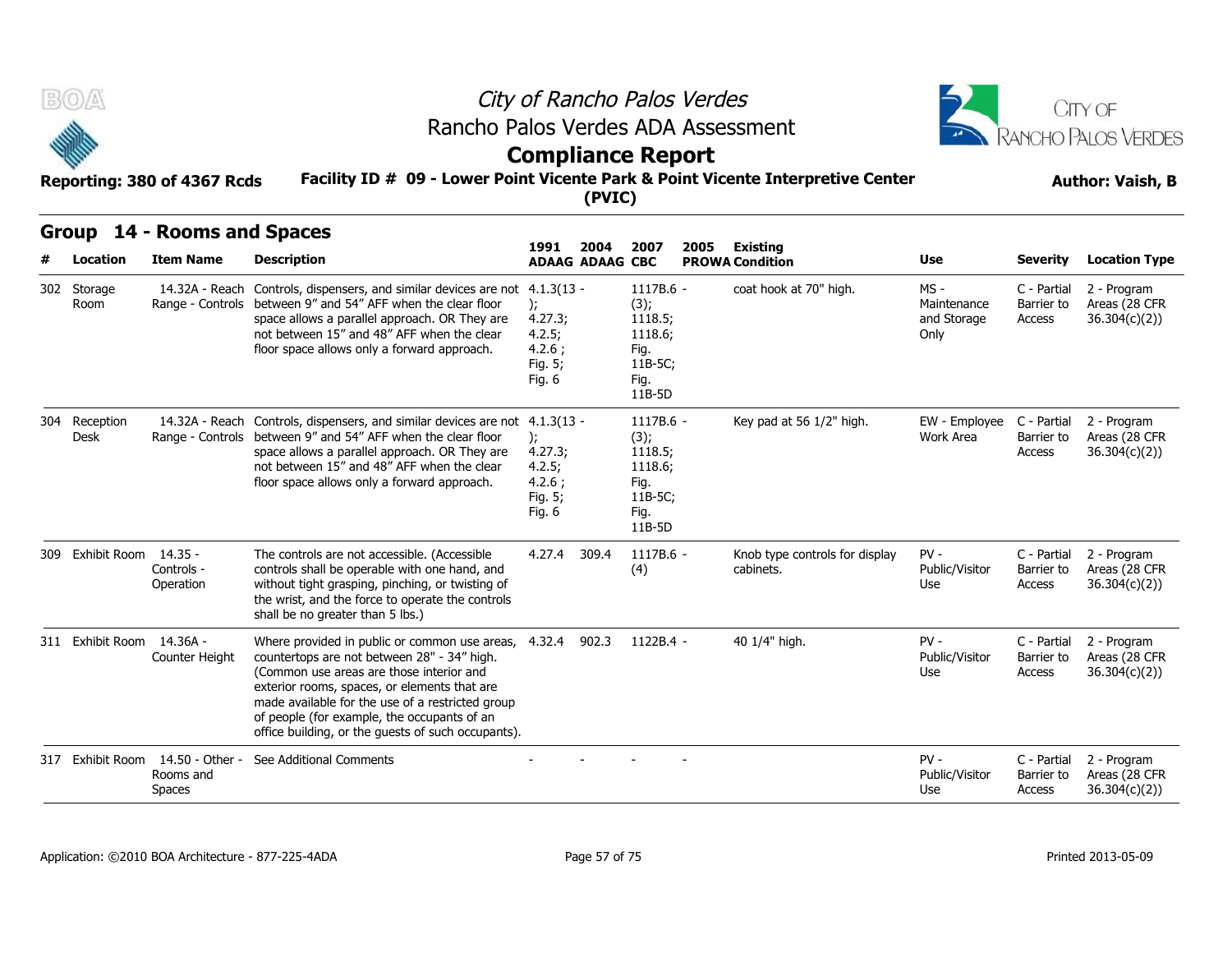



### **Compliance Report**

### **Facility ID # 09 - Lower Point Vicente Park & Point Vicente Interpretive Center Reporting: 380 of 4367 Rcds Author: Vaish, B**

| B(0)                    | Reporting: 380 of 4367 Rcds                        | Rancho Palos Verdes ADA Assessment<br>Facility ID # 09 - Lower Point Vicente Park & Point Vicente Interpretive Center                                                                                                                                                                         |              |                                          | City of Rancho Palos Verdes<br><b>Compliance Report</b> |      | CITY OF<br>RANCHO PALOS VERDES<br><b>Author: Vaish, B</b> |                                 |                                     |                                                              |
|-------------------------|----------------------------------------------------|-----------------------------------------------------------------------------------------------------------------------------------------------------------------------------------------------------------------------------------------------------------------------------------------------|--------------|------------------------------------------|---------------------------------------------------------|------|-----------------------------------------------------------|---------------------------------|-------------------------------------|--------------------------------------------------------------|
| Location                | Group 14 - Rooms and Spaces<br><b>Item Name</b>    | <b>Description</b>                                                                                                                                                                                                                                                                            | 1991         | (PVIC)<br>2004<br><b>ADAAG ADAAG CBC</b> | 2007                                                    | 2005 | <b>Existing</b><br><b>PROWA Condition</b>                 | Use                             | <b>Severity</b>                     | <b>Location Type</b>                                         |
| 335 Men's<br>Restroom   | 14.30A - Wall-<br>Mounted<br>Protruding<br>Objects | Wall-mounted object(s) with leading edges<br>between 27 and 80" from the floor project more<br>than 4" into the pathway. (Wall mounted objects<br>with leading edges at or below 27" may project<br>any amount as long as the required clear width<br>of an accessible route is not reduced.) | 4.4.1        | 307.2;<br>Fig.<br>307.2                  | 1133B.8 -<br>.6.1                                       |      | TPD protrudes 5 1/2" from wall<br>at 29" high.            | $PV -$<br>Public/Visitor<br>Use | A - Safety<br>Hazard                | 3 - Restroom<br>Facilities (28<br><b>CFR</b><br>36.304(c)(3) |
| 359 Women's<br>Restroom | 14.30A - Wall-<br>Mounted<br>Protruding<br>Objects | Wall-mounted object(s) with leading edges<br>between 27 and 80" from the floor project more<br>than 4" into the pathway. (Wall mounted objects<br>with leading edges at or below 27" may project<br>any amount as long as the required clear width<br>of an accessible route is not reduced.) | 4.4.1        | 307.2;<br>Fig.<br>307.2                  | 1133B.8 -<br>.6.1                                       |      | FND protrudes 5 1/2" at 35"<br>high.                      | $PV -$<br>Public/Visitor<br>Use | A - Safety<br>Hazard                | 3 - Restroom<br>Facilities (28<br><b>CFR</b><br>36.304(c)(3) |
| 360 Women's<br>Restroom | 14.30A - Wall-<br>Mounted<br>Protruding<br>Objects | Wall-mounted object(s) with leading edges<br>between 27 and 80" from the floor project more<br>than 4" into the pathway. (Wall mounted objects<br>with leading edges at or below 27" may project<br>any amount as long as the required clear width<br>of an accessible route is not reduced.) | 4.4.1        | 307.2;<br>Fig.<br>307.2                  | 1133B.8 -<br>.6.1                                       |      | Hand dryer protrudes 7 1/2" at<br>39" high.               | $PV -$<br>Public/Visitor<br>Use | A - Safety<br>Hazard                | 3 - Restroom<br>Facilities (28<br><b>CFR</b><br>36.304(c)(3) |
| 378 Women's<br>Restroom | 14.30A - Wall-<br>Mounted<br>Protruding<br>Objects | Wall-mounted object(s) with leading edges<br>between 27 and 80" from the floor project more<br>than 4" into the pathway. (Wall mounted objects<br>with leading edges at or below 27" may project<br>any amount as long as the required clear width<br>of an accessible route is not reduced.) | 4.4.1        | 307.2:<br>Fig.<br>307.2                  | $1133B.8 -$<br>.6.1                                     |      | TPD protrudes 5 1/2" at 12"<br>high.                      | $PV -$<br>Public/Visitor<br>Use | C - Partial<br>Barrier to<br>Access | 3 - Restroom<br>Facilities (28<br><b>CFR</b><br>36.304(c)(3) |
| 379 Entry Plaza         | $14.35 -$<br>Controls -<br>Operation               | The controls are not accessible. (Accessible<br>controls shall be operable with one hand, and<br>without tight grasping, pinching, or twisting of<br>the wrist, and the force to operate the controls<br>shall be no greater than 5 lbs.)                                                     | 4.27.4 309.4 |                                          | 1117B.6 -<br>(4)                                        |      | Not single action at display.                             | $PV -$<br>Public/Visitor<br>Use | C - Partial<br>Barrier to<br>Access | 2 - Program<br>Areas (28 CFR<br>36.304(c)(2)                 |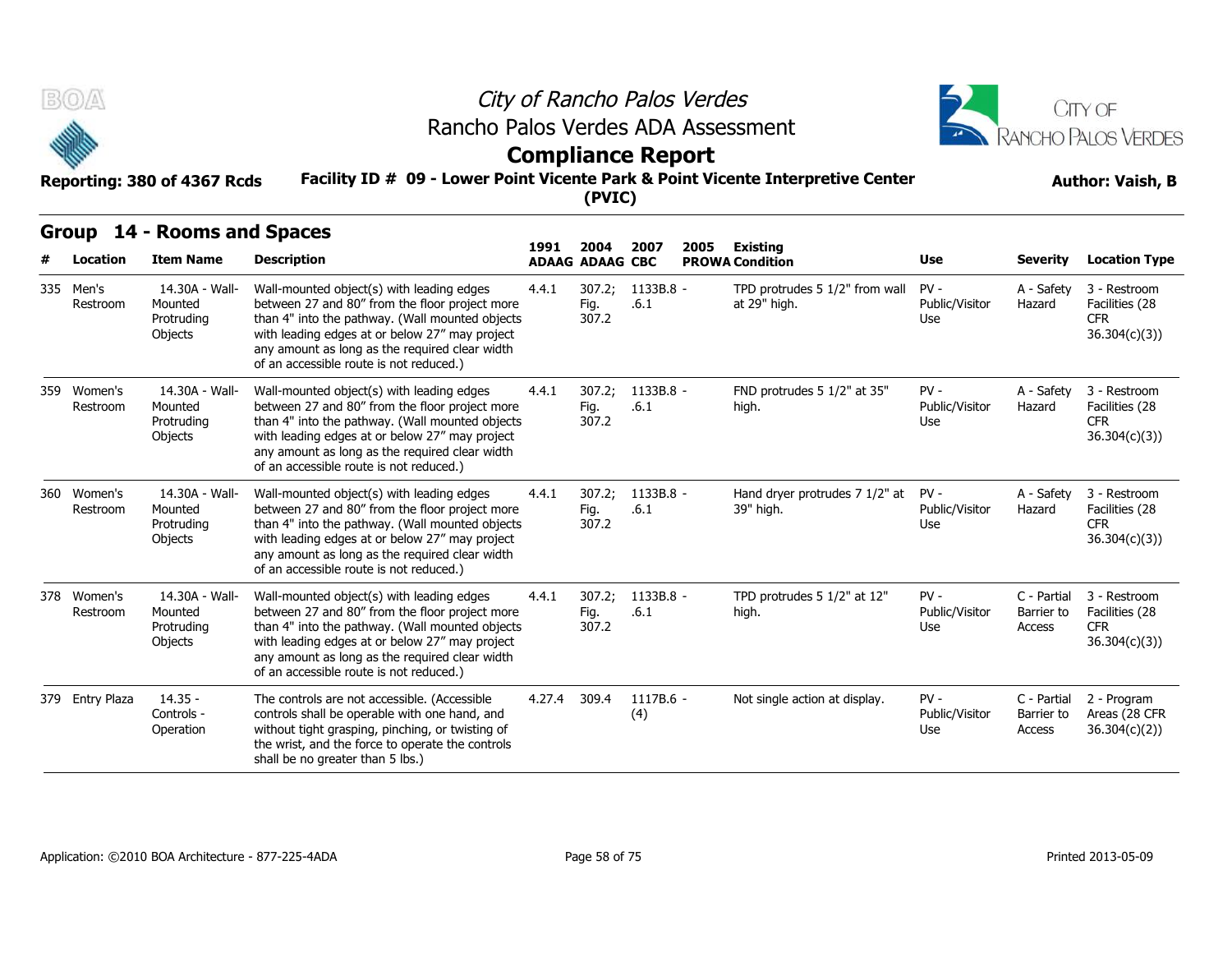

### **Group 14 - Rooms and Spaces**

| # | Location        | Item Name | Description                                                                                                                                                                                                                                                                               | 2004<br>1991<br><b>ADAAG ADAAG CBC</b>           | 2007                                                                           | 2005<br>Existing<br><b>PROWA Condition</b> | <b>Use</b>                      | Severity                            | <b>Location Type</b>                         |
|---|-----------------|-----------|-------------------------------------------------------------------------------------------------------------------------------------------------------------------------------------------------------------------------------------------------------------------------------------------|--------------------------------------------------|--------------------------------------------------------------------------------|--------------------------------------------|---------------------------------|-------------------------------------|----------------------------------------------|
|   | 380 Entry Plaza |           | 14.32A - Reach Controls, dispensers, and similar devices are not 4.1.3(13 -<br>Range - Controls between 9" and 54" AFF when the clear floor<br>space allows a parallel approach. OR They are<br>not between 15" and 48" AFF when the clear<br>floor space allows only a forward approach. | 4.27.3;<br>4.2.5;<br>4.2.6:<br>Fig. 5;<br>Fig. 6 | $1117B.6 -$<br>(3);<br>1118.5;<br>1118.6;<br>Fig.<br>11B-5C;<br>Fig.<br>11B-5D | 65" to hardware.                           | $PV -$<br>Public/Visitor<br>Use | C - Partial<br>Barrier to<br>Access | 2 - Program<br>Areas (28 CFR<br>36.304(c)(2) |

### **Number of Key Notes for Group 14 - Rooms and Spaces: 48**

#### **Group 08 - Stairs**

|    |             |                                                     |                                                            |       |                          | 11B-5D            |                        |                                                      |                                     |                                                                  |
|----|-------------|-----------------------------------------------------|------------------------------------------------------------|-------|--------------------------|-------------------|------------------------|------------------------------------------------------|-------------------------------------|------------------------------------------------------------------|
|    |             |                                                     |                                                            |       |                          |                   |                        | Number of Key Notes for Group 14 - Rooms and Spaces: |                                     | 48                                                               |
|    | Group       | 08 - Stairs                                         |                                                            | 1991  | 2004                     | 2007<br>2005      | Existing               |                                                      |                                     |                                                                  |
| #  | Location    | <b>Item Name</b>                                    | <b>Description</b>                                         |       | <b>ADAAG ADAAG CBC</b>   |                   | <b>PROWA Condition</b> | <b>Use</b>                                           | <b>Severity</b>                     | <b>Location Type</b>                                             |
| 3  | Vista Point | 08.07A -<br>Continuous<br>Handrails                 | Continuous handrails are not provided along<br>both sides. | 4.9.4 | 504.6;<br>505.2          | 1133B.4 -<br>.1.1 | None provided.         | $PV -$<br>Public/Visitor<br>Use                      | C - Partial<br>Barrier to<br>Access | 1 - Access into<br>Facilities (28<br><b>CFR</b><br>36.304(c)(1)  |
|    | Vista Point | 08.05A -<br><b>Exterior Stairs -</b><br>Color Strip | Contrasting color strips have not been provided. -         |       | $\overline{\phantom{0}}$ | 1133B.4 -<br>.4   | None provided.         | $PV -$<br>Public/Visitor<br>Use                      | A - Safety<br>Hazard                | 1 - Access into<br>Facilities (28<br><b>CFR</b><br>36.304(c)(1)  |
| 26 | Vista Point | $08.07A -$<br>Continuous<br>Handrails               | Continuous handrails are not provided along<br>both sides. | 4.9.4 | 504.6;<br>505.2          | 1133B.4 -<br>.1.1 | None provided.         | $PV -$<br>Public/Visitor<br>Use                      | C - Partial<br>Barrier to<br>Access | 1 - Access into<br>Facilities (28<br><b>CFR</b><br>36.304(c)(1)) |
| 27 | Vista Point | 08.05A -<br><b>Exterior Stairs -</b><br>Color Strip | Contrasting color strips have not been provided.           |       | $\overline{\phantom{0}}$ | 1133B.4 -<br>.4   | None provided.         | $PV -$<br>Public/Visitor<br>Use                      | A - Safety<br>Hazard                | 1 - Access into<br>Facilities (28<br><b>CFR</b><br>36.304(c)(1)  |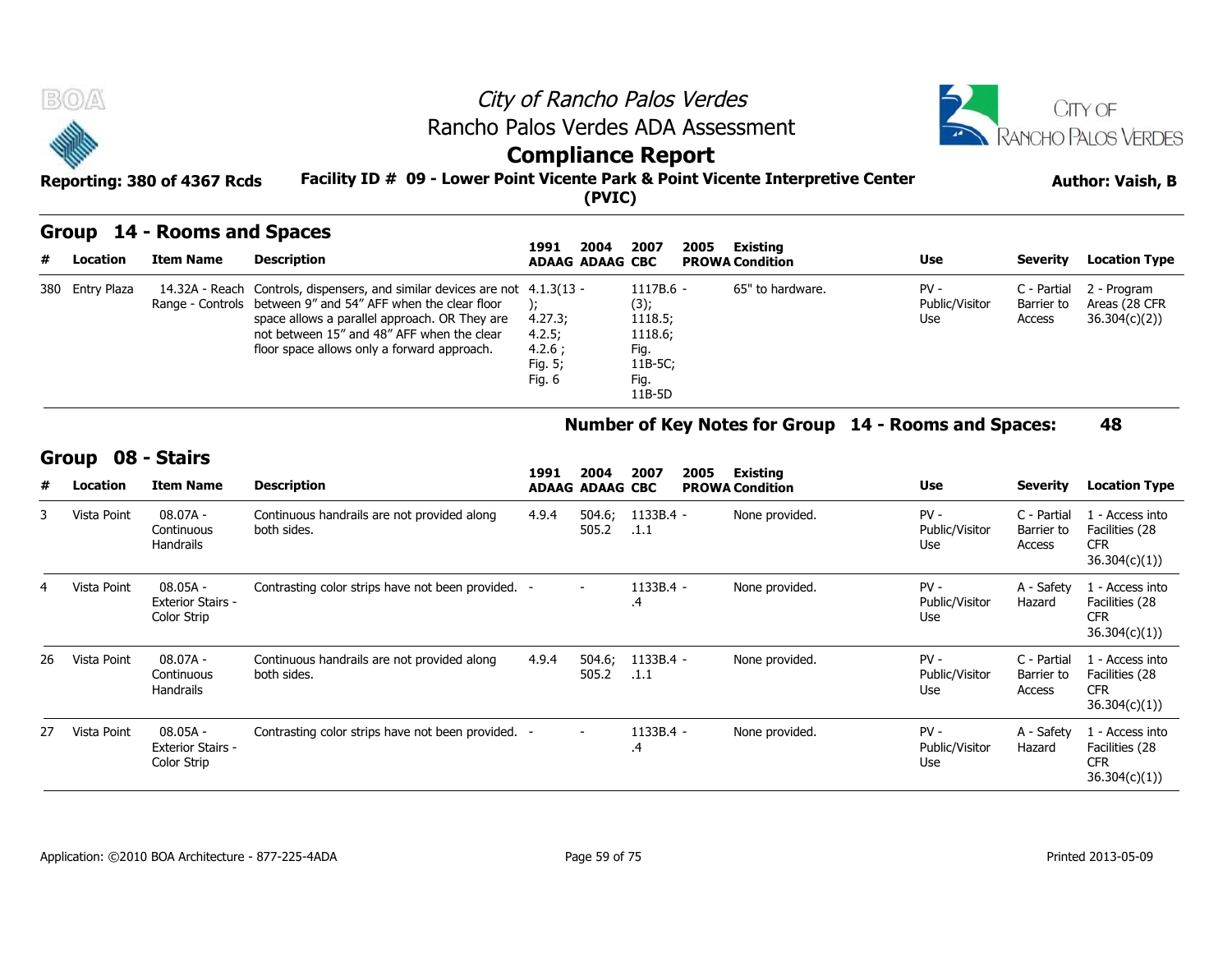| Ψ<br>$\sim$ |  |  |  |
|-------------|--|--|--|

**BO**A

# City of Rancho Palos Verdes Rancho Palos Verdes ADA Assessment



# **Compliance Report**

|                     | Reporting: 380 of 4367 Rcds                                                      | Facility ID # 09 - Lower Point Vicente Park & Point Vicente Interpretive Center                                                                                                                                                                                                                                                                                                                                                                                                                                                                                    |      | (PVIC)                                               |                                    |      |                                         |                                 |                                            | <b>Author: Vaish, B</b>                                          |  |
|---------------------|----------------------------------------------------------------------------------|--------------------------------------------------------------------------------------------------------------------------------------------------------------------------------------------------------------------------------------------------------------------------------------------------------------------------------------------------------------------------------------------------------------------------------------------------------------------------------------------------------------------------------------------------------------------|------|------------------------------------------------------|------------------------------------|------|-----------------------------------------|---------------------------------|--------------------------------------------|------------------------------------------------------------------|--|
| Group 08 - Stairs   |                                                                                  |                                                                                                                                                                                                                                                                                                                                                                                                                                                                                                                                                                    | 1991 | 2004                                                 | 2007                               | 2005 | <b>Existing</b>                         |                                 |                                            |                                                                  |  |
| Location            | <b>Item Name</b>                                                                 | <b>Description</b>                                                                                                                                                                                                                                                                                                                                                                                                                                                                                                                                                 |      | <b>ADAAG ADAAG CBC</b>                               |                                    |      | <b>PROWA Condition</b>                  | Use                             | <b>Severity</b>                            | <b>Location Type</b>                                             |  |
| Vista Point<br>28   | 08.03D - Level<br>Landing                                                        | Landing is not level (slope is greater than 2% in -<br>some or all directions).                                                                                                                                                                                                                                                                                                                                                                                                                                                                                    |      |                                                      | $1009.5. -$                        |      | 2.5% CS & 5.4% RS at bottom<br>landing. | $PV -$<br>Public/Visitor<br>Use | C - Partial<br>Barrier to<br>Access        | 1 - Access into<br>Facilities (28<br><b>CFR</b><br>36.304(c)(1)  |  |
| <b>Stairs</b><br>76 | 08.09B -<br>Handrail<br>Extensions -<br><b>Bottom Landing</b>                    | At ends of handrails, less than 12" plus the tread 4.9.4(2) 505.10; 1133B.4 -<br>width extends beyond the bottom nosing. (Top<br>and bottom handrail extensions are important<br>safety features for persons with balance<br>problems and must extend in the direction of the<br>stair run to permit the intended use.) (Per<br>ADA/CBC Standards, in existing buildings and<br>facilities, full extension of handrails at stairs shall<br>not be required in alterations where such<br>extensions would be hazardous or impossible<br>due to plan configuration.) |      | 505.10. .2.2<br>3; Fig.<br>505.10.<br>3              |                                    |      |                                         | $PV -$<br>Public/Visitor<br>Use | C - Partial<br>Barrier to<br>Access        | 1 - Access into<br>Facilities (28<br><b>CFR</b><br>36.304(c)(1)) |  |
| <b>Stairs</b><br>77 | $08.09A -$<br>Handrail<br>Extensions - Top<br>Landing                            | At ends of handrails, less than 12" of handrail<br>extends beyond the top nosing. (Top and<br>bottom handrail extensions are important safety<br>features for persons with balance problems and<br>must extend in the direction of the stair run to<br>permit the intended use.) (Per ADA/CBC<br>Standards, in existing buildings and facilities, full<br>extension of handrails at stairs shall not be<br>required in alterations where such extensions<br>would be hazardous or impossible due to plan<br>configuration.)                                        |      | 505.10. .2.2<br>2; Fig.<br>505.10.<br>$\overline{2}$ | 4.9.4(2) 505.10; 1133B.4 -         |      | 6" top extensions.                      | $PV -$<br>Public/Visitor<br>Use | C - Partial<br>Barrier to<br><b>Access</b> | 1 - Access into<br>Facilities (28<br><b>CFR</b><br>36.304(c)(1)) |  |
| <b>Stairs</b><br>78 | $08.09D -$<br>Handrail<br>Extension -<br>Sloping versus<br><b>Bottom Landing</b> | At the bottom, the handrail extension does not<br>continue to slope for a distance of the width of<br>one tread from the bottom riser. OR The<br>remainder of the extension is not horizontal.                                                                                                                                                                                                                                                                                                                                                                     |      | 3                                                    | 4.9.4(2) 505.10. 1133B.4 -<br>.2.2 |      |                                         | $PV -$<br>Public/Visitor<br>Use | C - Partial<br>Barrier to<br>Access        | 1 - Access into<br>Facilities (28<br><b>CFR</b><br>36.304(c)(1)  |  |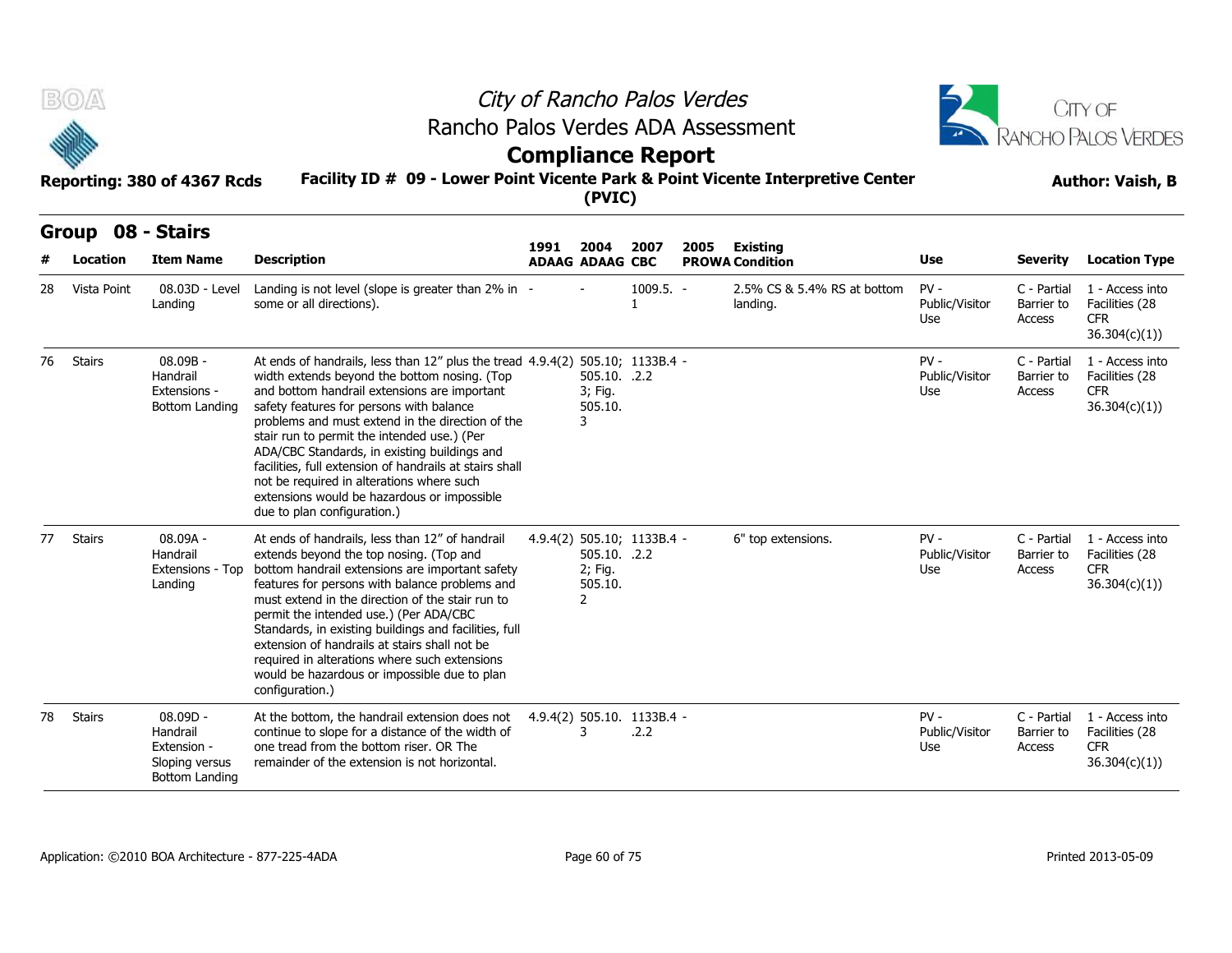



### **Compliance Report**

|    | B(0)<br>Reporting: 380 of 4367 Rcds |                                                                     |                                                                                                   | City of Rancho Palos Verdes<br>Rancho Palos Verdes ADA Assessment<br><b>Compliance Report</b><br>Facility ID # 09 - Lower Point Vicente Park & Point Vicente Interpretive Center<br>(PVIC) |                        |                                    |      |                                        |                                 |                                     |                                                                 |
|----|-------------------------------------|---------------------------------------------------------------------|---------------------------------------------------------------------------------------------------|--------------------------------------------------------------------------------------------------------------------------------------------------------------------------------------------|------------------------|------------------------------------|------|----------------------------------------|---------------------------------|-------------------------------------|-----------------------------------------------------------------|
|    | <b>Group</b>                        | 08 - Stairs                                                         |                                                                                                   | 1991                                                                                                                                                                                       | 2004                   | 2007                               | 2005 | Existing                               |                                 |                                     |                                                                 |
|    | Location                            | <b>Item Name</b>                                                    | <b>Description</b>                                                                                |                                                                                                                                                                                            | <b>ADAAG ADAAG CBC</b> |                                    |      | <b>PROWA Condition</b>                 | Use                             | <b>Severity</b>                     | <b>Location Type</b>                                            |
| 79 | Stairs                              | 08.09C -<br>Handrail<br>Extension -<br>Parallel with Top<br>Landing | At the top, the handrail extension is not parallel<br>to the floor or ground surface.             |                                                                                                                                                                                            |                        | 4.9.4(2) 505.10. 1133B.4 -<br>.2.2 |      |                                        | $PV -$<br>Public/Visitor<br>Use | C - Partial<br>Barrier to<br>Access | 1 - Access into<br>Facilities (28<br><b>CFR</b><br>36.304(c)(1) |
| 80 | Stairs                              | 08.02B - Riser<br>Height                                            | The risers are not uniform. OR The risers are not 4.9.2<br>between 4" and 7" in height.           |                                                                                                                                                                                            | 504.2                  | $1009.3; -$<br>1133B.4<br>.5.3     |      | Risers not uniform, 6" to 7 3/8". PV - | Public/Visitor<br>Use           | C - Partial<br>Barrier to<br>Access | 1 - Access into<br>Facilities (28<br><b>CFR</b><br>36.304(c)(1) |
| 81 | Stairs                              | 08.03A - Tread<br>Depth                                             | The treads are not uniform. OR The treads are<br>less than 11" deep measured from riser to riser. | 4.9.2                                                                                                                                                                                      | 504.2                  | $1009.3; -$<br>1133B.4<br>.5.3     |      | Tread not uniform, 11 1/2" to<br>12".  | $PV -$<br>Public/Visitor<br>Use | C - Partial<br>Barrier to<br>Access | 1 - Access into<br>Facilities (28<br><b>CFR</b><br>36.304(c)(1) |

### **Number of Key Notes for Group 08 - Stairs: 11**

### **Group 06 - Telephones**

|    |                 |                                                   |                                                                                                                                                                                                                                                                                                                                       |                  |                                                       |                                     |      |                                                  |                                 |                                     | 36.304(c)(1)                                            |
|----|-----------------|---------------------------------------------------|---------------------------------------------------------------------------------------------------------------------------------------------------------------------------------------------------------------------------------------------------------------------------------------------------------------------------------------|------------------|-------------------------------------------------------|-------------------------------------|------|--------------------------------------------------|---------------------------------|-------------------------------------|---------------------------------------------------------|
|    |                 |                                                   |                                                                                                                                                                                                                                                                                                                                       |                  |                                                       |                                     |      | Number of Key Notes for Group 08 - Stairs:       |                                 |                                     | 11                                                      |
|    | Group           | 06 - Telephones                                   |                                                                                                                                                                                                                                                                                                                                       | 1991             | 2004                                                  | 2007                                | 2005 | Existing                                         |                                 |                                     |                                                         |
| #  | Location        | <b>Item Name</b>                                  | <b>Description</b>                                                                                                                                                                                                                                                                                                                    |                  | <b>ADAAG ADAAG CBC</b>                                |                                     |      | <b>PROWA Condition</b>                           | Use                             | <b>Severity</b>                     | <b>Location Type</b>                                    |
| 99 | Entry Plaza     | 06.02B - ISA<br>Sign                              | The wheelchair accessible telephone is not<br>identified by the ISA.                                                                                                                                                                                                                                                                  | )(b);            | Fig.<br>4.30.7(1 703.2.1                              | 4.1.3(17 703.2.1; 1117B.5 -<br>.8.1 |      |                                                  | $PV -$<br>Public/Visitor<br>Use | C - Partial<br>Barrier to<br>Access | 4 - Other<br>Areas/Elements<br>(28 CFR)<br>36.304(c)(4) |
|    | 100 Entry Plaza | 06.08 - Wall-<br>Mounted<br>Protruding<br>Objects | Wall-mounted telephone(s) with leading edges<br>between 27" and 80" from the floor projects<br>more than 4" into the circulation path. (Wall<br>mounted telephones or their enclosures with<br>leading edges at or below 27" may project any<br>amount as long as the required clear width of an<br>accessible route is not reduced.) | 4.31.4;<br>4.4.1 | 204;<br>307.2;<br>Advisory<br>307.2;<br>Fig.<br>307.2 | 1133B.8 -<br>.6.1                   |      | Telephone protrudes 12 1/2" at PV -<br>30" high. | Public/Visitor<br>Use           | C - Partial<br>Barrier to<br>Access | 4 - Other<br>Areas/Elements<br>(28 CFR)<br>36.304(c)(4) |

**Number of Key Notes for Group 06 - Telephones: 2**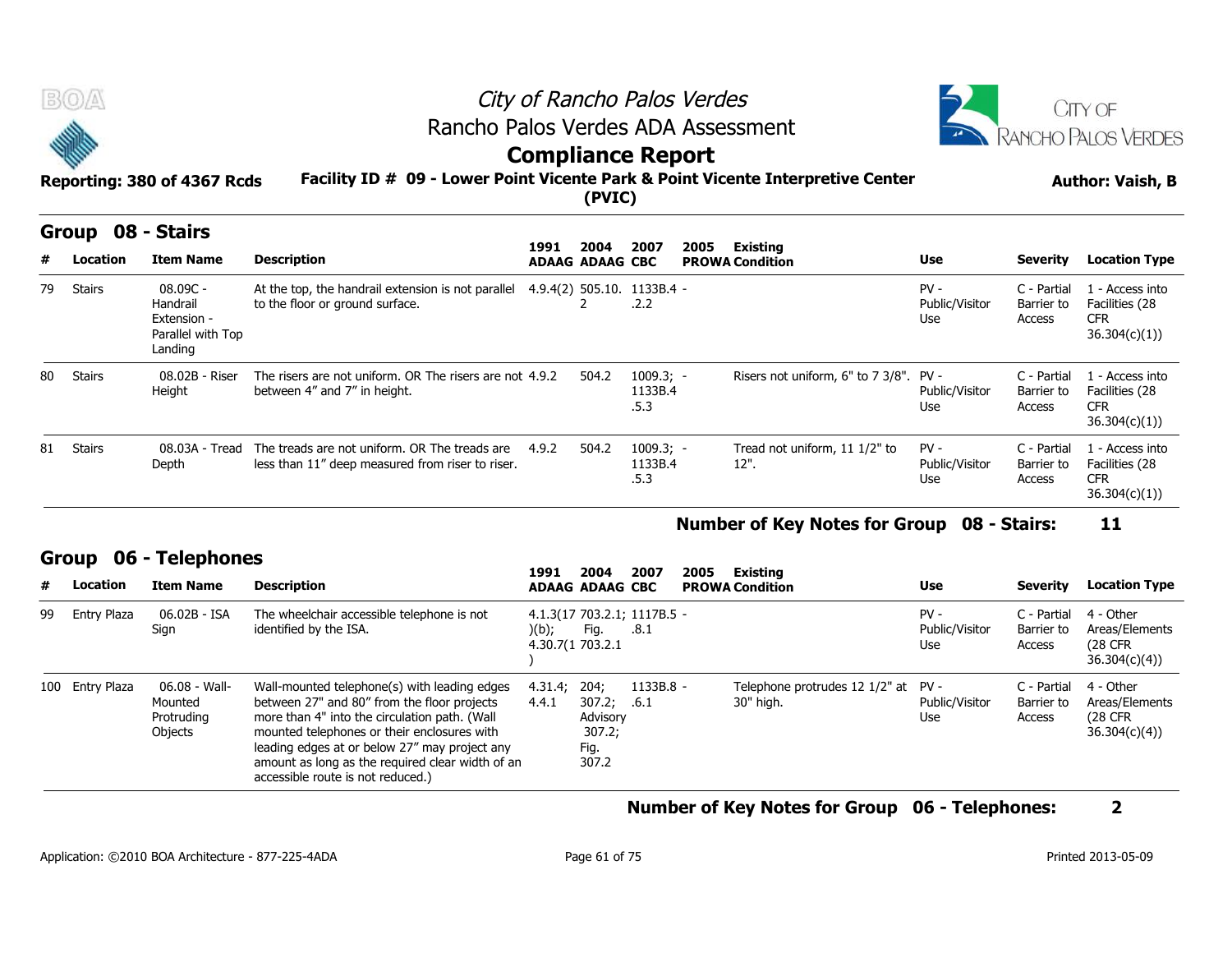



### **Facility ID # 09 - Lower Point Vicente Park & Point Vicente Interpretive Center Reporting: 380 of 4367 Rcds Author: Vaish, B Compliance Report**

| <b>BOA</b>               | Reporting: 380 of 4367 Rcds                                                      |                                                                                                                                                                                                                                                                                                                                                                                                                                                                       |                                                | <b>Compliance Report</b><br>(PVIC) |                                                        | City of Rancho Palos Verdes<br>Rancho Palos Verdes ADA Assessment<br>Facility ID # 09 - Lower Point Vicente Park & Point Vicente Interpretive Center |                                 |                                        | CITY OF<br><b>RANCHO PALOS VERDES</b><br><b>Author: Vaish, B</b>        |
|--------------------------|----------------------------------------------------------------------------------|-----------------------------------------------------------------------------------------------------------------------------------------------------------------------------------------------------------------------------------------------------------------------------------------------------------------------------------------------------------------------------------------------------------------------------------------------------------------------|------------------------------------------------|------------------------------------|--------------------------------------------------------|------------------------------------------------------------------------------------------------------------------------------------------------------|---------------------------------|----------------------------------------|-------------------------------------------------------------------------|
| Group<br><b>Location</b> | <b>16 - Toilet Facilities</b><br><b>Item Name</b>                                | <b>Description</b>                                                                                                                                                                                                                                                                                                                                                                                                                                                    | 1991                                           | 2004<br><b>ADAAG ADAAG CBC</b>     | 2007                                                   | 2005<br><b>Existing</b><br><b>PROWA Condition</b>                                                                                                    | Use                             | <b>Severity</b>                        | <b>Location Type</b>                                                    |
| 199 Kitchen              | 16.78 - Pipe<br>Insulation at<br>Lavatory                                        | Drainpipes and hot water pipes are not insulated 4.19.4<br>to protect against contact.                                                                                                                                                                                                                                                                                                                                                                                |                                                | 606.5                              | 1115B.4 -<br>.3(4)                                     |                                                                                                                                                      | EW - Employee<br>Work Area      | A - Safety<br>Hazard                   | 2 - Program<br>Areas (28 CFR<br>36.304(c)(2))                           |
| 200 Kitchen              | 16.84A - Paper<br>Towel<br>Dispenser -<br>Operating Height                       | Mounting height of paper towel dispenser's<br>highest operable part exceeds 40" AFF. (Where<br>provided, ADA Standards require at least one<br>paper towel dispenser to be accessible with the<br>highest operable part placed within at least one<br>of the reach ranges specified in 4.2.5 and 4.2.6;<br>where provided, CBC Standards require at least<br>one paper towel dispenser to be accessible with<br>the highest operable part no higher than 40"<br>AFF.) | 4.22.7; 308;<br>4.27.3; 309<br>4.2.5;<br>4.2.6 |                                    | 1115B.8 -<br>$\cdot$ 3                                 |                                                                                                                                                      | EW - Employee<br>Work Area      | C - Partial<br>Barrier to<br>Access    | 2 - Program<br>Areas (28 CFR<br>36.304(c)(2)                            |
| 256 Men's<br>Restroom    | 16.21A - Raised<br>Characters and<br><b>Braille</b><br>(Visual/Tactile<br>Signs) | The raised characters on this sign are not<br>accompanied by California Grade 2 Braille (i.e.,<br>the dots within each cell are domed and spaced<br>$1/10''$ o.c.)                                                                                                                                                                                                                                                                                                    | 4.30.4                                         | 703.2;<br>703.3                    | 1117B.5 -<br>.5 item<br>1,<br>1117B.5<br>.6            | Bad Braille.                                                                                                                                         | $PV -$<br>Public/Visitor<br>Use | D - Minor<br>Code<br>Deviation         | 4 - Other<br>Areas/Elements<br><b>(28 CFR</b><br>36.304(c)(4)           |
| 257 Men's<br>Restroom    | 16.11A - Door<br>Operating Effort                                                | The force required to operate door exceeds 5<br>lbs. (Fire doors may have up to 15 lbs to achieve<br>positive latching).                                                                                                                                                                                                                                                                                                                                              |                                                | 4.13.11 404.2.9 1133B.2 -          | .5                                                     | 10 LBF.                                                                                                                                              | $PV -$<br>Public/Visitor<br>Use | or<br>Complete<br>Barrier to<br>Access | B - Severe 3 - Restroom<br>Facilities (28<br><b>CFR</b><br>36.304(c)(3) |
| 259 Men's<br>Restroom    | 16.08A - Door<br>Swing                                                           | The door swing intrudes into the clear floor<br>space of one or more fixtures.                                                                                                                                                                                                                                                                                                                                                                                        | 4.22.2                                         | 603.2.3; 1115B.3 -<br>Advisory 2;  | .1 item<br>603.2.3 1115B.3<br>.2 item<br>2:<br>1115B.5 | Door swings into PTD clear floor PV -<br>space.                                                                                                      | Public/Visitor<br>Use           | C - Partial<br>Barrier to<br>Access    | 3 - Restroom<br>Facilities (28<br><b>CFR</b><br>36.304(c)(3)            |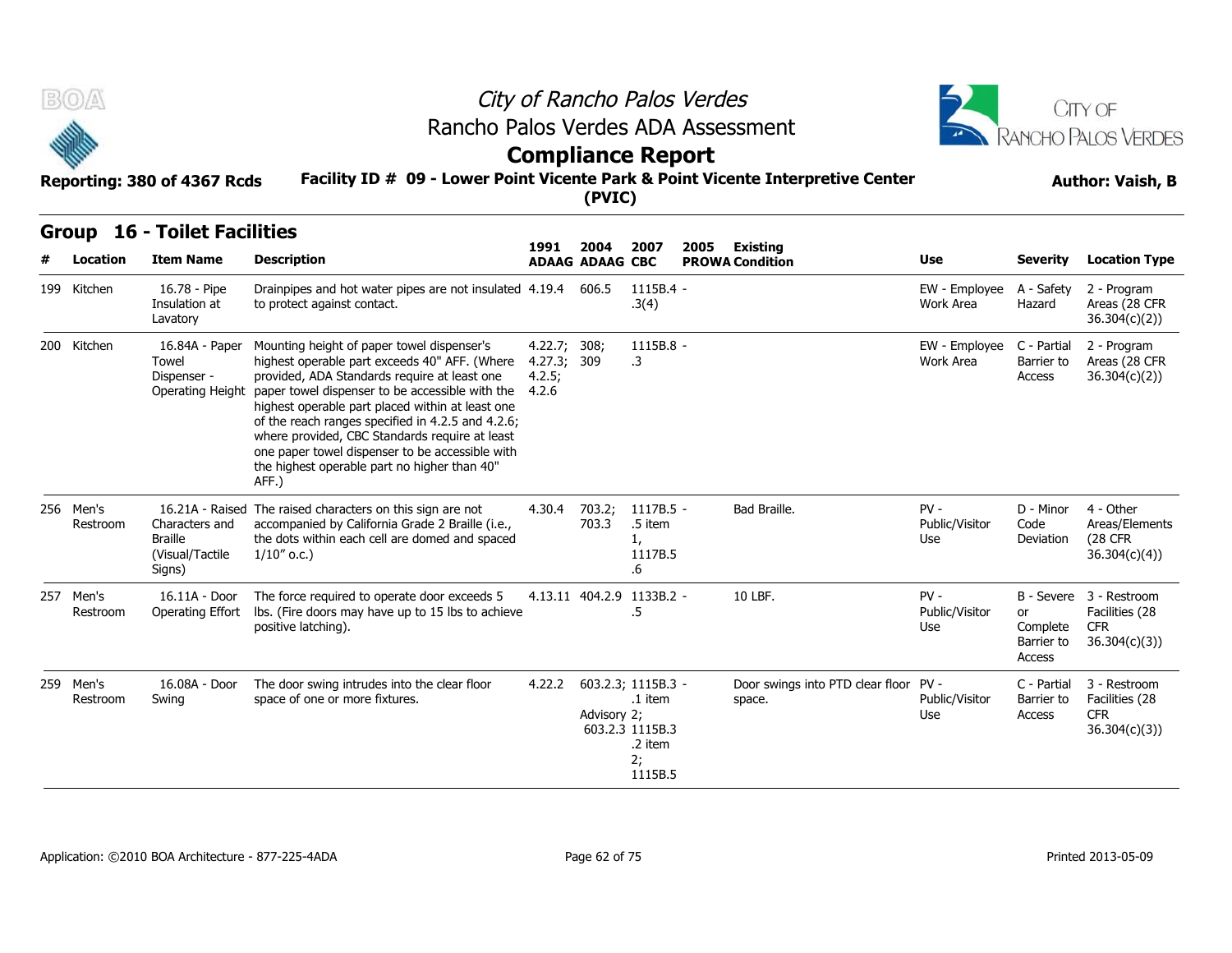



### **Facility ID # 09 - Lower Point Vicente Park & Point Vicente Interpretive Center Reporting: 380 of 4367 Rcds Author: Vaish, B**

# **Compliance Report**

|     |                   | Reporting: 380 of 4367 Rcds                                  | Rancho Palos Verdes ADA Assessment<br>Facility ID # 09 - Lower Point Vicente Park & Point Vicente Interpretive Center                                                                                           | <b>Compliance Report</b>              | (PVIC)   |                                         | City of Rancho Palos Verdes |                                    | <b>CITY OF</b><br><b>RANCHO PALOS VERDES</b><br><b>Author: Vaish, B</b> |                                     |                                                              |
|-----|-------------------|--------------------------------------------------------------|-----------------------------------------------------------------------------------------------------------------------------------------------------------------------------------------------------------------|---------------------------------------|----------|-----------------------------------------|-----------------------------|------------------------------------|-------------------------------------------------------------------------|-------------------------------------|--------------------------------------------------------------|
| #   | Location          | <b>Group 16 - Toilet Facilities</b><br><b>Item Name</b>      | <b>Description</b>                                                                                                                                                                                              | 1991<br><b>ADAAG ADAAG CBC</b>        | 2004     | 2007                                    | 2005                        | Existing<br><b>PROWA Condition</b> | <b>Use</b>                                                              | Severity                            | <b>Location Type</b>                                         |
| 260 | Men's<br>Restroom | $16.27B -$<br>Unobstructed<br>Access to<br>Accessible Stalls | Clear, unobstructed access at least 44" wide is<br>not provided to accessible water closet<br>compartment(s).                                                                                                   | 4.17.3;<br>Fig<br>30(a)               | 604.8.1. | 604.8.1. 1115B.3 -<br>2; Fig. $.1(4.5)$ |                             | 42" wide.                          | $PV -$<br>Public/Visitor<br>Use                                         | C - Partial<br>Barrier to<br>Access | 3 - Restroom<br>Facilities (28<br><b>CFR</b><br>36.304(c)(3) |
| 261 | Men's<br>Restroom | 16.84C - Soap<br>Dispenser -                                 | Mounting height of soap dispenser's highest<br>operable part exceeds 40" AFF. (Where<br>Operating Height provided, ADA Standards require at least one<br>soan dispenser to be accessible with the bighest $426$ | 4.22.7; 308;<br>4.27.3; 309<br>4.2.5; |          | $1115B.8 -$<br>.3                       |                             | 41 1/2" high.                      | $PV -$<br>Public/Visitor<br>Use                                         | C - Partial<br>Barrier to<br>Access | 3 - Restroom<br>Facilities (28<br><b>CFR</b><br>36.304(r)(3) |

| 260 Men's<br>Restroom | $16.27B -$<br>Unobstructed<br>Access to<br>Accessible Stalls | Clear, unobstructed access at least 44" wide is<br>not provided to accessible water closet<br>compartment(s).                                                                                                                                                                                                                                                                                                                                                              | 4.17.3;<br>Fig<br>30(a)               | 2; Fig. $.1(4.5)$<br>604.8.1.<br>2 | 604.8.1. 1115B.3 -                                       | 42" wide.                                | $PV -$<br>Public/Visitor<br>Use | C - Partial<br>Barrier to<br>Access        | 3 - Restroom<br>Facilities (28<br><b>CFR</b><br>36.304(c)(3) |
|-----------------------|--------------------------------------------------------------|----------------------------------------------------------------------------------------------------------------------------------------------------------------------------------------------------------------------------------------------------------------------------------------------------------------------------------------------------------------------------------------------------------------------------------------------------------------------------|---------------------------------------|------------------------------------|----------------------------------------------------------|------------------------------------------|---------------------------------|--------------------------------------------|--------------------------------------------------------------|
| 261 Men's<br>Restroom | 16.84C - Soap<br>Dispenser -                                 | Mounting height of soap dispenser's highest<br>operable part exceeds 40" AFF. (Where<br>Operating Height provided, ADA Standards require at least one<br>soap dispenser to be accessible with the highest 4.2.6<br>operable part placed within at least one of the<br>reach ranges specified in 4.2.5 and 4.2.6; where<br>provided, CBC Standards require at least one<br>soap dispenser to be accessible with the highest<br>operable part no higher than 40" AFF.)       | 4.22.7; 308;<br>4.27.3; 309<br>4.2.5; |                                    | 1115B.8 -<br>.3                                          | 41 1/2" high.                            | $PV -$<br>Public/Visitor<br>Use | C - Partial<br>Barrier to<br>Access        | 3 - Restroom<br>Facilities (28<br><b>CFR</b><br>36.304(c)(3) |
| 262 Men's<br>Restroom | 16.82A - Mirror<br>Height - Max.                             | Mirror above accessible lavatory or countertop is 4.19.6; 213.3.5; 1115B.8 -<br>mounted so the bottom edge of the reflective<br>40" AFF Standard surface is not 40" max AFF. (ADA Standards<br>require at least one mirror to be accessible; CBC<br>Standards prior to August 1, 2009 required all<br>mirrors to be accessible. Effective August 1,<br>2009, amended CBC Standards require all<br>mirrors above accessible lavatories or<br>countertops to be accessible.) | Fig. 31                               | 603.3; .1<br>Advisory<br>603.3     |                                                          | 40 1/2" high.                            | $PV -$<br>Public/Visitor<br>Use | C - Partial<br>Barrier to<br><b>Access</b> | 3 - Restroom<br>Facilities (28<br><b>CFR</b><br>36.304(c)(3) |
| 263 Men's<br>Restroom | 16.34 - Strike<br>Stall Door                                 | Where the stall door opens out at the end of an<br>Side Clearance at aisle, there is less than 18" of maneuvering<br>space at the latch side of the stall door.                                                                                                                                                                                                                                                                                                            | 4.13.6; 1;<br>Fig. 25                 | Tab.404 Figs.<br>Fig.404.<br>2.4.1 | 4.17.5; 404.2.4. 1133B.2 -<br>.4.3;<br>$.2.4.1; 11B-26B$ | 1/2" strike clearance on pull side. PV - | Public/Visitor<br>Use           | C - Partial<br>Barrier to<br><b>Access</b> | 3 - Restroom<br>Facilities (28<br><b>CFR</b><br>36.304(c)(3) |
| 264 Men's<br>Restroom | 16.83 - Coat<br>Hook - Height                                | Where a coat hook is provided In an accessible 4.2.5<br>stall, height of coat hook exceeds 48" AFF.                                                                                                                                                                                                                                                                                                                                                                        |                                       | 308;<br>603.4                      | 213.3.7; 1117B.8 -                                       | 61" high.                                | $PV -$<br>Public/Visitor<br>Use | C - Partial<br>Barrier to<br><b>Access</b> | 3 - Restroom<br>Facilities (28<br><b>CFR</b><br>36.304(c)(3) |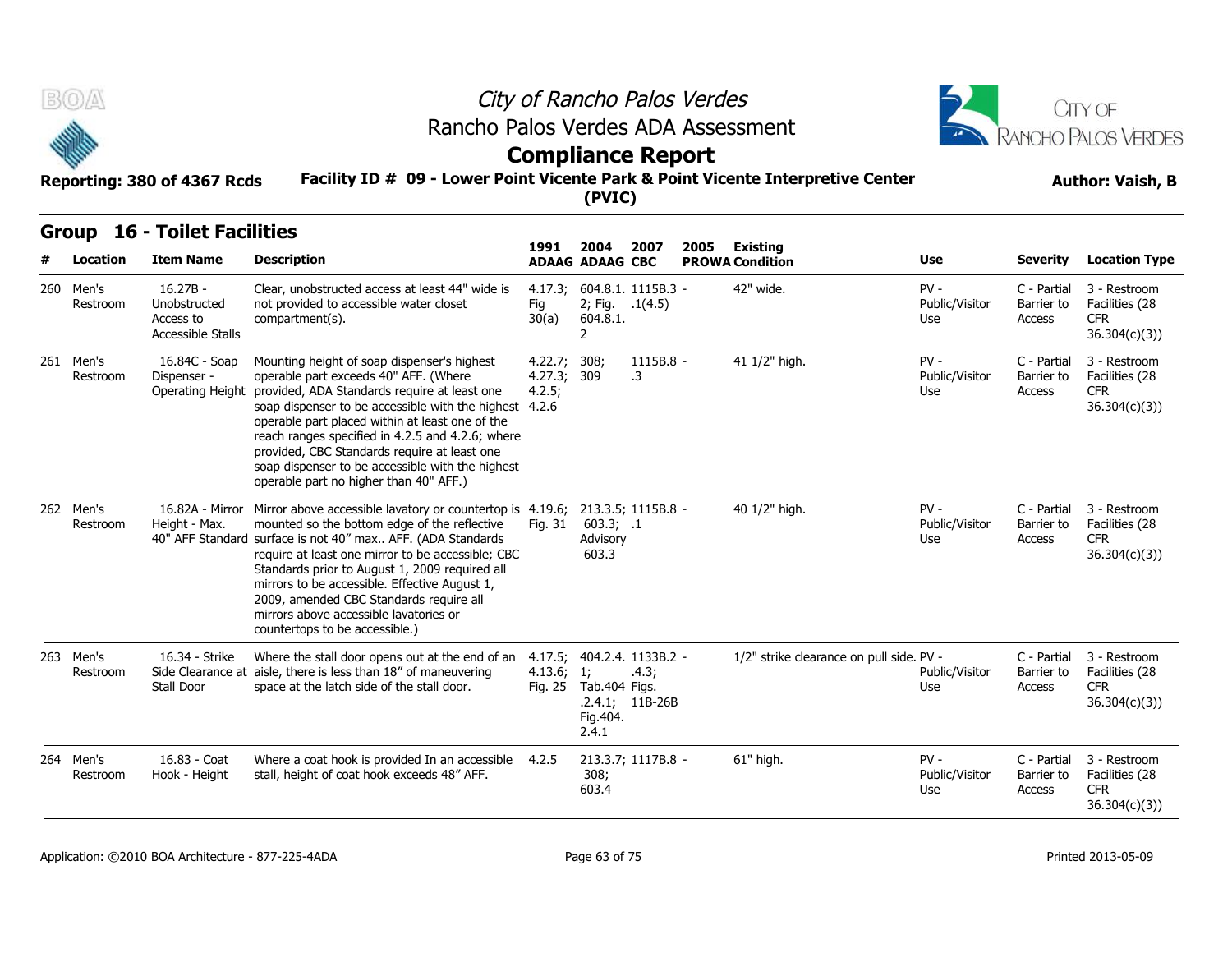



### **Compliance Report**

### **Facility ID # 09 - Lower Point Vicente Park & Point Vicente Interpretive Center Reporting: 380 of 4367 Rcds Author: Vaish, B**

### **Group 16 - Toilet Facilities**

| B(0)                    |                                                                     |                                                                                                                                                                                                                                                                                                                                                                                                                                                     |                                       |                                                   | City of Rancho Palos Verdes                 |      |                            |                                 |                                        | <b>CITY OF</b>                                                          |
|-------------------------|---------------------------------------------------------------------|-----------------------------------------------------------------------------------------------------------------------------------------------------------------------------------------------------------------------------------------------------------------------------------------------------------------------------------------------------------------------------------------------------------------------------------------------------|---------------------------------------|---------------------------------------------------|---------------------------------------------|------|----------------------------|---------------------------------|----------------------------------------|-------------------------------------------------------------------------|
|                         |                                                                     | Rancho Palos Verdes ADA Assessment                                                                                                                                                                                                                                                                                                                                                                                                                  |                                       |                                                   | <b>Compliance Report</b>                    |      |                            |                                 |                                        | <b>RANCHO PALOS VERDES</b>                                              |
|                         | Reporting: 380 of 4367 Rcds                                         | Facility ID # 09 - Lower Point Vicente Park & Point Vicente Interpretive Center                                                                                                                                                                                                                                                                                                                                                                     |                                       | (PVIC)                                            |                                             |      |                            |                                 |                                        | <b>Author: Vaish, B</b>                                                 |
| <b>Group</b>            | <b>16 - Toilet Facilities</b>                                       |                                                                                                                                                                                                                                                                                                                                                                                                                                                     | 1991                                  | 2004                                              | 2007                                        | 2005 | <b>Existing</b>            |                                 |                                        |                                                                         |
| Location                | <b>Item Name</b>                                                    | <b>Description</b>                                                                                                                                                                                                                                                                                                                                                                                                                                  |                                       | <b>ADAAG ADAAG CBC</b>                            |                                             |      | <b>PROWA Condition</b>     | Use                             | <b>Severity</b>                        | <b>Location Type</b>                                                    |
| 265 Men's<br>Restroom   | $16.50 - TP$<br>Dispenser -<br>Location - Pre-<br>2007 CBC Facility | Location of the toilet paper dispenser does not<br>comply with the Standard in effect at the time of Fig.<br>construction. (The 2001 CBC required toilet<br>tissue dispensers located on the wall within 12"<br>of the front edge of the toilet seat, measured to<br>the centerline of the dispenser; mounted below<br>the grab bar; and centered at a min. height of<br>19" AFF.)                                                                  | 4.16.6;<br>29(b)                      | $604.7; -$<br>Advisory<br>604.7;<br>Fig.<br>604.7 |                                             |      | TPD 14" from water closet. | $PV -$<br>Public/Visitor<br>Use | C - Partial<br>Barrier to<br>Access    | 3 - Restroom<br>Facilities (28<br><b>CFR</b><br>36.304(c)(3)            |
| 273 Women's<br>Restroom | Characters and<br><b>Braille</b><br>(Visual/Tactile<br>Signs)       | 16.21A - Raised The raised characters on this sign are not<br>accompanied by California Grade 2 Braille (i.e.,<br>the dots within each cell are domed and spaced<br>$1/10''$ o.c.)                                                                                                                                                                                                                                                                  | 4.30.4                                | 703.2;<br>703.3                                   | 1117B.5 -<br>.5 item<br>1,<br>1117B.5<br>.6 |      | Bad Braille.               | $PV -$<br>Public/Visitor<br>Use | D - Minor<br>Code<br>Deviation         | 4 - Other<br>Areas/Elements<br><b>(28 CFR)</b><br>36.304(c)(4)          |
| 274 Women's<br>Restroom | 16.11A - Door<br>Operating Effort                                   | The force required to operate door exceeds 5<br>Ibs. (Fire doors may have up to 15 lbs to achieve<br>positive latching).                                                                                                                                                                                                                                                                                                                            |                                       |                                                   | 4.13.11 404.2.9 1133B.2 -<br>.5             |      | 7 LBF.                     | $PV -$<br>Public/Visitor<br>Use | or<br>Complete<br>Barrier to<br>Access | B - Severe 3 - Restroom<br>Facilities (28<br><b>CFR</b><br>36.304(c)(3) |
| 276 Women's<br>Restroom | 16.84C - Soap<br>Dispenser -<br>Operating Height                    | Mounting height of soap dispenser's highest<br>operable part exceeds 40" AFF. (Where<br>provided, ADA Standards require at least one<br>soap dispenser to be accessible with the highest 4.2.6<br>operable part placed within at least one of the<br>reach ranges specified in 4.2.5 and 4.2.6; where<br>provided, CBC Standards require at least one<br>soap dispenser to be accessible with the highest<br>operable part no higher than 40" AFF.) | 4.22.7; 308;<br>4.27.3; 309<br>4.2.5; |                                                   | 1115B.8 -<br>.3                             |      | 41" high.                  | $PV -$<br>Public/Visitor<br>Use | C - Partial<br>Barrier to<br>Access    | 3 - Restroom<br>Facilities (28<br><b>CFR</b><br>36.304(c)(3)            |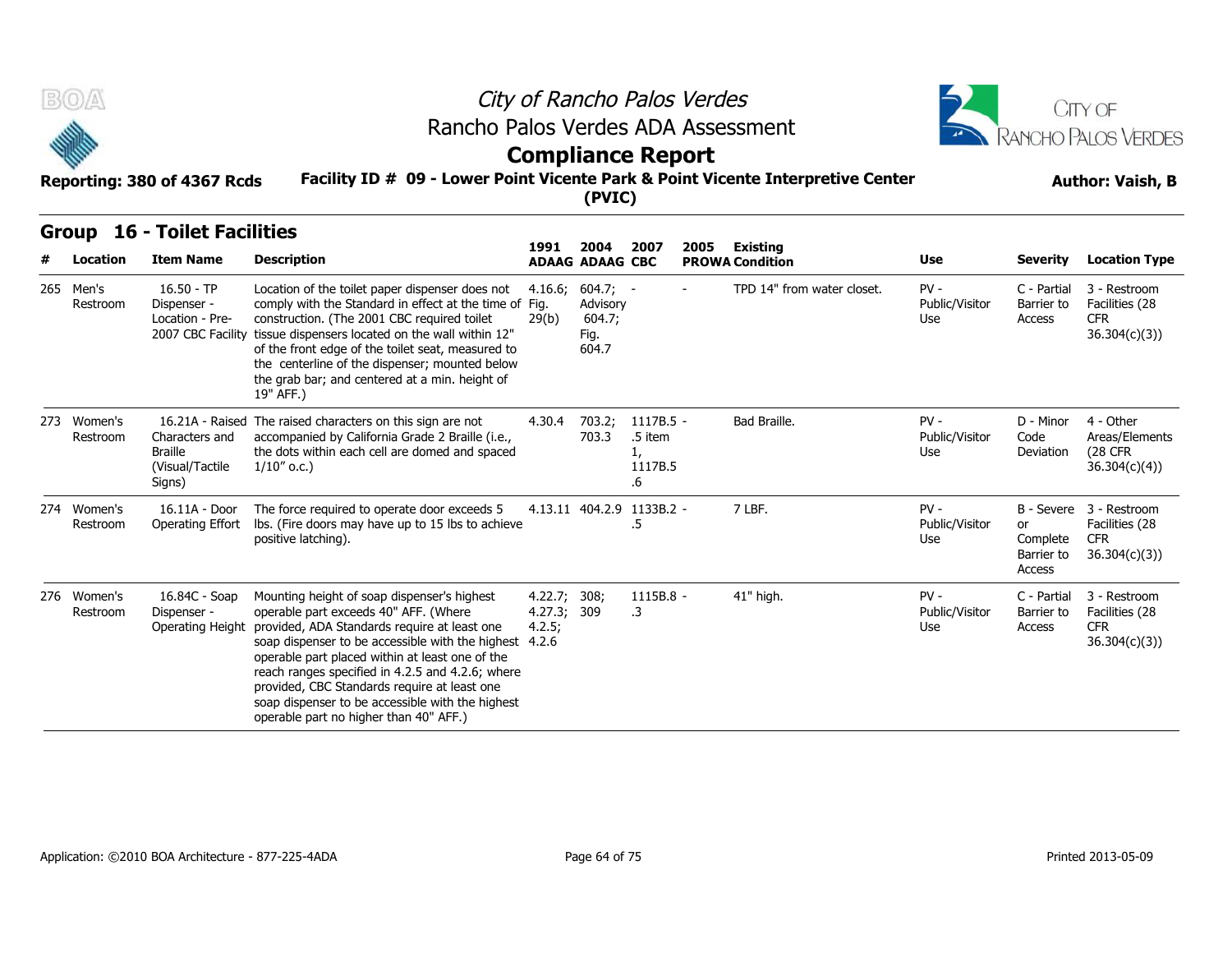



### **Compliance Report**

### **Facility ID # 09 - Lower Point Vicente Park & Point Vicente Interpretive Center Reporting: 380 of 4367 Rcds Author: Vaish, B**

### **Group 16 - Toilet Facilities**

| B(0)                    | Reporting: 380 of 4367 Rcds                                         | Rancho Palos Verdes ADA Assessment<br>Facility ID # 09 - Lower Point Vicente Park & Point Vicente Interpretive Center                                                                                                                                                                                                                                                                                                                                   |                  | City of Rancho Palos Verdes<br><b>Compliance Report</b> |                                 |        | CITY OF<br>RANCHO PALOS VERDES<br><b>Author: Vaish, B</b> |                                 |                                     |                                                              |
|-------------------------|---------------------------------------------------------------------|---------------------------------------------------------------------------------------------------------------------------------------------------------------------------------------------------------------------------------------------------------------------------------------------------------------------------------------------------------------------------------------------------------------------------------------------------------|------------------|---------------------------------------------------------|---------------------------------|--------|-----------------------------------------------------------|---------------------------------|-------------------------------------|--------------------------------------------------------------|
|                         |                                                                     |                                                                                                                                                                                                                                                                                                                                                                                                                                                         |                  | (PVIC)                                                  |                                 |        |                                                           |                                 |                                     |                                                              |
| Group<br>Location       | <b>16 - Toilet Facilities</b><br><b>Item Name</b>                   | <b>Description</b>                                                                                                                                                                                                                                                                                                                                                                                                                                      | 1991             | 2004<br><b>ADAAG ADAAG CBC</b>                          | 2007                            | 2005   | <b>Existing</b><br><b>PROWA Condition</b>                 | Use                             | <b>Severity</b>                     | <b>Location Type</b>                                         |
| 277 Women's<br>Restroom | 16.82A - Mirror<br>Height - Max.                                    | Mirror above accessible lavatory or countertop is 4.19.6;<br>mounted so the bottom edge of the reflective<br>40" AFF Standard surface is not 40" max AFF. (ADA Standards<br>require at least one mirror to be accessible; CBC<br>Standards prior to August 1, 2009 required all<br>mirrors to be accessible. Effective August 1,<br>2009, amended CBC Standards require all<br>mirrors above accessible lavatories or<br>countertops to be accessible.) | Fig. 31          | 213.3.5; 1115B.8 -<br>603.3; .1<br>Advisory<br>603.3    |                                 |        | 41" high.                                                 | $PV -$<br>Public/Visitor<br>Use | C - Partial<br>Barrier to<br>Access | 3 - Restroom<br>Facilities (28<br><b>CFR</b><br>36.304(c)(3) |
| 278 Women's<br>Restroom | 16.83 - Coat<br>Hook - Height                                       | Where a coat hook is provided In an accessible<br>stall, height of coat hook exceeds 48" AFF.                                                                                                                                                                                                                                                                                                                                                           | 4.2.5            | 213.3.7; 1117B.8 -<br>308;<br>603.4                     |                                 |        | 61" high.                                                 | $PV -$<br>Public/Visitor<br>Use | C - Partial<br>Barrier to<br>Access | 3 - Restroom<br>Facilities (28<br><b>CFR</b><br>36.304(c)(3) |
| 279 Women's<br>Restroom | 16.47A - WC<br>Location from<br>Sidewall                            | The centerline of the WC is not 18" absolute<br>from a wall or partition.                                                                                                                                                                                                                                                                                                                                                                               | $4.22.4 -$       |                                                         | 1115B.4 -<br>.1(1)              |        | 18 1/4" from side wall.                                   | $PV -$<br>Public/Visitor<br>Use | C - Partial<br>Barrier to<br>Access | 3 - Restroom<br>Facilities (28<br><b>CFR</b><br>36.304(c)(3) |
| 280 Women's<br>Restroom | $16.50 - TP$<br>Dispenser -<br>Location - Pre-<br>2007 CBC Facility | Location of the toilet paper dispenser does not<br>comply with the Standard in effect at the time of Fig.<br>construction. (The 2001 CBC required toilet<br>tissue dispensers located on the wall within 12"<br>of the front edge of the toilet seat, measured to<br>the centerline of the dispenser; mounted below<br>the grab bar; and centered at a min. height of<br>19" AFF.)                                                                      | 4.16.6;<br>29(b) | $604.7; -$<br>Advisory<br>604.7;<br>Fig.<br>604.7       |                                 | $\sim$ | PTD 14" from water closet.                                | $PV -$<br>Public/Visitor<br>Use | C - Partial<br>Barrier to<br>Access | 3 - Restroom<br>Facilities (28<br><b>CFR</b><br>36.304(c)(3) |
| 281 Women's<br>Restroom | 16.85A - Clear<br>Floor Space at<br><b>Dispensers</b>               | There is no clear floor space at least 30" x 48" in 4.27.2; 305.3<br>front of the dispenser to allow either a forward<br>or a parallel approach to the dispenser. (Where<br>provided, at least one dispenser of each type<br>shall be accessible.)                                                                                                                                                                                                      | 4.2.4            |                                                         | 1117B.6 -<br>$(2)$ ;<br>1118B.4 |        | 28" wide clear floor space at<br>hand dryer.              | $PV -$<br>Public/Visitor<br>Use | C - Partial<br>Barrier to<br>Access | 3 - Restroom<br>Facilities (28<br><b>CFR</b><br>36.304(c)(3) |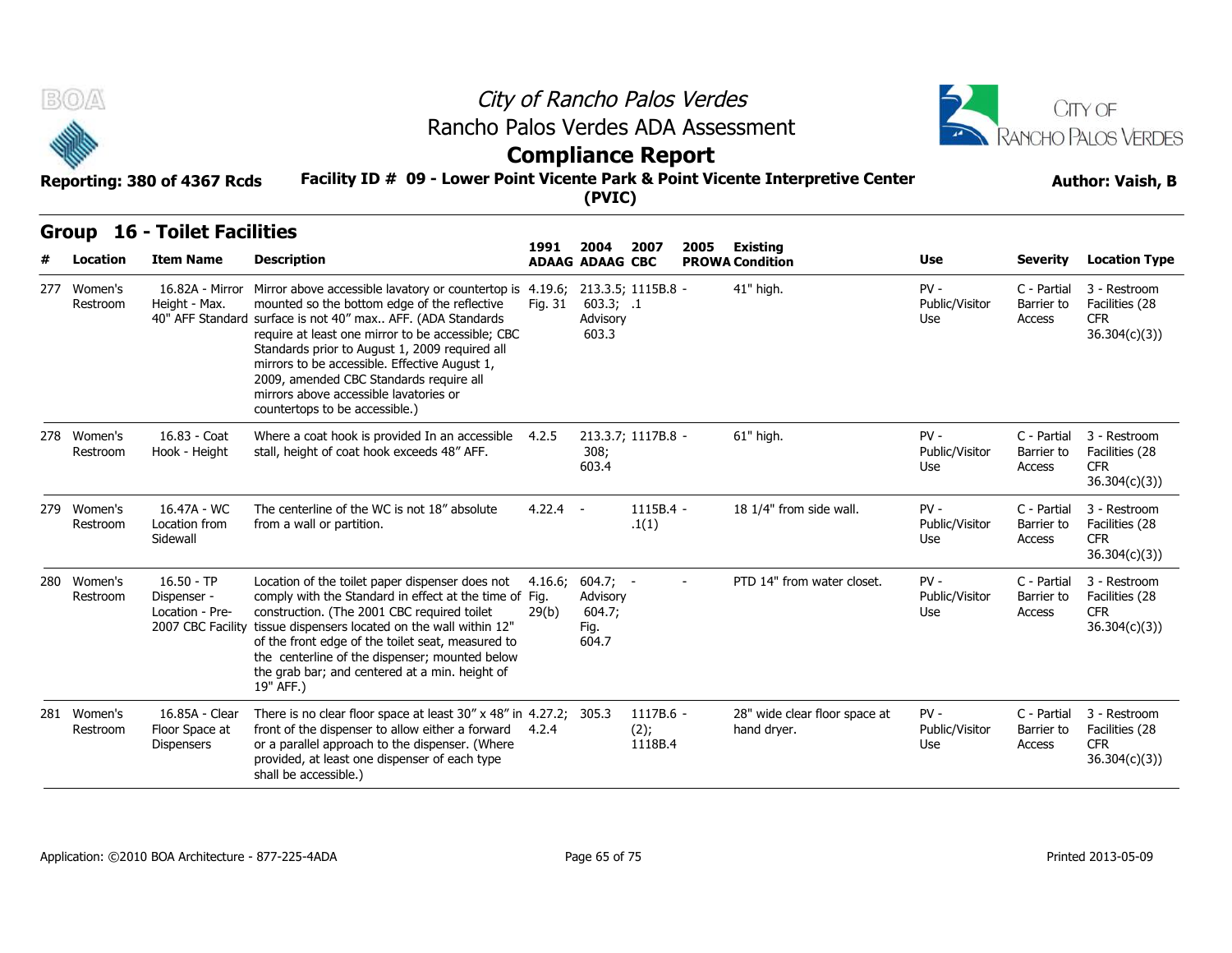



### **Facility ID # 09 - Lower Point Vicente Park & Point Vicente Interpretive Center Reporting: 380 of 4367 Rcds Author: Vaish, B Compliance Report**

| B(0)                    |                                                              | Rancho Palos Verdes ADA Assessment                                                                                                                                                                                                                 |                         |                                                      | City of Rancho Palos Verdes<br><b>Compliance Report</b> |      |                                                                   |                                 |                                     | CITY OF<br>RANCHO PALOS VERDES                                |
|-------------------------|--------------------------------------------------------------|----------------------------------------------------------------------------------------------------------------------------------------------------------------------------------------------------------------------------------------------------|-------------------------|------------------------------------------------------|---------------------------------------------------------|------|-------------------------------------------------------------------|---------------------------------|-------------------------------------|---------------------------------------------------------------|
|                         | Reporting: 380 of 4367 Rcds                                  | Facility ID # 09 - Lower Point Vicente Park & Point Vicente Interpretive Center                                                                                                                                                                    |                         | (PVIC)                                               |                                                         |      |                                                                   |                                 |                                     | <b>Author: Vaish, B</b>                                       |
| <b>Group</b>            | <b>16 - Toilet Facilities</b>                                |                                                                                                                                                                                                                                                    | 1991                    | 2004                                                 | 2007                                                    | 2005 | Existing                                                          |                                 |                                     |                                                               |
| <b>Location</b>         | <b>Item Name</b>                                             | <b>Description</b>                                                                                                                                                                                                                                 |                         | <b>ADAAG ADAAG CBC</b>                               |                                                         |      | <b>PROWA Condition</b>                                            | Use                             | <b>Severity</b>                     | <b>Location Type</b>                                          |
| 282 Women's<br>Restroom | $16.27B -$<br>Unobstructed<br>Access to<br>Accessible Stalls | Clear, unobstructed access at least 44" wide is<br>not provided to accessible water closet<br>compartment(s).                                                                                                                                      | 4.17.3;<br>Fig<br>30(a) | 2; Fig. .1(4.5)<br>604.8.1.<br>$\mathbf{2}^{\prime}$ | 604.8.1. 1115B.3 -                                      |      | 42 1/2" wide.                                                     | $PV -$<br>Public/Visitor<br>Use | C - Partial<br>Barrier to<br>Access | 3 - Restroom<br>Facilities (28<br><b>CFR</b><br>36.304(c)(3)) |
| 283 Women's<br>Restroom | 16.85A - Clear<br>Floor Space at<br><b>Dispensers</b>        | There is no clear floor space at least 30" x 48" in 4.27.2;<br>front of the dispenser to allow either a forward<br>or a parallel approach to the dispenser. (Where<br>provided, at least one dispenser of each type<br>shall be accessible.)       | 4.2.4                   | 305.3                                                | 1117B.6 -<br>(2);<br>1118B.4                            |      | 28" deep clear floor space at<br>PTD.                             | $PV -$<br>Public/Visitor<br>Use | C - Partial<br>Barrier to<br>Access | 3 - Restroom<br>Facilities (28<br><b>CFR</b><br>36.304(c)(3)  |
| 284 Staff<br>Restroom   | $16.15A -$<br>Providing<br>Room/Space ID<br>Sign             | A sign designating the permanent room or space 4.30.1<br>has not been provided.                                                                                                                                                                    |                         | 216.2;<br>703.1;<br>703.2;<br>703.5                  | 1117B.5 -<br>.1(1)                                      |      |                                                                   | EC - Employee<br>Common Use     | C - Partial<br>Barrier to<br>Access | 4 - Other<br>Areas/Elements<br><b>(28 CFR</b><br>36.304(c)(4) |
| 285 Staff<br>Restroom   | 16.83 - Coat<br>Hook - Height                                | Where a coat hook is provided In an accessible 4.2.5<br>stall, height of coat hook exceeds 48" AFF.                                                                                                                                                |                         | 308;<br>603.4                                        | 213.3.7; 1117B.8 -                                      |      | 69" high.                                                         | EC - Employee<br>Common Use     | C - Partial<br>Barrier to<br>Access | 3 - Restroom<br>Facilities (28<br><b>CFR</b><br>36.304(c)(3)  |
| 286 Staff<br>Restroom   | 16.88 - Other -<br><b>Toilet Facilities</b>                  | See Additional Comments                                                                                                                                                                                                                            |                         |                                                      |                                                         |      | Headroom clearance 74" to<br>upper cabinets.                      | EC - Emplovee<br>Common Use     | A - Safety<br>Hazard                | 3 - Restroom<br>Facilities (28<br><b>CFR</b><br>36.304(c)(3)  |
| 288 Staff<br>Restroom   | 16.47A - WC<br>Location from<br>Sidewall                     | The centerline of the WC is not 18" absolute<br>from a wall or partition.                                                                                                                                                                          | $4.22.4 -$              |                                                      | $1115B.4 -$<br>.1(1)                                    |      | 20" from side wall.                                               | EC - Employee<br>Common Use     | C - Partial<br>Barrier to<br>Access | 3 - Restroom<br>Facilities (28<br>CFR.<br>36.304(c)(3)        |
| 289 Staff<br>Restroom   | 16.85A - Clear<br>Floor Space at<br><b>Dispensers</b>        | There is no clear floor space at least 30" x 48" in 4.27.2; 305.3<br>front of the dispenser to allow either a forward<br>or a parallel approach to the dispenser. (Where<br>provided, at least one dispenser of each type<br>shall be accessible.) | 4.2.4                   |                                                      | 1117B.6 -<br>(2);<br>1118B.4                            |      | Clear floor space at SCD<br>obstructed by non-fixed<br>furniture. | EC - Employee<br>Common Use     | C - Partial<br>Barrier to<br>Access | 3 - Restroom<br>Facilities (28<br><b>CFR</b><br>36.304(c)(3)  |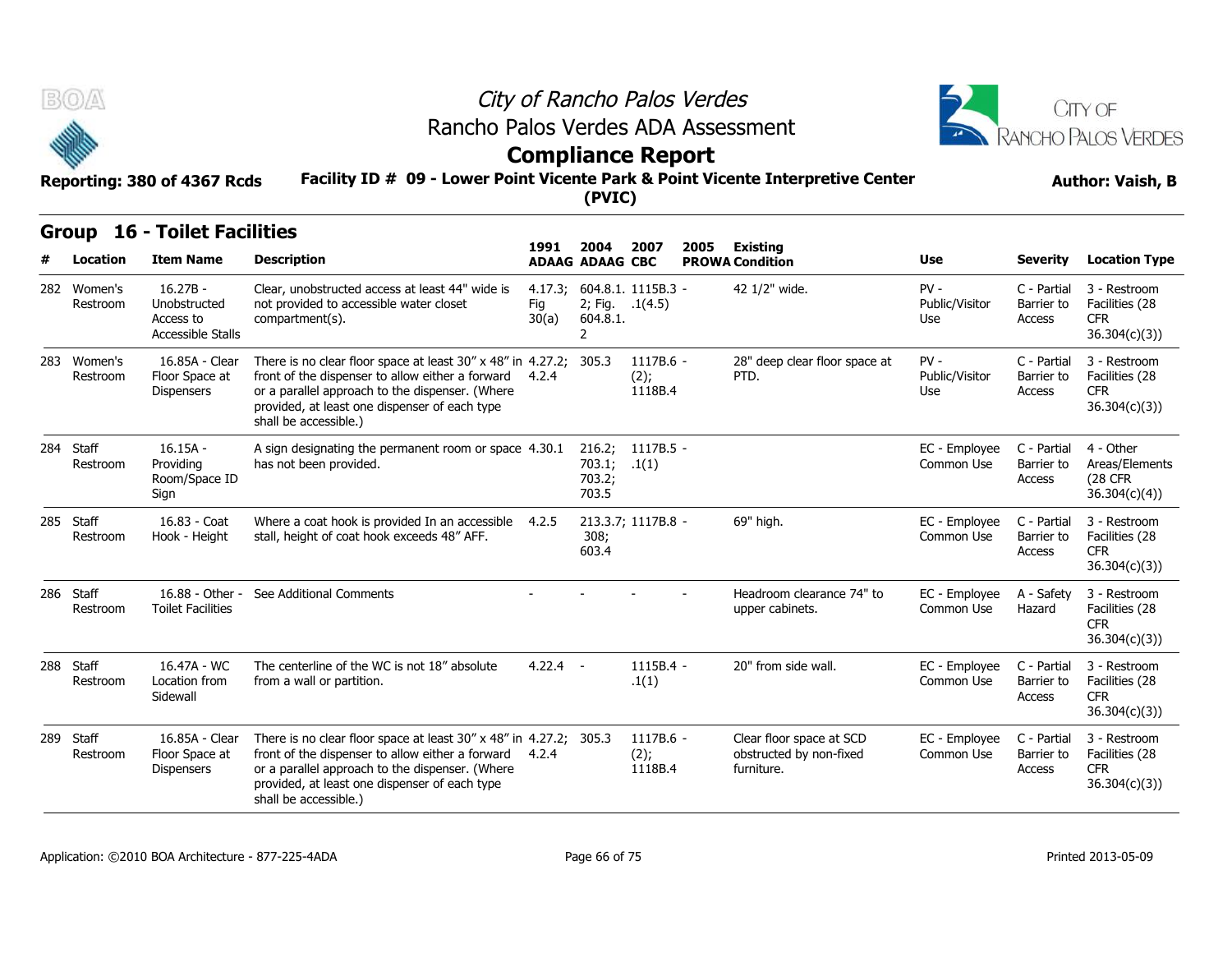



## **Compliance Report**

### **Facility ID # 09 - Lower Point Vicente Park & Point Vicente Interpretive Center Reporting: 380 of 4367 Rcds Author: Vaish, B**

| B(0)                  | Reporting: 380 of 4367 Rcds                                | Rancho Palos Verdes ADA Assessment<br>Facility ID # 09 - Lower Point Vicente Park & Point Vicente Interpretive Center                                                                                                                                                                                                                                                                                                                                                   | <b>Compliance Report</b> | (PVIC)                                                                                  |                      | City of Rancho Palos Verdes | CITY OF<br><b>RANCHO PALOS VERDES</b><br><b>Author: Vaish, B</b> |                             |                                     |                                                              |
|-----------------------|------------------------------------------------------------|-------------------------------------------------------------------------------------------------------------------------------------------------------------------------------------------------------------------------------------------------------------------------------------------------------------------------------------------------------------------------------------------------------------------------------------------------------------------------|--------------------------|-----------------------------------------------------------------------------------------|----------------------|-----------------------------|------------------------------------------------------------------|-----------------------------|-------------------------------------|--------------------------------------------------------------|
| Group<br>Location     | <b>16 - Toilet Facilities</b><br><b>Item Name</b>          | <b>Description</b>                                                                                                                                                                                                                                                                                                                                                                                                                                                      | 1991                     | 2004<br><b>ADAAG ADAAG CBC</b>                                                          | 2007                 | 2005                        | Existing<br><b>PROWA Condition</b>                               | Use                         | Severity                            | <b>Location Type</b>                                         |
| 290 Staff<br>Restroom | 16.55A - Side<br>Grab Bar Height                           | Side grab bar is not centered at 33" AFF. (ADA<br>Standards require side grab bars to be centered Figs. 29 Advisory .1(3.1);<br>from 33" to 36" AFF; CBC Standards require side & 30<br>grab bars to be centered at 33" AFF.)                                                                                                                                                                                                                                           |                          | 4.17.6; 604.5; 1115B.4 -<br>604.5; Fig.<br>604.5.2; 11B-1A<br>Fig.<br>604.5.2;<br>609.4 |                      |                             | 33 1/2" high.                                                    | EC - Employee<br>Common Use | C - Partial<br>Barrier to<br>Access | 3 - Restroom<br>Facilities (28<br><b>CFR</b><br>36.304(c)(3) |
| 292 Staff<br>Restroom | Height - Max.                                              | 16.82A - Mirror Mirror above accessible lavatory or countertop is 4.19.6;<br>mounted so the bottom edge of the reflective<br>40" AFF Standard surface is not 40" max AFF. (ADA Standards<br>require at least one mirror to be accessible; CBC<br>Standards prior to August 1, 2009 required all<br>mirrors to be accessible. Effective August 1,<br>2009, amended CBC Standards require all<br>mirrors above accessible lavatories or<br>countertops to be accessible.) | Fig. 31                  | 213.3.5; 1115B.8 -<br>603.3; .1<br>Advisory<br>603.3                                    |                      |                             | 40 1/2" high.                                                    | EC - Employee<br>Common Use | C - Partial<br>Barrier to<br>Access | 3 - Restroom<br>Facilities (28<br><b>CFR</b><br>36.304(c)(3) |
| 293 Staff<br>Restroom | 16.78 - Pipe<br>Insulation at<br>Lavatory                  | Drainpipes and hot water pipes are not insulated 4.19.4 606.5<br>to protect against contact.                                                                                                                                                                                                                                                                                                                                                                            |                          |                                                                                         | $1115B.4 -$<br>.3(4) |                             |                                                                  | EC - Emplovee<br>Common Use | A - Safety<br>Hazard                | 3 - Restroom<br>Facilities (28<br><b>CFR</b><br>36.304(c)(3) |
| 295 Staff<br>Restroom | 16.88 - Other -<br><b>Toilet Facilities</b>                | See Additional Comments                                                                                                                                                                                                                                                                                                                                                                                                                                                 |                          |                                                                                         |                      |                             | No clear floor space at First Aid<br>Kit.                        | EC - Employee<br>Common Use | C - Partial<br>Barrier to<br>Access | 3 - Restroom<br>Facilities (28<br><b>CFR</b><br>36.304(c)(3) |
| 296 Staff<br>Restroom | 16.55B - Back<br>Grab Bar<br>Height - Non-<br>Tank-Type WC | At non-tank-type WC, back grab bar is not<br>centered at 33" AFF. (ADA Standards require<br>back grab bars to be centered from 33" to 36"<br>AFF; CBC Standards require back grab bars to<br>be centered at 33" AFF.)                                                                                                                                                                                                                                                   | & 30                     | 4.17.6; 604.5; 1115B.4 -<br>Figs. 29 Advisory .1(3.2);<br>604.5; Fig.<br>609.4          | 11B-1A               |                             | 33 1/2" high.                                                    | EC - Employee<br>Common Use | C - Partial<br>Barrier to<br>Access | 3 - Restroom<br>Facilities (28<br><b>CFR</b><br>36.304(c)(3) |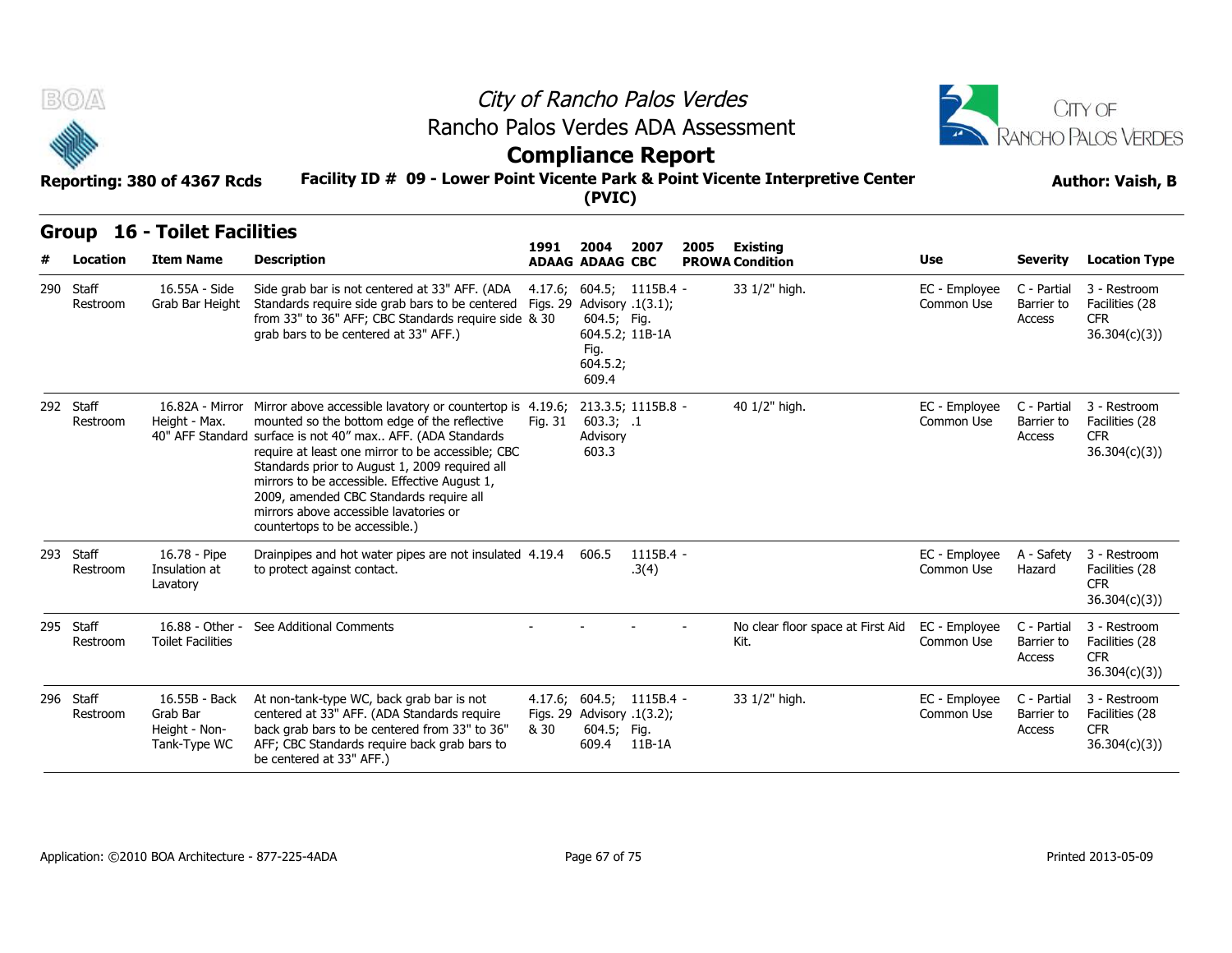



### **Compliance Report**

### **Facility ID # 09 - Lower Point Vicente Park & Point Vicente Interpretive Center Reporting: 380 of 4367 Rcds Author: Vaish, B**

|   | BOA                   | Reporting: 380 of 4367 Rcds                                       |                                                                                                                                           | City of Rancho Palos Verdes<br>Rancho Palos Verdes ADA Assessment<br><b>Compliance Report</b><br>Facility ID # 09 - Lower Point Vicente Park & Point Vicente Interpretive Center<br>(PVIC) |                                          |                                 |      |                                           |                                 |                                        |                                                                         |  |  |
|---|-----------------------|-------------------------------------------------------------------|-------------------------------------------------------------------------------------------------------------------------------------------|--------------------------------------------------------------------------------------------------------------------------------------------------------------------------------------------|------------------------------------------|---------------------------------|------|-------------------------------------------|---------------------------------|----------------------------------------|-------------------------------------------------------------------------|--|--|
|   |                       | <b>Group 16 - Toilet Facilities</b>                               |                                                                                                                                           |                                                                                                                                                                                            |                                          |                                 |      |                                           |                                 |                                        |                                                                         |  |  |
| # | Location              | <b>Item Name</b>                                                  | <b>Description</b>                                                                                                                        | 1991                                                                                                                                                                                       | 2004<br><b>ADAAG ADAAG CBC</b>           | 2007                            | 2005 | <b>Existing</b><br><b>PROWA Condition</b> | Use                             | Severity                               | <b>Location Type</b>                                                    |  |  |
|   | 320 Men's<br>Restroom | 16.12 - Other<br>Door<br>Requirements                             | Door does not comply with all applicable ADAAG 4.13<br>and CBC accessibility requirements.                                                |                                                                                                                                                                                            | Advisory<br>404.1                        | 404.1; 1133B.2 -                |      | 2.2% - 3.0% slope at door<br>landing.     | $PV -$<br>Public/Visitor<br>Use | C - Partial<br>Barrier to<br>Access    | 3 - Restroom<br>Facilities (28<br>CFR.<br>36.304(c)(3)                  |  |  |
|   | 321 Men's<br>Restroom | 16.88 - Other -<br><b>Toilet Facilities</b>                       | See Additional Comments                                                                                                                   |                                                                                                                                                                                            |                                          |                                 |      | Door stop.                                | $PV -$<br>Public/Visitor<br>Use | A - Safety<br>Hazard                   | 3 - Restroom<br>Facilities (28<br><b>CFR</b><br>36.304(c)(3)            |  |  |
|   | 322 Men's<br>Restroom | 16.11A - Door                                                     | The force required to operate door exceeds 5<br>Operating Effort Ibs. (Fire doors may have up to 15 lbs to achieve<br>positive latching). |                                                                                                                                                                                            |                                          | 4.13.11 404.2.9 1133B.2 -<br>.5 |      | 10 LBF.                                   | $PV -$<br>Public/Visitor<br>Use | or<br>Complete<br>Barrier to<br>Access | B - Severe 3 - Restroom<br>Facilities (28<br><b>CFR</b><br>36.304(c)(3) |  |  |
|   | 323 Men's<br>Restroom | $16.15A -$<br>Providing<br>Room/Space ID<br>Sign                  | A sign designating the permanent room or space 4.30.1<br>has not been provided.                                                           |                                                                                                                                                                                            | 216.2;<br>703.1; 1(1)<br>703.2;<br>703.5 | 1117B.5 -                       |      |                                           | $PV -$<br>Public/Visitor<br>Use | C - Partial<br>Barrier to<br>Access    | 4 - Other<br>Areas/Elements<br>(28 CFR<br>36.304(c)(4)                  |  |  |
|   | 324 Men's<br>Restroom | 16.88 - Other -<br><b>Toilet Facilities</b>                       | See Additional Comments                                                                                                                   |                                                                                                                                                                                            |                                          |                                 |      | 2.03 seconds.                             | $PV -$<br>Public/Visitor<br>Use | A - Safety<br>Hazard                   | 3 - Restroom<br>Facilities (28<br><b>CFR</b><br>36.304(c)(3))           |  |  |
|   | 325 Men's<br>Restroom | $16.14A -$<br>Mounting<br>Height -<br>Geometric<br>Symbol Signage | The geometric symbol is not centered on the<br>door leaf. OR The symbol is not mounted at a<br>height of 60" AFF.                         |                                                                                                                                                                                            |                                          | 1115B.6 -                       |      | 59" high.                                 | $PV -$<br>Public/Visitor<br>Use | C - Partial<br>Barrier to<br>Access    | 4 - Other<br>Areas/Elements<br>(28 CFR<br>36.304(c)(4)                  |  |  |
|   | 326 Men's<br>Restroom | 16.18A - ISA                                                      | Accessible toilet room is not identified by an ISA. 4.1.3(16 216.8)                                                                       | )(b)                                                                                                                                                                                       |                                          | $1117B.5 -$<br>.1(3)            |      |                                           | $PV -$<br>Public/Visitor<br>Use | C - Partial<br>Barrier to<br>Access    | 3 - Restroom<br>Facilities (28<br><b>CFR</b><br>36.304(c)(3)            |  |  |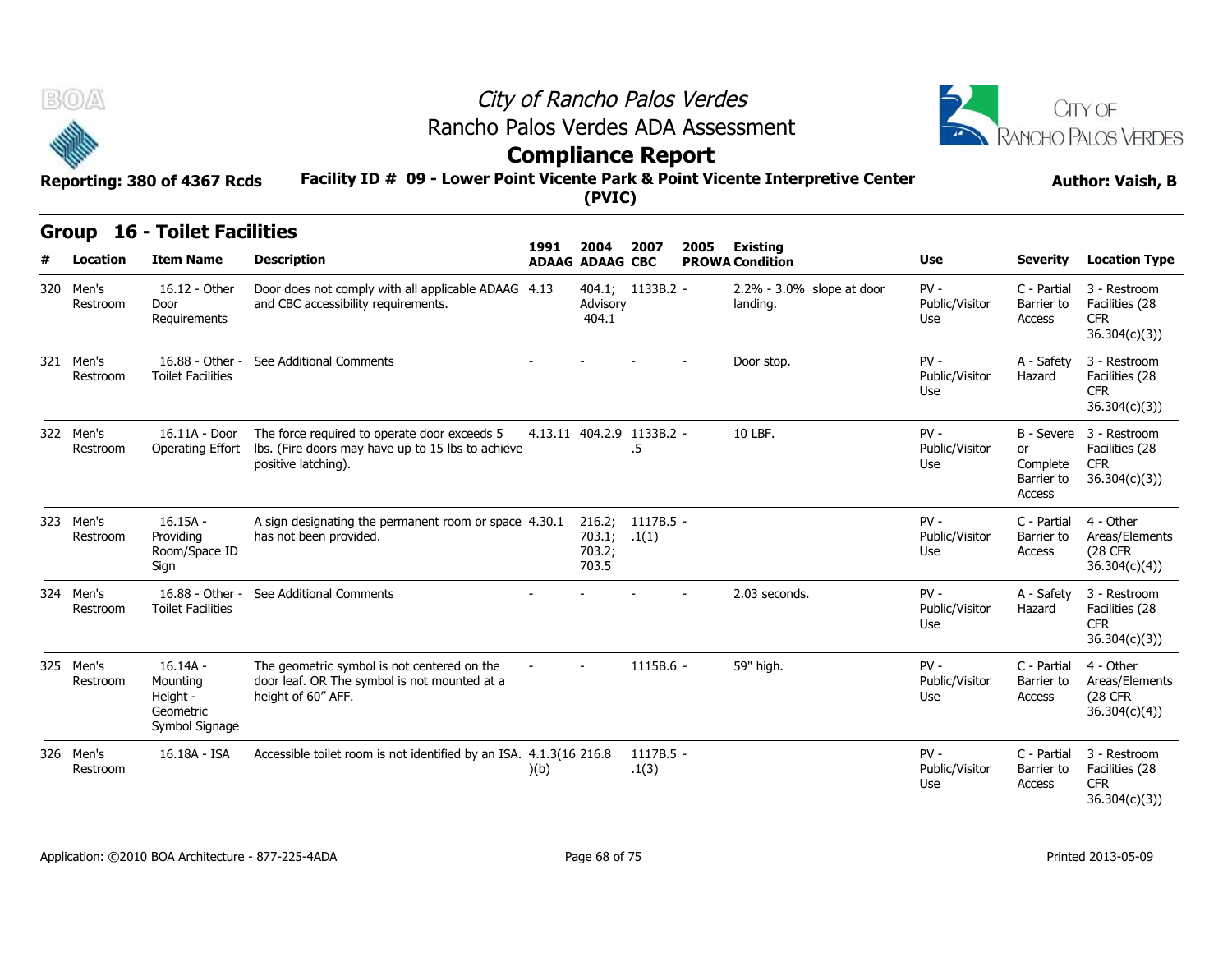



### **Compliance Report**

### **Facility ID # 09 - Lower Point Vicente Park & Point Vicente Interpretive Center Reporting: 380 of 4367 Rcds Author: Vaish, B**

### **Group 16 - Toilet Facilities**

| B(0)                  | Reporting: 380 of 4367 Rcds                                | City of Rancho Palos Verdes<br>Rancho Palos Verdes ADA Assessment<br><b>Compliance Report</b><br>Facility ID # 09 - Lower Point Vicente Park & Point Vicente Interpretive Center                                                                                                                                                                                                                                                                                                           |                                       |                                | CITY OF<br>RANCHO PALOS VERDES<br><b>Author: Vaish, B</b> |      |                                           |                                 |                                     |                                                               |
|-----------------------|------------------------------------------------------------|--------------------------------------------------------------------------------------------------------------------------------------------------------------------------------------------------------------------------------------------------------------------------------------------------------------------------------------------------------------------------------------------------------------------------------------------------------------------------------------------|---------------------------------------|--------------------------------|-----------------------------------------------------------|------|-------------------------------------------|---------------------------------|-------------------------------------|---------------------------------------------------------------|
| <b>Group</b>          | <b>16 - Toilet Facilities</b>                              |                                                                                                                                                                                                                                                                                                                                                                                                                                                                                            |                                       |                                |                                                           |      |                                           |                                 |                                     |                                                               |
| Location              | <b>Item Name</b>                                           | <b>Description</b>                                                                                                                                                                                                                                                                                                                                                                                                                                                                         | 1991                                  | 2004<br><b>ADAAG ADAAG CBC</b> | 2007                                                      | 2005 | <b>Existing</b><br><b>PROWA Condition</b> | Use                             | <b>Severity</b>                     | <b>Location Type</b>                                          |
| 328 Men's<br>Restroom | 16.84A - Paper<br>Towel<br>Dispenser -<br>Operating Height | Mounting height of paper towel dispenser's<br>highest operable part exceeds 40" AFF. (Where<br>provided, ADA Standards require at least one<br>paper towel dispenser to be accessible with the<br>highest operable part placed within at least one<br>of the reach ranges specified in 4.2.5 and 4.2.6;<br>where provided, CBC Standards require at least<br>one paper towel dispenser to be accessible with<br>the highest operable part no higher than 40"<br>AFF.)                      | 4.22.7;<br>4.27.3;<br>4.2.5;<br>4.2.6 | 308;<br>309                    | 1115B.8 -<br>.3                                           |      | 42 1/2" high.                             | $PV -$<br>Public/Visitor<br>Use | C - Partial<br>Barrier to<br>Access | 3 - Restroom<br>Facilities (28<br><b>CFR</b><br>36.304(c)(3)  |
| 329 Men's<br>Restroom | 16.84C - Soap<br>Dispenser -<br>Operating Height           | Mounting height of soap dispenser's highest<br>operable part exceeds 40" AFF. (Where<br>provided, ADA Standards require at least one<br>soap dispenser to be accessible with the highest 4.2.6<br>operable part placed within at least one of the<br>reach ranges specified in 4.2.5 and 4.2.6; where<br>provided, CBC Standards require at least one<br>soap dispenser to be accessible with the highest<br>operable part no higher than 40" AFF.)                                        | 4.22.7;<br>4.27.3;<br>4.2.5;          | 308;<br>309                    | 1115B.8 -<br>.3                                           |      | 46" high.                                 | $PV -$<br>Public/Visitor<br>Use | C - Partial<br>Barrier to<br>Access | 3 - Restroom<br>Facilities (28<br><b>CFR</b><br>36.304(c)(3)  |
| 330 Men's<br>Restroom | Height - Max.                                              | 16.82A - Mirror Mirror above accessible lavatory or countertop is 4.19.6; 213.3.5; 1115B.8 -<br>mounted so the bottom edge of the reflective<br>40" AFF Standard surface is not 40" max AFF. (ADA Standards<br>require at least one mirror to be accessible; CBC<br>Standards prior to August 1, 2009 required all<br>mirrors to be accessible. Effective August 1,<br>2009, amended CBC Standards require all<br>mirrors above accessible lavatories or<br>countertops to be accessible.) | Fia. 31                               | 603.3; .1<br>Advisory<br>603.3 |                                                           |      | 48 3/4" high.                             | $PV -$<br>Public/Visitor<br>Use | C - Partial<br>Barrier to<br>Access | 3 - Restroom<br>Facilities (28<br><b>CFR</b><br>36.304(c)(3)  |
| 331 Men's<br>Restroom | $16.76 -$<br>Lavatory -<br>Clearance near<br>Sidewall      | The centerline of the lavatory is not 18" min<br>from the nearest sidewall or partition.                                                                                                                                                                                                                                                                                                                                                                                                   |                                       |                                | 1115B.4 -<br>.3(2);<br>Fig 11B-<br>1D                     |      | 16 1/2" from side wall.                   | $PV -$<br>Public/Visitor<br>Use | C - Partial<br>Barrier to<br>Access | 3 - Restroom<br>Facilities (28<br><b>CFR</b><br>36.304(c)(3)) |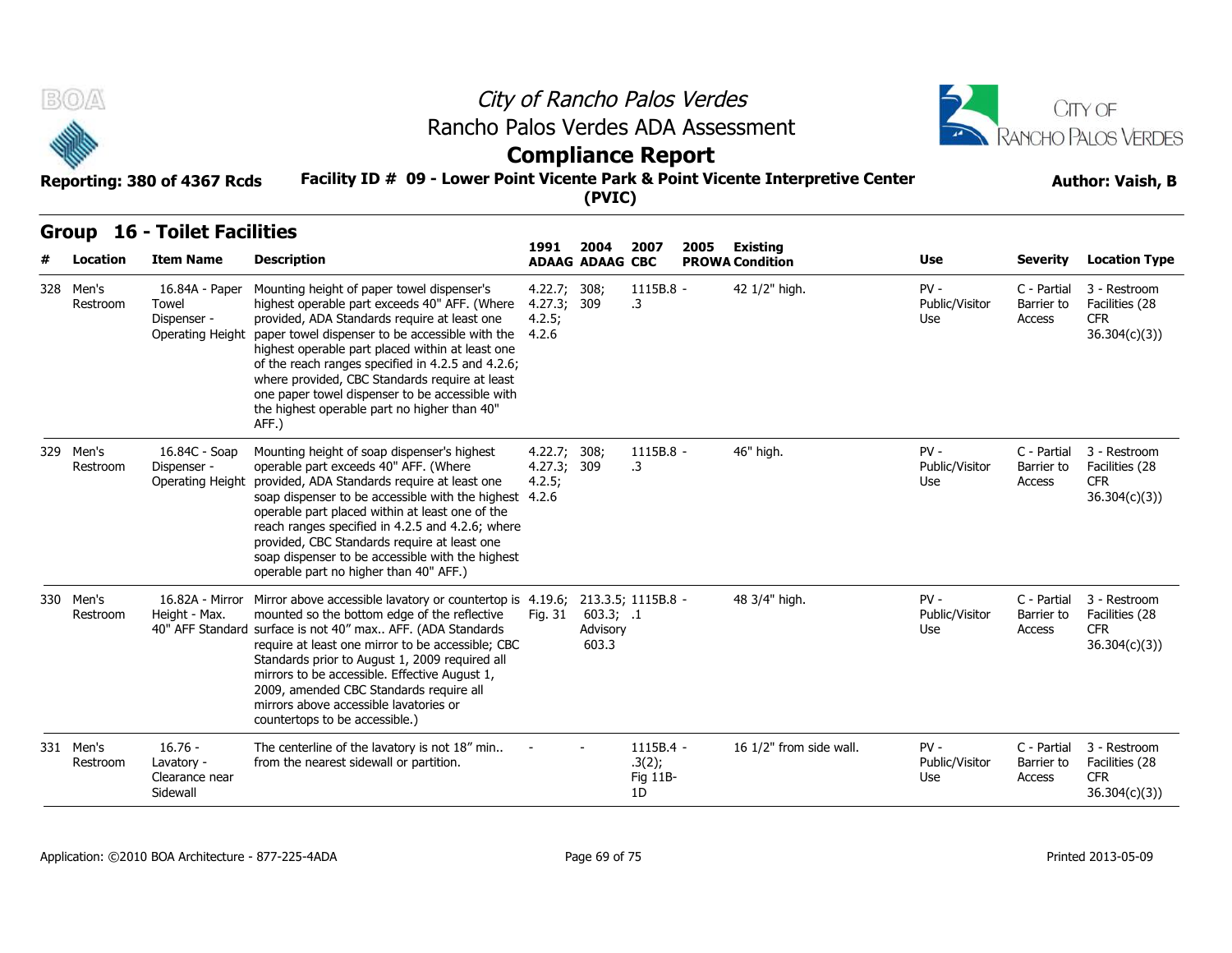



# **Compliance Report**

#### **Facility ID # 09 - Lower Point Vicente Park & Point Vicente Interpretive Center Reporting: 380 of 4367 Rcds Author: Vaish, B**

|     | B(0)                  |                                                                     |                                                                                                                                                                                                                                                                                                                                                                                    | City of Rancho Palos Verdes<br>Rancho Palos Verdes ADA Assessment<br><b>Compliance Report</b> |                                                   |                                       |      |                                           |                                 |                                     |                                                              |  |  |
|-----|-----------------------|---------------------------------------------------------------------|------------------------------------------------------------------------------------------------------------------------------------------------------------------------------------------------------------------------------------------------------------------------------------------------------------------------------------------------------------------------------------|-----------------------------------------------------------------------------------------------|---------------------------------------------------|---------------------------------------|------|-------------------------------------------|---------------------------------|-------------------------------------|--------------------------------------------------------------|--|--|
|     |                       | Reporting: 380 of 4367 Rcds                                         | Facility ID # 09 - Lower Point Vicente Park & Point Vicente Interpretive Center                                                                                                                                                                                                                                                                                                    |                                                                                               | (PVIC)                                            |                                       |      |                                           |                                 |                                     | <b>Author: Vaish, B</b>                                      |  |  |
| #   | Location              | <b>Group 16 - Toilet Facilities</b><br><b>Item Name</b>             | <b>Description</b>                                                                                                                                                                                                                                                                                                                                                                 | 1991                                                                                          | 2004<br><b>ADAAG ADAAG CBC</b>                    | 2007                                  | 2005 | <b>Existing</b><br><b>PROWA Condition</b> | Use                             | <b>Severity</b>                     | <b>Location Type</b>                                         |  |  |
|     | 332 Men's<br>Restroom | 16.78 - Pipe<br>Insulation at<br>Lavatory                           | Drainpipes and hot water pipes are not insulated 4.19.4<br>to protect against contact.                                                                                                                                                                                                                                                                                             |                                                                                               | 606.5                                             | 1115B.4 -<br>.3(4)                    |      |                                           | $PV -$<br>Public/Visitor<br>Use | A - Safety<br>Hazard                | 3 - Restroom<br>Facilities (28<br><b>CFR</b><br>36.304(c)(3) |  |  |
|     | 333 Men's<br>Restroom | Surfaces at<br>Lavatory                                             | 16.79 - Smooth The area below the lavatory is not free of sharp 4.19.4 606.5<br>or abrasive surfaces.                                                                                                                                                                                                                                                                              |                                                                                               |                                                   | $1115B.4 -$<br>.3(4)                  |      |                                           | $PV -$<br>Public/Visitor<br>Use | A - Safety<br>Hazard                | 3 - Restroom<br>Facilities (28<br><b>CFR</b><br>36.304(c)(3) |  |  |
|     | 334 Men's<br>Restroom | $16.50 - TP$<br>Dispenser -<br>Location - Pre-<br>2007 CBC Facility | Location of the toilet paper dispenser does not<br>comply with the Standard in effect at the time of Fig.<br>construction. (The 2001 CBC required toilet<br>tissue dispensers located on the wall within 12"<br>of the front edge of the toilet seat, measured to<br>the centerline of the dispenser; mounted below<br>the grab bar; and centered at a min. height of<br>19" AFF.) | 4.16.6;<br>29(b)                                                                              | $604.7; -$<br>Advisory<br>604.7;<br>Fig.<br>604.7 |                                       |      | 18" from water closet.                    | PV -<br>Public/Visitor<br>Use   | C - Partial<br>Barrier to<br>Access | 3 - Restroom<br>Facilities (28<br><b>CFR</b><br>36.304(c)(3) |  |  |
|     | 336 Men's<br>Restroom | $16.53 - SC$                                                        | Mounting height of seat cover dispenser's<br>Dispenser Height highest operable part exceeds 40" AFF.                                                                                                                                                                                                                                                                               | $4.22.7; -$<br>4.27.3;<br>4.2.5;<br>4.2.6                                                     |                                                   | 1115B.8 -<br>.3                       |      | 48" high.                                 | $PV -$<br>Public/Visitor<br>Use | C - Partial<br>Barrier to<br>Access | 3 - Restroom<br>Facilities (28<br><b>CFR</b><br>36.304(c)(3) |  |  |
| 337 | Men's<br>Restroom     | 16.85A - Clear<br>Floor Space at<br><b>Dispensers</b>               | There is no clear floor space at least 30" x 48" in 4.27.2; 305.3<br>front of the dispenser to allow either a forward 4.2.4<br>or a parallel approach to the dispenser. (Where<br>provided, at least one dispenser of each type<br>shall be accessible.)                                                                                                                           |                                                                                               |                                                   | 1117B.6 -<br>(2);<br>1118B.4          |      | SCD above water closet.                   | $PV -$<br>Public/Visitor<br>Use | C - Partial<br>Barrier to<br>Access | 3 - Restroom<br>Facilities (28<br><b>CFR</b><br>36.304(c)(3) |  |  |
|     | 338 Men's<br>Restroom | 16.48 - WC<br>Seat Height                                           | The top of the WC seat is not between 17" and<br>19" AFF.                                                                                                                                                                                                                                                                                                                          | 4.16.3; 604.4<br>Fig.<br>29(b)                                                                |                                                   | 1115B.4 -<br>.1(4);<br>Fig.<br>11B-1A |      | 19 1/2" high.                             | $PV -$<br>Public/Visitor<br>Use | C - Partial<br>Barrier to<br>Access | 3 - Restroom<br>Facilities (28<br><b>CFR</b><br>36.304(c)(3) |  |  |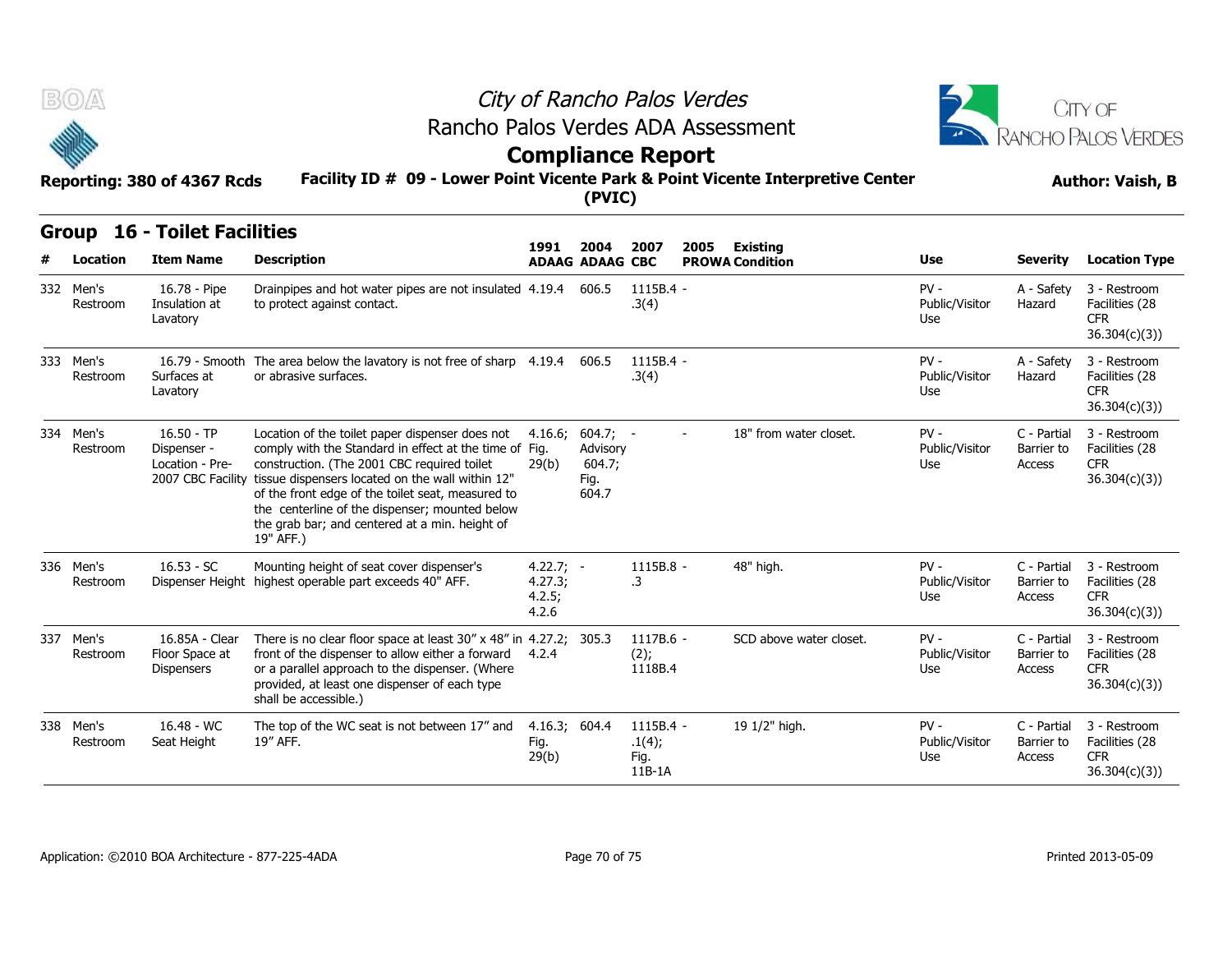



# **Compliance Report**

#### **Facility ID # 09 - Lower Point Vicente Park & Point Vicente Interpretive Center Reporting: 380 of 4367 Rcds Author: Vaish, B**

| <b>BOA</b><br>Reporting: 380 of 4367 Rcds |  |                                                  |                                                                                 | City of Rancho Palos Verdes<br>Rancho Palos Verdes ADA Assessment<br><b>Compliance Report</b><br>Facility ID # 09 - Lower Point Vicente Park & Point Vicente Interpretive Center<br>(PVIC) |                                                                |                                                                              |      |                                                     |                                 |                                     |                                                               |  |  |  |  |
|-------------------------------------------|--|--------------------------------------------------|---------------------------------------------------------------------------------|--------------------------------------------------------------------------------------------------------------------------------------------------------------------------------------------|----------------------------------------------------------------|------------------------------------------------------------------------------|------|-----------------------------------------------------|---------------------------------|-------------------------------------|---------------------------------------------------------------|--|--|--|--|
| <b>Group</b>                              |  | <b>16 - Toilet Facilities</b>                    |                                                                                 | 1991                                                                                                                                                                                       | 2004                                                           | 2007                                                                         | 2005 | <b>Existing</b>                                     |                                 |                                     | <b>Author: Vaish, B</b>                                       |  |  |  |  |
| Location                                  |  | <b>Item Name</b>                                 | <b>Description</b>                                                              |                                                                                                                                                                                            | <b>ADAAG ADAAG CBC</b>                                         |                                                                              |      | <b>PROWA Condition</b>                              | Use                             | <b>Severity</b>                     | <b>Location Type</b>                                          |  |  |  |  |
| 339 Men's<br>Restroom                     |  | 16.54A - Grab<br>Bar                             | Grab bar is not provided.                                                       | & 30                                                                                                                                                                                       | 4.17.6; 604.5; 1115B.4 -<br>Figs. 29 Advisory .1(3.1)<br>609.4 | 604.5; 8(3.2);<br>Fig.<br>$11B-1A$                                           |      | None provided.                                      | $PV -$<br>Public/Visitor<br>Use | C - Partial<br>Barrier to<br>Access | 3 - Restroom<br>Facilities (28<br><b>CFR</b><br>36.304(c)(3)  |  |  |  |  |
| 340 Men's<br>Restroom                     |  | 16.65B - Wall-<br>Hung Urinal -<br>Rim Height    | Height of wall-hung urinal's rim exceeds 17" AFF. 4.18.2                        |                                                                                                                                                                                            | 605.2;<br>Fig.<br>605.2(a)                                     | 1115B.4 -<br>.2(1)                                                           |      | 17 1/2" high.                                       | $PV -$<br>Public/Visitor<br>Use | C - Partial<br>Barrier to<br>Access | 3 - Restroom<br>Facilities (28<br><b>CFR</b><br>36.304(c)(3)  |  |  |  |  |
| 341 Men's<br>Restroom                     |  | 16.08A - Door<br>Swing                           | The door swing intrudes into the clear floor<br>space of one or more fixtures.  | 4.22.2                                                                                                                                                                                     | Advisory 2;                                                    | 603.2.3; 1115B.3 -<br>.1 item<br>603.2.3 1115B.3<br>.2 item<br>2;<br>1115B.5 |      | Door swings into water closet<br>clear floor space. | $PV -$<br>Public/Visitor<br>Use | C - Partial<br>Barrier to<br>Access | 3 - Restroom<br>Facilities (28<br><b>CFR</b><br>36.304(c)(3)  |  |  |  |  |
| 353 Women's<br>Restroom                   |  | 16.88 - Other -<br><b>Toilet Facilities</b>      | See Additional Comments                                                         |                                                                                                                                                                                            |                                                                |                                                                              |      | Door stop.                                          | $PV -$<br>Public/Visitor<br>Use | A - Safety<br>Hazard                | 3 - Restroom<br>Facilities (28<br><b>CFR</b><br>36.304(c)(3)  |  |  |  |  |
| 354 Women's<br>Restroom                   |  | 16.88 - Other -<br><b>Toilet Facilities</b>      | See Additional Comments                                                         |                                                                                                                                                                                            |                                                                |                                                                              |      | 3/4" threshold.                                     | $PV -$<br>Public/Visitor<br>Use | C - Partial<br>Barrier to<br>Access | 3 - Restroom<br>Facilities (28<br><b>CFR</b><br>36.304(c)(3)  |  |  |  |  |
| 355 Women's<br>Restroom                   |  | $16.15A -$<br>Providing<br>Room/Space ID<br>Sign | A sign designating the permanent room or space 4.30.1<br>has not been provided. |                                                                                                                                                                                            | 216.2;<br>703.1;<br>703.2;<br>703.5                            | 1117B.5 -<br>.1(1)                                                           |      |                                                     | $PV -$<br>Public/Visitor<br>Use | C - Partial<br>Barrier to<br>Access | 4 - Other<br>Areas/Elements<br><b>(28 CFR</b><br>36.304(c)(4) |  |  |  |  |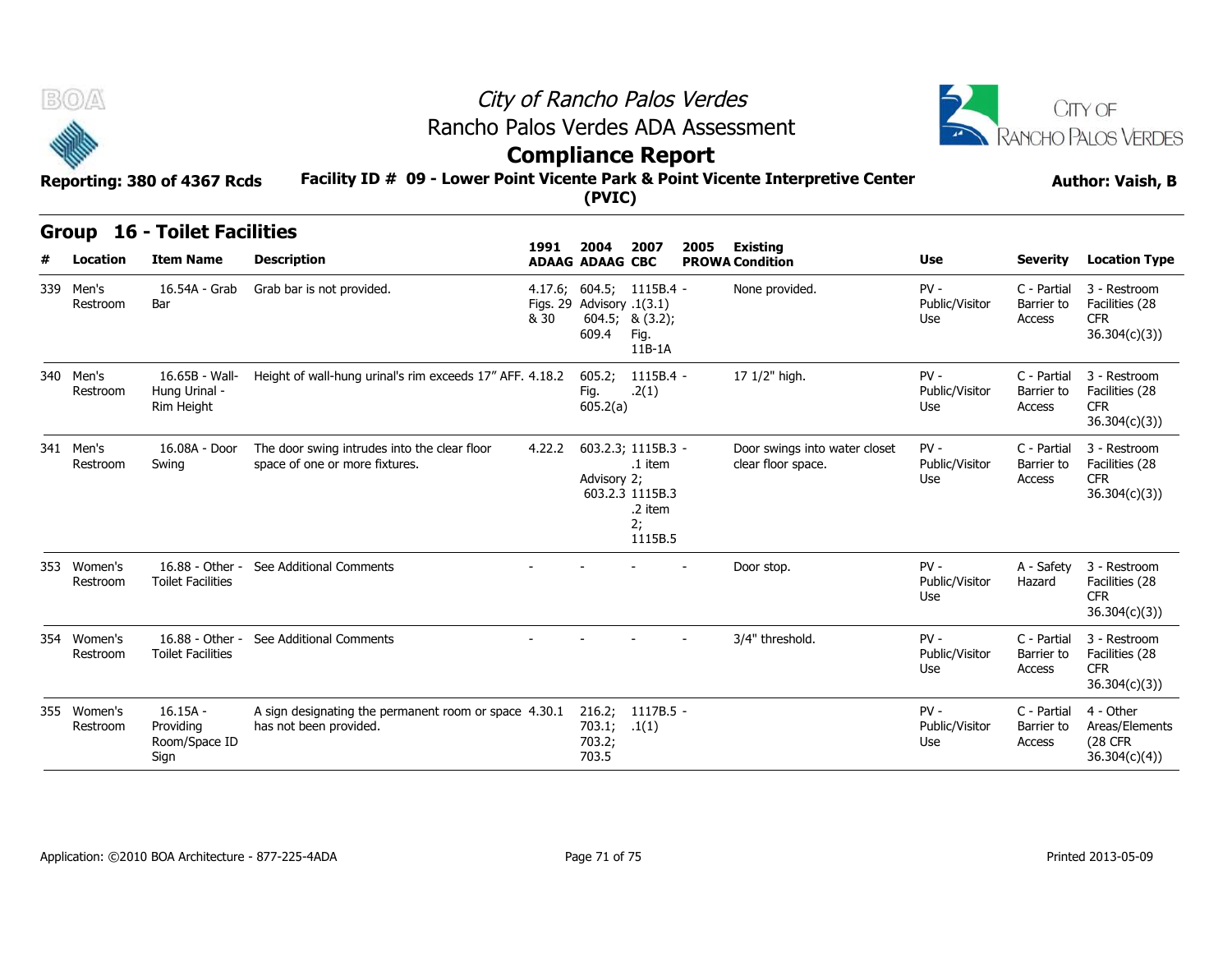



# **Compliance Report**

#### **Facility ID # 09 - Lower Point Vicente Park & Point Vicente Interpretive Center Reporting: 380 of 4367 Rcds Author: Vaish, B**

|     | B(0)                     | Reporting: 380 of 4367 Rcds                           |                                                                                                                                                                                                                                                                                                                                                                                                                                                                            | City of Rancho Palos Verdes<br>Rancho Palos Verdes ADA Assessment<br><b>Compliance Report</b><br>Facility ID # 09 - Lower Point Vicente Park & Point Vicente Interpretive Center<br>(PVIC) |                                |                                         |      |                                           |                                 |                                                      |                                                              |  |  |  |
|-----|--------------------------|-------------------------------------------------------|----------------------------------------------------------------------------------------------------------------------------------------------------------------------------------------------------------------------------------------------------------------------------------------------------------------------------------------------------------------------------------------------------------------------------------------------------------------------------|--------------------------------------------------------------------------------------------------------------------------------------------------------------------------------------------|--------------------------------|-----------------------------------------|------|-------------------------------------------|---------------------------------|------------------------------------------------------|--------------------------------------------------------------|--|--|--|
|     | <b>Group</b><br>Location | <b>16 - Toilet Facilities</b><br><b>Item Name</b>     | <b>Description</b>                                                                                                                                                                                                                                                                                                                                                                                                                                                         | 1991                                                                                                                                                                                       | 2004<br><b>ADAAG ADAAG CBC</b> | 2007                                    | 2005 | <b>Existing</b><br><b>PROWA Condition</b> | Use                             | <b>Severity</b>                                      | <b>Location Type</b>                                         |  |  |  |
|     | 356 Women's<br>Restroom  | 16.18A - ISA                                          | Accessible toilet room is not identified by an ISA. 4.1.3(16 216.8)                                                                                                                                                                                                                                                                                                                                                                                                        | (b)                                                                                                                                                                                        |                                | $1117B.5 -$<br>.1(3)                    |      |                                           | $PV -$<br>Public/Visitor<br>Use | C - Partial<br>Barrier to<br>Access                  | 3 - Restroom<br>Facilities (28<br>CFR.<br>36.304(c)(3)       |  |  |  |
| 357 | Women's<br>Restroom      | 16.11A - Door<br>Operating Effort                     | The force required to operate door exceeds 5<br>lbs. (Fire doors may have up to 15 lbs to achieve<br>positive latching).                                                                                                                                                                                                                                                                                                                                                   |                                                                                                                                                                                            |                                | 4.13.11 404.2.9 1133B.2 -<br>.5         |      | 9 LBF.                                    | $PV -$<br>Public/Visitor<br>Use | B - Severe<br>or<br>Complete<br>Barrier to<br>Access | 3 - Restroom<br>Facilities (28<br><b>CFR</b><br>36.304(c)(3) |  |  |  |
|     | 361 Women's<br>Restroom  | 16.84C - Soap<br>Dispenser -<br>Operating Height      | Mounting height of soap dispenser's highest<br>operable part exceeds 40" AFF. (Where<br>provided, ADA Standards require at least one<br>soap dispenser to be accessible with the highest 4.2.6<br>operable part placed within at least one of the<br>reach ranges specified in 4.2.5 and 4.2.6; where<br>provided, CBC Standards require at least one<br>soap dispenser to be accessible with the highest<br>operable part no higher than 40" AFF.)                        | 4.22.7; 308;<br>4.27.3; 309<br>4.2.5;                                                                                                                                                      |                                | 1115B.8 -<br>.3                         |      | 43" high.                                 | $PV -$<br>Public/Visitor<br>Use | C - Partial<br>Barrier to<br>Access                  | 3 - Restroom<br>Facilities (28<br><b>CFR</b><br>36.304(c)(3) |  |  |  |
|     | 362 Women's<br>Restroom  | 16.82A - Mirror<br>Height - Max.                      | Mirror above accessible lavatory or countertop is 4.19.6; 213.3.5; 1115B.8 -<br>mounted so the bottom edge of the reflective<br>40" AFF Standard surface is not 40" max AFF. (ADA Standards<br>require at least one mirror to be accessible; CBC<br>Standards prior to August 1, 2009 required all<br>mirrors to be accessible. Effective August 1,<br>2009, amended CBC Standards require all<br>mirrors above accessible lavatories or<br>countertops to be accessible.) | Fig. 31                                                                                                                                                                                    | 603.3; .1<br>Advisory<br>603.3 |                                         |      | 43 3/4" high.                             | $PV -$<br>Public/Visitor<br>Use | C - Partial<br>Barrier to<br><b>Access</b>           | 3 - Restroom<br>Facilities (28<br><b>CFR</b><br>36.304(c)(3) |  |  |  |
| 363 | Women's<br>Restroom      | $16.76 -$<br>Lavatory -<br>Clearance near<br>Sidewall | The centerline of the lavatory is not 18" min<br>from the nearest sidewall or partition.                                                                                                                                                                                                                                                                                                                                                                                   |                                                                                                                                                                                            |                                | $1115B.4 -$<br>.3(2);<br>Fig 11B-<br>1D |      | 17 1/8" from side wall.                   | $PV -$<br>Public/Visitor<br>Use | C - Partial<br>Barrier to<br>Access                  | 3 - Restroom<br>Facilities (28<br>CFR.<br>36.304(c)(3)       |  |  |  |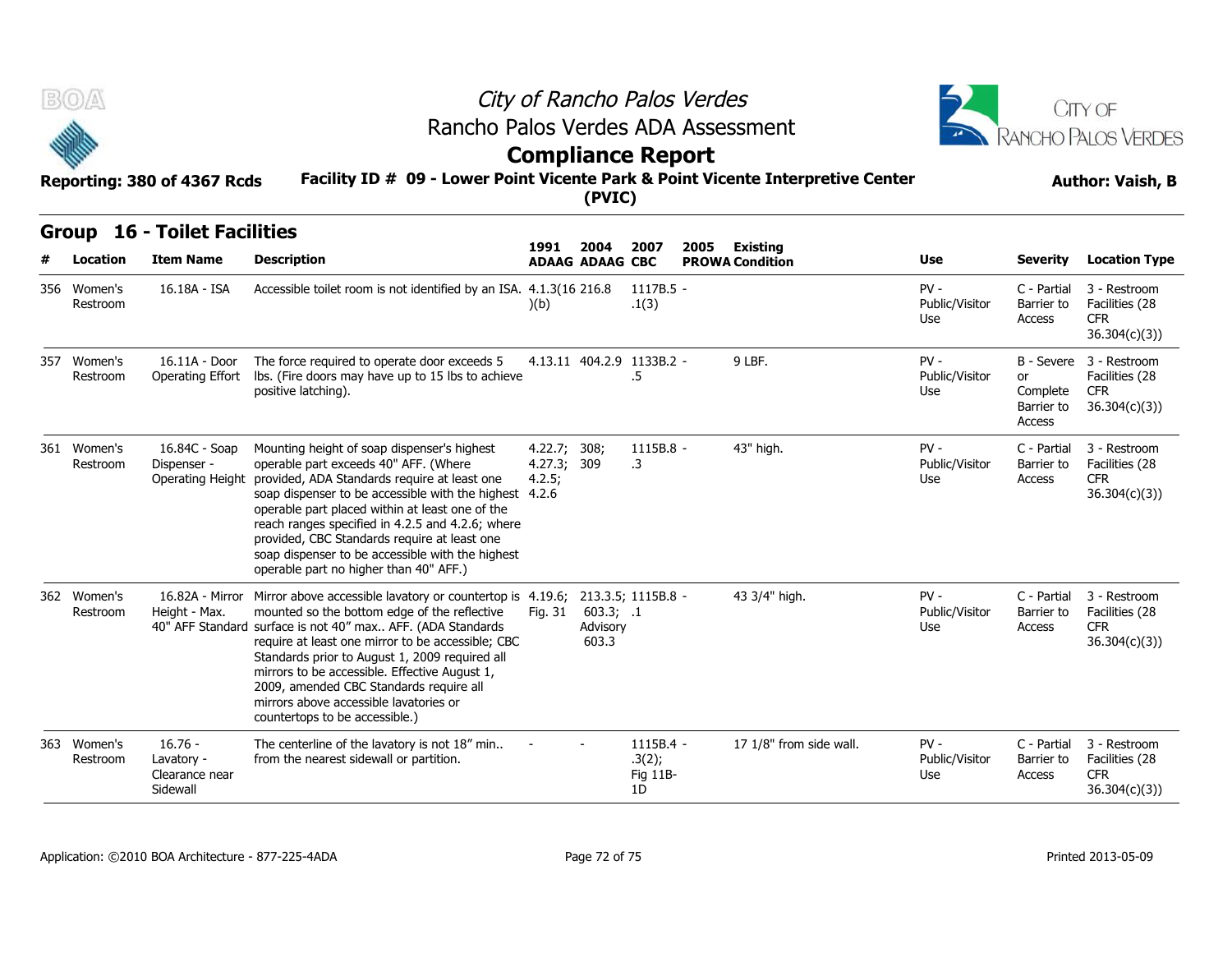

### City of Rancho Palos Verdes Rancho Palos Verdes ADA Assessment



# **Compliance Report**

#### **Facility ID # 09 - Lower Point Vicente Park & Point Vicente Interpretive Center Reporting: 380 of 4367 Rcds Author: Vaish, B**

| BOA<br>Reporting: 380 of 4367 Rcds |                         |                                                         | City of Rancho Palos Verdes<br>Rancho Palos Verdes ADA Assessment<br><b>Compliance Report</b><br>Facility ID # 09 - Lower Point Vicente Park & Point Vicente Interpretive Center              |                               | CITY OF<br>RANCHO PALOS VERDES<br><b>Author: Vaish, B</b>         |                                       |      |                                           |                                 |                                     |                                                               |
|------------------------------------|-------------------------|---------------------------------------------------------|-----------------------------------------------------------------------------------------------------------------------------------------------------------------------------------------------|-------------------------------|-------------------------------------------------------------------|---------------------------------------|------|-------------------------------------------|---------------------------------|-------------------------------------|---------------------------------------------------------------|
| #                                  | Location                | <b>Group 16 - Toilet Facilities</b><br><b>Item Name</b> | <b>Description</b>                                                                                                                                                                            | 1991                          | 2004<br><b>ADAAG ADAAG CBC</b>                                    | 2007                                  | 2005 | <b>Existing</b><br><b>PROWA Condition</b> | Use                             | <b>Severity</b>                     | <b>Location Type</b>                                          |
| 364                                | Women's<br>Restroom     | 16.32A - U-<br>Pulls at Stall Door sides.               | The stall door does not have U-pulls on both                                                                                                                                                  | 4.17.5                        | 404.27; .1(4.4)<br>604.8.1.<br>$\overline{2}$                     | 4.13.9; 309.4; 1115B.3 -              |      | U-pulls not on both sides.                | $PV -$<br>Public/Visitor<br>Use | C - Partial<br>Barrier to<br>Access | 3 - Restroom<br>Facilities (28<br>CFR.<br>36.304(c)(3)        |
|                                    | 365 Women's<br>Restroom | 16.33 - Self-<br>Closing Stall Door                     | The stall door is not self-closing.                                                                                                                                                           |                               | 2                                                                 | 4.13.10 604.8.1. 1115B.3 -<br>.1(4.4) |      |                                           | $PV -$<br>Public/Visitor<br>Use | C - Partial<br>Barrier to<br>Access | 3 - Restroom<br>Facilities (28<br><b>CFR</b><br>36.304(c)(3)  |
|                                    | 366 Women's<br>Restroom | 16.83 - Coat<br>Hook - Height                           | Where a coat hook is provided In an accessible 4.2.5<br>stall, height of coat hook exceeds 48" AFF.                                                                                           |                               | 308;<br>603.4                                                     | 213.3.7; 1117B.8 -                    |      | 60 1/2" high.                             | $PV -$<br>Public/Visitor<br>Use | C - Partial<br>Barrier to<br>Access | 3 - Restroom<br>Facilities (28<br><b>CFR</b><br>36.304(c)(3)  |
| 367                                | Women's<br>Restroom     |                                                         | 16.84F - Diaper Mounting height of diaper changing table's<br>Changing Table - highest operable part exceeds 40" AFF. (Where<br>Operating Height provided, at least one shall be accessible.) | 4.27.3                        | 308;<br>309                                                       |                                       |      | 52" high.                                 | $PV -$<br>Public/Visitor<br>Use | C - Partial<br>Barrier to<br>Access | 3 - Restroom<br>Facilities (28<br><b>CFR</b><br>36.304(c)(3)  |
|                                    | 368 Women's<br>Restroom | Changing Table -<br>Table Surface<br>Height             | 16.84G - Diaper Height of diaper changing table surface is not<br>between 28" to 34" AFF. (Where provided, at<br>least one shall be accessible.)                                              | 4.1.3(18 308;<br>), 4.32.4309 |                                                                   | 1122B.1 -<br>1122B.4                  |      | 35 1/2" high.                             | $PV -$<br>Public/Visitor<br>Use | C - Partial<br>Barrier to<br>Access | 3 - Restroom<br>Facilities (28<br><b>CFR</b><br>36.304(c)(3)  |
| 369                                | Women's<br>Restroom     | 16.36A - Stall<br>Width                                 | The stall is less than 60" wide.                                                                                                                                                              | Fig.<br>30(a)                 | 1;<br>Advisory<br>604.8.1.<br>1; Fig.<br>604.8.1.<br>$\mathbf{1}$ | 4.17.3: 604.8.1. 1115B.3 -<br>.1(4.1) |      | 57" wide.                                 | $PV -$<br>Public/Visitor<br>Use | C - Partial<br>Barrier to<br>Access | 3 - Restroom<br>Facilities (28<br><b>CFR</b><br>36.304(c)(3)) |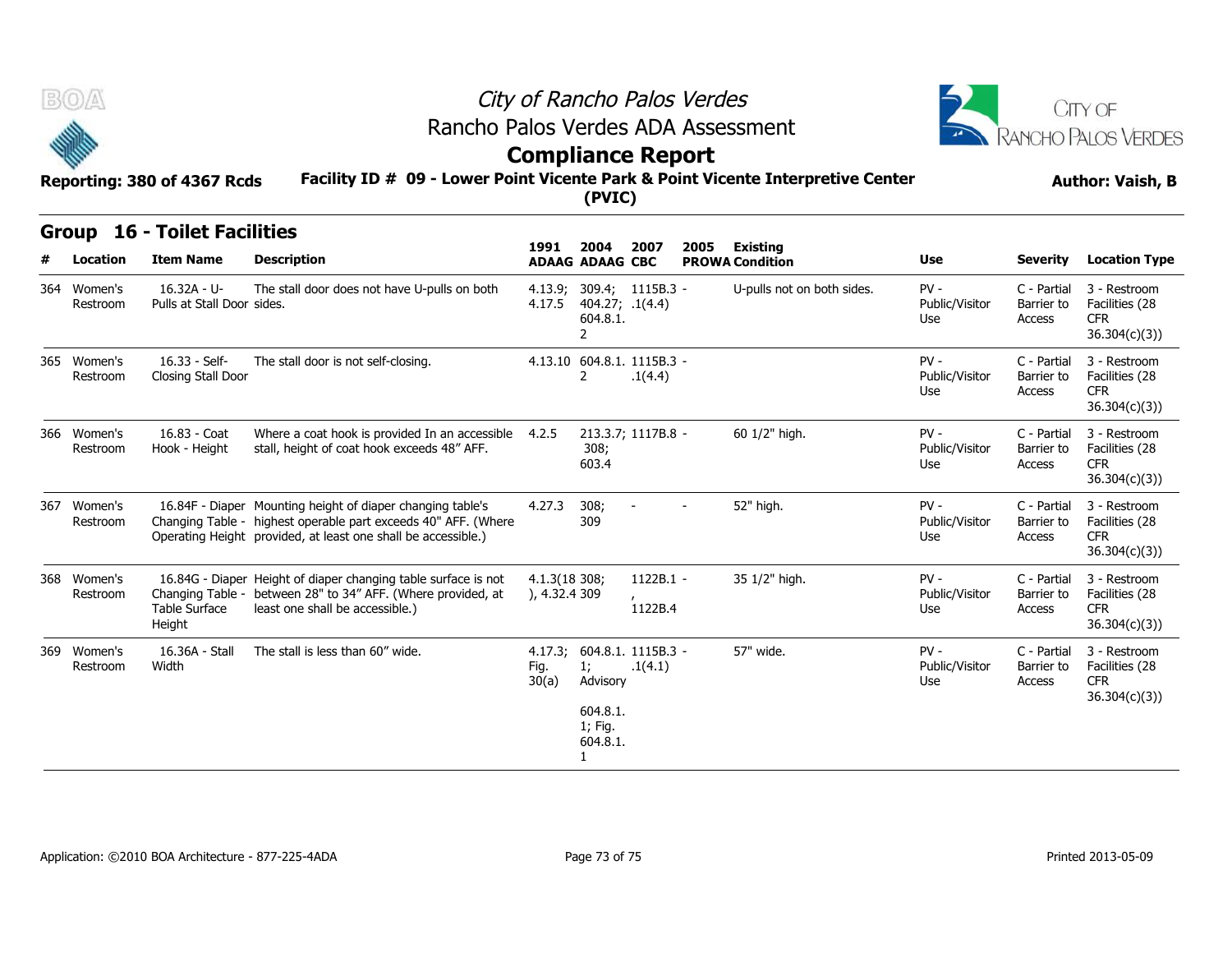

### City of Rancho Palos Verdes Rancho Palos Verdes ADA Assessment



### **Compliance Report**

#### **Facility ID # 09 - Lower Point Vicente Park & Point Vicente Interpretive Center Reporting: 380 of 4367 Rcds Author: Vaish, B**

| B(0) |                         | City of Rancho Palos Verdes<br>Rancho Palos Verdes ADA Assessment |                                                                                                                                                                                                                                                                                                                                                                                                      |                                           |                                                           |                                             |      |                                           |                                 |                                     | CITY OF<br>RANCHO PALOS VERDES                               |  |
|------|-------------------------|-------------------------------------------------------------------|------------------------------------------------------------------------------------------------------------------------------------------------------------------------------------------------------------------------------------------------------------------------------------------------------------------------------------------------------------------------------------------------------|-------------------------------------------|-----------------------------------------------------------|---------------------------------------------|------|-------------------------------------------|---------------------------------|-------------------------------------|--------------------------------------------------------------|--|
|      |                         | Reporting: 380 of 4367 Rcds                                       | <b>Compliance Report</b><br>Facility ID # 09 - Lower Point Vicente Park & Point Vicente Interpretive Center<br>(PVIC)                                                                                                                                                                                                                                                                                |                                           |                                                           |                                             |      |                                           |                                 |                                     | <b>Author: Vaish, B</b>                                      |  |
|      | Location                | <b>Group 16 - Toilet Facilities</b><br><b>Item Name</b>           | <b>Description</b>                                                                                                                                                                                                                                                                                                                                                                                   | 1991                                      | 2004<br><b>ADAAG ADAAG CBC</b>                            | 2007                                        | 2005 | <b>Existing</b><br><b>PROWA Condition</b> | Use                             | <b>Severity</b>                     | <b>Location Type</b>                                         |  |
| 370  | Women's<br>Restroom     | $16.53 - SC$                                                      | Mounting height of seat cover dispenser's<br>Dispenser Height highest operable part exceeds 40" AFF.                                                                                                                                                                                                                                                                                                 | $4.22.7; -$<br>4.27.3;<br>4.2.5;<br>4.2.6 |                                                           | 1115B.8 -<br>.3                             |      | 52" high.                                 | $PV -$<br>Public/Visitor<br>Use | C - Partial<br>Barrier to<br>Access | 3 - Restroom<br>Facilities (28<br><b>CFR</b><br>36.304(c)(3) |  |
|      | 371 Women's<br>Restroom | $16.50 - TP$<br>Dispenser -<br>Location - Pre-                    | Location of the toilet paper dispenser does not<br>comply with the Standard in effect at the time of Fig.<br>construction. (The 2001 CBC required toilet<br>2007 CBC Facility tissue dispensers located on the wall within 12"<br>of the front edge of the toilet seat, measured to<br>the centerline of the dispenser; mounted below<br>the grab bar; and centered at a min. height of<br>19" AFF.) | 29(b)                                     | $4.16.6; 604.7; -$<br>Advisory<br>604.7;<br>Fig.<br>604.7 |                                             |      | TPD 24" from WC, and 12"<br>above floor.  | $PV -$<br>Public/Visitor<br>Use | C - Partial<br>Barrier to<br>Access | 3 - Restroom<br>Facilities (28<br><b>CFR</b><br>36.304(c)(3) |  |
|      | 372 Women's<br>Restroom | 16.56 - Grab<br><b>Bar Wall</b><br>Clearance                      | The space between the grab bar and the wall is $4.17.6$ , 609.3<br>not 1-1/2" absolute.                                                                                                                                                                                                                                                                                                              | 4.26.2;<br>Fig. 39                        |                                                           | 1115B.7 -<br>.1; Fig.<br>11B-1C             |      | $13/4$ ".                                 | $PV -$<br>Public/Visitor<br>Use | C - Partial<br>Barrier to<br>Access | 3 - Restroom<br>Facilities (28<br><b>CFR</b><br>36.304(c)(3) |  |
|      | 373 Women's<br>Restroom | 16.57 - Grab<br><b>Bar Clearance</b>                              | Dispenser is located so that it obstructs the use<br>of the grab bar, i.e. less than 18" above or<br>within 1-1/2" below the tangent point of the<br>grab bar. (Exception: When dispenser is<br>recessed, flush with wall, and has no sharp<br>edges.)                                                                                                                                               | 4.17.6, 609.4<br>4.26.2;<br>Fig. 39       |                                                           |                                             |      | 10" to SCD, 0" to TPD.                    | $PV -$<br>Public/Visitor<br>Use | C - Partial<br>Barrier to<br>Access | 3 - Restroom<br>Facilities (28<br><b>CFR</b><br>36.304(c)(3) |  |
|      | 374 Women's<br>Restroom | 16.55A - Side                                                     | Side grab bar is not centered at 33" AFF. (ADA<br>Grab Bar Height Standards require side grab bars to be centered Figs. 29 Advisory .1(3.1);<br>from 33" to 36" AFF; CBC Standards require side & 30<br>grab bars to be centered at 33" AFF.)                                                                                                                                                        |                                           | 604.5; Fig.<br>Fig.<br>604.5.2;<br>609.4                  | 4.17.6; 604.5; 1115B.4 -<br>604.5.2; 11B-1A |      | 35" high.                                 | $PV -$<br>Public/Visitor<br>Use | C - Partial<br>Barrier to<br>Access | 3 - Restroom<br>Facilities (28<br><b>CFR</b><br>36.304(c)(3) |  |